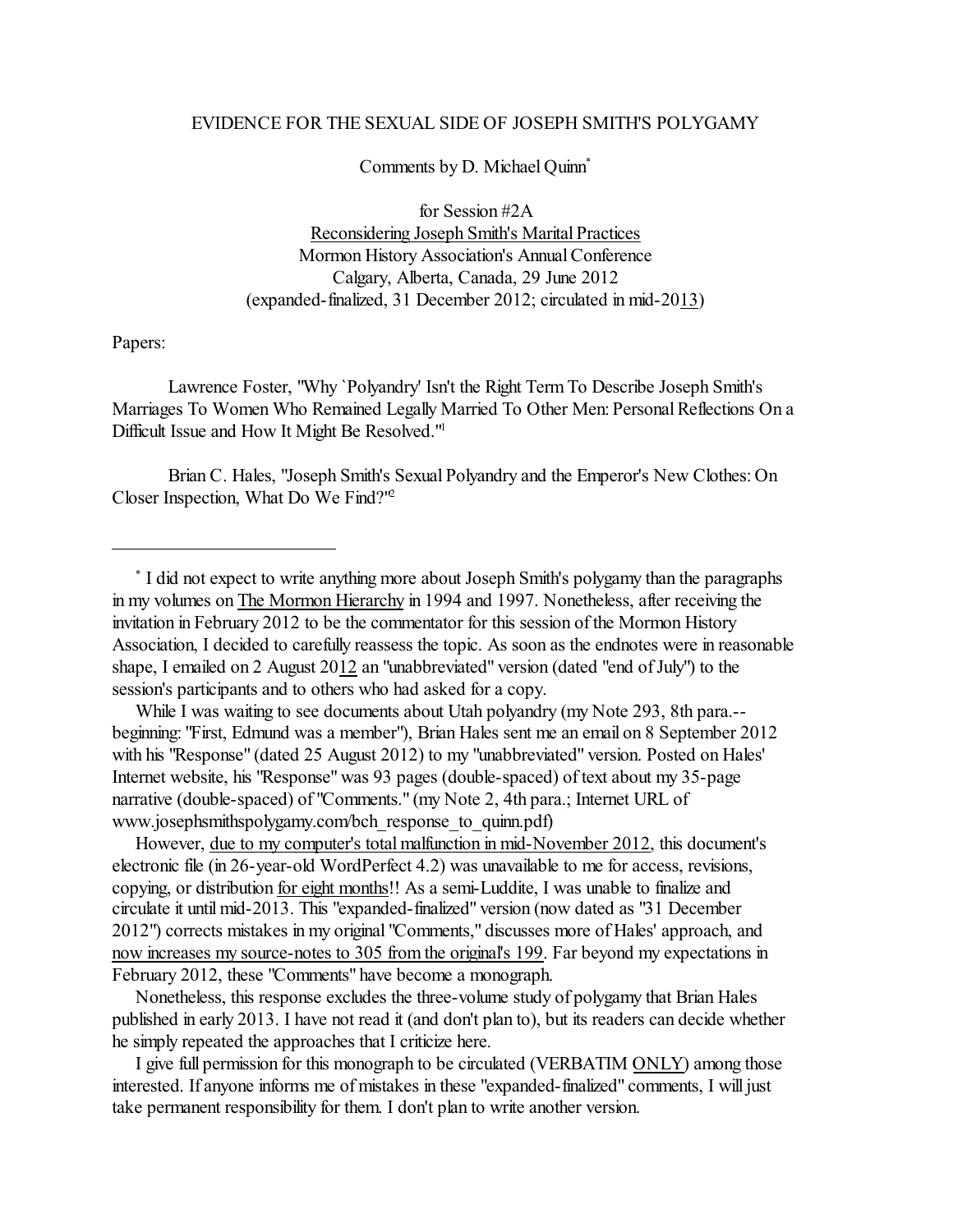I thank MHA's 2012 Program Committee for the opportunity to comment on this session's presentations.

Larry Foster seems persuasive in his argument that "polyandry" (or even "pseudopolyandry") is the wrong way to describe the fact that Joseph Smith had a ceremonial relationship<sup>3</sup> (later often described as "a marriage") with women who were already cohabiting with legally married husbands. However, Foster may be overstating the significance of "traditional" polyandry occurring only in matriarchal societies. 4

Beyond pacifist Tibet,<sup>5</sup> it was an honorable relationship in warrior-cultures of Britain,<sup>6</sup> of Indo-China (now Vietnam),<sup>7</sup> of Southern India,<sup>8</sup> of Ceylon (now Sri Lanka),<sup>9</sup> of North America's Iroquois,<sup>10</sup> of the Inuits near Hudson's Bay, and in the non-warrior fishing communities of the Aleutian Islands<sup>11</sup> at the North American continent's other side.<sup>12</sup> Most of those cultures organized families matriarchally but defended them patriarchally, most also allowed non-brothers to share sexual access to the same woman, and each allowed men (whether brothers or nonbrothers) to alternate cohabiting with her when one man (or more than one of her men) was absent as warrior or as provider of food.

Some of the already-married women of Nauvoo, Illinois, later described Joseph as "husband" (aside from their legal spouses). Even if we avoid a descriptive term, one of these dozen women (Sylvia Sessions Lyon on her deathbed in 1882) told her daughter that Joseph Smith was actually her father, not Windsor P. Lyon to whom Sylvia had been legally married. Although Josephine Lyon didn't know this until 1882, and didn't make an affidavit to that effect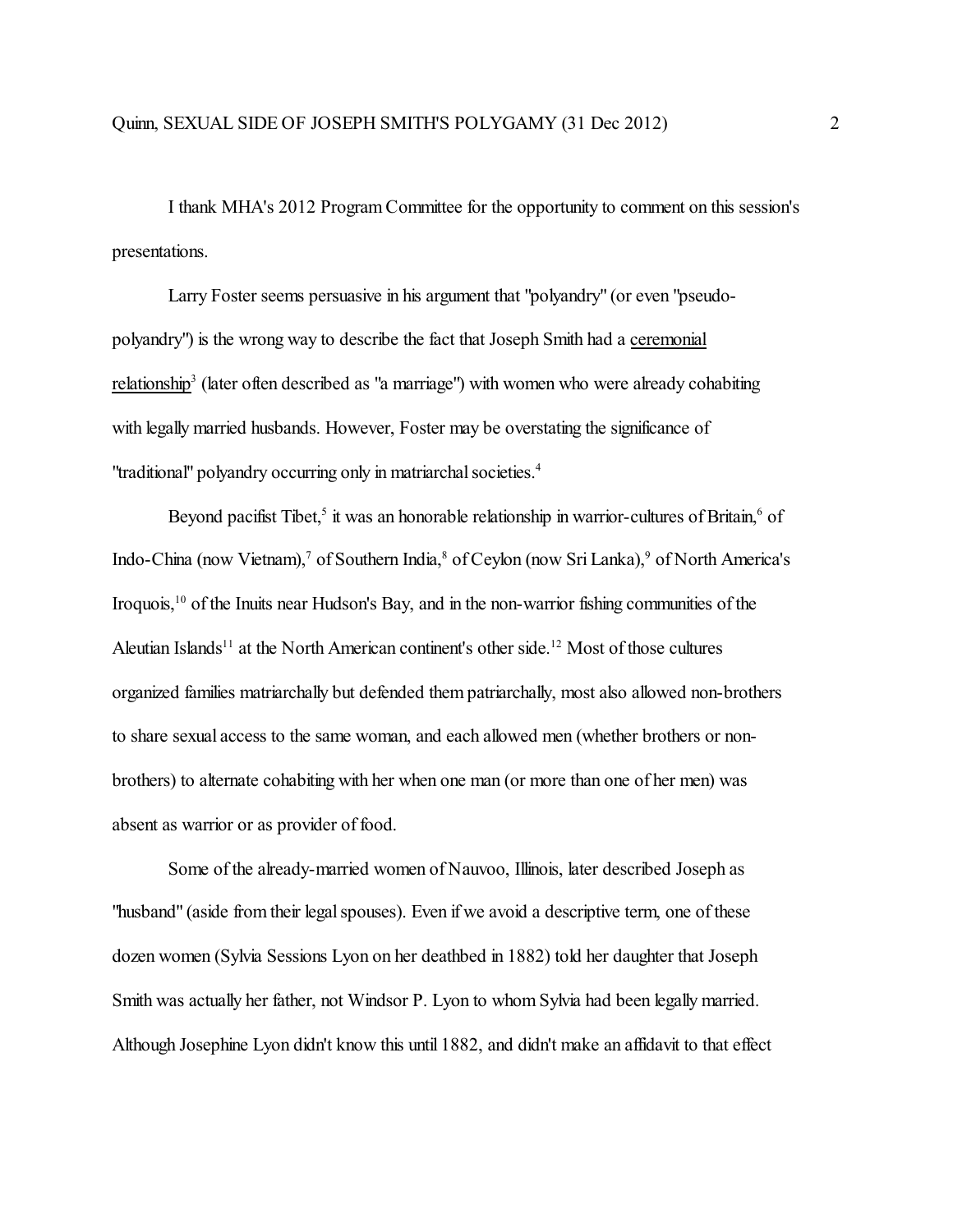until three decades later,<sup>13</sup> Angus M. Cannon (president of the Salt Lake Stake since 1876) told Joseph Smith III that Brigham Young had referred to her in 1877:

That girl, I believe, is living today in Bountiful, north of this city. I heard Prest. Young, a short time before his death [in August 1877], refer to the report and remark that he had never seen the girl, but he would like to see her for himself, that he might determine if she bore any likeness to your father. 14

A decade after Young's death, a devout Mormon (George H. Brimhall) wrote on 1 January 1888: "... had a talk with Father Hales, who told me that it was said that Joseph Smith had a daughter named Josephine living at Bountiful, Utah."<sup>15</sup>

Moreover, an honest apologist (Brian Hales--a descendant of "Father Hales")<sup>16</sup> has somewhat reluctantly discovered that another already-married woman (Esther Dutcher Smith) bore a son she named "Joseph" on 21 September 1844, sometime after she was "sealed to Joseph the Prophet in the days of Nauvoo," before he died. This pre-death relationship was affirmed in a letter by Daniel H. Wells, an ever-faithful counselor to his successor, Brigham Young.<sup>17</sup> Joseph's martyrdom on 27 June 1844 occurred when she was six-months pregnant.<sup>18</sup>

In a previous publication, Hales quoted this remarkable letter as saying that Esther "nearly broke his heart by telling him [her legal husband] of it, and expressing her intention of adhering to that relationship" with Joseph Smith.<sup>19</sup> First, this showed that she was sealed at Nauvoo without the knowledge of her legal husband, a faithful Mormon there.<sup>20</sup> Second, even though Esther's husband eventually "got to feeling better over it"--seven years after Joseph's death--and "had her sealed to him[Joseph, by proxy], and to himself for time [as her legal, living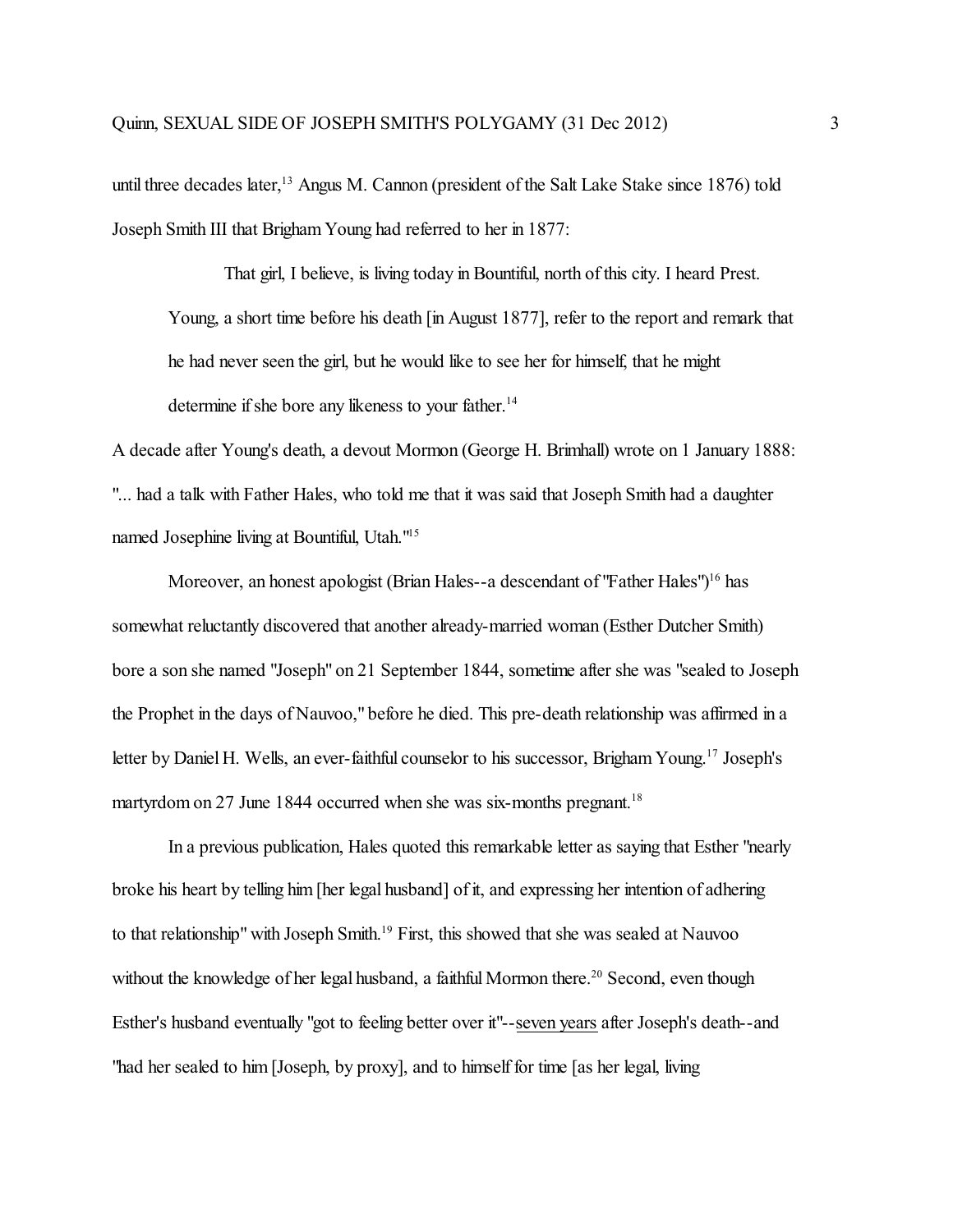husband],<sup>121</sup> this evidence (which Hales quoted) contradicts his claim that there were "No Complaints from Legal Husbands" (his emphasis) of the Prophet's already-married wives.<sup>22</sup>

Third, even though Hales quoted this source in a published essay that attempted to exonerate the Prophet of "sexual polyandry," Esther's "intention of adhering to that relationship" sounds like a reference to a sexual relationship that "nearly broke" her legal husband's heart while Joseph Smith was still alive. To me, it does not sound like "adhering" to a "sealing for eternity only," which the letter itself did not allege. At least, the former is one way to interpret the document's phrasing, a possibility for "sexual polyandry" that Hales doesn't admit.

At this point, it's necessary to explain/remind that marriage for "eternity only" has become the non-sexual category (for earthly living) that Mormons use as the alternative to "marriage for time" and to "marriage for time and eternity" (both of which give the living bride and living groom sexual access to each other during their mortal life on earth). Thus, concerning Joseph Smith in Nauvoo, Apostle John A. Widtsoe wrote a century later: "It is also possible[,] though the Church does not now permit it, to seal two living people for eternity only, with no [sexual] association on earth.<sup>123</sup> In 1995, BYU's Department of Church History and Doctrine likewise published the following statement about the Nauvoo sealing of another living man to a living woman: "it is possible that the sealing was for eternity only and unconsummated."<sup>24</sup>

Nonetheless, for decades as a Mormon historian, I didn't think that such ceremonies actually occurred during the nineteenth century, even though some polygamously married couples chose not to have sexual relations after they were officially sealed in a ceremony that stated "for time and eternity."Because of this voluntary lack of sex, despite a ceremony allowing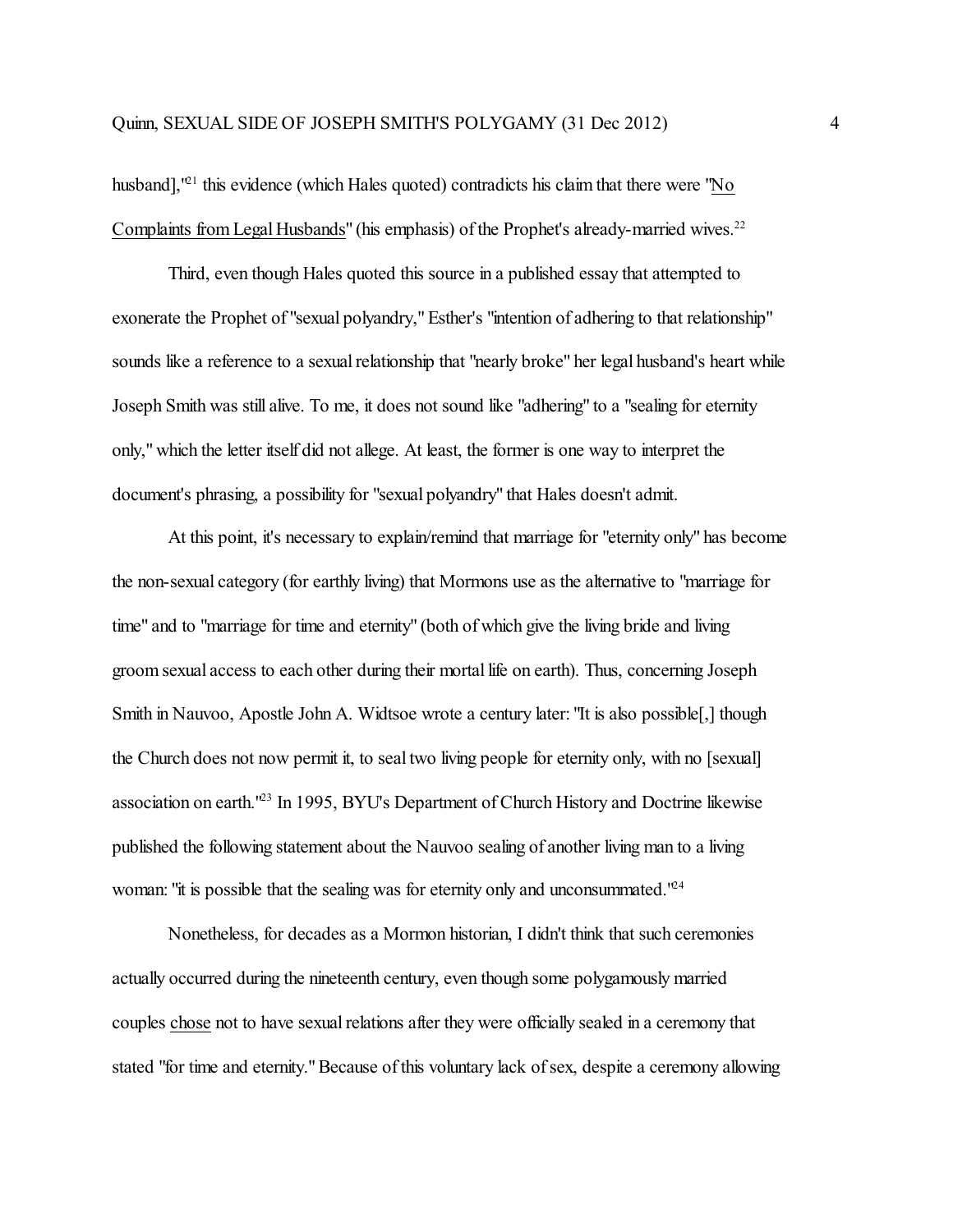it, the husband's descendants (from a different wife) typically described the childless marriage as "for eternity only."<sup>25</sup>

Despite my decades-long expectation for those specific words to be in the written records of sealing, Brian Hales has recently persuaded<sup>26</sup> me that Joseph Smith was sealed during his lifetime to one already-married woman in a ceremony that she, her non-Mormon husband, and the Prophet all regarded as applying only to the eternities after mortal life.<sup>27</sup> This was Ruth Vose Sayers, for whom there was no contemporary record of the ceremony's wording. However, as Hales affirmed today and in his previous articles,<sup>28</sup> in addition to a recently discovered narrative about this matter by Andrew Jenson, a document written by one of Joseph's house-girls in late 1843 or early 1844 stated: "Joseph did not pick that woman. She went to see whether she should marry her husband for eternity."<sup>29</sup>

Furthermore, Hales has persuaded me that I was in error about claiming that on 28 May 1843, "Joseph and Emma Smith were the first couple `sealed' in marriage for eternity," as I published in 1994 and restated in my 2011 email to him.<sup>30</sup> For decades, I overlooked the significance of the wording that Joseph Smith provided in a written revelation to Newel K. Whitney for uniting his daughter Sarah Ann to the Prophet as a polygamous wife on 27 July 1842: "You both mutually agree [--] calling them by name [--] to be each others companion so long as you both shall live  $\ldots$  and also through [o]ut all eternity  $\ldots$ <sup>161</sup>

That last phrase was a crucial addition to the ceremony for marriage as provided by the LDS Church in 1835. In Kirtland, Ohio's newspaper and in its first edition of The Doctrine and Covenants, those instructions by LDS headquarters stated: "... and if there be no legal objections,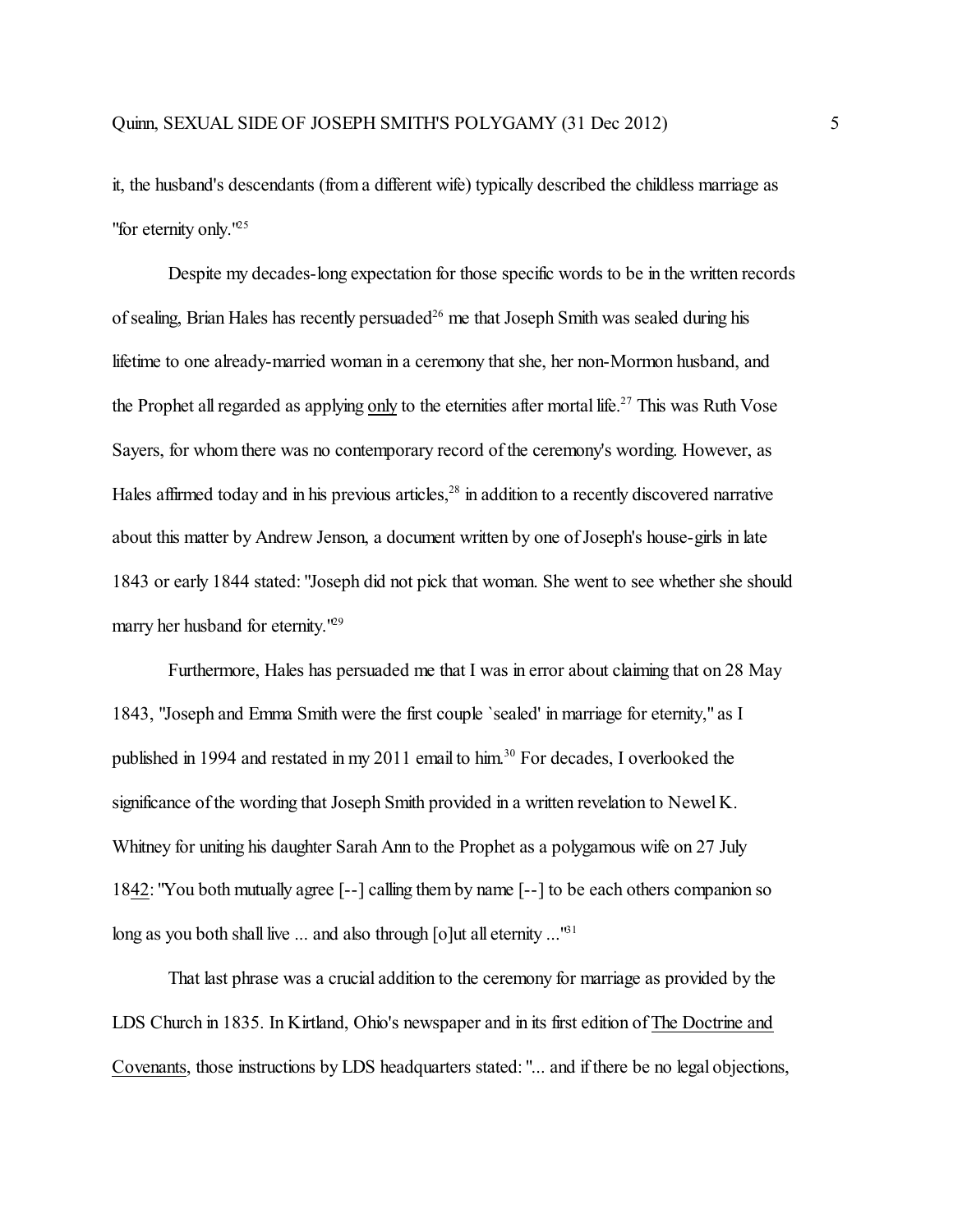he shall say, calling each by their names: `You both mutually agree to be each other's companions, husband and wife ... during your lives."<sup>62</sup> Because polygamous marriage was illegal, the July 1842 revelation dropped the reference to "legal objections," plus added the provision for "all eternity." However, because of published accusations in 1842 that Joseph Smith was teaching and practicing "spiritual wifery," polygamy, and polyandry,<sup>33</sup> Nauvoo's primary newspaper for the LDS Church reprinted the 1835 document "On Marriage," which restated in October 1842: "We declare that we believe, that one man should have one wife; and one woman, but one husband, except in case of death ..."<sup>64</sup> Joseph Smith was editor of the Times and Seasons when it made this denial of everything that he was privately revealing and practicing in 1842 regarding marriage. 35

On the other hand, to support his emphasis on pre-1844 polygamous sealings for "eternity only," Hales has cited an easily refutable claim by a Nauvoo Mormon named Justus Morse. Unless Brian Hales is asserting that "eternity only" sealings also applied to a woman who had previously experienced sex with her allegedly "eternity only" husband, Morse's deceptive 1887 affidavit is not a good source for Hales to emphasize.<sup>36</sup>

Likewise, to demonstrate post-1844 sealings for "eternity only," Hales has alleged that "records written less than two years later [i.e., after 27 June 1844] showed that `eternity only' sealings were performed in the Nauvoo Temple." However, instead of citing and quoting from that temple's records, Hales quoted a secondary source by twentieth-century authors: "On January 24 [in 1846,] John [Smith] was sealed to Aseneth Hubert, Rebecca Smith, and Julia Hills for eternity. All of these women were between fifty and sixty years of age ...<sup>167</sup> To demonstrate what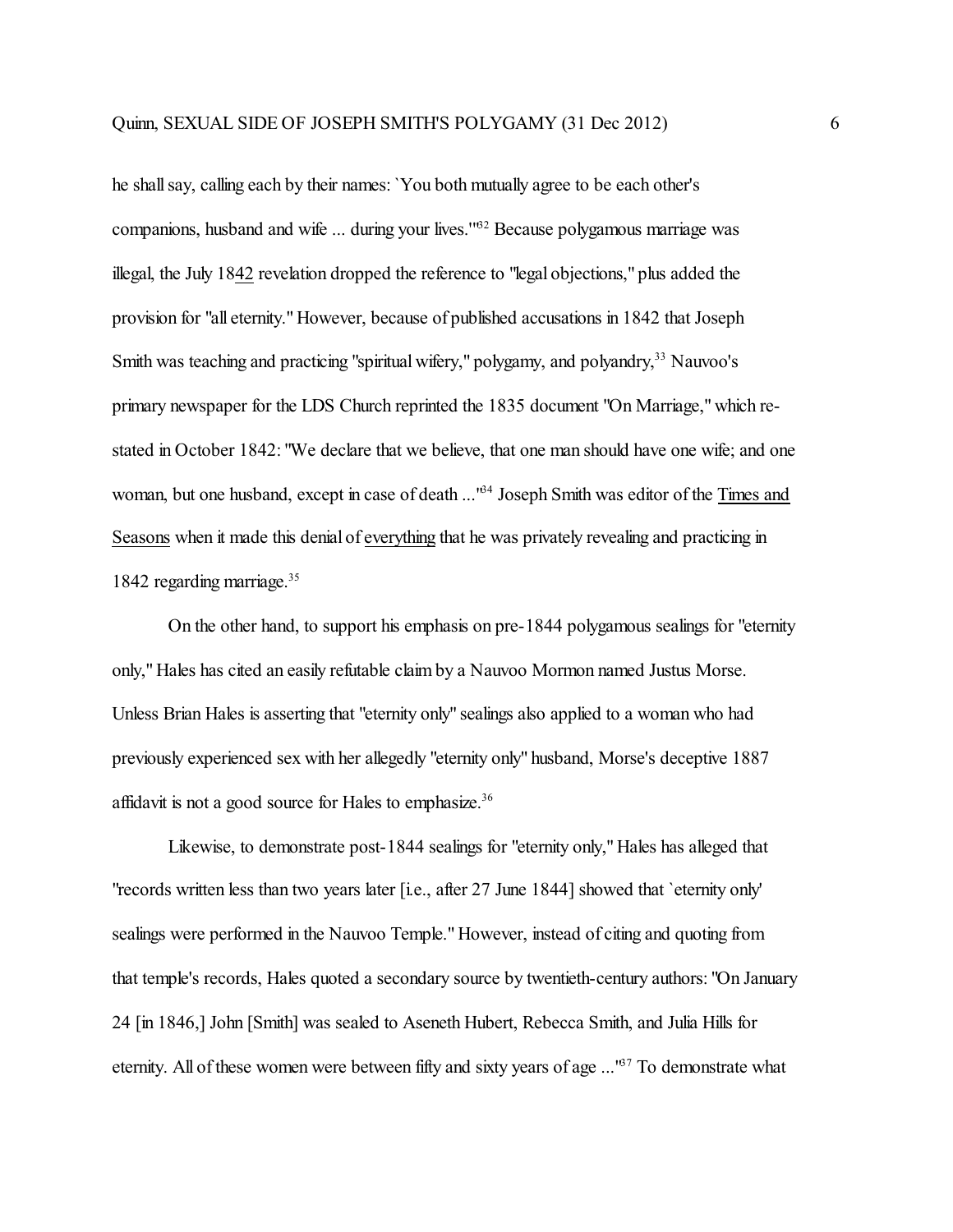the wording of a temple's document allegedly "showed," it is insufficient to quote authors who were interpreting the kind of celibate marriage that they assumed the elderly John Smith experienced with the elderly women to whom he was sealed. The "best evidence"<sup>38</sup> is the original record of sealing, not someone's century-later commentary about it.

That is the kind of verifiable evidence about which I wrote in 1997:

The original records of sealings in the nineteenth century used variations of only two phrases to define each marriage: "for time and eternity," and "for time only," both of which gave the sanction of the church for sexual intercourse between the living persons thus sealed. If the phrase "eternity only" ever appeared in an original record of LDS sealing in the nineteenth century, I have not discovered it while examining thousands of such manuscript entries.<sup>39</sup> [with my 1997 emphasis]

In fact, the record for those sealings of three women to John Smith in 1846 did not specify the kind of sealing each received. There was no entry in the "Remarks" column, which was used elsewhere in the record ofthe Nauvoo Temple's ordinances to specify "time only" or "time and eternity" for other marital sealings of living persons. 40 If Hales (due to his citing a recent, secondary source to challenge my assessment) is unwilling to examine and cite the nineteenthcentury records that are available to him for research,<sup>41</sup> then he should simply maintain the initial "Response" he posted on the Internet: "These observations [by Quinn in 1997] appear to be accurate regarding `original records' of sealings in the nineteenth century in general.<sup>142</sup>

Concerning John Hyde's anti-Mormon 1857 book that "paired Joseph Smith with Hannah Ann Dubois Smith Dibble in a story based upon hearsay evidence," Hales also wrote in 2010: "I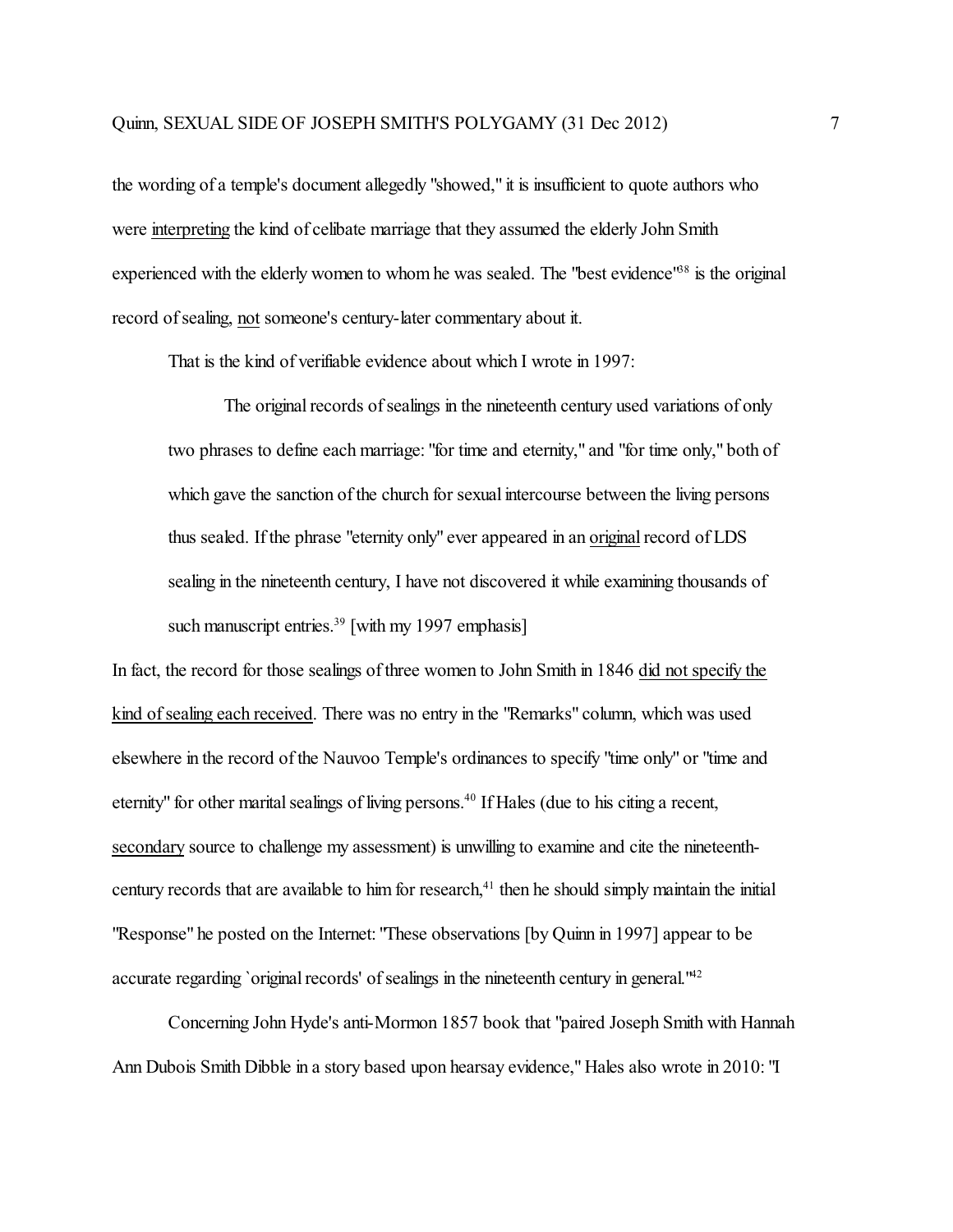have found no evidence to corroborate Hyde's assertion<sup>143</sup> about this wife of Philo Dibble. Nonetheless, during the Church trial of Benjamin Winchester in May 1843, a typescript of which was provided to Hales years ago by his research-assistant, 44 Joseph Smith said that Winchester (in statements to Philadelphia's Mormons) had "told one of the most damnable lies about me. [that I] visited Sister Smith--Sister Dibble ... that I was guilty of improper conduct.<sup>145</sup> To protect himself and the Church,<sup>46</sup> the Prophet dismissed the "lies" about him and his widowed sister-inlaw Agnes Coolbrith Smith in 1843, yet Hales acknowledged that she became Joseph's polygamous wife in January 1842.<sup>47</sup> Although Benjamin Winchester lived in Philadelphia during most of the 1840s, he was in Nauvoo long enough in 1842 to purchase a small amount of land for which he was assessed that year.<sup>48</sup> The visit necessary for Winchester to look at Nauvoo's properties and to arrange for the purchase of one parcel of land also gave him opportunity to hear a rumor about Joseph and Agnes, or to observe them together.

If the above linkage of documents written in 1842 and 1843 doesn't persuade Hales as "evidence" about Hannah Dibble, in 1947 the LDS Church's Midwest publishing company printed Benjamin F. Johnson's autobiography, which stated: "At this time [May 1843,] I knew that the Prophet had as his wives ... Sisters Lyon and Dibble," among others that Johnson identified, including two of his own sisters. Hales cited that source in his 2012 article about "Joseph Smith's Personal Polygamy.<sup>149</sup> Furthermore, a year after those marital references to Joseph Smith and "Sister Dibble" in 1843, Hannah Dubois Dibble gave birth to a child on 29 May 1844.<sup>50</sup>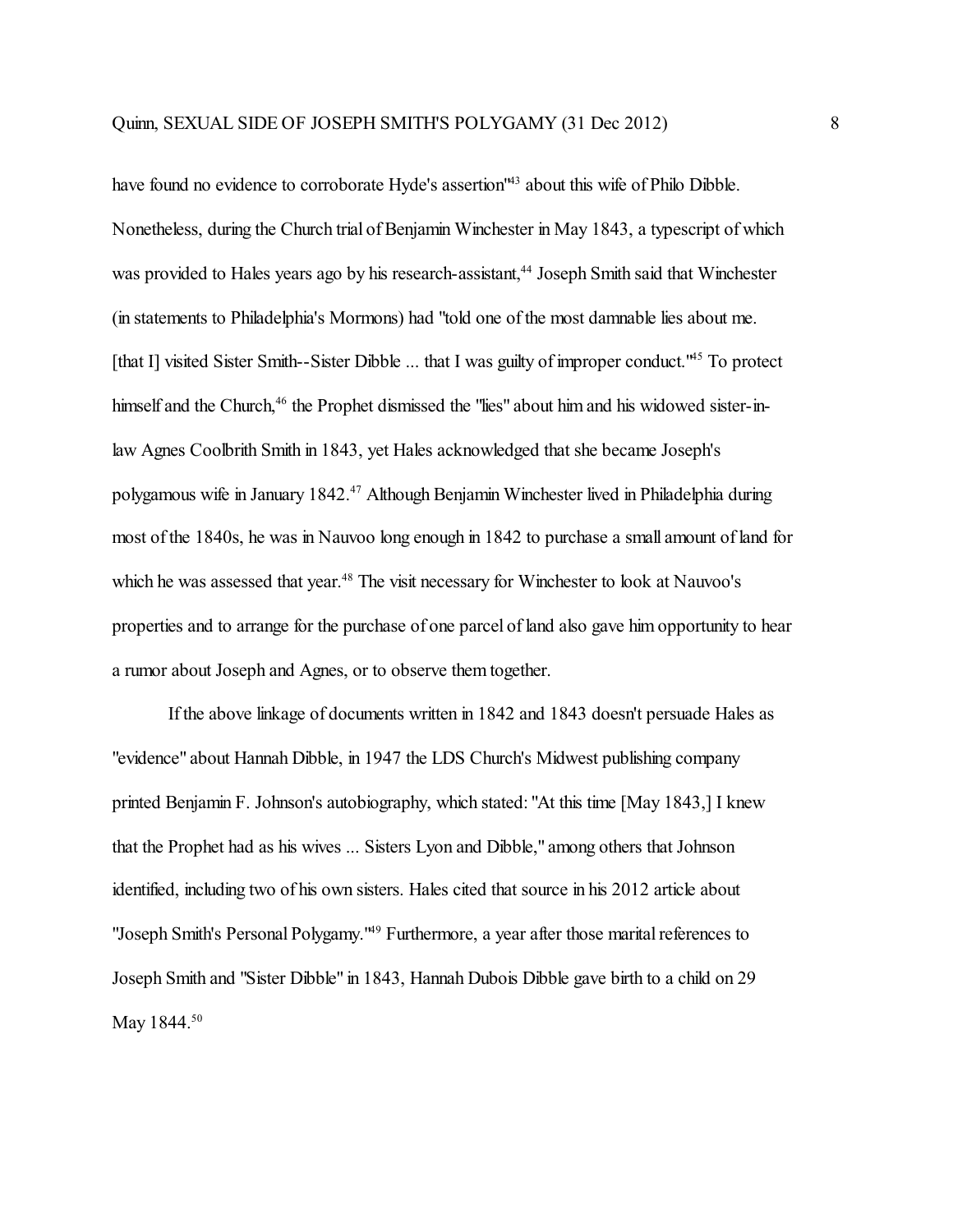Still another of these women (Mary Elizabeth Rollins Lightner Smith) told an audience of Mormon college students in 1905 that she personally knew three children who claimed Joseph Smith as their actual father, even though these children "go by other names." The three children who claimed Joseph Smith's paternity had to be adults when "they told me,"<sup>51</sup> probably after she was included in a semi-official list of the Prophet's polygamous wives, as published in 1887 by Andrew Jenson. 52

That excludes the only children alleged to have been born to Joseph Smith's otherwiseunmarried wives Fanny Alger, Eliza R. Snow, and Olive G. Frost, because each of those alleged children was stillborn or died shortly after birth.<sup>53</sup> Moreover, for Mary Lightner's statement to have direct application to the founding Prophet (as the context of her remarks indicated), she was also not referring to children produced by the post-martyrdom marriages of women who were Joseph's wives during his lifetime.

By the logic Brian Hales has himself published, she referred in 1905 to surnames of the men to whom their mothers were legally married before becoming the Prophet's wives. For example, Hales argued in his 2012 publication:

Decades after the martyrdom[,] when RLDS Church missionaries were claiming that Joseph Smith was not a polygamist, Utah Church authorities aggressively combatted their claims. It seems likely that, had they known of any children fathered by the Prophet with his plural wives, they would have publicly acknowledged these children to refute RLDS denials; but [--] except for Angus Cannon's conversation with Joseph III quoted above, such efforts are virtually nonexistent. 54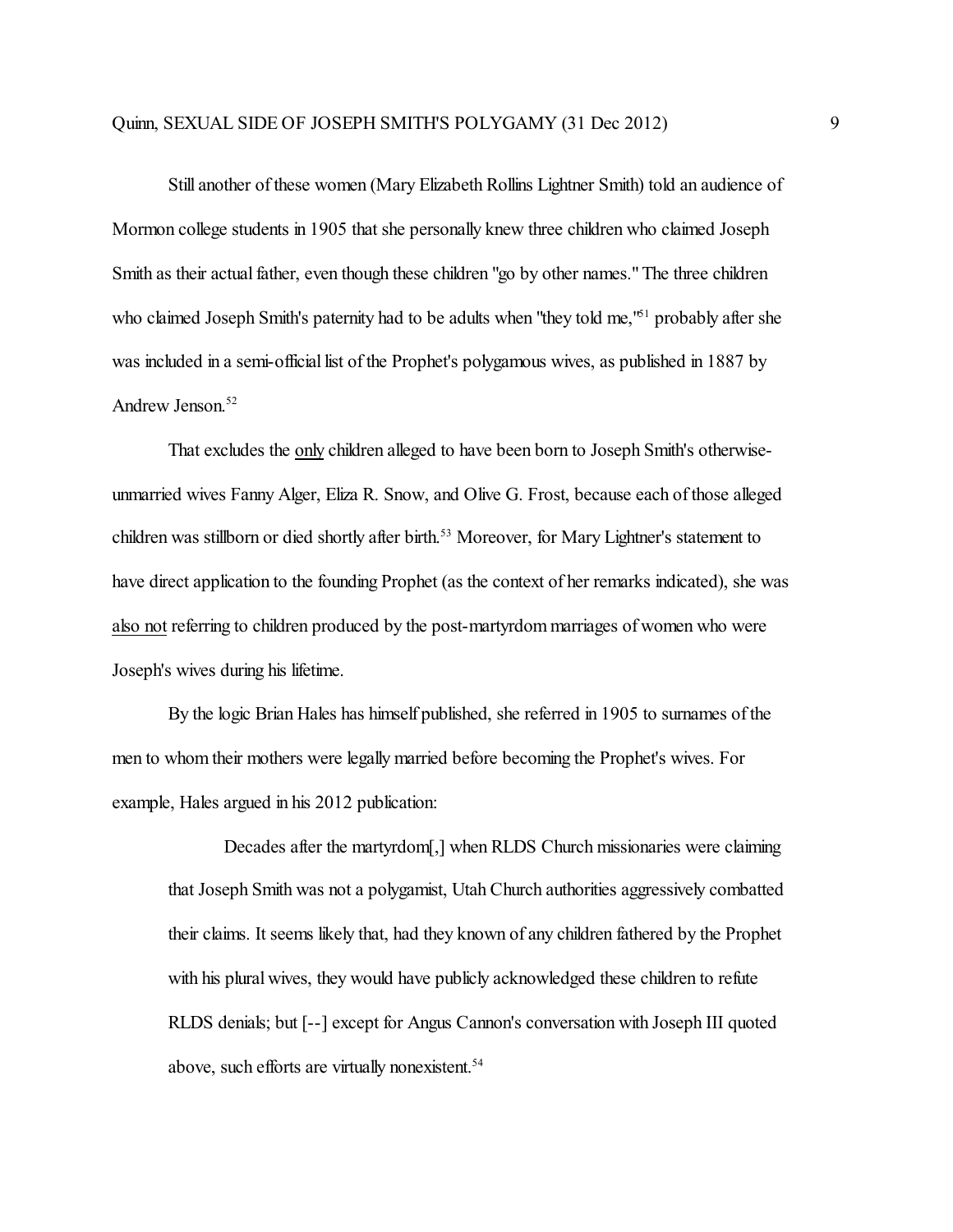Perhaps inadvertently (but certainly without connecting the dots of evidence), Hales provided the reason why LDS leaders failed to publicize those three unnamed children ofthe Prophet who were living in Utah: "... to openly refer to a polyandrous sexual involvement would be very extraordinary ... [because] the [already-married] women would be essentially declaring themselves to be unchaste.<sup>165</sup> Likewise, since RLDS opponents of polygamy shared Hales' view about the unchastity of polyandry,<sup>56</sup> there could be no benefit to Utah's leaders in publicizing Joseph's still-living polygamous children whom Mary Lightner matter-of-factly emphasized privately to a Mormon audience in 1905.

Such a claim of paternity would occur only if each child's mother thought that Joseph Smith had impregnated her. DNA testing can disprove assumptions and speculations about paternity,<sup>57</sup> but cannot disprove the basis of Mary Lightner Smith's 1905 claim: three alreadymarried women (besides herself) had borne a child they each assumed was produced by their literal relationship with the Prophet Joseph Smith, not by their legally recognized husbands with whom they were cohabiting.

I think the most devout member of the LDS Church will acknowledge this as a perplexing situation in Mormon history for even the friendliest non-Mormon to comprehend.<sup>58</sup> And perhaps also for generational Mormons to understand.<sup>59</sup> Choosing the "right" descriptive term is the least of its historical challenges.

I have few quarrels with the evidence that Brian Hales has presented to you.<sup>60</sup> Many of his conclusions are consistent with what you have heard and with what he has previously published.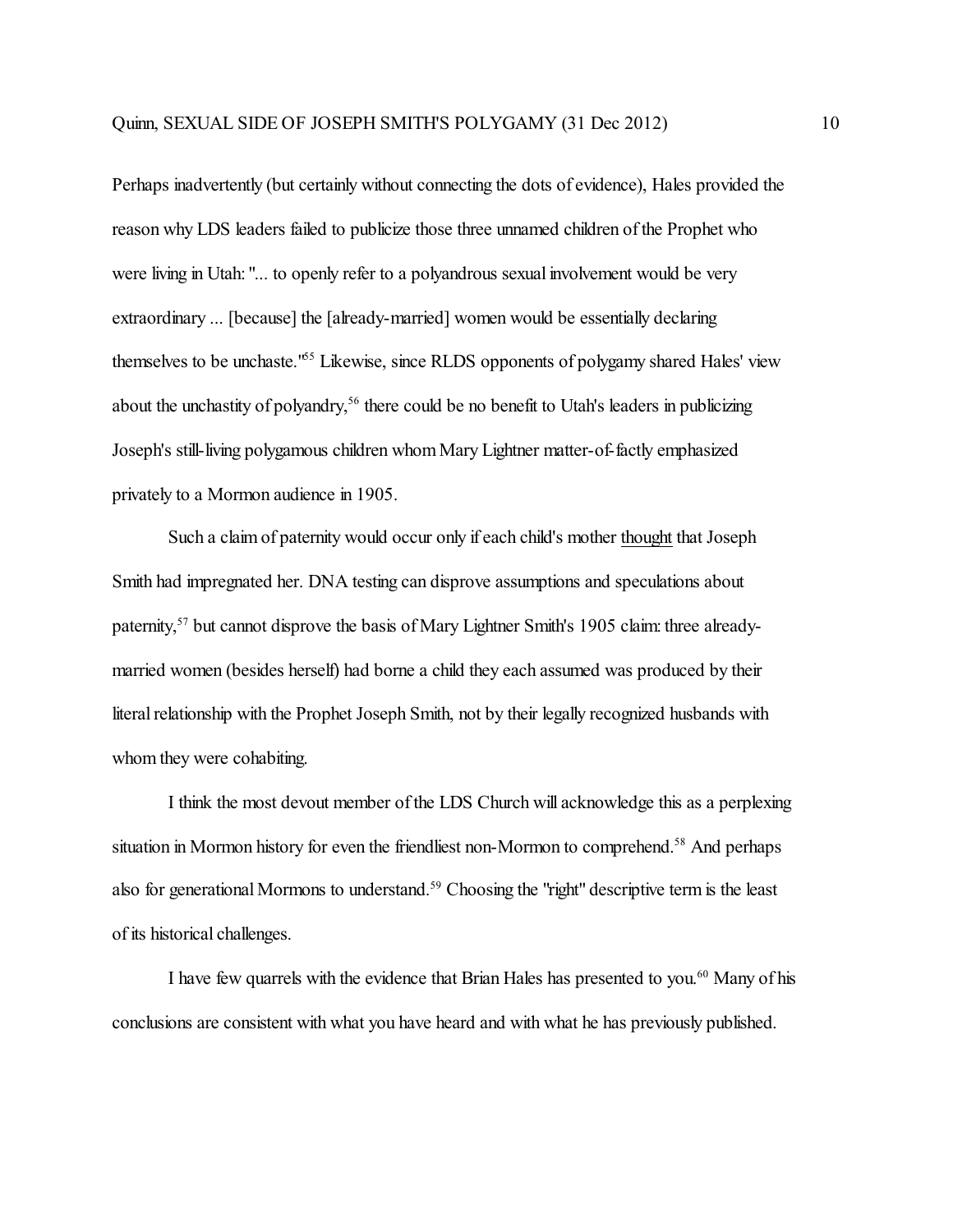However, one of my objections is that Hales seems to brush-off the significance of some of the evidence he has cited. I've already referred to the example of Mary Lightner Smith's 1905 speech to BYU's students, which I don't think allows the ambiguity he sees in it.<sup>61</sup> Likewise, one of his charts in today's Power-point presentation cites "Phebe Louisa Holmes Welling" as an "Accuser or Reporter" that "Elvira Cowles Holmes" was "involved" with Joseph Smith. The next chart alleges that "YES"--the statement by Phebe Holmes Welling was "Ambiguous." Toward the end of his presentation, another chart lists fourteen women alleged to be "Joseph Smith's `Polyandrous' Wives," and Hales says of "Elvira Annie Cowles" (legally married to Jonathan Holmes)<sup>62</sup> that it was "Probable" (his emphasis) that she had an "Eternity Only Sealing" to the Prophet. 63

He thereby makes an assertion that contradicts the only historical evidence I know that addresses whether their relationship was sexual. Shortly before her own death, Phebe Louisa Welling wrote: "I heard my mother [Elvira Ann Cowles Holmes] testify that she was indeed the Prophet Joseph Smith's plural wife in life and lived with him as such during his lifetime.<sup>164</sup> I see no ambiguity in that statement by a daughter who was twenty years old when her mother died in 1871.<sup>65</sup> Furthermore, I find it difficult to believe that Elvira's 37-year-old widower-husband Jonathan stopped having sex with her only six months after their civil wedding,<sup>66</sup> simply to accommodate the Prophet's sexual relations with her (which in June 1843 seemed likely to continue for many years). 67

In that regard, Lucy Meserve Smith's comment about Joseph Smith's plural wives is very significant. She became the secret wife of his first cousin, Apostle George A. Smith, in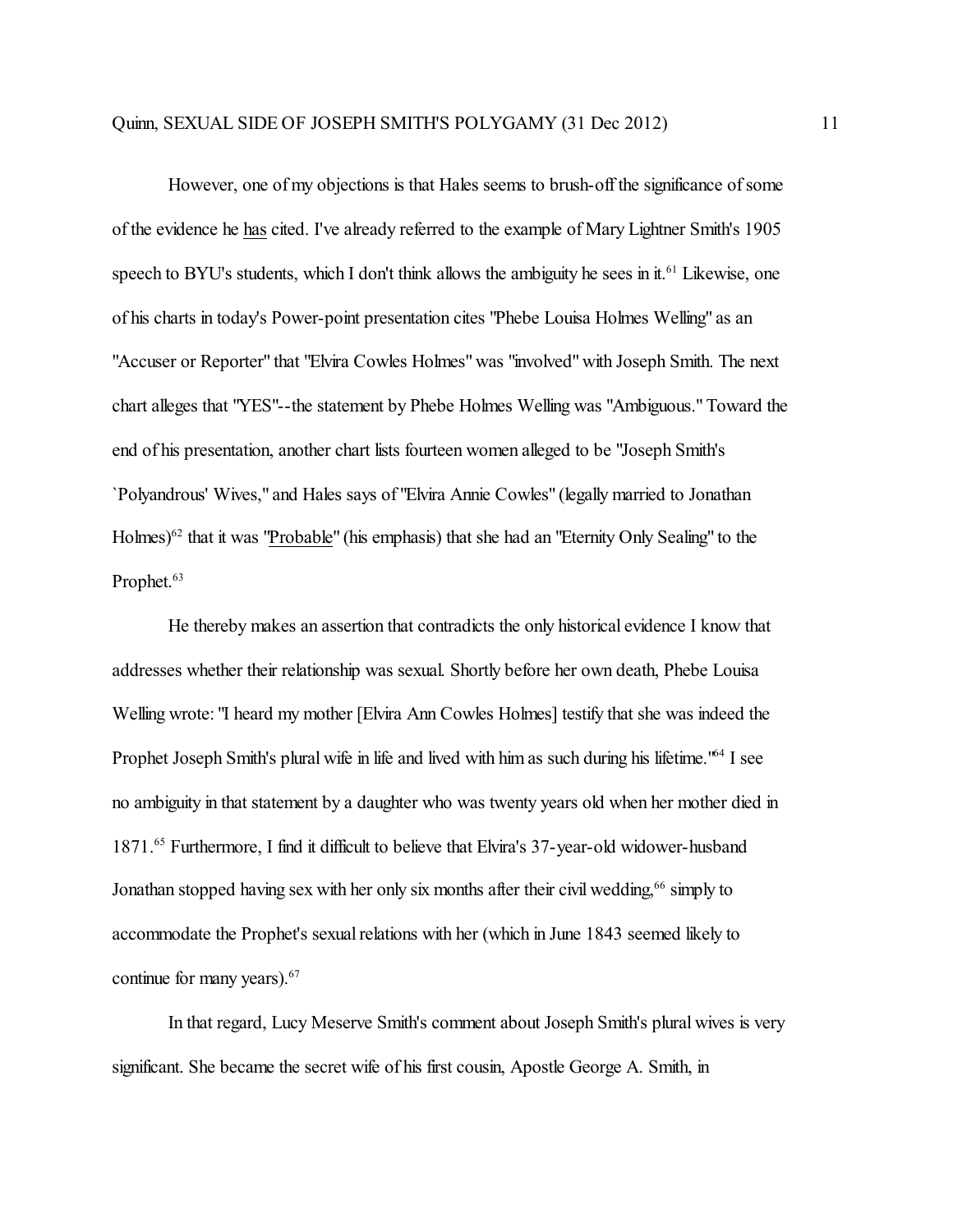November 1844,<sup>68</sup> and later she "worked for the Prophet Joseph Smith's wife [and legal widow] Emma Hale Smith [in] Aug. & Sept 1845." In response to Emma's anti-polygamy statements one day during that time-period, Lucy stated:

I told George A. what sister Emma had said. He related to me the circumstance of his calling on Joseph late one evening, and he was just taking a wash [--] and Joseph told him that one of his wives had just been confined [for childbirth] and Emma was the Midwife. He [George A.] told me this to prove to me that the women were married for time, as [i.e., because] Emma had told me that Joseph never taught any such thing [--she said that] they were only sealed for eternity [--] they were not to live with them and have children ... 69

This statement has been emphasized for thirty-one years in publications that Brian Hales has cited, but his own relevant articles have made no reference to it.<sup>70</sup>

Despite writing decades later, Lucy Meserve Smith provided important clues for learning more about Joseph Smith's polygamy. First, in view of Emma Smith's general hostility toward her husband's other wives, it's impossible to imagine her acting as "the Midwife" for a woman whose relationship to him Emma knew about.<sup>71</sup> Second, it's difficult to imagine that the Church President's wife would give after-the-fact sanction to the pregnancy of an unmarried woman by serving as her midwife. Those two limitations especially applied to legally unmarried Eliza R. Snow and Olive G. Frost, who each allegedly gave birth to one of Joseph's babies that died immediately (possibly as stillborns). $72$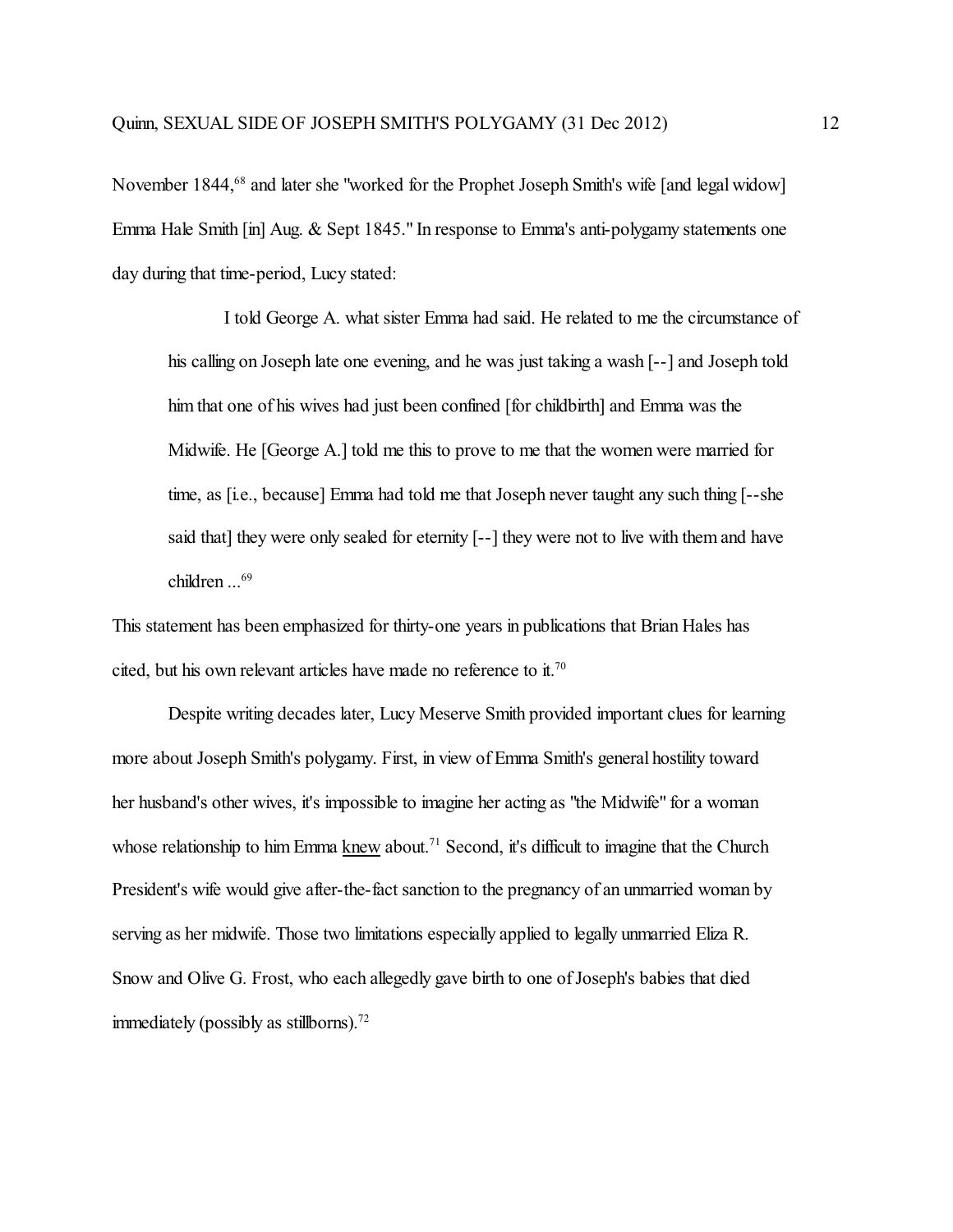Therefore, Lucy Meserve Smith's account of what her husband learned directly from the Prophet must refer to a childbearing woman who was another man's legal wife. Unaware that this woman was also Joseph's polygamous wife, Emma would not object to acting as midwife, especially for one of her friends--as many of these already-married women were.

Third, this nighttime conversation with the Prophet had to occur after George A. Smith's return to Nauvoo on 13 July 1841 from a two-year mission, and it had to occur when he was not absent from Nauvoo again on missions. Such absences occurred from late November 1841 to mid-January 1842, from 10 September to 4 November 1842, from 7 July to 22 October 1843, and from 9 May 1844 until after Joseph's death. Between 13 July 1841 and 27 June 1844, George A. Smith was far distant from Nauvoo for a total of more than eight-and-a-half months.<sup>73</sup>

Thus, Lucy Meserve Smith's narrative allows significant narrowing within the lists of more than a dozen of Joseph Smith's alleged children by polygamous wives. <sup>74</sup> George A.'s description of a polygamous birth doesn't eliminate as possibilities the children born while he was away from Nauvoo, but it provides a context that increases the probability for one ofthe other births.

Before listing those children, however, it's necessary to respond to an anachronism that Hales has publicly identified.

Interestingly, Zina [Huntington Jacobs] testified that her sealing to Joseph Smith was performed twice. The first time was on October 27, 1841, by Dimick Huntington, her brother. She also affirmed: "When Brigham Young returned fromEngland, he repeated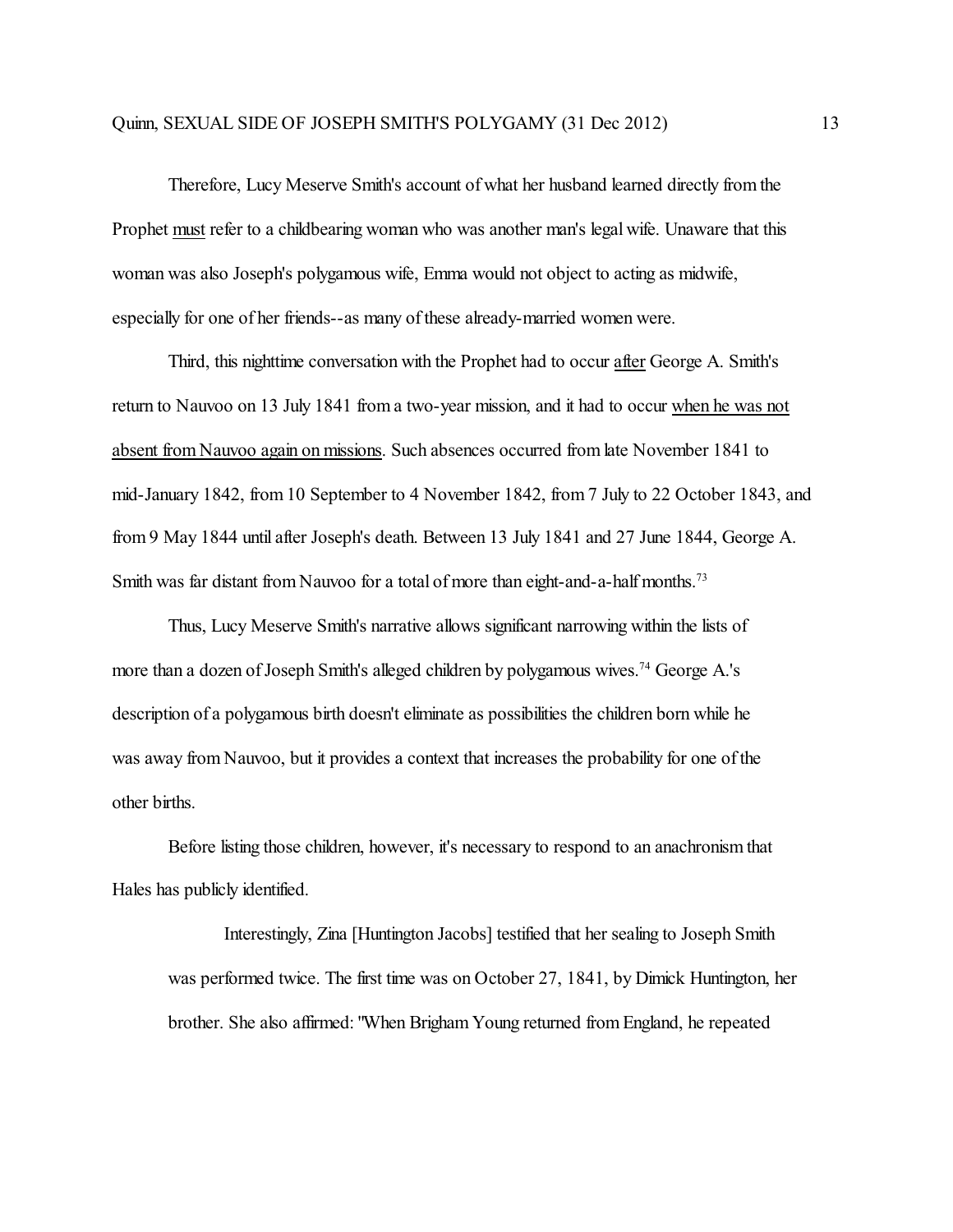the ceremony for time and eternity." The timeline is problematic because Brigham arrived from England in July 1841.<sup>75</sup>

Hales has not recognized that the error was actually the conventional dating of Zina's polygamous marriage as 1841, which was in her 1869 affidavit and its many repetitions thereafter.

Three years earlier, Apostle Wilford Woodruff, as the officially appointed "Church Historian,<sup>176</sup> recorded the following in his "Historian's Private Journal":

Joseph Smith & Louisa Beaman were sealed May 1840 by Joseph B. Noble

Joseph Smith & Zina Huntington were sealed Oct. 27, 1840 by Dimick B.

Huntington in Nauvoo

Joseph Smith & Presinda [sic] Huntington were sealed Dec 11, 1840 by Dimick

B. Huntington in Nauvoo $[.]^{77}$ 

Although his research-assistant had already provided a typescript of this document to Brian Hales, 78 his 2010 article did not mention Woodruff's notations that corroborated Zina's "problematic" statement about dating her marriage to Joseph.

Woodruff identified no source(s) for this 1866 notation, but Joseph B. Noble also made statements that he performed the Beaman-Smith marriage in 1840.<sup>79</sup> According to Zina, shortly after Apostle Brigham Young's return to Nauvoo in July 1841, he re-performed her polygamous sealing of 1840 to the Prophet. As President of the Quorum of the Twelve and advocate for the primacy of the apostleship,<sup>80</sup> Young undoubtedly also re-performed in 1841 the marriages that Louisa and Presendia had previously entered with the Prophet.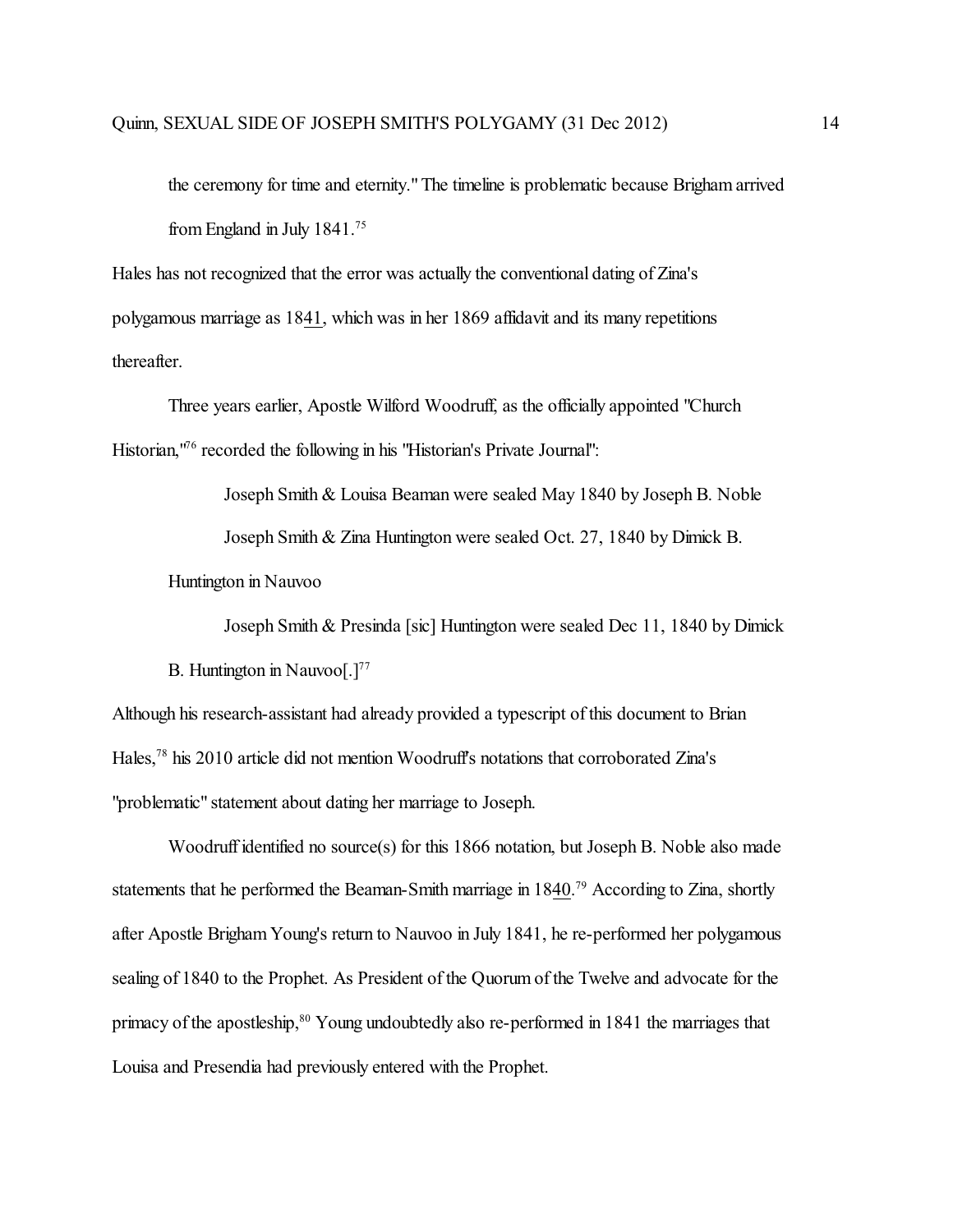In 1869, when Joseph F. Smith (one of the most junior members ofthe Quorumof the Twelve Apostles) began seeking affidavits to prove the realities of plural marriage during his uncle Joseph Smith's leadership, 81 the conflicting years for Nauvoo's first polygamous marriages complicated his endeavors. If presented to the public, the repeated sealings of 1841 would require explanation and might raise more questions than answered by affidavits of the participants. Someone obviously decided that the easiest way to avoid confusion was to emphasize the month and day of the original ceremonies performed in 1840 by two rank-and-file Mormons, yet assign them to the year  $(1841)$  when the ceremonies were re-solemnized by apostolic authority.<sup>82</sup> Similar conflation of dates and documents, plus replacing one man's name for another, had been the standard practice in publishing the Prophet's revelations during the 1830s.<sup>83</sup>

Born in January 1821, 19-year-old Zina Diantha Huntington became Joseph Smith's plural wife more than four months before her civil marriage to Henry Jacobs on 7 March 1841.<sup>84</sup> This was a sequence of his-secret-plural-marriage-to-a-virgin-followed-by-civil-marriage-of-thispolygamous-wife-to-another-man that the Prophet repeated in 1842 with his 17-year-old wife Sarah Ann Whitney and in 1843 with his 16-year-old wife Flora Ann Woodworth.<sup>85</sup> Thus, all the children to whom Zina gave birth before March 1845 could be regarded as Joseph's offspring.

Concerning the possibilities provided by this revisionist chronology, George A. Smith was in Nauvoo for the births of four children born to the Prophet's already-married wives. First was Zebulon W. Jacobs on 2 January 1842, then Orson W. Hyde on 9 November 1843, then Josephine R. Lyon on 8 February 1844, and Florentine M. Lightner on 23 March 1844.<sup>86</sup> Because of premature death, only two ofthose (Zebulon W. Jacobs and Josephine R. Lyon) could have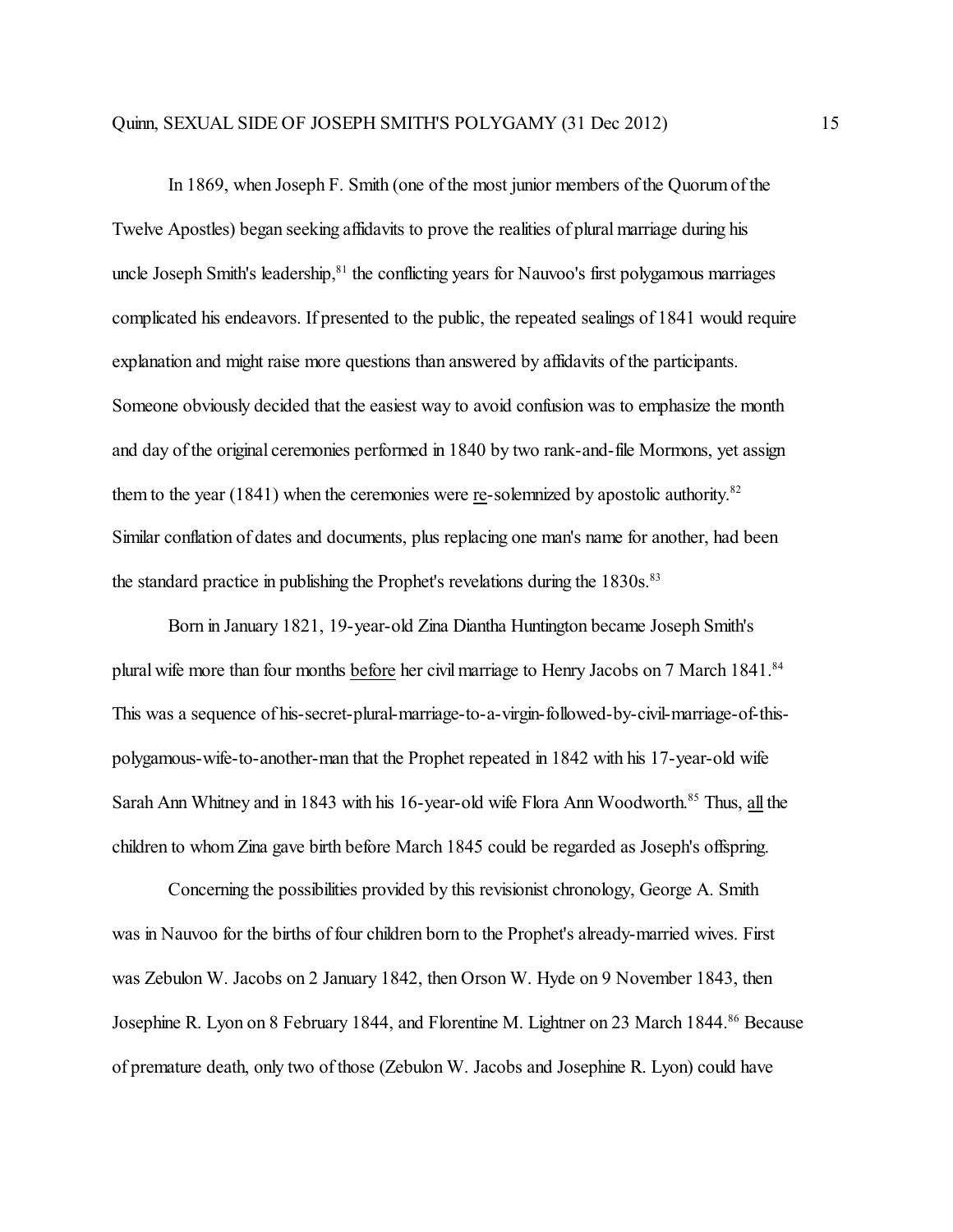been among Joseph Smith's three polygamous children mentioned by Mary Lightner Smith in 1905 ("they told me"). In the 1840s, the publicly identified fathers ofthe above four were devout Elder Henry Jacobs, <sup>87</sup> Apostle Orson Hyde, <sup>88</sup> excommunicated Windsor P. Lyon, and friendly non-Mormon Adam Lightner. <sup>89</sup> Again, even if DNA analysis shows the biological father to be the legal father, that does not exclude these children from the 1840s assumptions about Joseph's paternity--as restated by various people, including Mary Lightner in 1905.

Hales has repeatedly argued that the sealing-marriage of Sylvia Sessions Lyon to the Prophet was the equivalent of "a religious divorce" between her and legal husband Windsor.<sup>90</sup> However, no immediate member of the Lyon Family ever made such a claim, nor is there any contemporary evidence or reminiscent assertion that Sylvia and Windsor had separate residences following that sealing. The only real evidence that Hales can produce is this:

Josephine Lyon's 1915 statement also implies that the excommunication invalidated her [mother's] marriage to Windsor, allowing her [Sylvia] to be legitimately sealed to Joseph Smith and bare a child with him. Sylvia told Josephine that she was "sealed to the Prophet at the time that her husband Mr. Lyon was out of fellowship with the Church."<sup>91</sup>

True, but Sylvia's statement to her daughter was about the legal husband's LDS standing, not about an alleged divorce, nor about an alleged separation of residence, nor about an alleged cessation of sexual intercourse with him. Although Hales provided no historical evidence that Sylvia ever commented on a divorce, residential separation, or an ending of sex with Windsor, Hales asserted: "The sealing nullifies her civil marriage in the eyes of all participants (as seen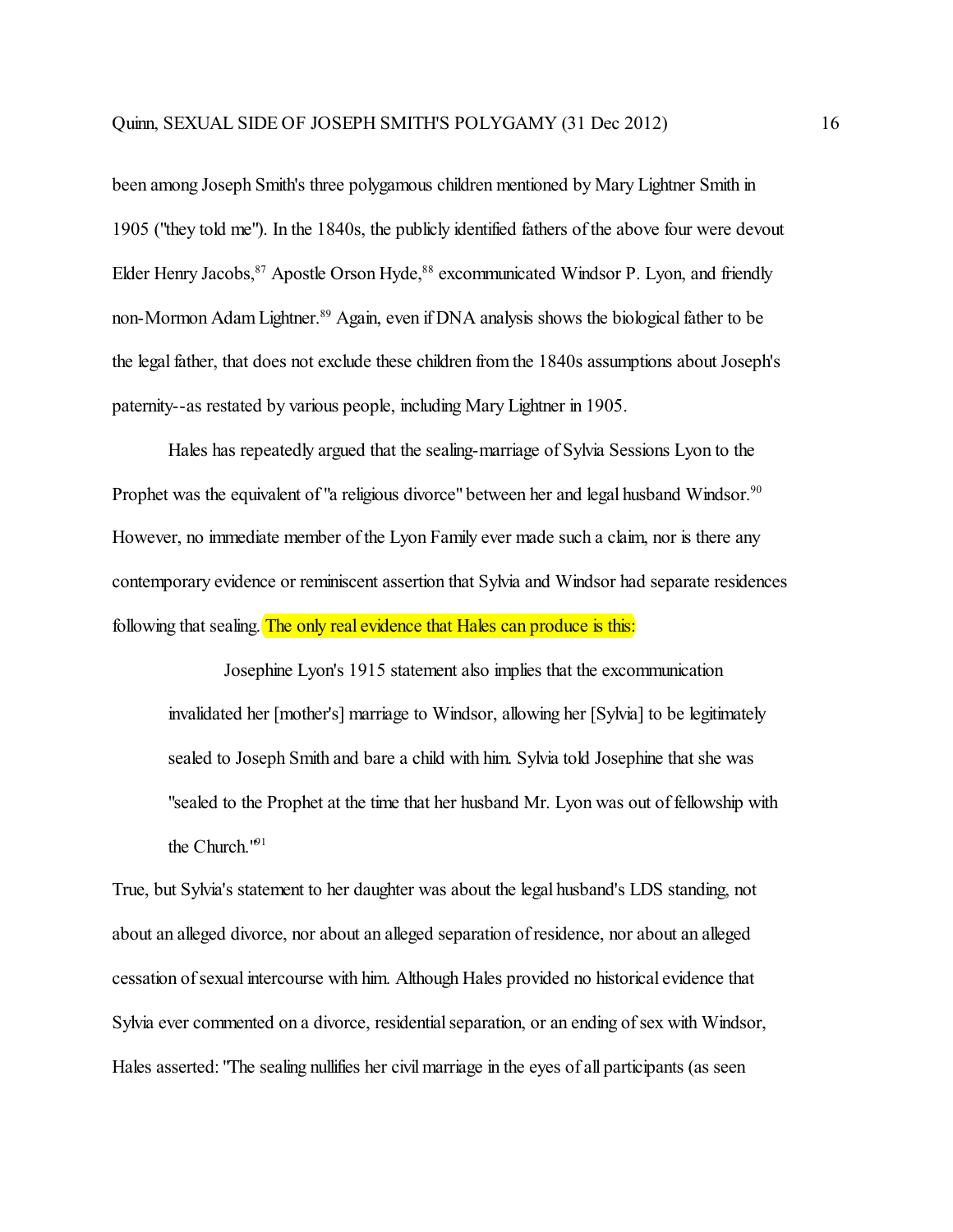with Sylvia Sessions).<sup>192</sup> That is certainly true for the twenty-first-century eyes of Brian Hales, but no contemporary document nor reminiscence demonstrates that Sylvia perceived that her legal marriage was nullified during 1842-44.

Furthermore, as Hales has specified,<sup>93</sup> Lyon was excommunicated on 19 November 1842. Because this was nine months after 8 February 1842 (the date an unsigned affidavit gave for the Prophet's marriage to Sylvia Sessions Lyons), that document contradicts his argument that Windsor's excommunication justified her marrying Joseph and bearing him a child. Thus, Hales challenged this 1842 dating as "suspicious" because a different affidavit (also unsigned) stated the year 1843. He asserted: "Research shows that neither of the documents is more reliable than the other and therefore, should not be treated preferentially."<sup>94</sup>

To the contrary, there is crucial evidence in support of 8 February 1842 as the date when Joseph Smith married Sylvia in polygamy/polyandry. Almost exactly a month later, she served as a witness for the sealing of her already-married mother Patty Bartlett Sessions (age 47) to him. Patty's journal stated: "I was sealed to Joseph Smith by Willard Richards March 9 1842 in Newel K Whitneys chamber [at] Nauvoo, for  $\land$ time and all eternity $\land$  Eternity ... Sylvia  $\land$ my daughter $\land$ was present when I was sealed to Joseph Smith.<sup>195</sup> Todd Compton has explained (with his parentheses) that "the superscript, in Patty's hand, was probably written in 1867 (the ink is identical to that of her 1867 proxy marriage/second anointing sealing notation attached to the page) as a clarification (rather than as a correction)."<sup>96</sup> Sylvia's presence as a witness to the polygamous/polyandrous ceremony uniting her mother to Joseph Smith--while her father David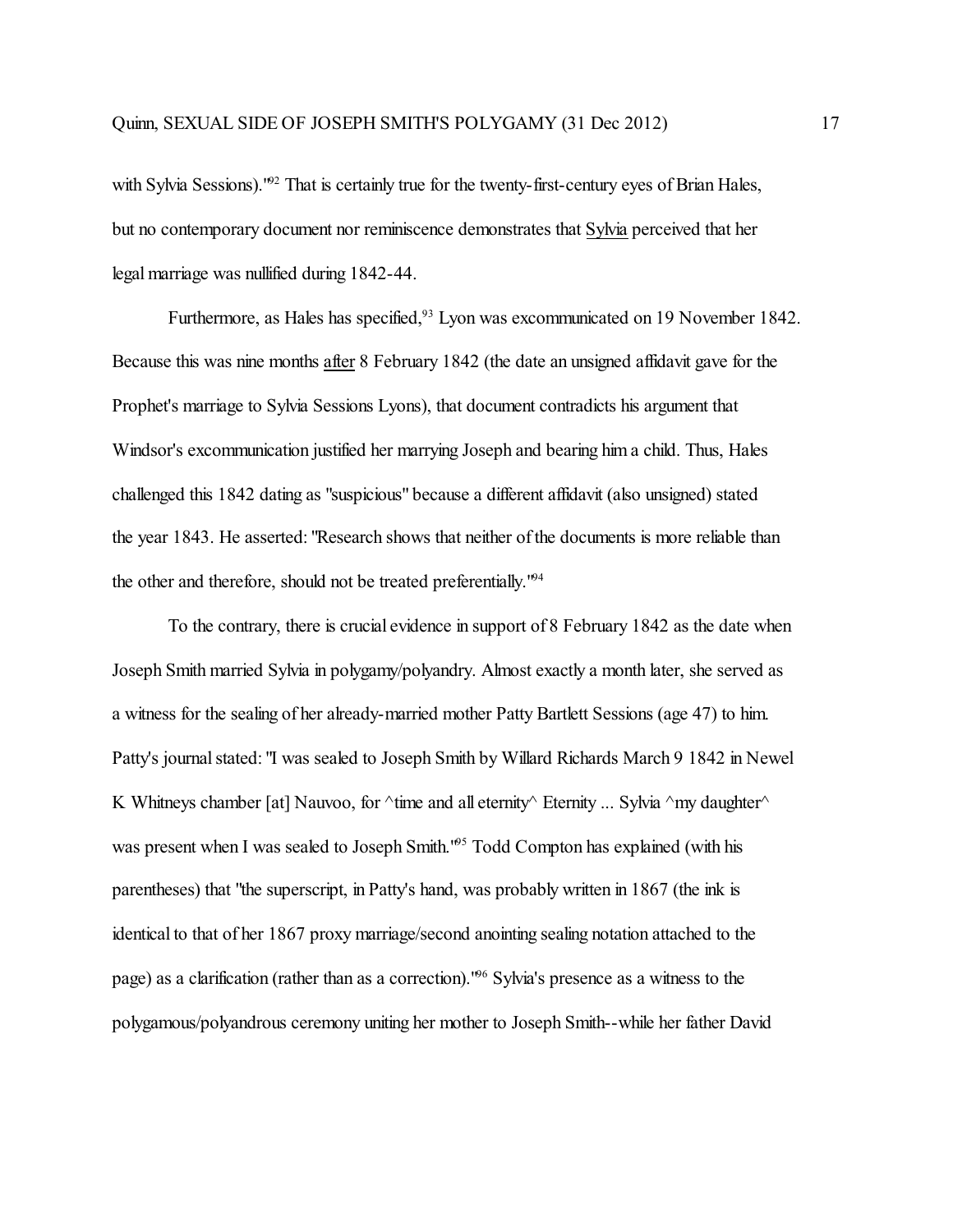Sessions still cohabited with her mother<sup>97</sup>--was consistent with Sylvia as the Prophet's polyandrous wife before March 1842.

The above statement by Patty Bartlett Sessions is also one of the first-person sources that required Hales to claim: "It is true that some later reminiscences [by already-married women] state that their sealings [to Joseph Smith] in Nauvoo were for `time and eternity.' However, to assume that the women were remembering the exact language may not be warranted ... to presuppose that sexual relations were present based solely on a late memoir that declared a Nauvoo marriage (`polyandrous' or not) was for `time and eternity' would be unjustified by the documents alone"). 98

By significant contrast, Hales accepts without question the memory of elderly persons whenever he agrees with their statements about decades-earlier events. This conveniently shifts his standards of evidentiary analysis in the direction for which Hales is arguing.<sup>99</sup>

As indicated, he has also written and spoken defensively about what Josephine's statement "implies," but he has likewise side-stepped the glaring fact that her written affidavit made no effort to counter the likely assumption by its readers that her mother Sylvia continued to cohabit with Windsor after her marriage to Joseph. That would have been an easy reassurance to express in a few words, but Sylvia apparently did not make such a statement to the daughter she told about Joseph's paternity, nor did that daughter bother to deny the potential for sexual polyandry that her affidavit obviously invited. In contrast to that deafening silence about the matter, Phebe Welling matter-of-factly affirmed (as already cited): "I heard my mother [the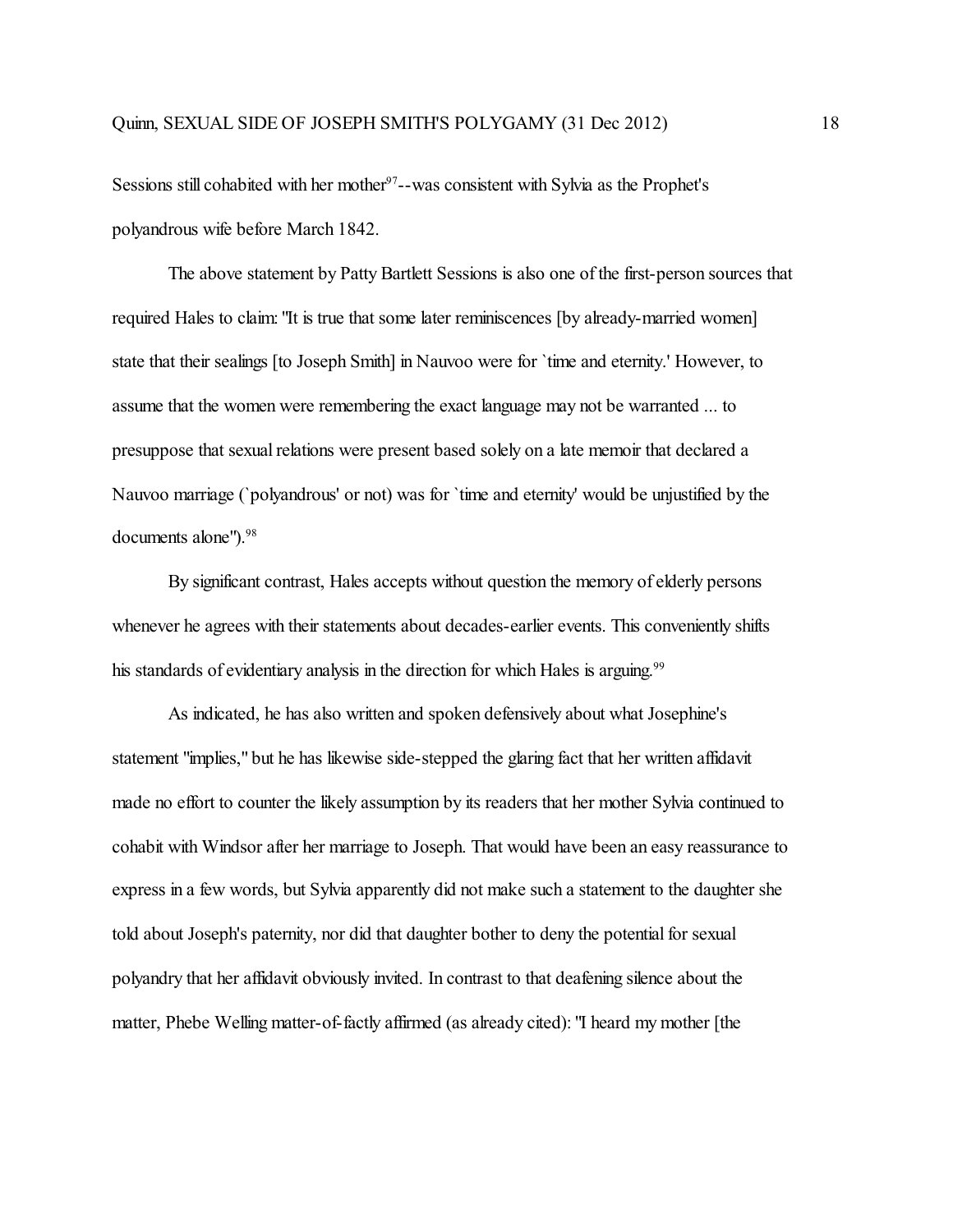already-married Elvira Ann Cowles Holmes] testify that she was indeed the Prophet Joseph Smith's plural wife in life and lived with him as such during his lifetime."

Hales has often stated that "it is impossible to prove a negative" regarding Joseph Smith's sexual polyandry.<sup>100</sup> However, he hasn't acknowledged how odd it is that the already-married wives and their children didn't bother to categorically and consistently deny this possibility in Utah--even privately.

In 1898, legalistic questioning cornered the initially cooperative Zina D. Huntington Jacobs Smith Young into either affirming or denying that she had sexually cohabited with legal husband Henry Jacobs during the same years she claimed to be Joseph Smith's polygamous wife. Zina exclaimed: "What right have you to ask such questions? I was sealed to Joseph Smith for eternity." Undeterred, her questioner (an apostle in the anti-polygamy Reorganized Church of Jesus Christ of Latter Day Saints) then led her into one trap after another:

Q. "It is a fact then, Mrs. Young, that Joseph was not married to you [literally- but] only in the sense of being sealed for eternity?"

A. "As his wife for time and eternity."

Q. "Mrs. Young, you have answered that question in two ways: for time, and for time and eternity."

A. "I meant for eternity."

After affirming the literalness of her marriage "for time" to Joseph Smith, Zina realized that she had to deny sexual polyandry by re-affirming that (during his lifetime) the Prophet had been her husband "for eternity" only. However, her questioner didn't allow her to escape the contradiction.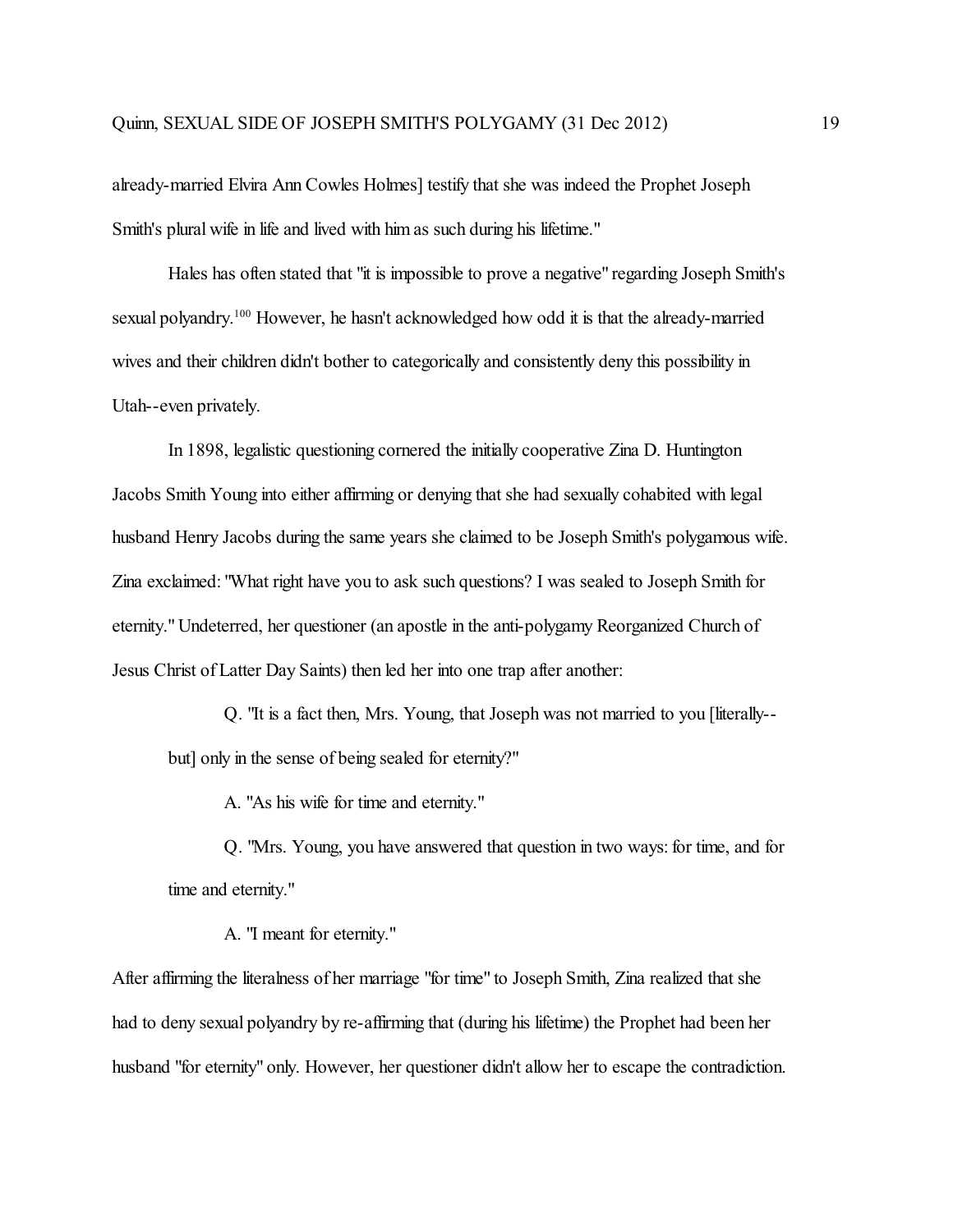Question to Mrs. Young. "Mrs. Young, you have stated that you were married to Joseph Smith for time and eternity. Now, how could you marry Joseph Smith for time when at the same time you were married to Mr. Jacobs[?]"

A. "I do not wish to reply. ..."

Shortly after refusing to cooperate with the ambush into which she had been led, Zina ended the interview by denouncing her RLDS interrogator for prying into "the most sacred experiences of my life ..."<sup>101</sup>

Even faithful LDS historian Danel W. Bachman (subsequently a professor of religion and "curriculum writer" in the LDS Church Educational System) stated in 1975 that, despite her continued cohabitation with her non-Mormon husband, Mary Elizabeth Lightner "may well have had conjugal relations with Smith."<sup>102</sup> After quoting that statement, Hales (to his credit) acknowledged that Bachman "also suggests that Presendia's seventh child, may have been `sired' by the Prophet."<sup>103</sup> Wife of Norman Buell, her child John Hyrum (or "Hiram") was born during one of the previously mentioned times when Apostle Richards was absent from Nauvoo.<sup>104</sup>

Never reconciled to her husband's polygamous marriages, 105 Emma Smith was the first to claim that they were all for "eternity only." Apostle George A. Smith reassured his plural wife in 1845 that such a claim was merely an effort to deny the sexual reality of the Prophet's marriages to women other than his legal wife.

Likewise, "eternity only" polygamy became the fall-back position of Emma's son Joseph Smith III in combatting the nineteenth-century claims of LDS leaders in Utah.<sup>106</sup> "Eternity only" polygamy later became the claimof Utah Mormons who were embarrassed about the already-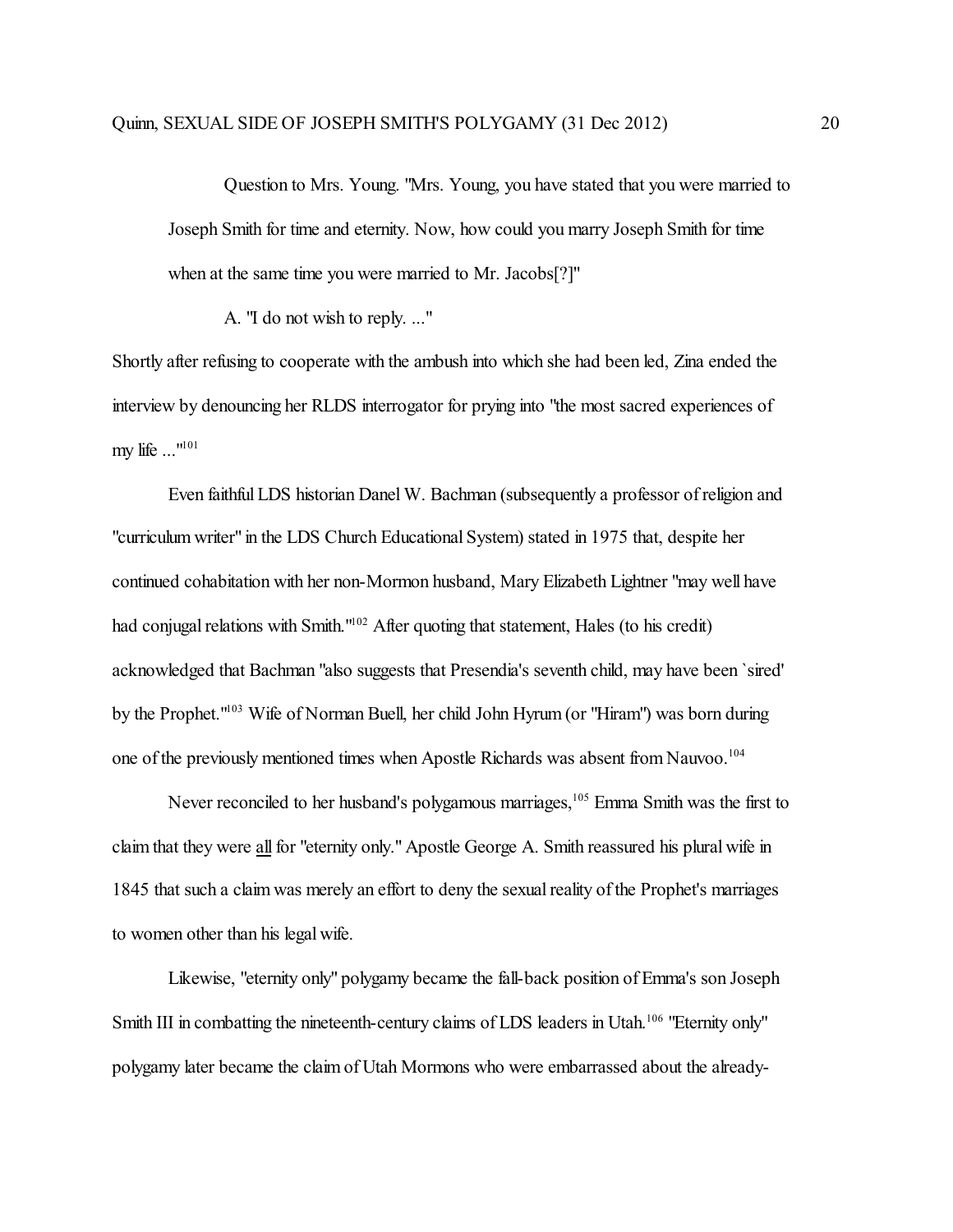married women who were the Prophet's wives during his lifetime, 107 while "eternity only" became the assumption and claim of those women's descendants.<sup>108</sup> Its palatability as an explanation doesn't make it accurate.

Brian Hales has also acknowledged that when Andrew Jenson researched and published the semi-official 1887 list of Joseph Smith's wives, Jenson engaged in apologetical word-play. "He also referred to the relationship as a `sealing,' rather than a `marriage,' a pattern he [Jenson] followed when he was aware that the woman was legally married to someone else during Joseph's lifetime."<sup>109</sup> Likewise, Hales has written that Jenson "also misrepresented Fanny [Alger]" by claiming that her marriage to Solomon Custer occurred after Joseph Smith's death in 1844, when her civil marriage was nearly eight years earlier. 110 Furthermore, Jenson's 1887 list of the Prophet's wives concealed the fact that "Mary Elizabeth Rollins" had ever been married to Adam Lightner, and Jenson's list included the deception that Joseph's already-married wife "Elvira A. Cowles, [was] afterwards the wife of Jonathan H. Holmes."<sup>111</sup>

By contrast, as another example of Hales as honest apologist, he introduced this MHA audience to a manuscript that claimed Joseph Smith had sexual intercourse with already-married Mary Heron Snyder (Snider). Using a slang vulgarity for sexual intercourse (which Hales explained today),<sup>112</sup> her son-in-law Joseph E. Johnson privately told a group of devout Mormons in 1850: "He was familiar with the first frigging that was done in his house with his mother in law by Joseph." Johnson said this during a council meeting<sup>113</sup> that was deciding whether to excommunicate himfor impregnating one of Apostle Lorenzo Snow's plural wives whom Johnson now wanted to marry. She loved him, not the apostle. A Church court in Kanesville,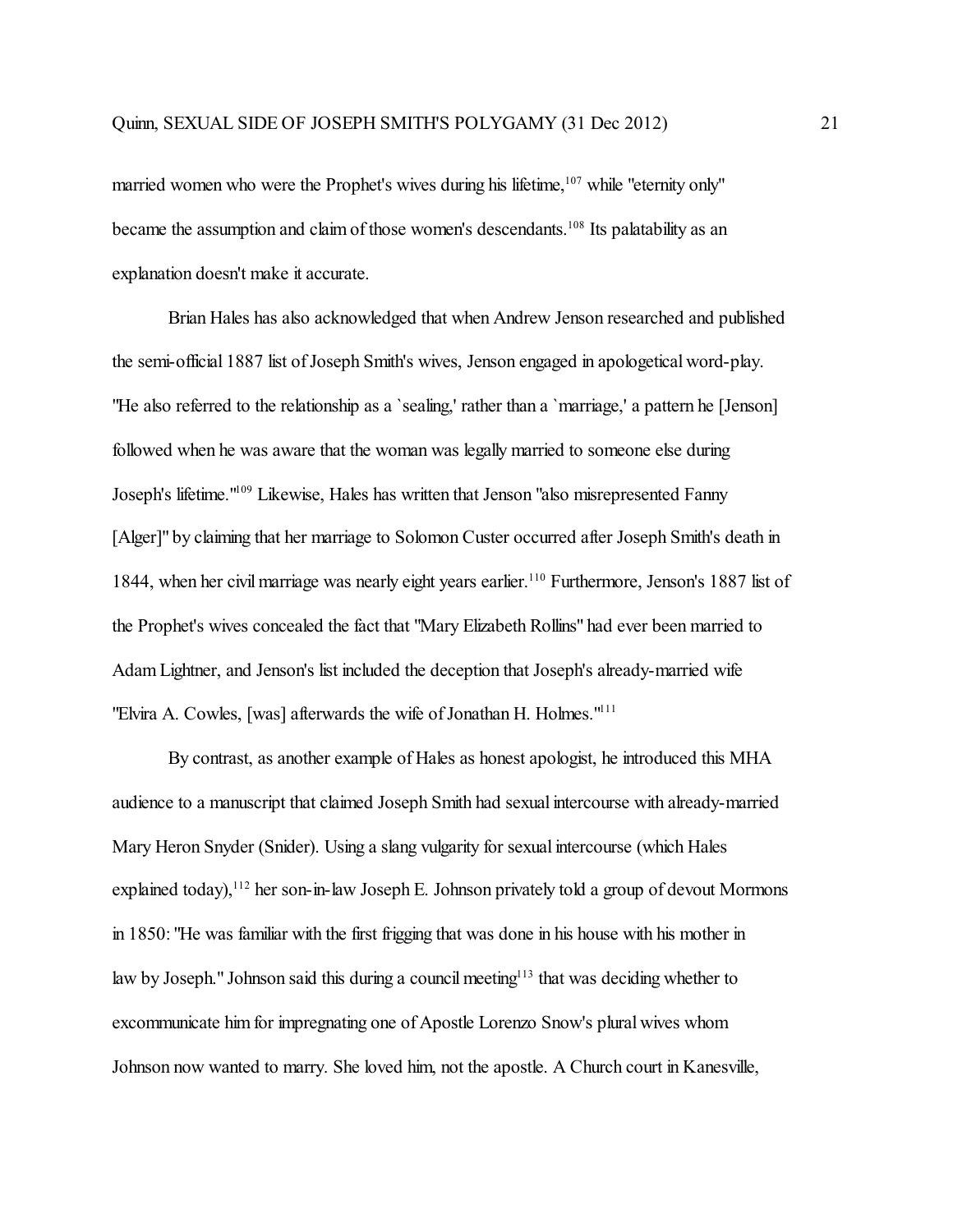Iowa, had already decided that "his priesthood was required to be laid down [i.e., he was disfellowshipped] until he came here" to Salt Lake City.<sup>114</sup>

I cannot take seriously the suggestion by Hales that this Church court's official minutes misquoted Johnson's words.<sup>115</sup> First, by any reasonable logic, who would assume that any LDS clerk introduced a crudely sexual term into a non-sexual remark or into a remark that only implied sex? Second, by 1850, the LDS Church's clerks routinely used stenographic shorthand to accurately record such meetings, <sup>116</sup> especially when Brigham Young participated (as he did in this one).

Today, Hales also suggested that Johnson's accusation might have been a pure fabrication to justify the adultery for which he was being tried by this priesthood council.<sup>117</sup> That sounds reasonable, but is contrary to the manuscript that Hales quoted. Immediately before making his sensational statement about Joseph Smith, Johnson told the Church court: "I never heard any conversation to say it was right to go to bed with a woman if not found out [--] I was aware the thing [with Mrs. Snow] was wrong." After Johnson's comment about the Prophet's "frigging," he added: "I knew at the time I was doing wrong [with Mrs. Snow] I never av [have] taken any body as a[n] excuse  $[-1]$  I never plighted my faith on Joseph's transactions.<sup> $118$ </sup>

Of crucial significance is the fact that in 1850 Joseph E. Johnson was not an uninformed novice about Joseph Smith's polygamy a decade earlier. Two of his sisters (Delcena in 1842, then Almera in 1843) married the Prophet, who also performed the polygamous marriage for their brother Benjamin F. Johnson, after which Joseph Smith unsuccessfully asked to marry yet another of the Johnson family's daughters in the spring of 1843 (16-year-old Esther).<sup>119</sup>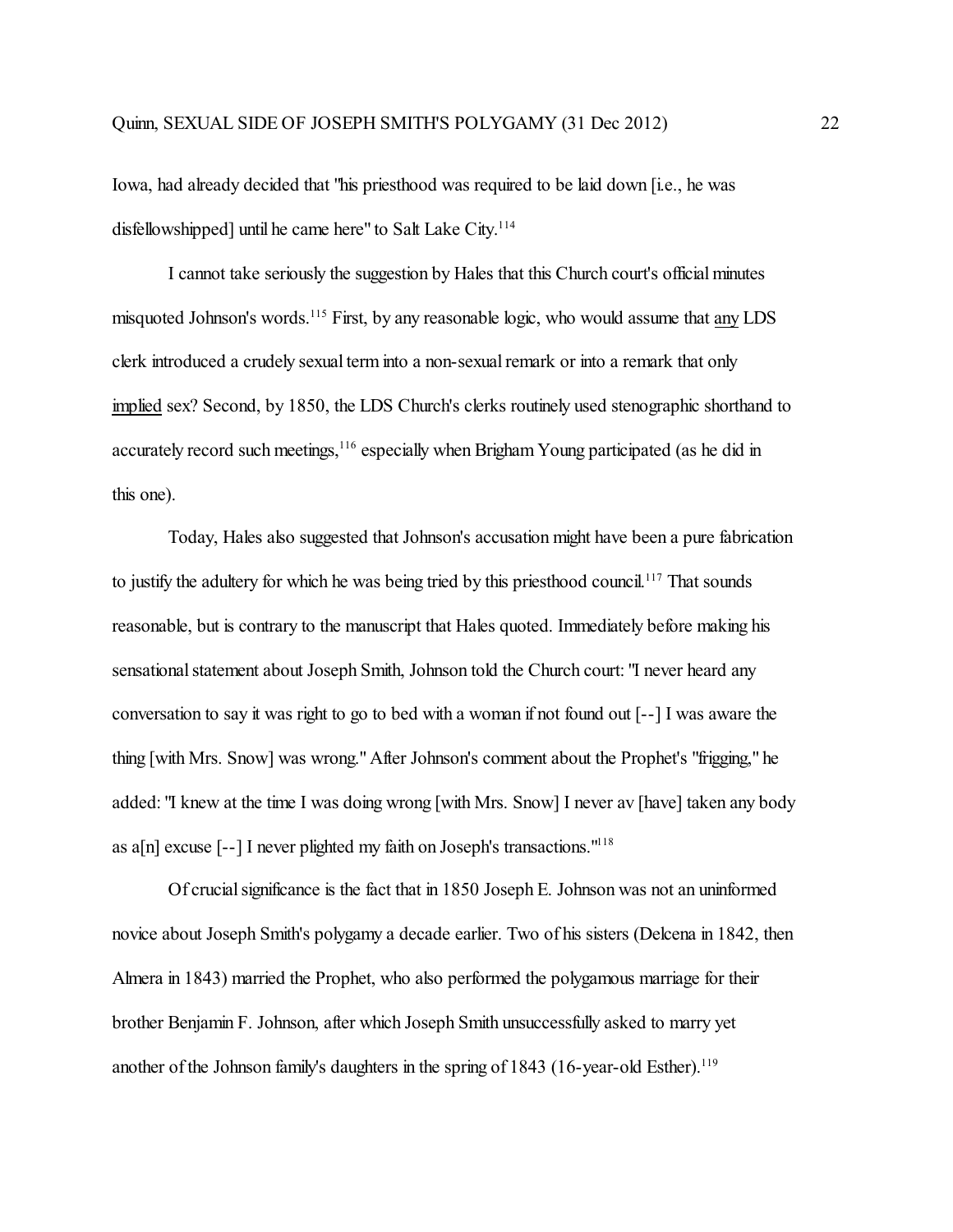Moreover, the apologetical observation by Hales that "none of the leaders who heard Joseph E. Johnson's 1850 statement seemed concerned"<sup>120</sup> actually contradicts the manuscript he has quoted. It specified: "J. Kelly--It as [has] taken me by surprise."<sup>121</sup> Most important, as Hales acknowledged in today's Power-point presentation, "Brigham Young [was] presiding" at this Church court, when Joseph E. Johnson crudely accused the Prophet of having sex with another man's wife. If one person could be expected to condemn Johnson for uttering those words (even in a private meeting), it was Brigham Young. He publicly denounced anyone who "dare open his mouth or raise his voice against the Lord's anointed," and he also proclaimed:

Who can justly say aught against Joseph Smith? I was as well acquainted with him, as any man. I do not believe that his father and mother knew him any better than I did. $122$ 

And yet this pioneer-defender of Joseph Smith expressed no criticism for what Joseph E. Johnson had said about the Prophet's "frigging." Instead, Brigham merely chastised Johnson for his adulterous conduct, and instructed the Church court to rebaptize him.<sup>123</sup> Aside from being temporarily disfellowshipped in Iowa, he received no punishment from the Church court over which Brigham presided in Utah. 124

Lastly, in view of the candor with which Hales quoted the 1850 document today, I don't understand why he showed a Power-point slide that stated: "Despite intensive research, I have found no additional evidence linking Mary Heron Snider with Joseph Smith."<sup>125</sup>

For example, previous publications by Hales have cited the books by Todd Compton and George D. Smith, who both quoted the following source of relevance to Joseph E. Johnson's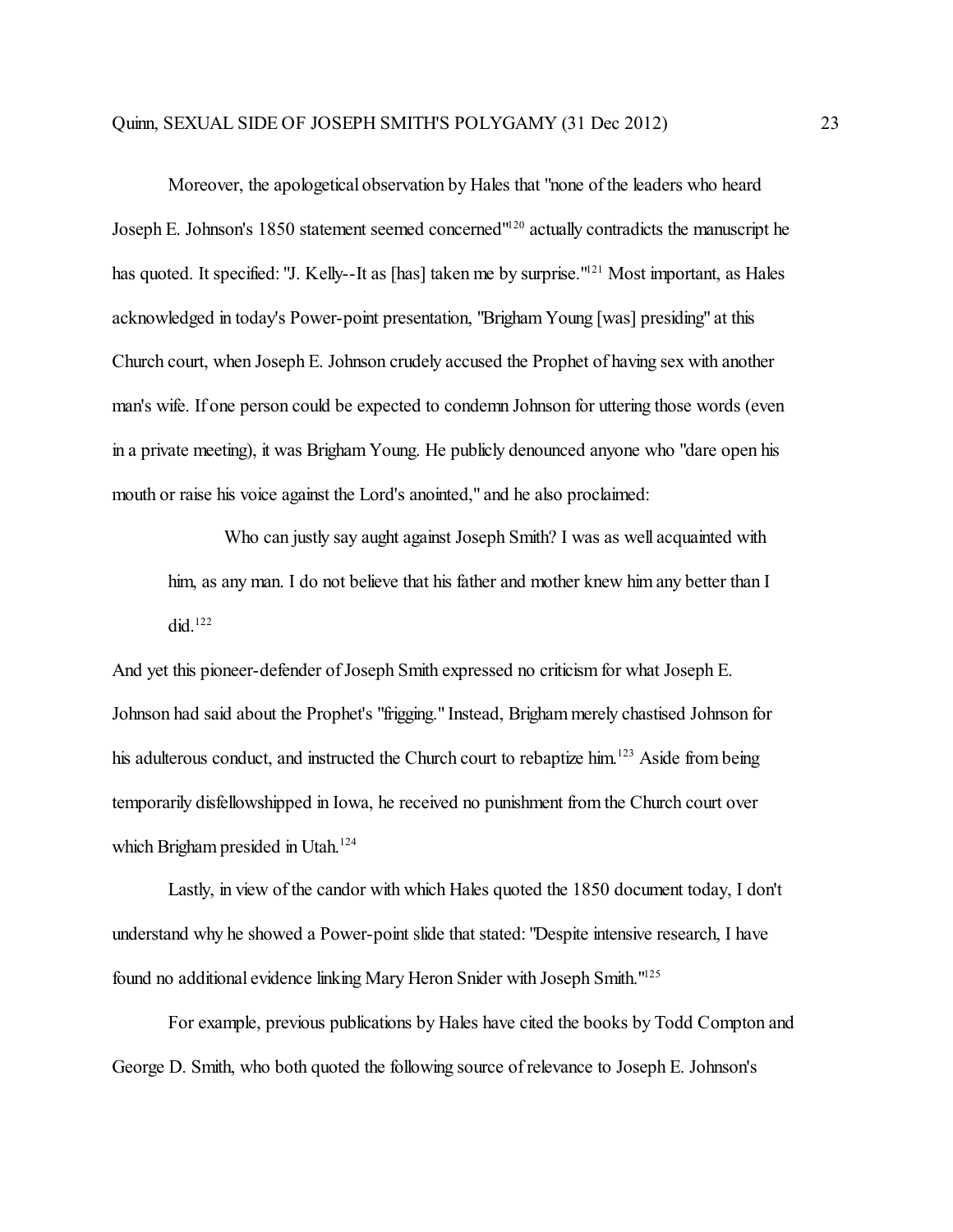private claim.<sup>126</sup> Late in life, Mary Isabella Horne (daughter of Stephen Hales and wife of Joseph Horne since 1836) reminisced: "The prophet with Sister Snyder called in his buggy upon Sister Clev[e]land" in Quincy, Illinois. 127 Semi-officially identified in 1887 as one of Joseph Smith's wives,<sup>128</sup> Sarah M. Kingsley Cleveland (the devout LDS wife of a non-Mormon) also served as his "intermediary"<sup>129</sup> in the spring of 1842 for introducing the idea of polygamous marriage to 38year-old Eliza R. Snow.<sup>130</sup> Furthermore, Sarah served as witness for the secret ceremony that united Eliza with Joseph Smith.<sup>131</sup> Because historical sources don't mention the year of the marriage/sealing ceremony for already-married Sarah Cleveland to Joseph Smith,<sup>132</sup> there is no justification for Hales to omit Sister Horne's account from"additional evidence linking Mary Heron Snider with Joseph Smith."

Moreover, it is both a red-herring<sup>133</sup> and a fallacy of irrelevant proof<sup>134</sup> for Hales to comment in today's presentation that "Joseph E. Johnson did not build his house in Ramus (Macedonia), Illinois, until 1843."<sup>135</sup> First, Johnson did not state in 1850 that Joseph Smith's sexual intercourse with his mother-in-law occurred in Ramus or Macedonia, and there is no justification for Hales to exclude Nauvoo as a possible location for the 1850 document's reference to "his house." Second, tax-assessment rolls show that "Joseph Johnson" was living in Nauvoo in 1841, when he and John Snider both owned real estate/houses there. The 1841 assessments also listed Johnson's brother Joel H. Johnson as a property-owner in Nauvoo.<sup>136</sup> Third, Nauvoo's 1842 assessment rolls specified if the property-owner was a non-resident, as they did in their entries for Johnson's brother Benjamin  $F^{137}$ .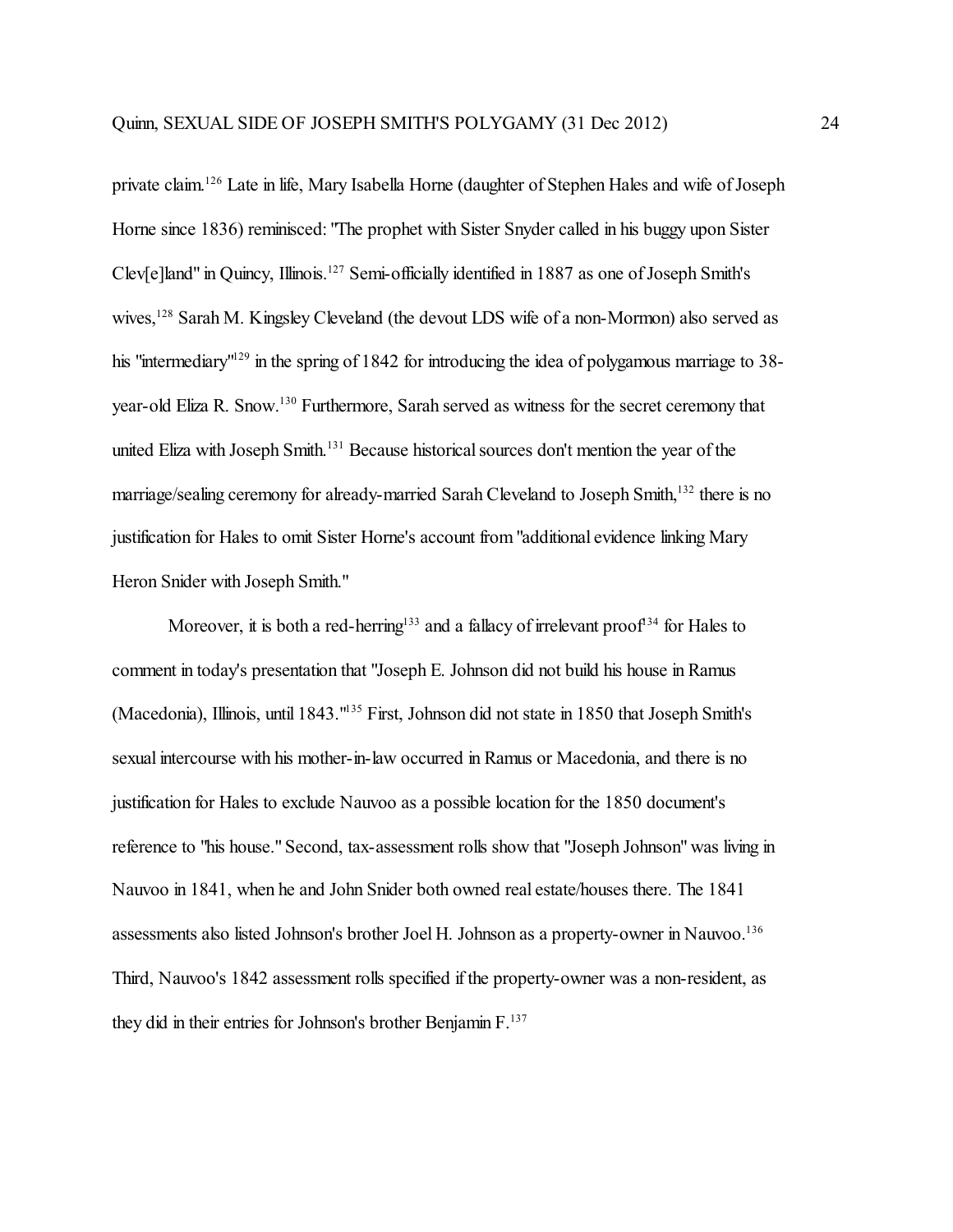Sister Horne's memoir stated that Joseph Smith's visit with "Sister Snyder" occurred during the time when "Bro. Joseph and some of the brethren called upon Gov. [Thomas] Carlin" at this Illinois governor's home in Quincy. 138 As historical evidence, this is a "fixed point: [where] no doubt is possible" for verifying chronology,<sup>139</sup> because the Prophet made such a visit only once in his life--on 4 June  $1841$ .<sup>140</sup>

Thus, when "Sister Snyder"was observed alone with Joseph Smith while visiting one of his verified wives (also an already-married woman) in June 1841, both Mary Snyder (Snider) and her son-in-law Joseph E. Johnson had separate residences in Nauvoo. In fact, her husband John was one of only two property-owners named Snider/Snyder in Nauvoo's 1841 tax assessments, even though the assessor levied taxes on the city's non-landed residents who had only \$5.00 of personal property. 141 Newly married in April 1841, Robert Snider's bride Almeda Melissa Livermore Snider was 25-years-old when Joseph and "Sister Snyder" visited Quincy.<sup>142</sup>

However, it seems more likely that long-married, 52-year-old Sarah M. Cleveland was visiting with long-married, 36-year-old Mary Ann Heron Snider/Snyder and the Prophet in June 1841,<sup>143</sup> rather than with Robert Snider's new bride who was a generation-younger than Sarah. This likelihood also provides spring-summer of 1841 as the otherwise-unknown date that Mrs. Cleveland became Joseph Smith's wife.

Likewise, Joseph Smith very likely married Mary Heron Snyder (Snider) in the springsummer of 1841, rather than "1842/43,"<sup>144</sup> as I wrote three years before Todd Compton's 1997 book made me aware of the quote from Sister Horne's memoirs. In December 1841, the Prophet announced a revelation for John Snyder (Snider) to "take a mission to the Eastern continent," and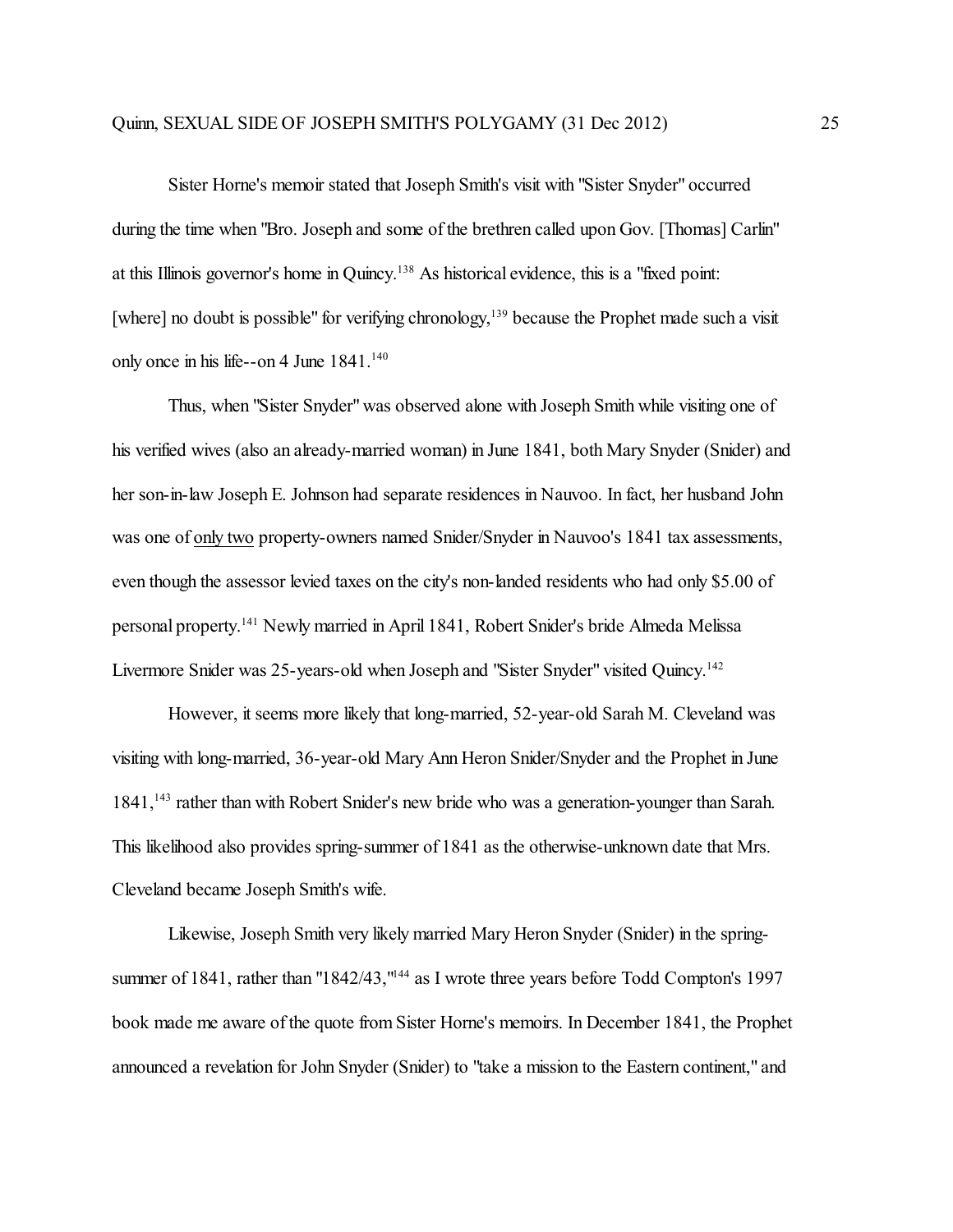told Brigham Young in January 1842 to excommunicate him from the Church "if he will not do these things." In March, he departed Nauvoo "for England,"<sup>145</sup> leaving his wife Mary Ann to have other encounters with Joseph Smith. Like the heart-broken husband who did not previously know about Esther Dutcher Smith's "relationship" with the Prophet, John Snyder/Snider in March 1842 might have been unaware of his wife's solitary visits with the Prophet since mid-1841.

Hales regards as evidence against my claim for a polygamous marriage of Mary Heron Snyder (Snider) and Joseph Smith, that he can find no record oftheir ever being sealed by proxy, before or after her death in Utah in 1852.<sup>146</sup> However, one of the long-publicized wives of Joseph Smith (Ruth Vose Sayers,<sup>147</sup> who died in Utah during 1884) was also not sealed by proxy to him while she lived there, nor until fifteen years after her death. In 1899, the marital sealings of Ruth and ten more of his wives were "repeated in order that a record might exist" because "there is no record thereof" among the ordinances performed in Salt Lake City.<sup>148</sup>

Hales also acknowledged that (during the week after her legal marriage to non-Mormon Carlos Gove on 23 August 1843 at the nearby town of Warsaw),<sup>149</sup> Joseph Smith's previously married<sup>150</sup> wife Flora Ann Woodworth met with the Prophet alone at William Clayton's house in Nauvoo on August 28th and 29th, while Clayton was intentionally absent.<sup>151</sup> Hales argues in today's presentation that Joseph Smith's private secretary was too discreet to record these encounters if they were for sexual intercourse with this 16-year-old girl (already married to a teenage boy). He also sees significance in the fact that Clayton's journal did not refer to "bed" or "bedroom" for these solitary appointments of the two at Clayton's house.<sup>152</sup>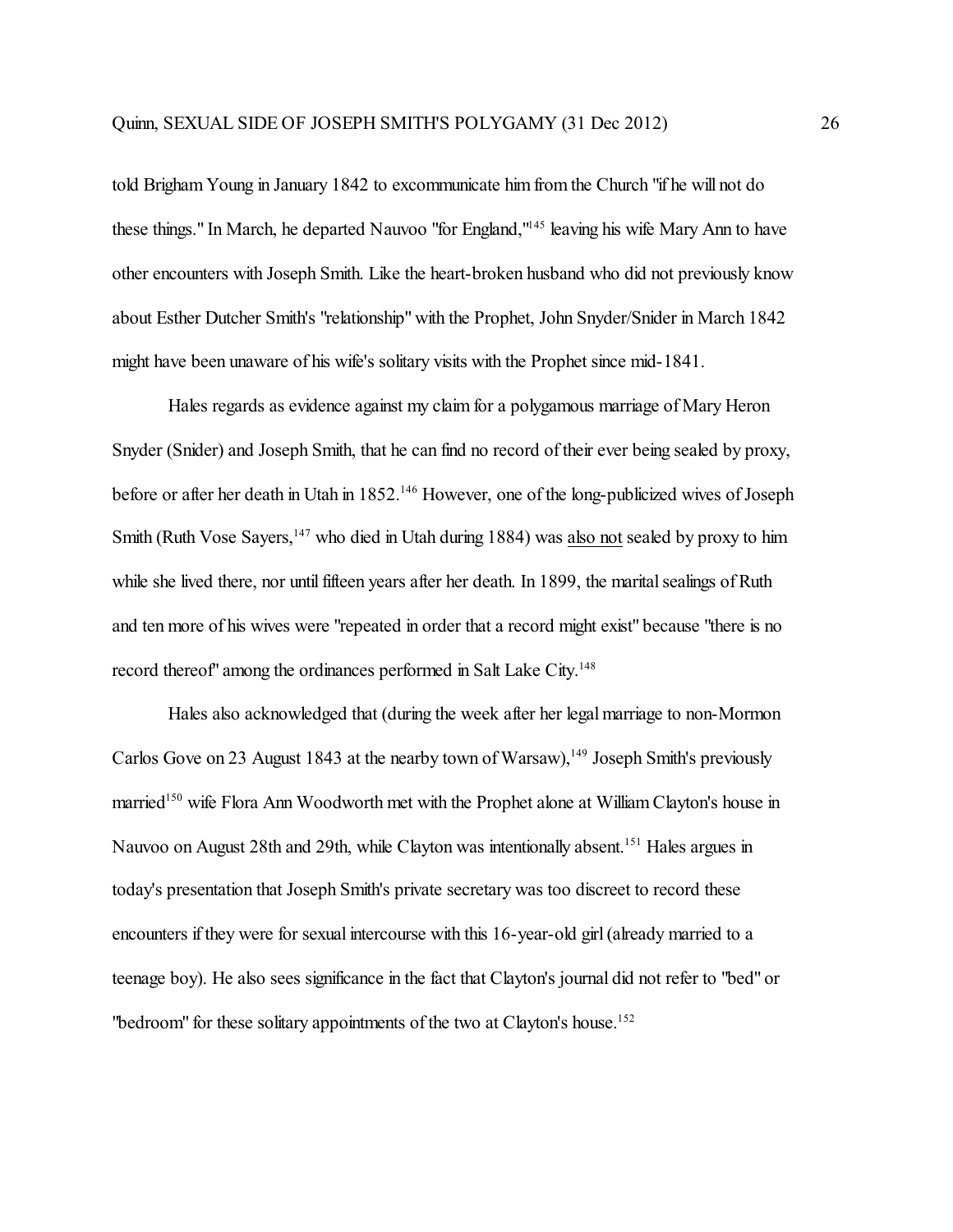However, Clayton's journal referred to performing a polygamous marriage for the Prophet, referred to Emma Smith's jealousy about Joseph Smith's polygamous wives Eliza R. Snow, Eliza Partridge, Emily Partridge, and Flora Woodworth, referred to the Prophet's suspicions about "familiarity" between his legal wife Emma and Clayton, referred to the polygamous marriages of Joseph B. Noble, Vinson Knight, Parley P. Pratt, and BrighamYoung, referred to the Prophet's performing Clayton's own polygamous marriage, referred to Clayton sexually consummating it three days afterward (with no reference to "bed" or "bedroom"), referred to his own cohabitation-visits with this plural wife (with no reference to "bed" or "bedroom"), admitted that "I had slept with her" (with no reference to "bed" or "bedroom"), referred to her pregnancy, referred to what Joseph said would be the meaningless punishment if they were exposed to public condemnation, and Clayton's journal referred to the birth of his polygamous wife's child, as well as to its death.<sup>153</sup> There is no basis whatever for Hales to claim that an alleged "discretion" on Clayton's part prevented him from also referring obliquely to Joseph Smith's sexual trysts that were scheduled for Clayton's house.

Flora later said that she "felt condemned for" her "rash" decision "in a reckless moment" to marry this young non-Mormon, a remorse the 16-year-old girl probably experienced the morning after.<sup>154</sup> Two subsequent trysts with the 37-year-old Prophet in Clayton's house on consecutive days showed how much she regretted marrying a younger man earlier in the week.

It strains credulity for Hales to claim in today's presentation that it required those visits- beginning two days after Joseph Smith had already met with her and her mother<sup>155</sup>--for him to inform Flora repeatedly that he was ending their own relationship. By contrast with what Hales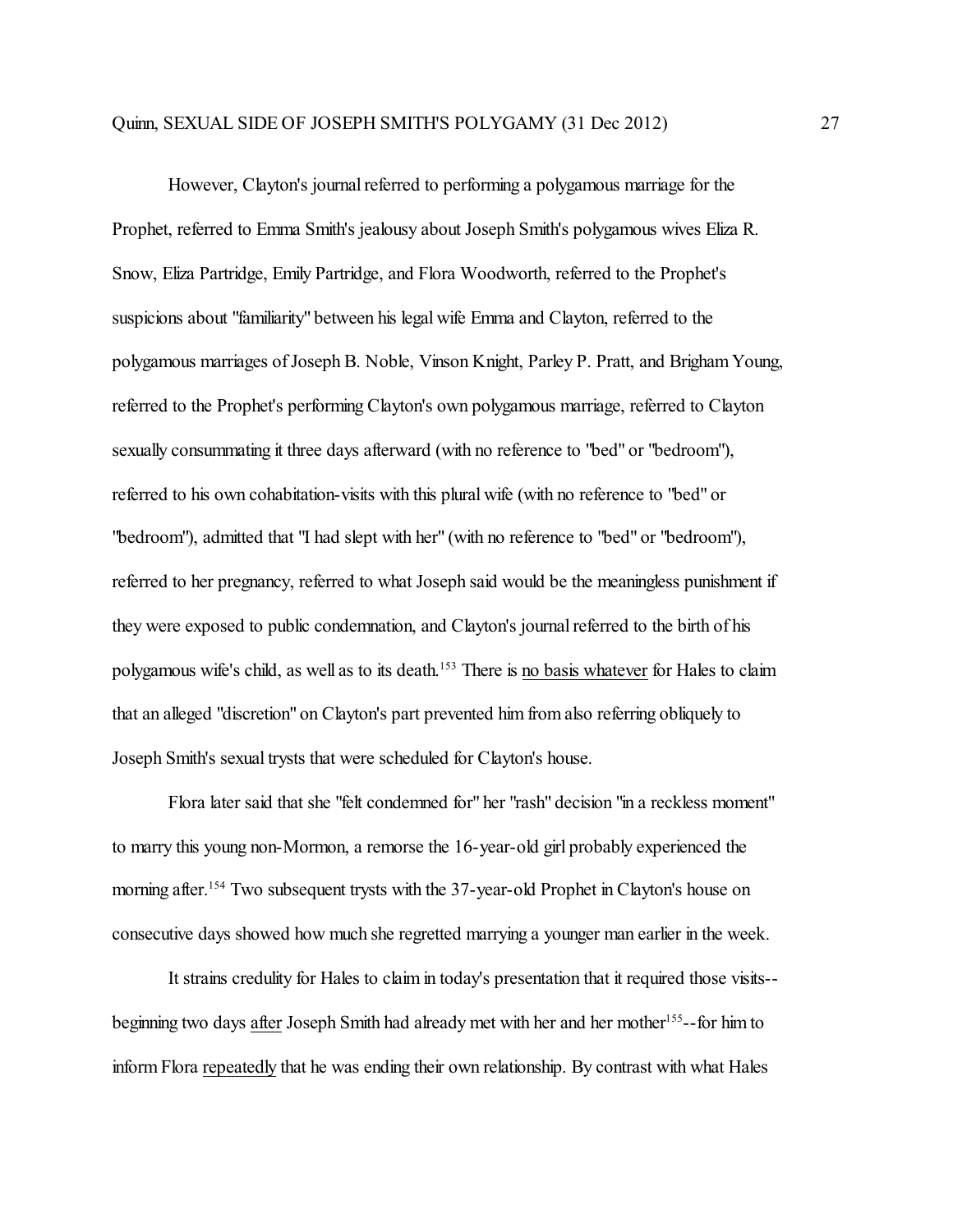asserts about her alleged "DIVORCE,"<sup>156</sup> just weeks prior to those meetings with Flora, Joseph Smith had privately confided that he was not going to give up any of his plural wives. William Clayton's journal stated on 16 August 1843:

This A.M. Joseph told me that sin[c]e E[mma] came back from St. Louis[,] she had resisted the P[rinciple of plural marriage] in toto, and he had to tell her he would relinquish all [his wives] for her sake. ... He however told me he should not [i.e., will not] relinquish anything.<sup>157</sup>

It was with this determination that Joseph met his secret wife Flora Woodworth alone in someone else's house on August 28th and 29th, just days after her civil marriage to a much younger groom.

Nonetheless, because of Emma's continued threats to divorce and publicly humiliate him, Joseph actually ended his polygamous marriages with two sisters in October 1843 by abruptly informing them of the fact. <sup>158</sup> He had also previously "roomed" with Emily and Eliza Partridge individually, whom he "slept with," and with whomhe had "carnal intercourse."<sup>159</sup> By comparison, Joseph Smith didn't take two consecutive days to tell a wife that their polygamous relationship was finished--especially, if he had already announced that fact to Flora and her mother.

Emily's candor (which was "forced out of her under adversarial questioning," while she was under oath)<sup>160</sup> was as far as middle-class women of Victorian America could go in referring to sexual intercourse. More typical was the published statement of the Prophet's polygamous wife Lucy Walker, who married Apostle Heber C. Kimball after she became a widow.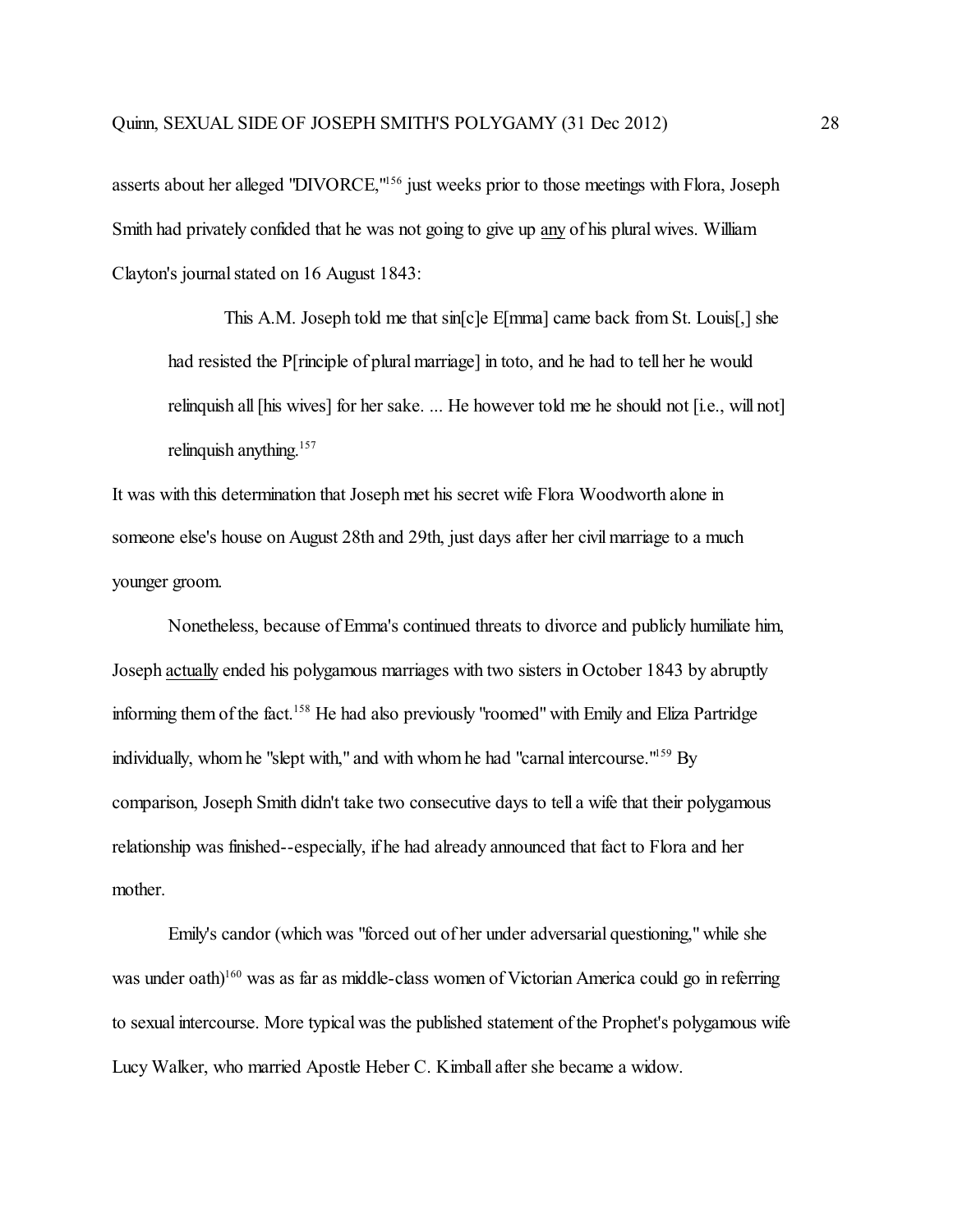I am also able to testify that Emma Smith, the Prophet's first wife, gave her consent to the marriage of at least four other girls to her husband, and that she was well aware that he associated with them as wives within the meaning of all that word implies.<sup>161</sup>

Her opaque phrase referred to 19-year-old Emily D. Partridge, 22-year-old Eliza M. Partridge, 16-year-old Sarah Lawrence, and 19-year-old Maria Lawrence. Like Lucy Walker, who stated that her own marriage to Joseph involved sex while she was his 17-year-old bride,<sup>162</sup> those four had married him during the spring of 1843. Marrying him in September of that year, Melissa Lott said: "The Prophet ... explained it to her, that it was not for voluptuous love"--yet when asked decades later if she had been his wife "in very deed," Melissa affirmed that she was (as his 19 year-old bride).<sup>163</sup> Denying that sex was the main reason for a polygamous marriage is completely different from portraying the relationship as sexless. Nonetheless, Hales barely admits: "It seems probable that emotional and physical attraction played a part in some of Joseph's plural relationships."<sup>164</sup>

Joseph Smith was apparently virile enough to have sexual intercourse daily (or more than once daily) with one or two of his wives. For example, in July 1842 (shortly before the 36-yearold man's polygamous marriage to 17-year-old Sarah Ann Whitney), <sup>165</sup> Nauvoo's second newspaper The Wasp (edited by his brother William Smith) published the Prophet's phrenological chart, which was a standard "reading" of the bumps on a person's head. The chart's author, phrenologist "A. Crane, M.D." introduced it by saying that Joseph Smith "is perfectly willing to have the chart published," adding: "let the public judge for themselves whether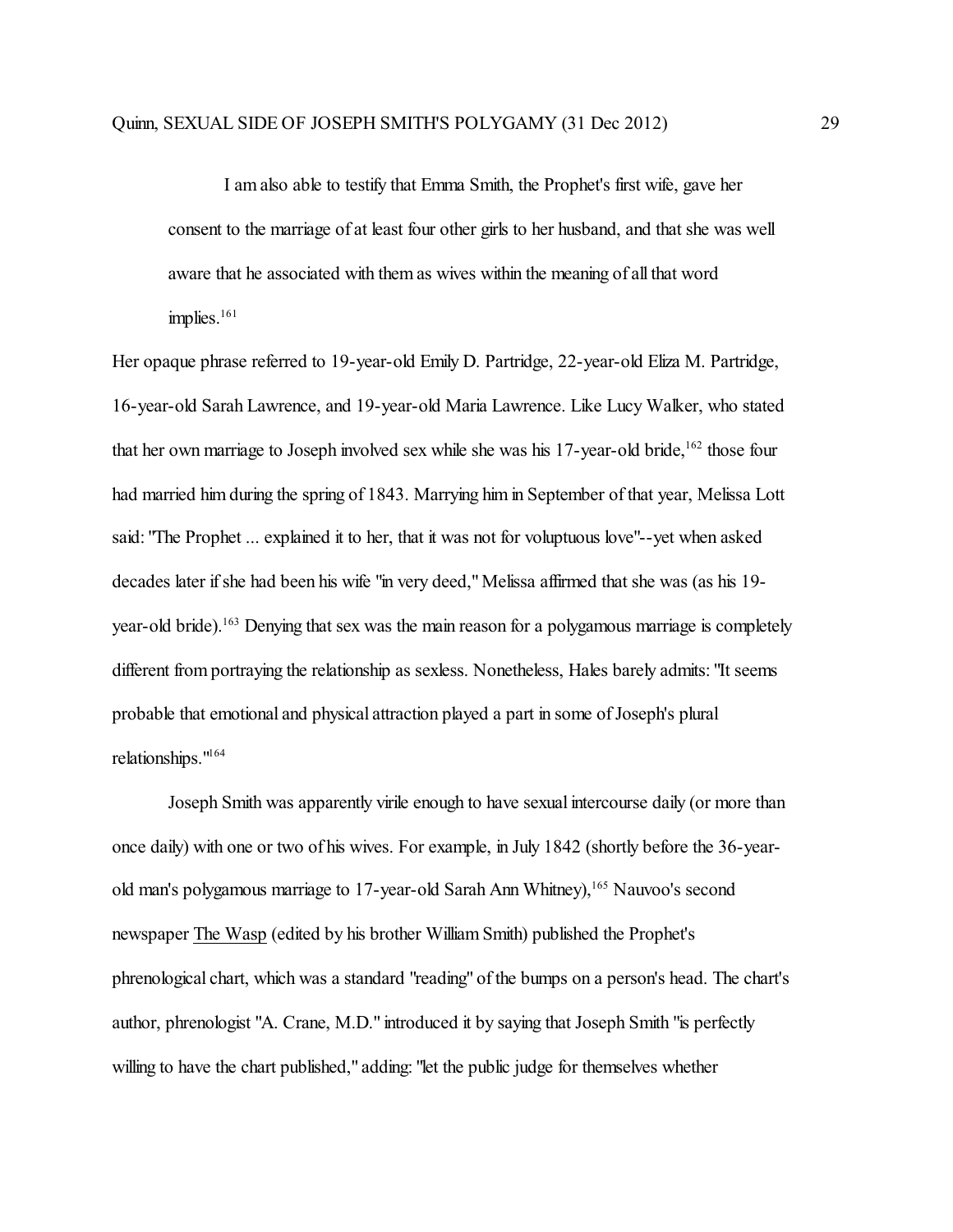phrenology proves the reports against him true or false." This chart emphasized that (out of twelve points possible for each of his "Propensities") Joseph scored "Amativeness--11." The chart explained this as his "extreme susceptibility; passionately fond of the other sex."<sup>166</sup> Although the Prophet expressed no "respect" for phrenology, he allowed three different phrenologists to examine his head in 1840, 1842, and 1843.<sup>167</sup>

Joseph was willing in July 1842 for readers of Nauvoo's newspaper to perceive him as "passionately fond of the other sex." That was all the more extraordinary because, only one week earlier, the Wasp had published the Prophet's denial that he approved of "promisc[u]ous intercourse between the sexes." Its issue of June 25th printed his letter, which stated in part:

When he [Joseph's assistant counselor John C. Bennett] saw that I would not submit to any such conduct, he went to some of the females in the city, who knew nothing of him but as an honorable man,  $\&$  began to teach them that promisc [u]ous intercourse between the sexes, was a doctrine believed in by the Latter-Day Saints, and that there was no harm in it; but this failing, he had recourse to a more influential and desperately wicked course; and that was, to persuade them that myself and others of the authorities of the church not only sanctioned, but practiced the same wicked acts ... 168

On the heels of this publicity about Bennett's accusations and the Prophet's denials, it was extraordinarily reckless for the Wasp (with Joseph's permission) to invite "the public [to] judge for themselves whether phrenology proves the reports against him true or false." His phrenological chart's statement that he was "passionately fond of the other sex" invited readers to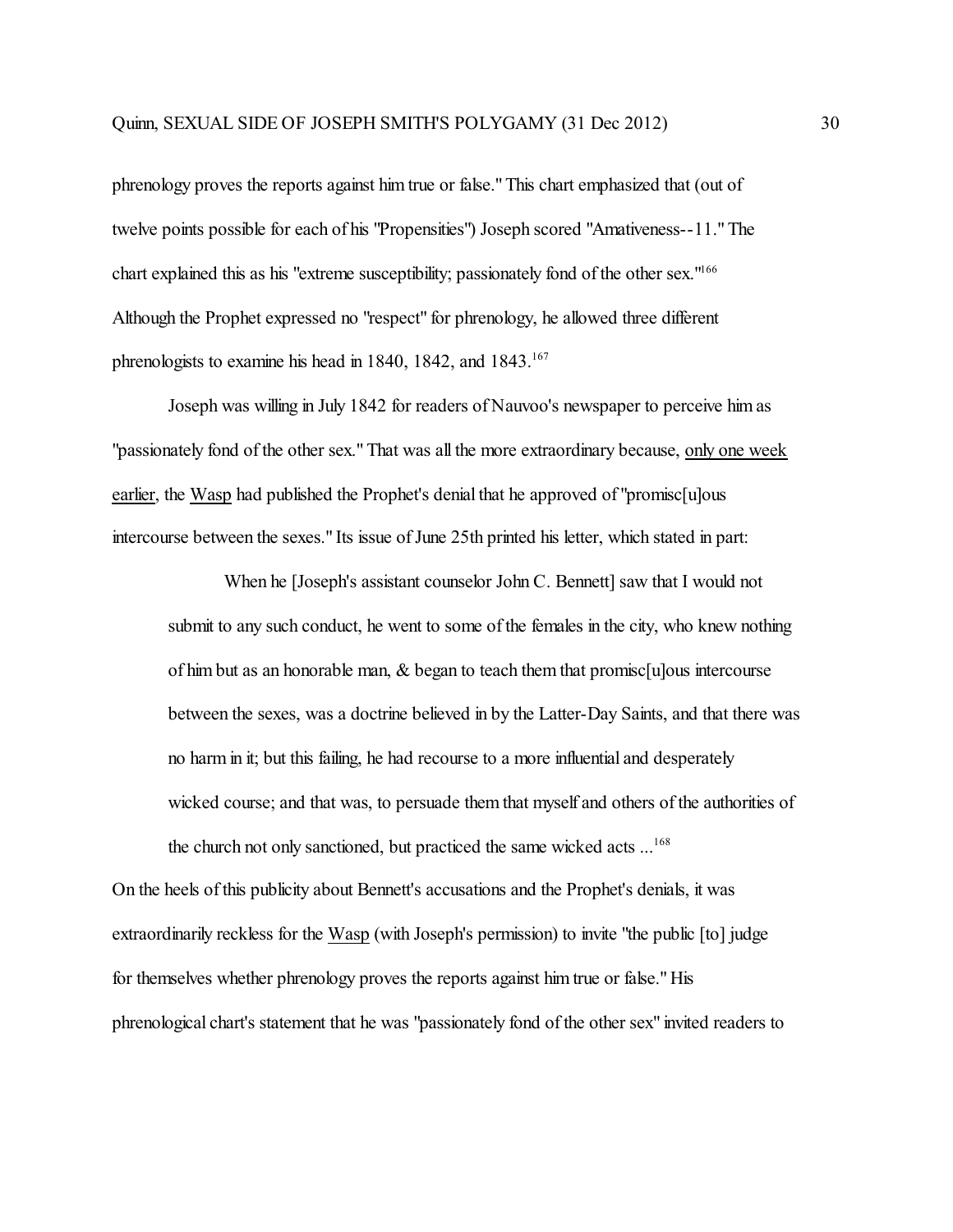conclude that Bennett's accusation was at least based on Joseph Smith's now-publicized sex drive.

More amazing, the Wasp (still with Apostle William Smith as its editor) nonetheless reemphasized such a linkage on 20 August 1843, when it published a poem which referred to that same portion of the Prophet's phrenological chart. Written by Joseph's secret wife Eliza R. Snow, it began:

Since by chance, the "key bump" has been added to you

With its proper enlargement of brain,

Let me hope all thunder bolts malice may strew,

Will excite in your bosom no pain. 169

Her poetry's well-known literary analyst, Maureen Ursenbach Beecher, has observed:

... addressed though it be to both Joseph and Emma, [this poem] is demonstrably written only to him and responds in its first two lines to the phrenological reading, Joseph's second, which had recently been published (Crane 1842).

\*\*\*

It is hard to imagine Eliza Snow publicly noting Joseph's sexual propensities- certainly there is nothing [else] from her extant about anyone's libido, let alone the Prophet's. However another interpretation of the term ["key bump"] is hard to discover [with reference to his phrenological chart] ... Possibly then, she meant the reference humorously. 170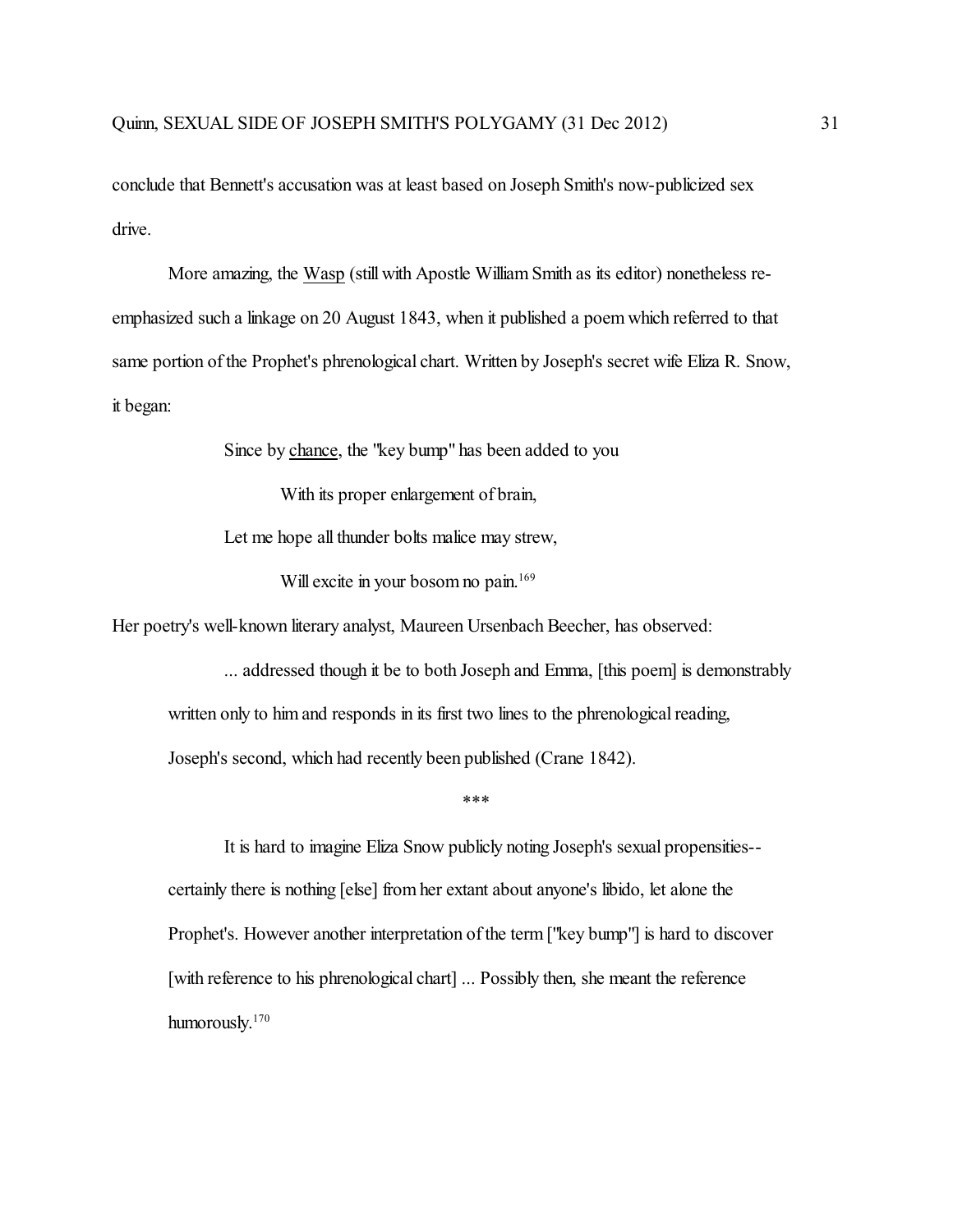Beecher seemed unaware that the sexual double entendre in Eliza's verses of 1842 was similar to sexual jokes published that year by both of Nauvoo's LDS newspapers.<sup>171</sup> Her poem also appeared three weeks after the Wasp had devoted a special issue to denials of Bennett's accusations that Joseph Smith both approved and practiced "spiritual wifery"/polygamy.<sup>172</sup> Thirty-eight-year-old Eliza R. Snow became Joseph Smith's plural wife on 29 June 1842,<sup>173</sup> four days after his own published denial of Bennett's accusation and two months before the publication of her poem.

In affirming the intensity of the Prophet's sex drive, I do NOT regard "Joseph Smith's libido as the sole driving force pushing the establishment of plural marriage," as Hales has written about "scores of nineteenth-century writers." Nor am I among what he calls "the overwhelming majority of the authors [who continue to] assume that his libido was the primary motivator" for his polygamous marriages. 174

In my view, Joseph Smith's introduction of plural marriage resulted from his religious commitment to the "restoration of all things"<sup>175</sup> and from his spiritual responsiveness to the revelations he reported. Nonetheless, after marrying his first wife or any subsequent wife who was sexually attractive to him, Joseph's erotic response inevitably influenced his relationship with them. Hales has acknowledged: "The Prophet was virile."<sup>176</sup>

Nonetheless, he argues that because Joseph's legal wife Emma gave birth to a child in 1840 and was pregnant when he died in June 1844, "sexual relations in the [other] marriages did not occur often" for the thirty-three polygamous wives that Hales acknowledged the Prophet married between 1841 and 1844.<sup>177</sup> In that regard, his presentation emphasizes "the fact that only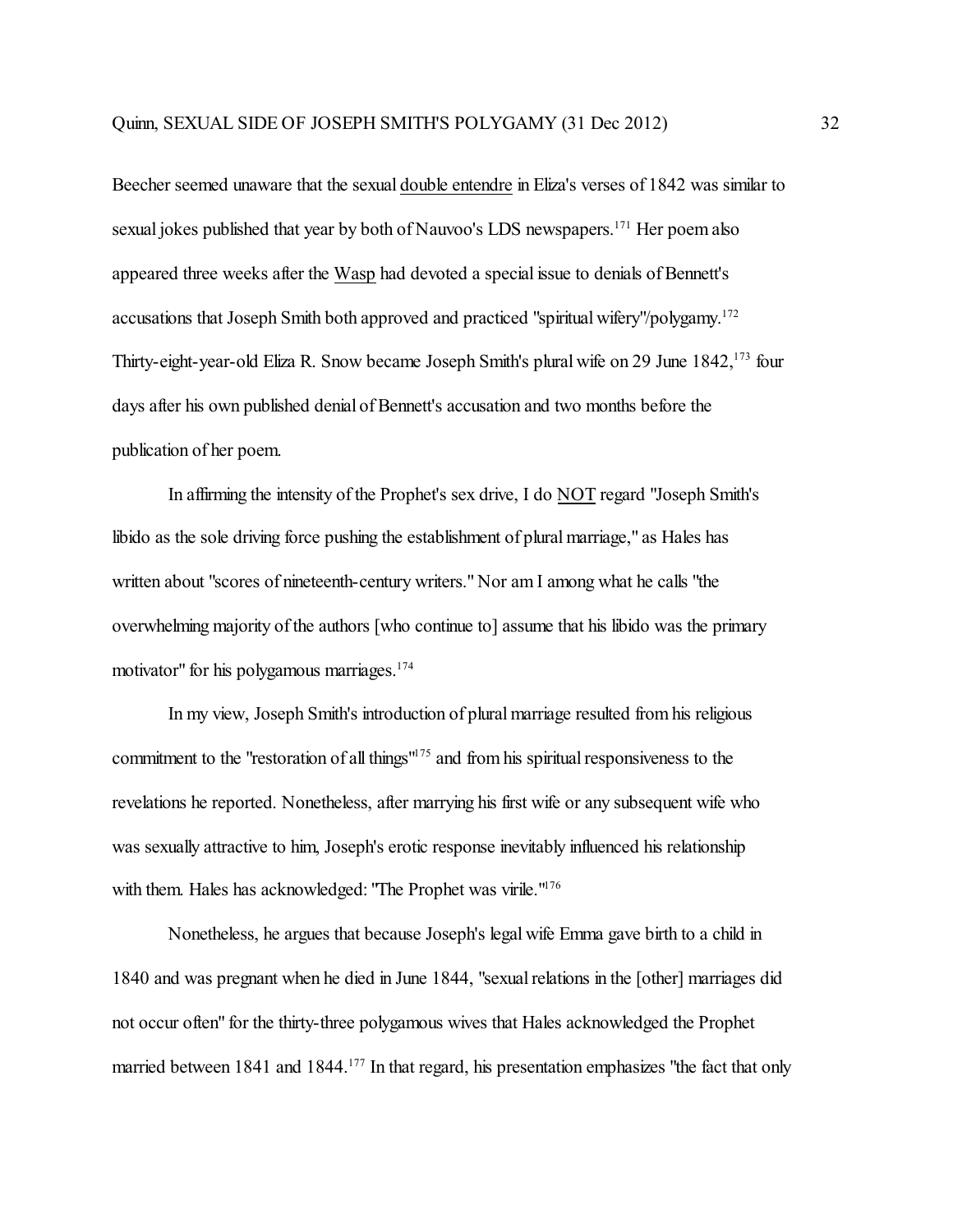two children have been documented as born from all of his plural unions,"<sup>178</sup> as another reason Hales is confident in asserting that Joseph Smith's "sexual relations with plural wives were uncommon."<sup>179</sup> However, such reasoning imposes on the 1840s a "presentist bias"<sup>180</sup> that is based on medical knowledge long after the 1840s about fertility and conception.

According to the medicine ofthe 1830s and 1840s, a virile man's ability to father children actually decreased whenever he had frequent intercourse. "The seminal and prostatic secretions are consequently weak ... and become enfeebled by the too frequent discharge of a fluid essentially vital," explained A Dictionary of Practical Medicine, published in Boston in 1834.<sup>181</sup> Dr. Michael Ryan's popularized Philosophy of Marriage more fully explained those views in 1837: "... when men abuse the end of marriage, they have no children, because they secrete semen which is not sufficiently elaborated, and which is too feeble; and hence polygamy is much less favourable to population [increase] than monogamy." This British physician concluded that a husband's "abstinence from venereal enjoyment, for a few days or weeks, favors fecundity ..."<sup>182</sup> With London editions in 1837, 1839, and 1843, this popular book was reprinted twice in New York City during 1844 by the title The Secrets of Generation, and one imprint had the subtitle Comprising the Art of Procreating the Sexes at Will.<sup>183</sup>

Therefore, Joseph Smith and his contemporaries had sensible reasons to believe that the more often he had sexual intercourse, the less likely he was to impregnate a female of any age. Thus, his frequent intercourse with dozens of wives would (in his culture's view) make it very UNlikely that an otherwise-unmarried female would attract unwanted attention in Nauvoo by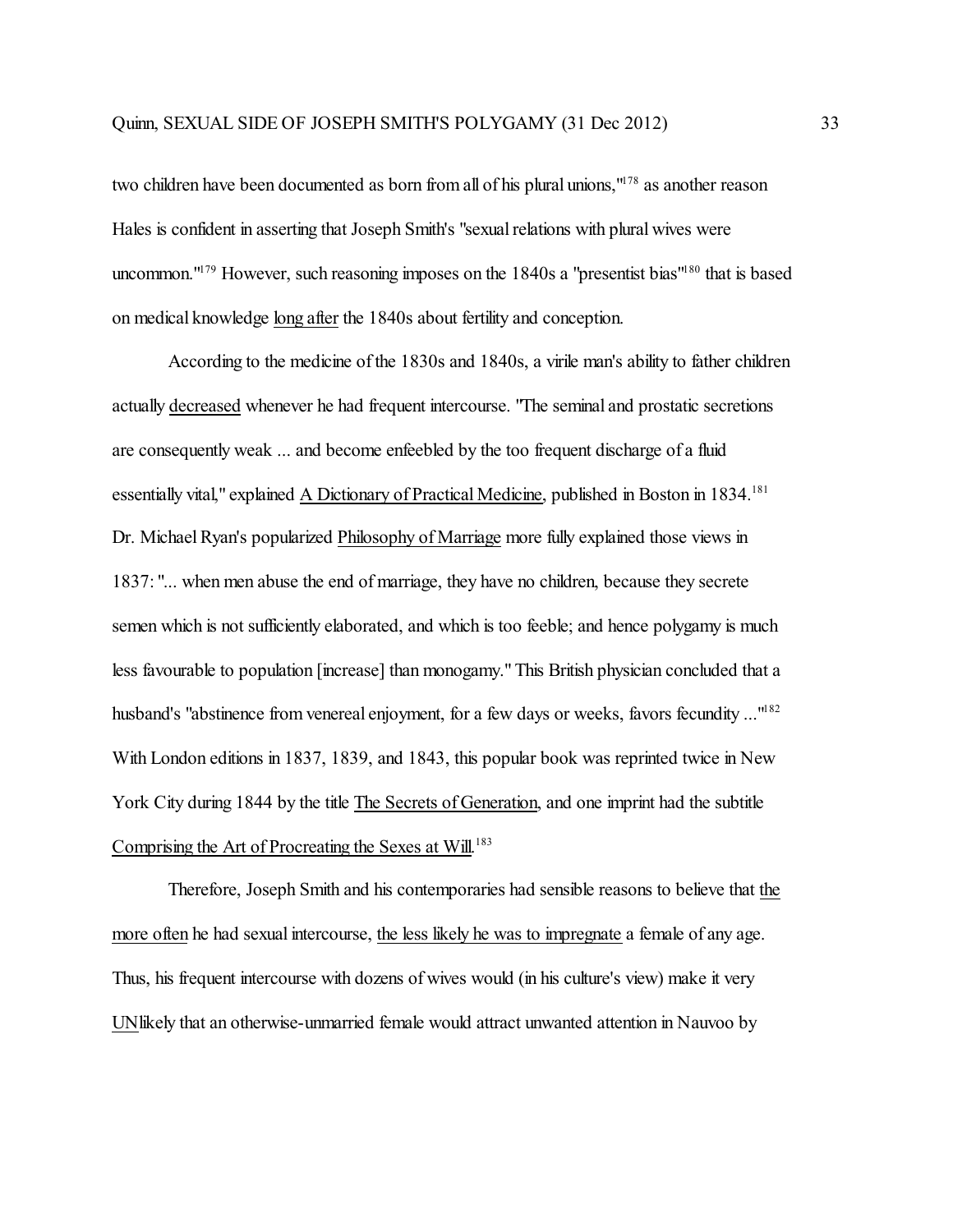becoming pregnant. As Hales acknowledged, "having children was not the primary reason for plurality in his theology."<sup>184</sup>

The Prophet's marriage to at least six menopausal women was one means of polygamous birth-control from 1840 to 1844,<sup>185</sup> but marrying dozens of additional wives who were of childbearing age was also a form of contraception according to the medical views during his lifetime. As the 1837 medical book proclaimed concerning male polygamists: "polygamy is much less favourable to population [increase] than monogamy," another 1830s-1840s misconception that subsequent ethnography, anthropology, and demography disproved. Nonetheless, it was the view of Joseph Smith's contemporaries concerning male physiology and fecundity.

Concerning female fecundity, the evidence of the 1840s is even more obvious for polygamous contraception. As Hales has observed, "opportunities to spend intimate time with his plural wives would have been limited by many factors" of the Prophet's civil, ecclesiastical, and social life in Nauvoo.<sup>186</sup> As Compton noted in 1997:

A recent [medical] study has concluded that there are only six days in a woman's menstrual month when she can become pregnant. ... If a couple has intercourse once a

week, there is only a 10 percent chance of pregnancy in a typical month.<sup>187</sup> Nonetheless, it was virtually impossible for Joseph Smith to cohabit with all of his dozens of plural wives during a single week,<sup>188</sup> yet frequent cohabitation was likely with each newly married bride. Weekly intimacy might also have been his experience with favored wives during some months, as it was with 16-year-old Flora Woodworth. Generally, though, this de facto abstinence on the part of his wives for weeks-in-a-row or months-in-a-row made it extremely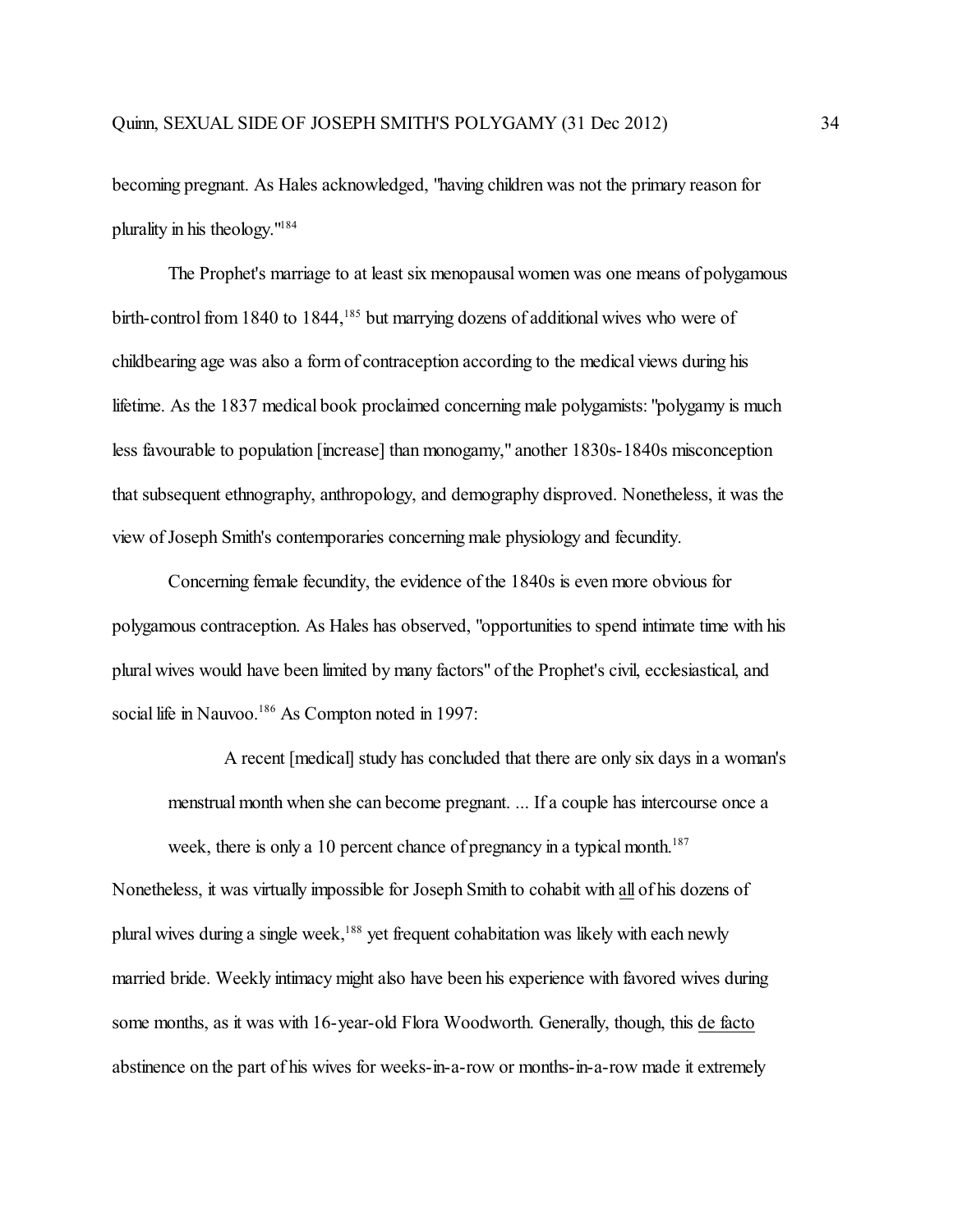unlikely that an individual wife was ovulating (and able to be impregnated) when she had sexual intercourse with Joseph. Thus, having dozens of wives was a practical method of polygamous contraception in 1842-44, and remains medically demonstrable today.

Nonetheless, with dozens of his wives living in or near Nauvoo by 1843, it would have been easy for Joseph Smith to spend an hour every day with one of them in someone else's house, as he did on two consecutive days with Flora Woodworth in Clayton's house. Just as there were dozens of wives, such a daytime rendezvous could occur discreetly in scores of houses. For example, in the bedrooms of each wife's devout parents who (like the Kimballs, Whitneys, and Lotts<sup>189</sup>) gave advance approval for Joseph to marry their daughters, or of her siblings (like Benjamin F. Johnson,<sup>190</sup> who testified of such visits), or of Joseph's already-married wives who also served as "an intermediary"<sup>191</sup> for his polygamous proposals (such as Mrs. Cleveland, Mrs. Durfee, and Mrs. Sessions<sup>192</sup>), or of other polygamists (like Joseph B. Noble since 1840/41 and William Clayton after May 1843--whose journal described such visits), or of strictly loyal Mormons who were monogamists before June 1844 (like John Benbow<sup>193</sup>). This crucially decreased what Hales has called "the limiting factor" of Joseph's "ability to safely schedule an intimate rendezvous."<sup>194</sup>

Even a nighttime tryst was not improbable, despite Emma Smith's reasonable expectation that her husband would spend the evenings with her and their children, as well as her jealous expectation that nights of intimacy should be with her alone. To the contrary, Joseph often had nighttime meetings of various kinds away fromhome, which meetings he could leave an hour or two before he finally went to bed with Emma. For example, in requesting a nighttime rendezvous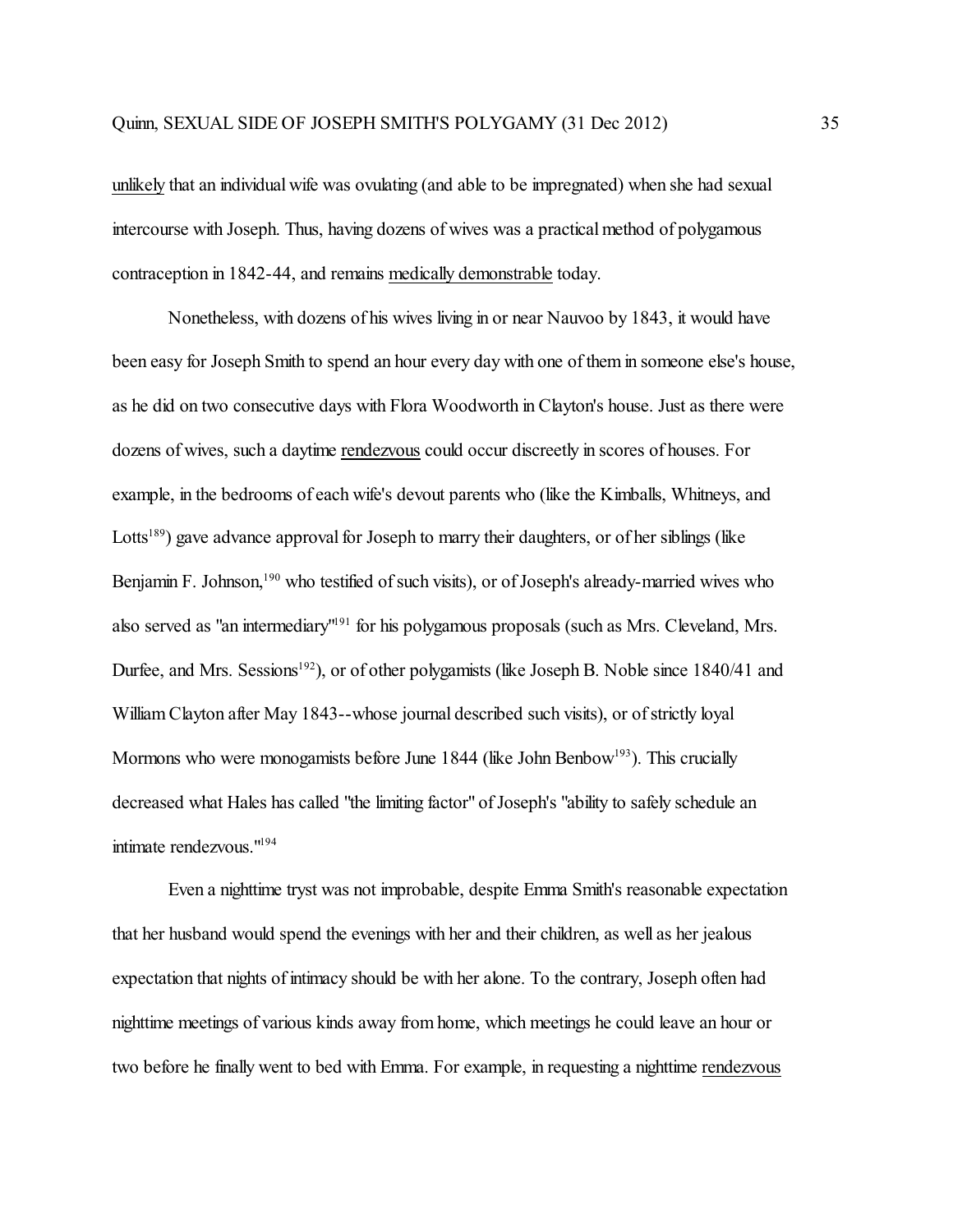with his recently married, 17-year-old wife Sarah Ann Whitney, Joseph Smith's letter to her parents and to her ("Brother and Sister, Whitney, and &c.") in his own handwriting stated:

... my feelings are so strong for you since what has pased [sic] lately between us that the time of my absence from you seems so long and dreary, that it seems as if I could not live long in this way: and  $\langle$  if you $\rangle$  three would come and see me in this my lonely retreat, it would afford me great relief, of mind ... I have a room intirely [sic] by myself, the whole matter can be attended to with most perfect safty [sic] ... the only thing to be careful of; is to find out when Emma comes [here,] then you cannot be safe, but when she is not here, there is the most perfect safty [sic] ... pardon me for my earnestness on <this subject> when you consider how lonesome I must be ... I think Emma wont [sic] come to night [--] if she dont [sic,] dont [sic] fail to come to night. 195

Written to his new bride three weeks after their wedding, there was a subtext of sex in his letter's use of "lonely," and "great relief, of mind" (with its unnecessary comma), and of "lonesome."<sup>196</sup>

On the other hand, Hales (as a practicing physician) has insisted today: "Physiologically, adding a second sperm donor does not enhance a woman's fertility.<sup>"197</sup> However, he ignores the very obvious exception--when a woman of childbearing age has not conceived a child for years by her legally married husband. To his credit, Hales has publicized Joseph Smith's sealing during his lifetime to Esther Dutcher Smith, but he has not acknowledged that by 1843 (the probable year of her marriage to the Prophet) she had not given birth to a child of her legal husband for ten years. 198 The marriage of this still-fertile woman to the virile Joseph Smith would therefore increase the likelihood of her bearing another child, as the birth of "Joseph Albert Smith"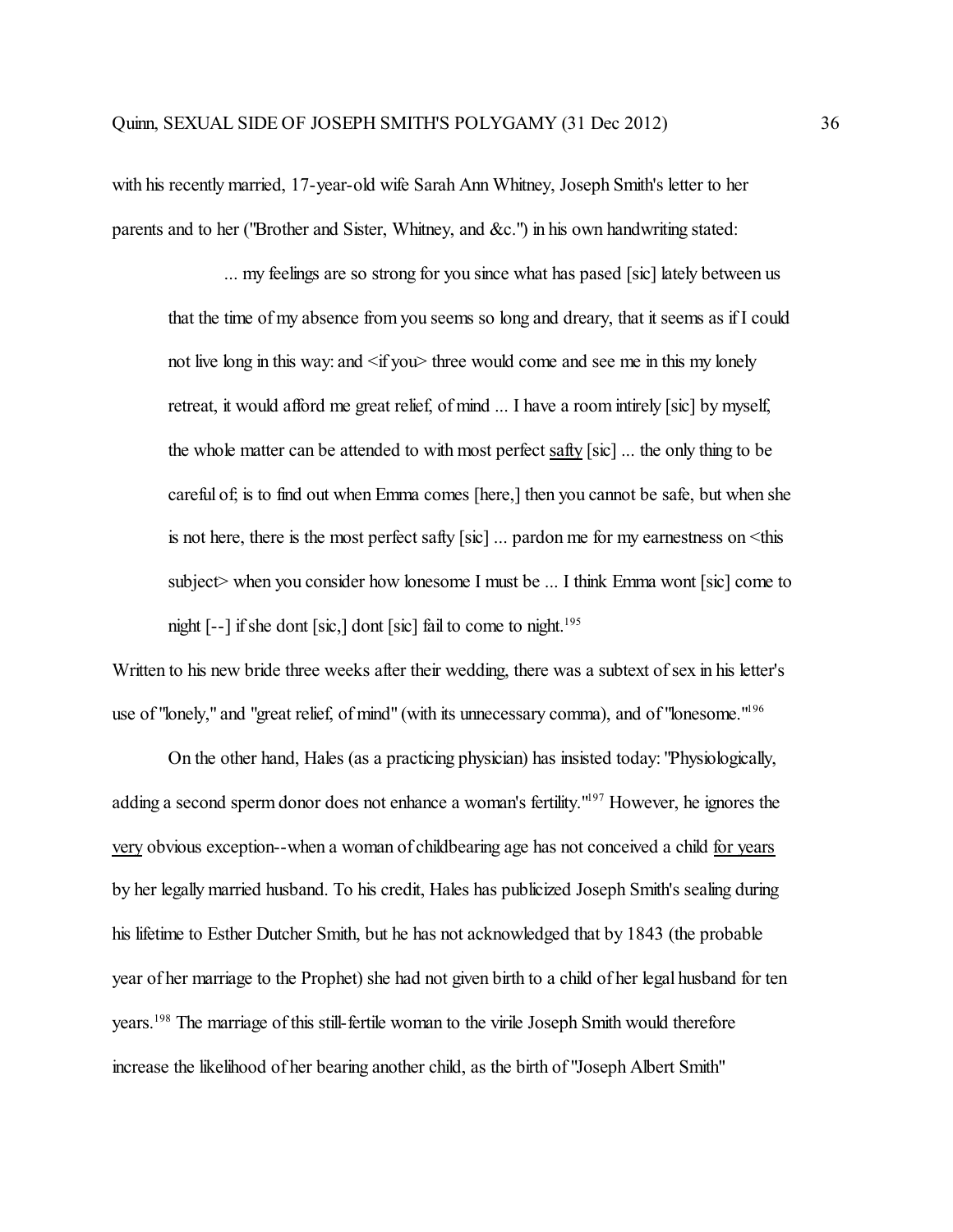demonstrated in 1844.<sup>199</sup> Whether DNA testing ultimately proves this child to have been fathered by her legal husband Albert or by the Prophet, the latter's addition as a sperm-donor logically increased Esther's chances of pregnancy.

Likewise for Lucinda Pendleton Morgan Harris, named by Andrew Jenson's semi-official list as "one of the first women sealed to the Prophet." He placed her immediately after Joseph Smith's first polygamist wife during the mid-1830s, Fanny Alger.<sup>200</sup> Andrew Jenson's researchnotes stated in early 1887 that Brigham Young's widow "Harriet Cook Young is positive that [Lucinda] was married to Joseph in Missouri.<sup>1201</sup>

Lucinda bore two children to her first husband, the anti-Masonic martyr William Morgan. 202 Although Todd Compton, Gary James Bergera, George D. Smith, and I have suggested that her polygamous marriage to the Prophet occurred on an unknown date between 1838 and 1842,<sup>203</sup> Hales emphasized "the first half of the year 1837" in one publication--a year after he published a contrary statement that "the most likely time and place appear to be in 1842."<sup>204</sup>

All of us, however, ignored the 1985 analysis by John E. Thompson. He pointed out that Lucinda's marriage most likely occurred during Joseph Smith's visit (without his legal wife) to Far West, Missouri in November 1837, rather than in 1838 when he and Emma Smith stayed with Lucinda and her second husband there.<sup>205</sup> That November was the seventh anniversary of her marriage to George W. Harris (57-years-old that month), to whom 36-year-old Lucinda had borne no children by that date. 206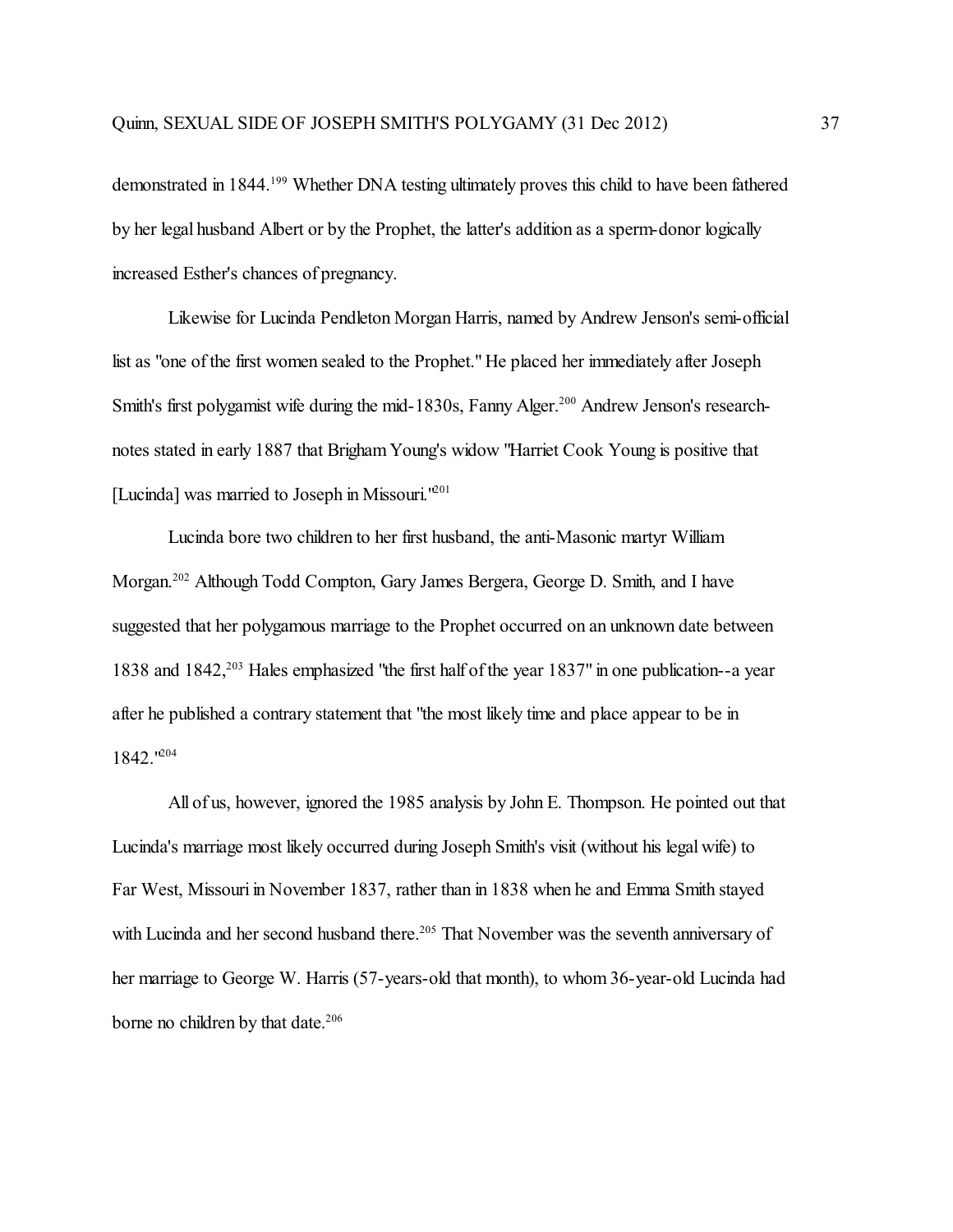Oddly, Hales argued in 2010 that it "was a geographic impossibility" for the Prophet to begin a relationship with Lucinda in Missouri during 1837,<sup>207</sup> even though Susan Easton Black had published in 1997 that "by 1836, he [her husband George W. Harris and she] had moved to Far West, Missouri ...<sup>1208</sup> Moreover, George's printed testimony in mid-1838 began: "I asked Oliver Cowdery last fall when Joseph Smith was in the Far West, if the report was true ..." Lucinda's husband was referring to rumors about the Prophet's relationship with Fanny Alger.<sup>209</sup> Contrary to the assertion by Brian Hales, Joseph and Lucinda were in the same town during November 1837, when her legal husband George W. Harris (who had no children) was inquiring at Far West about rumors of latter-day polygamy. Five years later, she had dinner with Joseph Smith, his recently married wife Agnes Coolbrith Smith, and Apostle Willard Richards.<sup>210</sup>

Depending on one's point of view (or bias), George Harris and Joseph Smith also participated during 1838 in an event that provided additional support for the Prophet's sexual polyandry, or that simply involved multiple coincidences. At issue was the effort of local LDS leader Aaron C. Lyon to marry the wife of a living Mormon. According to their analysis of the extensive documentation that survives for his trial by LDS authorities in Far West, Michael S. Riggs and John E. Thompson observed in 2006 that Joseph side-stepped or actually violated some of his own instructions and revelations, in order to arrange for George Harris and the Prophet to speak on behalf of the accused at this trial.<sup>211</sup> The latter's "Scriptory Book" journal for 28 April 1838 described "President J[oseph] Smith Jr, & Geo W. Harris who, with profound elequence[,] with /a/ deep  $\&$  sublime thought, with clemency of feeling, spoke in faivour [sic] of the defendant ...<sup>1212</sup> Aside from (1) the semi-official identification of already-married Lucinda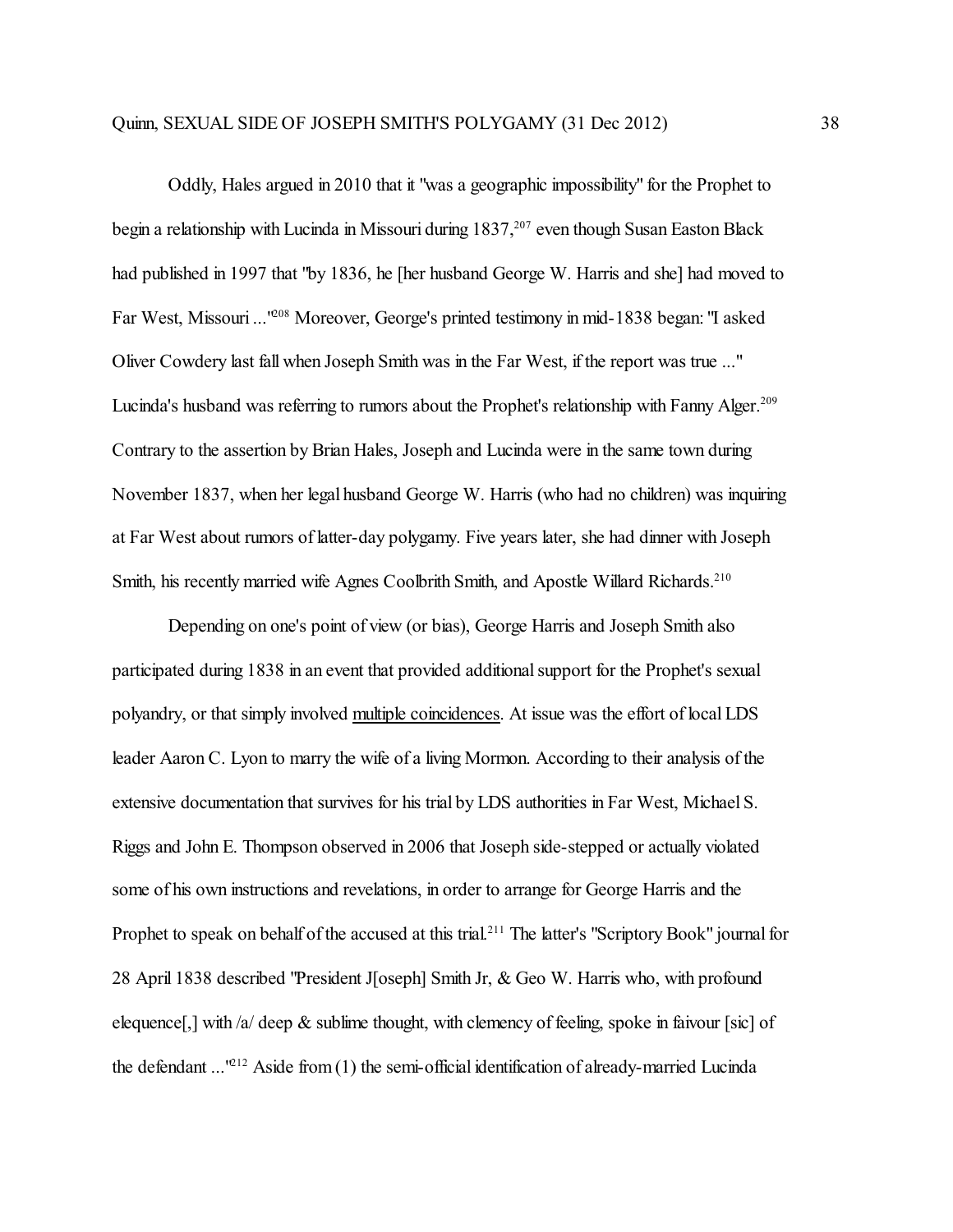Harris "one of the first women sealed to the Prophet," plus (2) Smith and Harris installing themselves as defenders in a trial for which they had no technical role, there was a third reason that the modern researchers regarded the circumstances of this 1838 incident as a precursor for Nauvoo's polyandry. Aaron Lyon was the father of Windsor P. Lyon, whose wife became Joseph Smith's plural wife there within four years. 213

However, Thompson's earlier analysis seemed persuasive that Joseph's marriage to Mrs. Lucinda Harris occurred in November 1837 at Far West. 214 If that was the chronology, then the joint participation of her two husbands in defending Aaron Lyon derived from Joseph's and George's participation in sexual polyandry that autumn and again after the Prophet's return to Far West in March 1838, when Joseph "and his very pregnant wife Emma" stayed in the home of George and Lucinda for two months. 215

Although Lucinda Harris gave birth to no known children after 1837, having the Prophet as an extra sperm-donor increased her chances (and her legal husband's) of being honored with a child. This is undoubtedly why George W. Harris stood as proxy for Lucinda's sealing to Joseph Smith at the first opportunity to do so, eighteen months after his martyrdom in June 1844.<sup>216</sup>

Now I want to examine documentary evidence for sexual polyandry that Brian Hales has not mentioned in today's presentation (nor in his previous publications and presentations about these matters). Until today, I have not discussed three of the following diary-references with anyone during the forty-one years since I discovered them in 1971.<sup>217</sup> I regarded these documents as so sensational, that they required a significant context and detailed overview before I would even consider talking about them. Today's papers by Larry Foster and Brian Hales provide as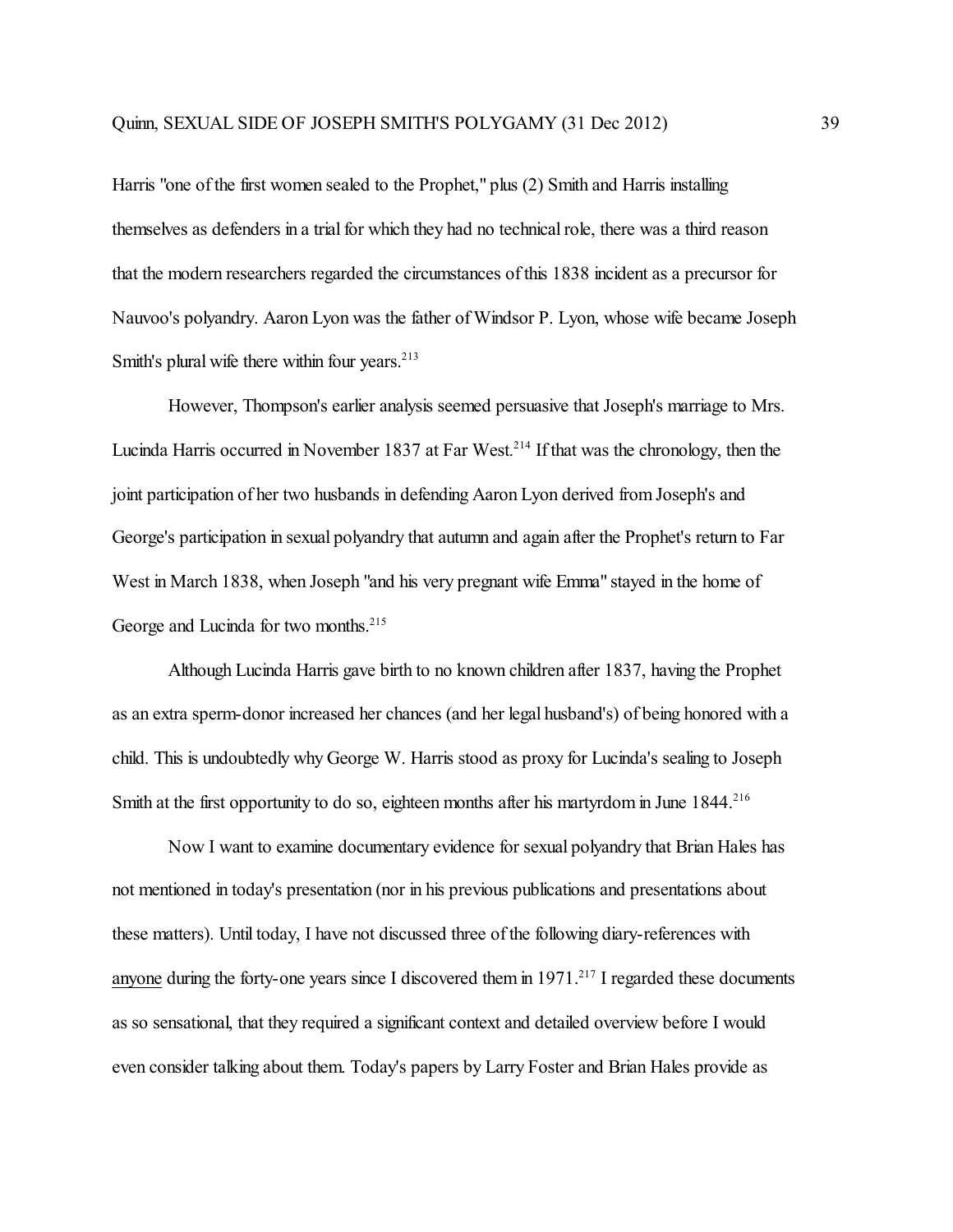good a context as I think is possible, particularly in view of the detailed studies of Nauvoo polygamy that have been available to the public in a master's thesis since 1975 and in four books published from 1981 to 2008.<sup>218</sup> Thus, I am now ending my untypical silence and self-censorship about one particular controversy in Mormon history. 219

Brian Hales not only accepts, but emphasizes that before January 1842,<sup>220</sup> Joseph Smith was ceremonially united with two already-married women, Zina Huntington Jacobs and her sister Presendia Huntington Buell (both of whom had a young son by that date). Willard Richards, the Prophet's private secretary at this time,<sup>221</sup> recorded a dream that must be included within the evidence for any interpretation alleging that marriages of this type were devoid of sexuality.

This is how Apostle Richards described the dream on 21 January 1842: "Joseph & woman sitting in a chair pulling of [f] her stocking. Little boy in the old wives-lap.<sup>'222</sup> It is not overstating the evidence to say that his private secretary described a dream which placed the Prophet in an erotic situation with an "old" wife who was young enough to have a "little boy." Within the marital context that Hales affirms, this could refer to the nearly two-year-old Oliver Norman Buell, or to the two-week-old Zebulon William Jacobs. 223

However, Apostle Richards was actually referring to his own wife's dream that envisaged the Prophet in this compromising situation with the mother of a young child. Their only living son was fifteen months old at this time.<sup>224</sup> On January 21st and 22nd, Willard's diary noted: "interp[re]ted dream ... mailed a letter to Jennetta,<sup>1225</sup> who (due to ill health) was absent from Nauvoo and living with his relatives in Massachusetts.<sup>226</sup>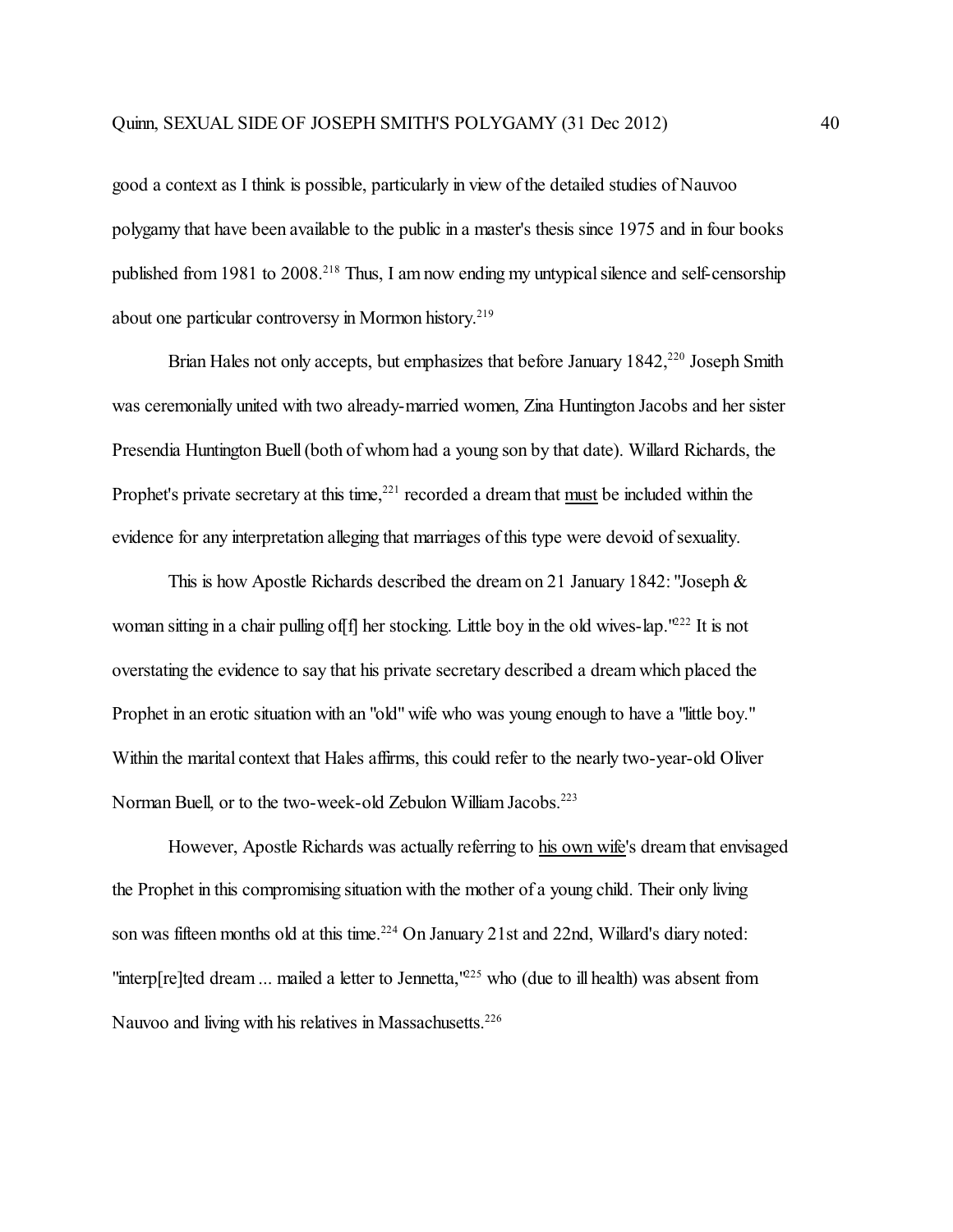His subsequently undated letter (in March 1842) to Jennetta was an anxious reply to her letter (written in February) in which she reacted negatively to what he wrote about her dream.

My Dearest Jennetta, I am sorry you did not understand the Interpretation [in my letter on January 22nd] of your dream. the statement was [that] you would be tempted, not that you would give way & wrong me or break your vow. No! and instead of my believing you guilty of any criminal act, I never had a jealous thought of you [--] God knows. ... the interpretation was from God, as a warning to beware of Temptation [--] therefore set your heart at rest about my fears of you. ...<sup>227</sup>

Those references to "temptation" and "criminal act" show that he interpreted her dream in sexual terms, even adulterous terms. Equally significant, Willard Richards excluded Joseph Smith from its sexual meaning, even though his wife's dream had emphasized the Prophet as physically involved with the "guilty" wife/mother.

Living a thousand miles away, the apostle's wife certainly possessed no knowledge that Joseph Smith had been united to already-married women, but Jennetta's dream showed that she suspected it (or intuited it). Despite the fact that her own son was eligible to be the dream's "little boy," Jennetta's negative reaction to Willard's interpretation showed that she had not seen herself as the dream's wife/mother.

It was her husband's January letter that identified her as one of the dream's sexual participants. Having never met Joseph Smith, nor visited Nauvoo by January 1842, Jennetta Richards dreamed/imagined/intuited that one of the city's young mothers was undressing while "sitting in a chair" with the Prophet. His wife had an uncanny, disturbing insight that Willard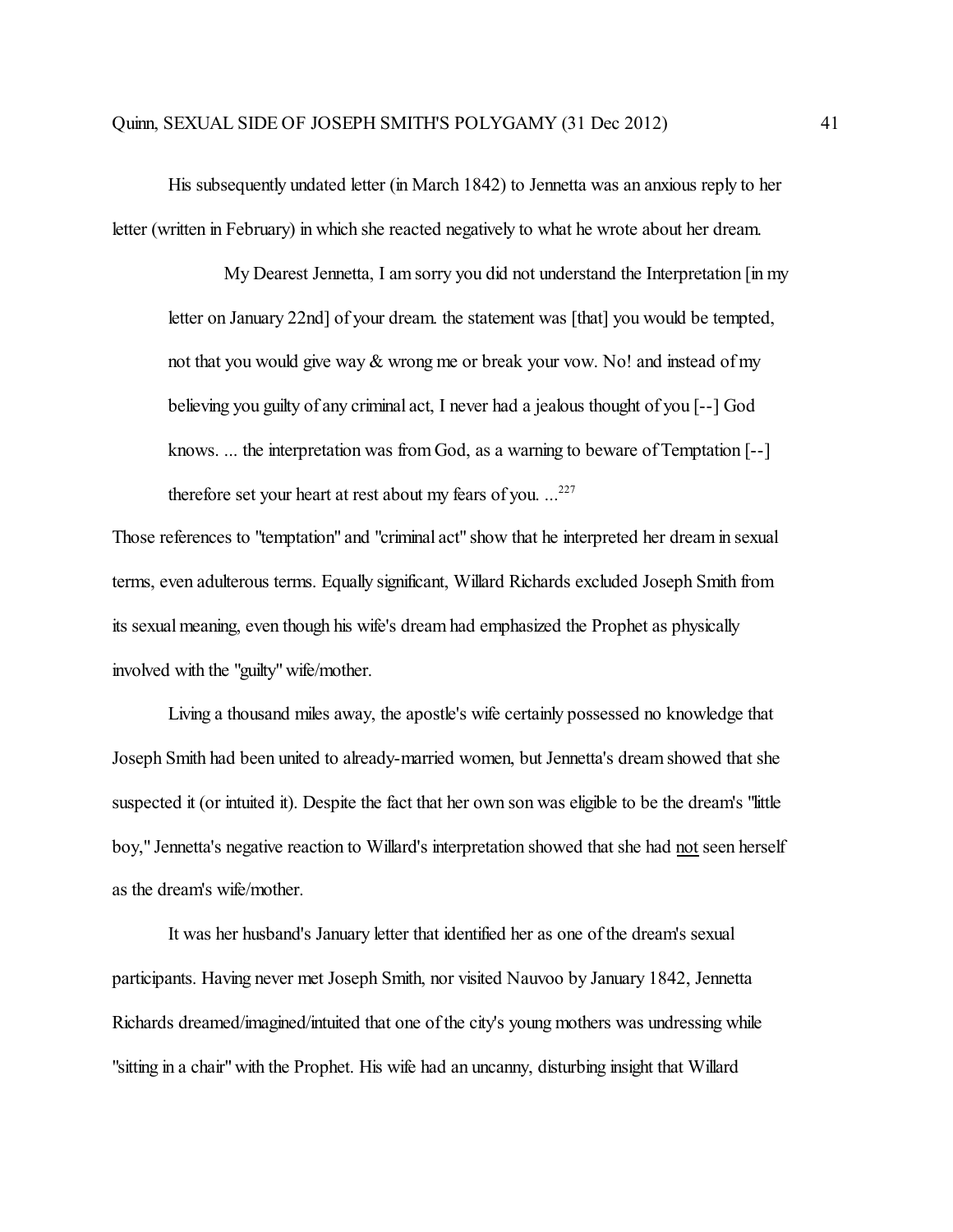Richards tried his best to deflect away from Joseph, even to the extent of writing that she was the one who was vulnerable to sexual "Temptation"--a thousand miles from her husband and from the Prophet about whom Jennetta had dreamed her dream.

According to evidence that Brian Hales also accepts, 228 as early as February 1842, Senior Apostle Brigham Young began performing ceremonies that united Joseph Smith in some way with women who were already married to other men.<sup>229</sup> Then, on 2 November 1843, Joseph united Brigham with already-married Augusta Adams Cobb,<sup>230</sup> who had abandoned "her husband and five of her children in Boston" to travel with Brigham to Nauvoo.<sup>231</sup> Thus, this apostle had direct knowledge of whether sexual intercourse was authorized by the secret ceremony uniting an already-married man with a woman who was already married to another husband.<sup>232</sup>

Exactly a month later, Brigham recorded his dream in which he, his legal wife, and the Prophet were traveling in a covered carriage: "Br Joseph Smith sat on the Back seat with my wife [--] he whisper[e]d to hir [her--] Sead [said] it was wright [right] if she was a mind to [--] nothing more past [passed] betwen [sic] them." Then, in the dream, she disappears and is next seen in a hearse. 233

Brigham's troublesome dream on 2 December 1843 was not simply expressing a generalized feeling of jealousy about the Prophet's interest in his wife Mary Ann Angell Young. During a meeting of Church President Wilford Woodruff with the apostles in the Salt Lake Temple on 25 June 1896, there was a discussion about "certain trials or tests to which Prests. B. Young and Jno. Taylor were put by Prest. Joseph the Prophet in Nauvoo, as the plurality  $\&$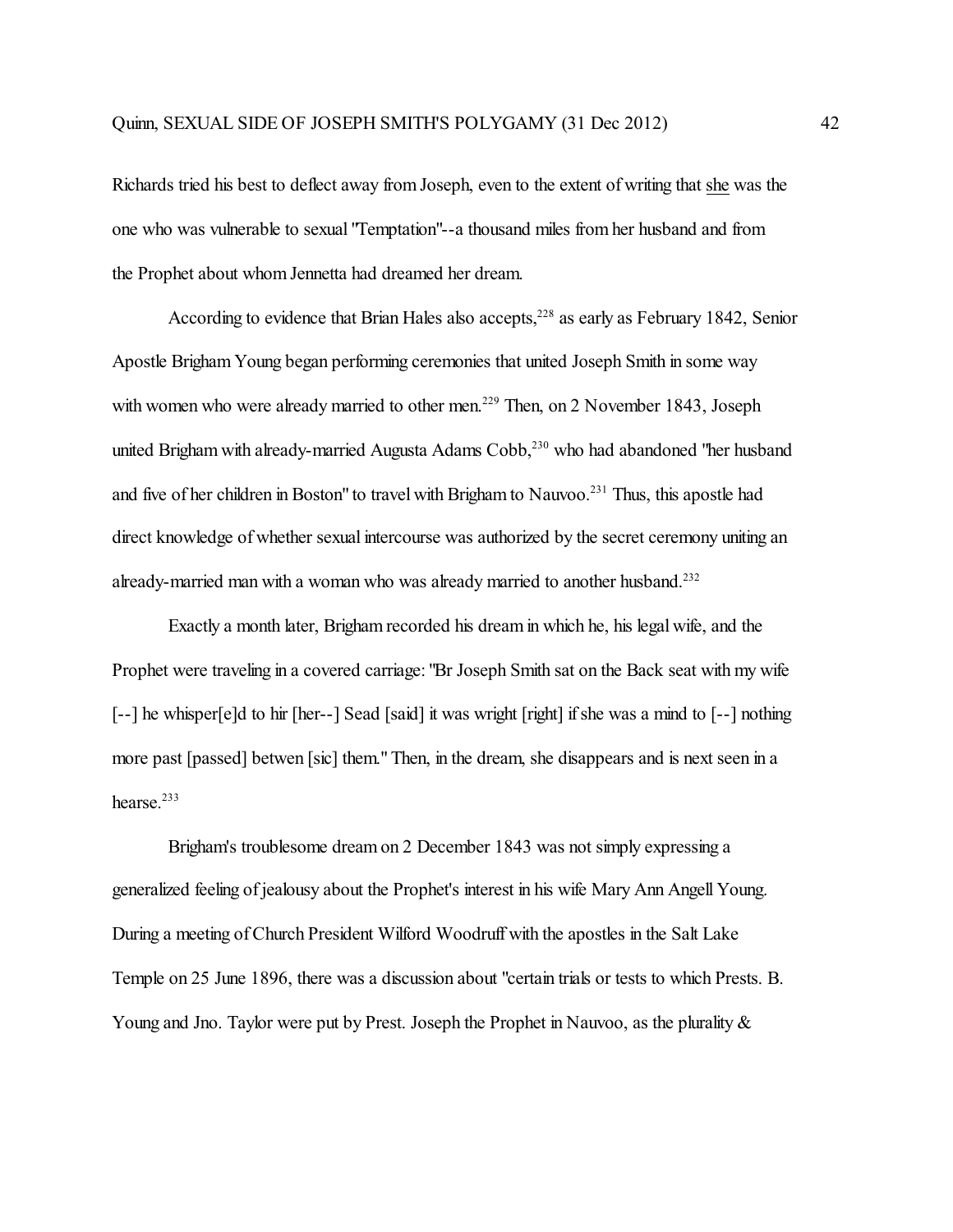Eternity of the M. [Marriage] covenant was being revealed. Also what Emma was commanded to abstain from, and O. Hyde's trial also."<sup>234</sup>

As Brian Hales has acknowledged,<sup>235</sup> Orson Hyde's trial was the discovery that (while he was on a mission to Europe and Palestine in 1842) Joseph Smith had polygamously married his wife Marinda Nancy Johnson Hyde. After Orson returned to Nauvoo, he learned that fact, accepted it, received plural wives of his own beginning in February  $1843$ ,  $236$  and he assented to the re-performance of Marinda's marriage to the Prophet as a sealing for "time and eternity" in May 1843.<sup>237</sup>

This mirrored the sequence of ceremonies that united Vinson Knight's wife Martha McBride Knight with Joseph Smith in 1842. Apostle Franklin D. Richards recorded their daughter's statement: "Her mother was sealed to the Prophet Joseph. Her father [Vinson Knight] received another wife--widow Merrick whose husband was martyred at Haun's Mill.<sup>1238</sup> Martha's 1869 affidavit gave only a vague date for her plural marriage to the Prophet as "sometime in the summer of the year 1842.<sup>''239</sup> Apparently unaware of the above entry from the Richards journal, a 1995 family history provided more clarification: "Sometime during the summer of 1842 (one source states this was before the death of Vinson Knight), Martha McBride Knight was married polygamously to Joseph Smith, Jr. by Heber C. Kimball'' (emphasis added).<sup>240</sup> As with Apostle Hyde in 1843, Bishop Knight in 1842 seemed to receive a plural wife in exchange for allowing his legal wife to become Joseph's polygamous wife, and those two separate transactions paralleled the 1833 arrangement by which Joseph Smith performed a marriage for Levi W. Hancock in exchange for Hancock's uniting his niece Fanny Alger to the Prophet.<sup>241</sup> Whether we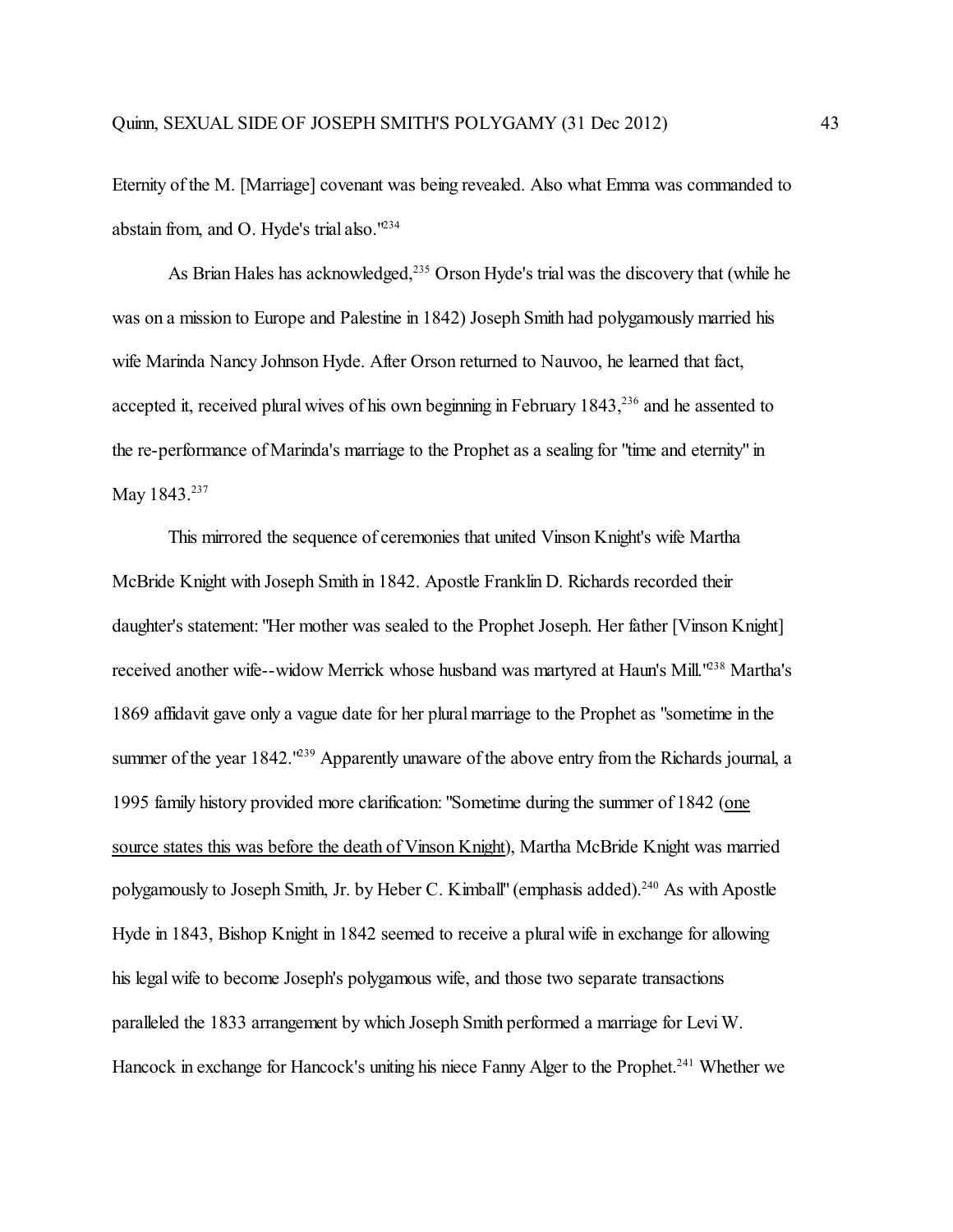call this "polyandry" or "proxy husband,"<sup>242</sup> or "exchange of women,"<sup>243</sup> Knight died on 31 July 1842--shortly after these ceremonies. Therefore, it is not stretching the evidence, but contextualizing it, to conclude that Young's dream in December 1843 referred to the Prophet's "test" of asking for Brigham's wife to become Joseph's.

But what about John Taylor and his legal wife Leonora Cannon Taylor? Nearly six years before discussing this in the Temple, President Woodruff told Salt Lake City's 14th Ward:

... the Prophet went to the home of President Taylor, and said to him, "Brother John, I want Leonora["] ... it is said [that] John Taylor never answered the prophet, turned away and walked the floor all night, but the next morning, went to the home of the Prophet's [sic] and said to him, ["]Brother Joseph, if God wants Leonora[,] He can have her.<sup>[''</sup>] That was all the prophet was after ... and said to him, ['']Brother Taylor, I don't want your wife, I just wanted to know where you stood.["]

Although intended as a faith-promoting story of "how President Taylor was tried as Abraham of old by the Prophet Joseph Smith just after the revelation on Plurality of wives was received," this sermon was notably silent about Leonora Cannon Taylor's reaction.<sup>244</sup>

Eighteen years after her death, the anti-Mormon book Mormon Portraits reported:

Mrs. Leonora Taylor ... told ladies who still reside in this city, that all the wives of the twelve were, in fact, consecrated to the Lord, that is to his servant, Joseph, and that Joseph's demands, and her husband's compliance[,] so exasperated her as to cause her "the loss of a finger and of a baby." ... The latter she lost by a premature delivery, being at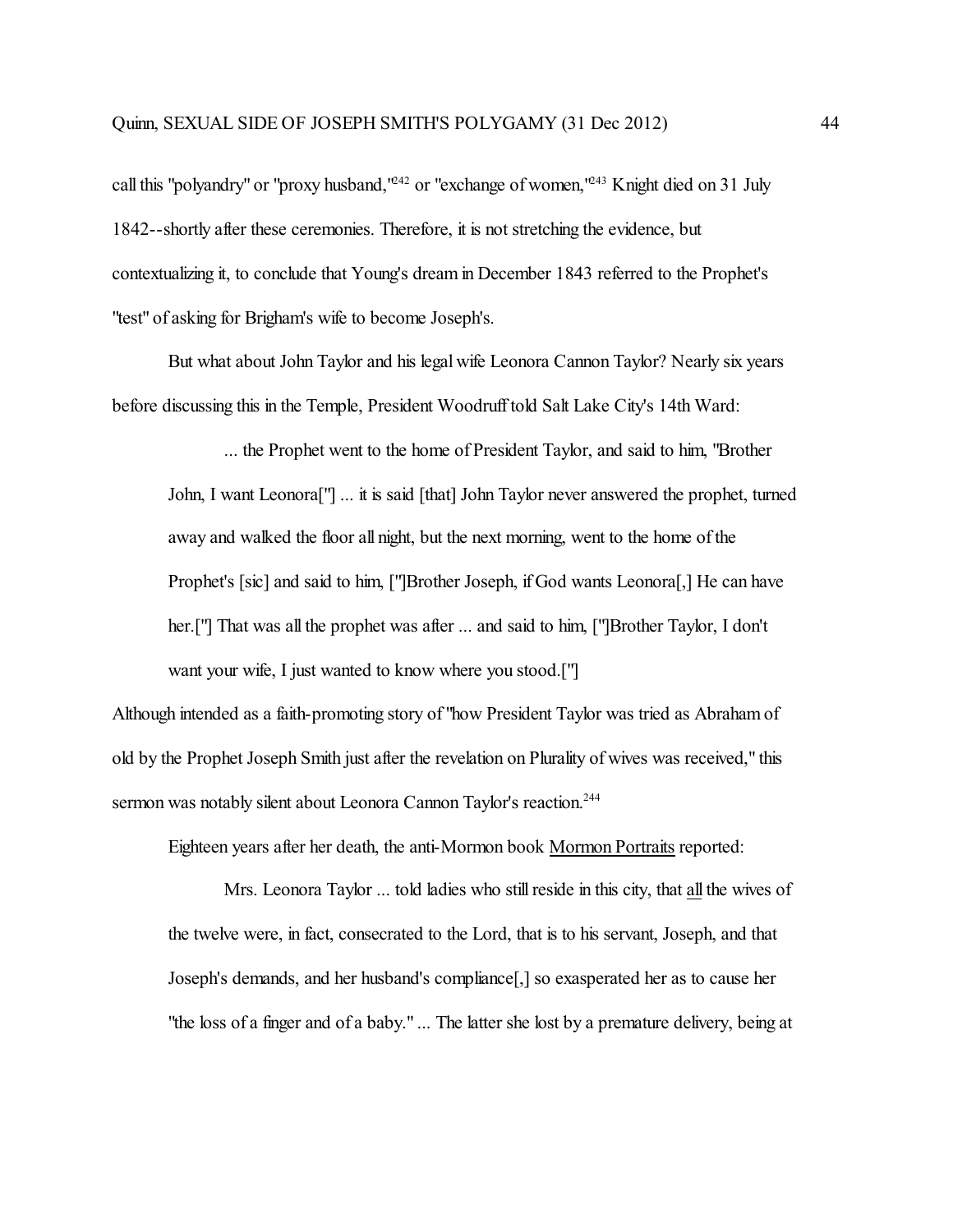the time in a delicate condition, and in her fury for help [after Joseph's proposal], having thrust her clenched fist through a window-pane, lost one of her fingers. 245 This was consistent with Woodruff's later statement that her husband John Taylor acquiesced, but is there any contemporary evidence to support the rest of this hostile report?

Yes, Leonora Cannon Taylor wrote a brief "diary"-memoir (with its last date as 28 January 1845) in which she repeated those circumstances and affirmed her negative reaction. In her own handwriting, she recorded this concerning the death of her daughter Agnes in 1843:

1st of May [--] cut my finger with Glass [--] it got very bad [--] my dear Child took sick, my sweet baby died on the 9th of  $Sep$  [1843,] buried on the 10th<sup>246</sup> and [on] the 14th I had the middle finger of my left hand taken of f, i.e., amputated], and buried with my Baby, [--] I had many tryals about this time but I am yet alive.<sup>247</sup>

Leonora Cannon Taylor was initially discreet<sup>248</sup> in associating these "tryals" with the "trial" of a polygamous proposal later described by Mormon Portraits and by Wilford Woodruff.

However, after next referring to the 1844 martyrdom and after leaving one page blank following her above statements, she wrote the following version of her reaction to Joseph Smith's proposal of marriage. Written large, these words filled one full page in the small book she used for her pre-1845 memoirs:

## Come Joseph[,]

Don't be filling that up with boltheads[ $.$ ]<sup>249</sup>

How is your garden this year[?]

I'll show you some Summer Apples[,] my Lady[.]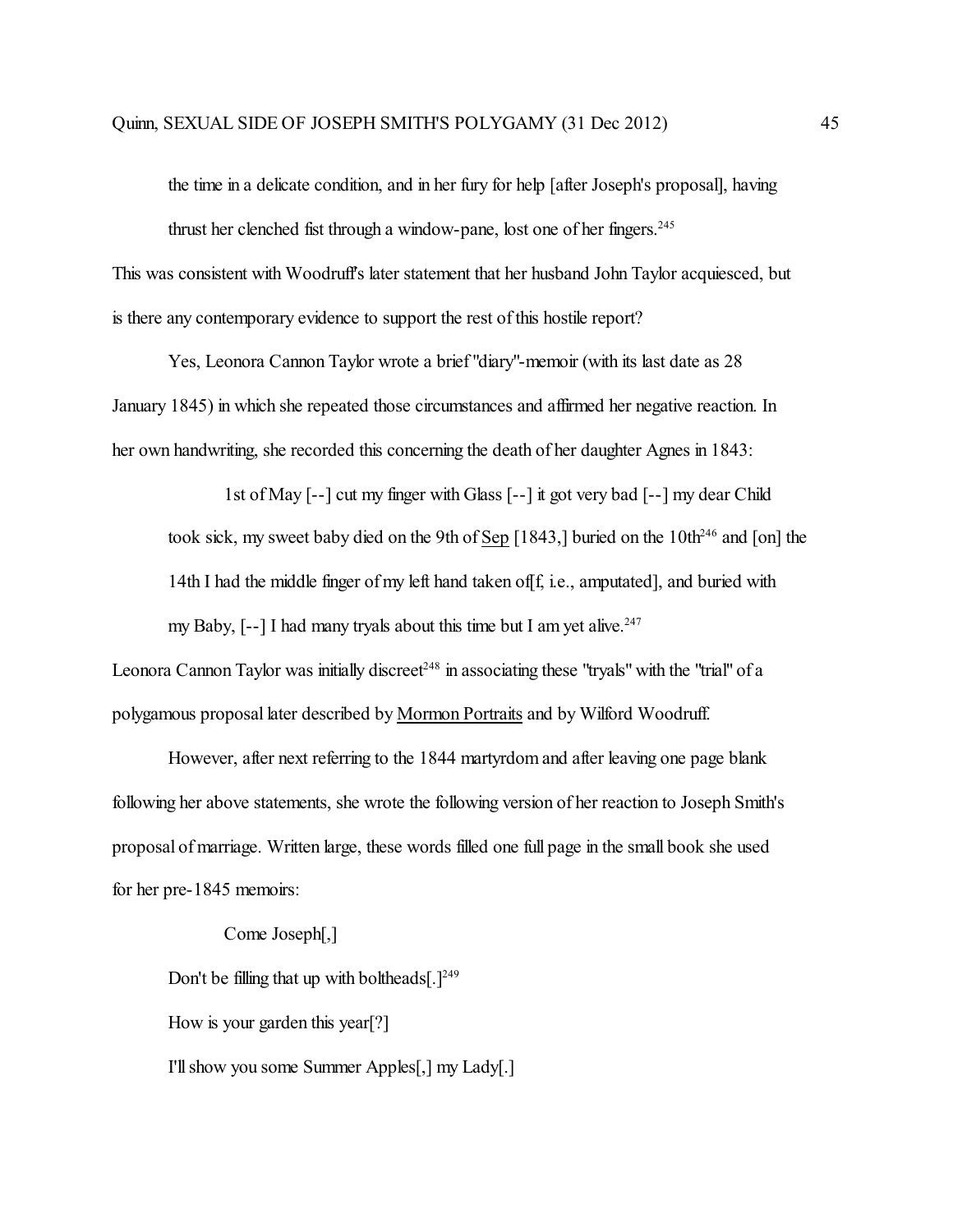## O Dear $[!]^{250}$

Without going into specifics,<sup>251</sup> this passage's central three lines contain four phrases or words with sexual meanings, meanings that were well-established in the English language before 35year-old Leonora Cannon left Britain for the New World.<sup>252</sup> Like Brigham Young's dream several months later, Sister Taylor in the summer of 1843 clearly regarded Joseph Smith's proposal as sexual in nature, not as spiritual ("eternity only").<sup>253</sup>

Nonetheless, Mormons today might insist that devout members of the LDS Church in the 1840s would not recognize sexual puns, double entendre, or sexual plays-on-words, and would certainly not write them--even privately. To the contrary, on 15 March 1842 the Church's official newspaper Times and Seasons formally apologized for a sexual joke that had appeared within a wedding announcement the previous month. Blaming "the boys" who had previously been compositor and typesetter, this apology insisted that Joseph Smith (the newspaper's editor) had never written "a single indecent or unbecoming word or sentence" in his life.<sup>254</sup> Referring to the bride and groom, the newspaper's offending word-play had stated: "... and they find a peaceful abode in the `narrow house,' may the many outs and ins they have made, leave to the world an abundant posterity to celebrate their glorious example" (emphasis in original).<sup>255</sup>

Despite this apology in Times and Seasons, Joseph Smith's brother William published a sexual double entendre six weeks later. After announcing the marriage of "Mr. Wm. Warren, to Mrs. Catharine Fuller, both of this city," Nauvoo's Wasp next quoted these lines of poetry:

Till Hymen brought his life delighted hour,

There dwelt no peace in Eaden's [Eden's] rosy bower. 256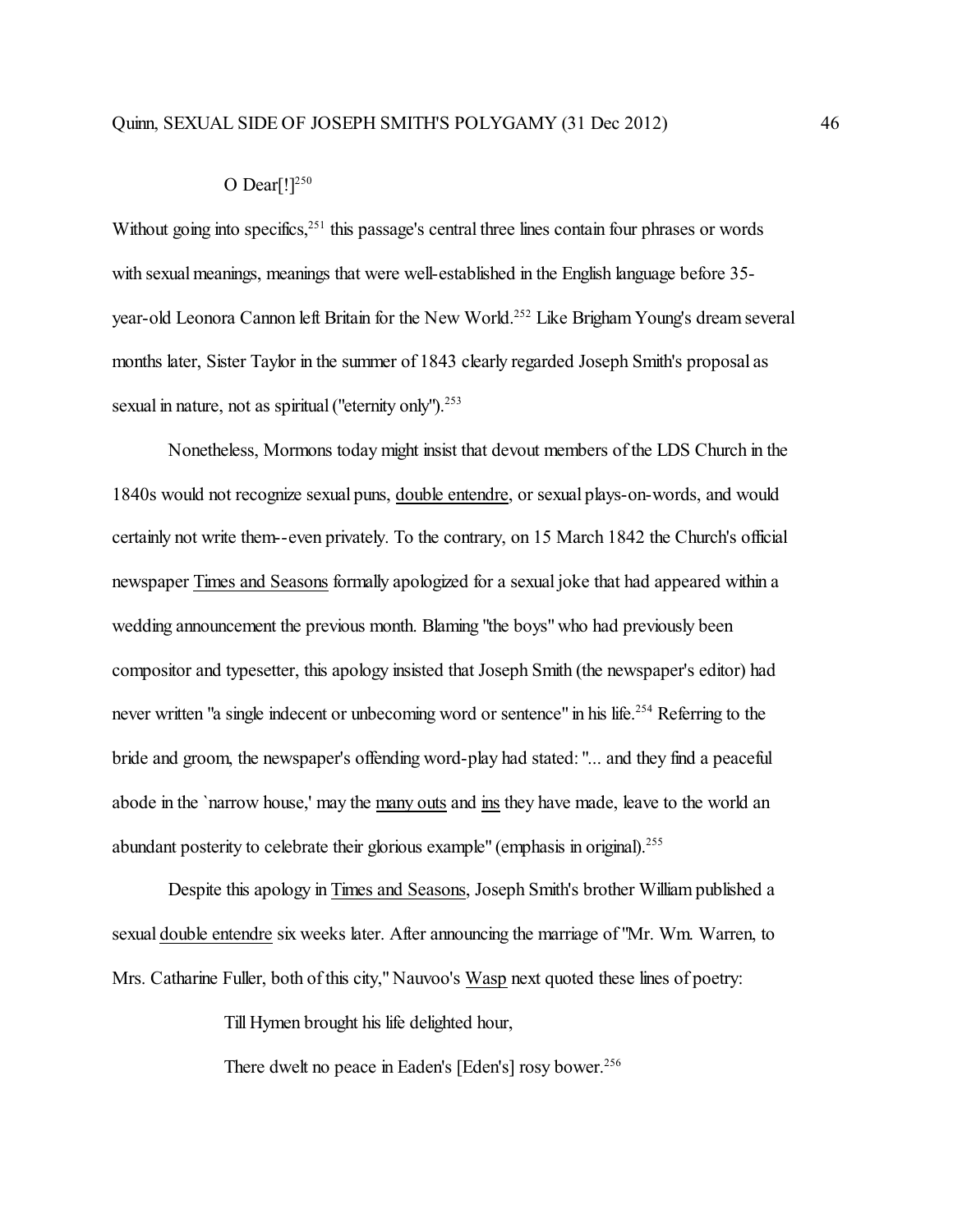Nauvoo's adults knew that the Wasp's editor intended this as wedding-poetry with mildly sexual overtones, but only those acquainted with Thomas Campbell's poem recognized that the original stated "love-delighted hour" and "dwelt no joy." Aside fromthose changes, poetry-aficionados knew that the original poem's stanza just before the quoted lines declared: "No pledge is sacred, and no home is sweet!<sup>1257</sup> However, only a few recognized that those somber words and Apostle Smith's substitution of "dwelt no peace in ... [her] rosy bower" were his cruel joke on newly wedded Catherine Fuller Warren.

Those few were the men who had been participating for a year with the First Presidency's assistant counselor John C. Bennett in persuading Catherine and other women to have sexual intercourse with anyone Bennett sent to them. For example, Sarah Miller later told Nauvoo's high council that Chauncey Higbee (also spelled "Chancy Higby") visited her "soon after the special conference" in April 1842, and "began his seducing insinuations by saying it was no harm to have sexual intercourse with women if they would keep it to themselves." She added that "when he come again, William Smith come with him & told me that the doctrine which Chancy Higby had taught me was true." Apostle Smith's double entendre in Nauvoo's second newspaper was publicly exploiting his knowledge of Mrs. Warren's similar activities. In May 1842 she told the high council that "nearly a year ago" (i.e., in the summer of 1841, almost a year before Sarah Miller's seduction), Catherine Fuller began having sexual intercourse with Bennett,<sup>258</sup> and "not only with him[,] but with Chauncy Higbee and the prophet's younger brother, Apostle William Smith.<sup>1259</sup>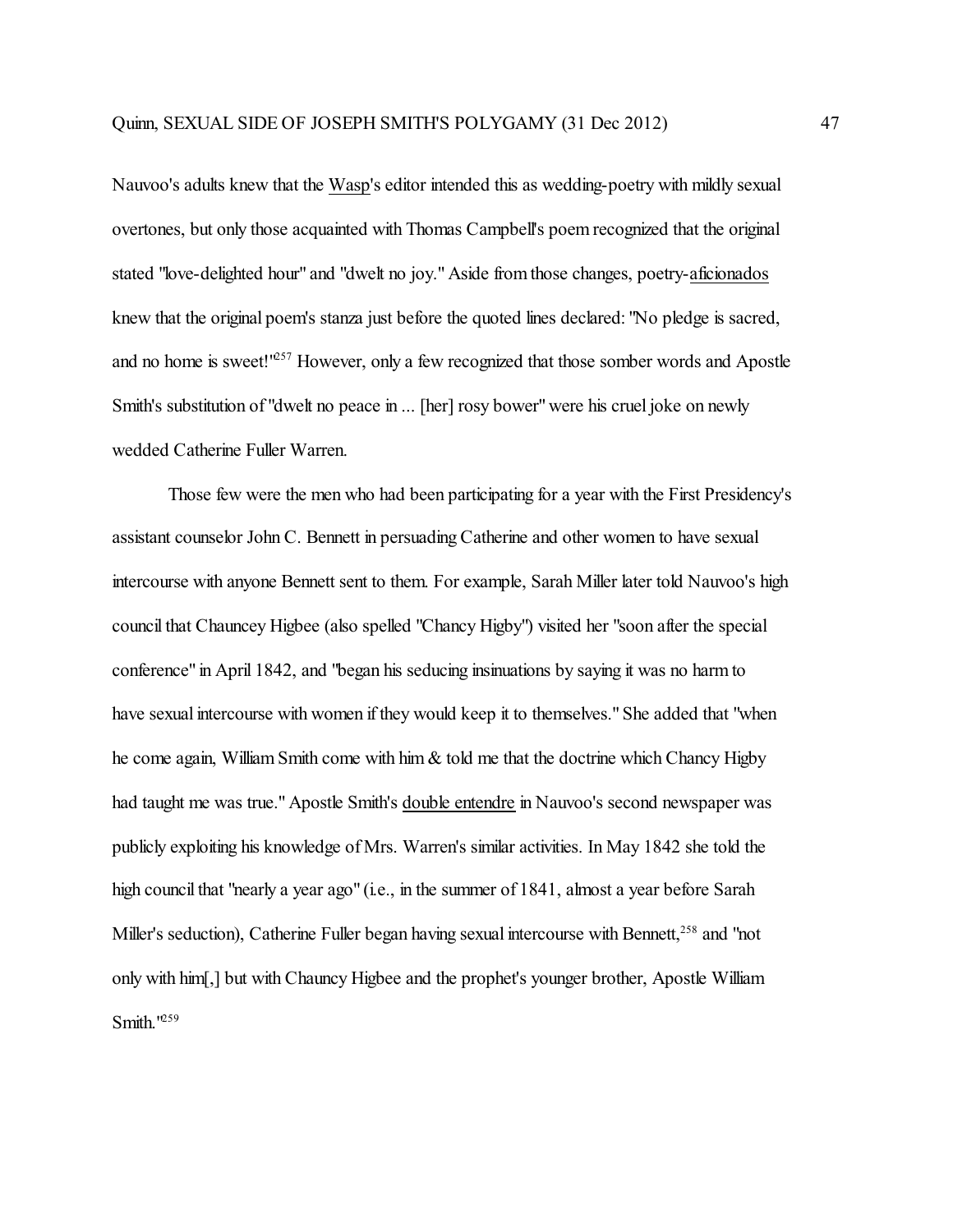Someone tried to eradicate William's name from the manuscript of testimony that he also visited these two women for sexual intercourse during 1841-42.<sup>260</sup> His first cousin, Apostle George A. Smith, later complained about "Wm Smith Commit[t]ing iniquity & we have to sustain him against our feelings."<sup>261</sup>

Thus, both of Nauvoo's Church-owned newspapers showed that Mormons of the early 1840s were able to use and recognize sexual plays-on-words. As the new editor of Nauvoo's Wasp, Apostle John Taylor reprinted a strictly academic comment in January 1843: "There seems to be a <u>double entendre</u> in the word concession ...<sup>1262</sup> The sexual play-on-words in his wife's subsequent diary-memoir was not unusual among early Mormons, even though Leonora Cannon Taylor's use of it as a negative portrayal of the Prophet was extraordinary for one of his devout followers. Like cutting her "finger with Glass," Sister Taylor's written dialogue of double entendre indicated the emotional upheaval she experienced after Joseph Smith asked to marry her as one of his plural wives.

A notation in the Salt Lake Endowment House records of maritalsealings also indicated that, while he was alive, Joseph Smith married the wife of Simeon Dagget(t) Carter in Nauvoo. Lydia Kenyon Carter was listed as "Lydia Smith [--] wd of Joseph Smith (Prophet)," when she was sealed to James Goff on 8 June 1851. Born in 1799, she was 44-years-old (menopausal) when she became one of the Prophet's polygamous widows, after which Reynolds Cahoon sealed her as a polygamous wife to Heber C. Kimball on the same day the apostle sealed Cahoon to his first polygamous wife. The latter two had also married before the Prophet's death.<sup>263</sup>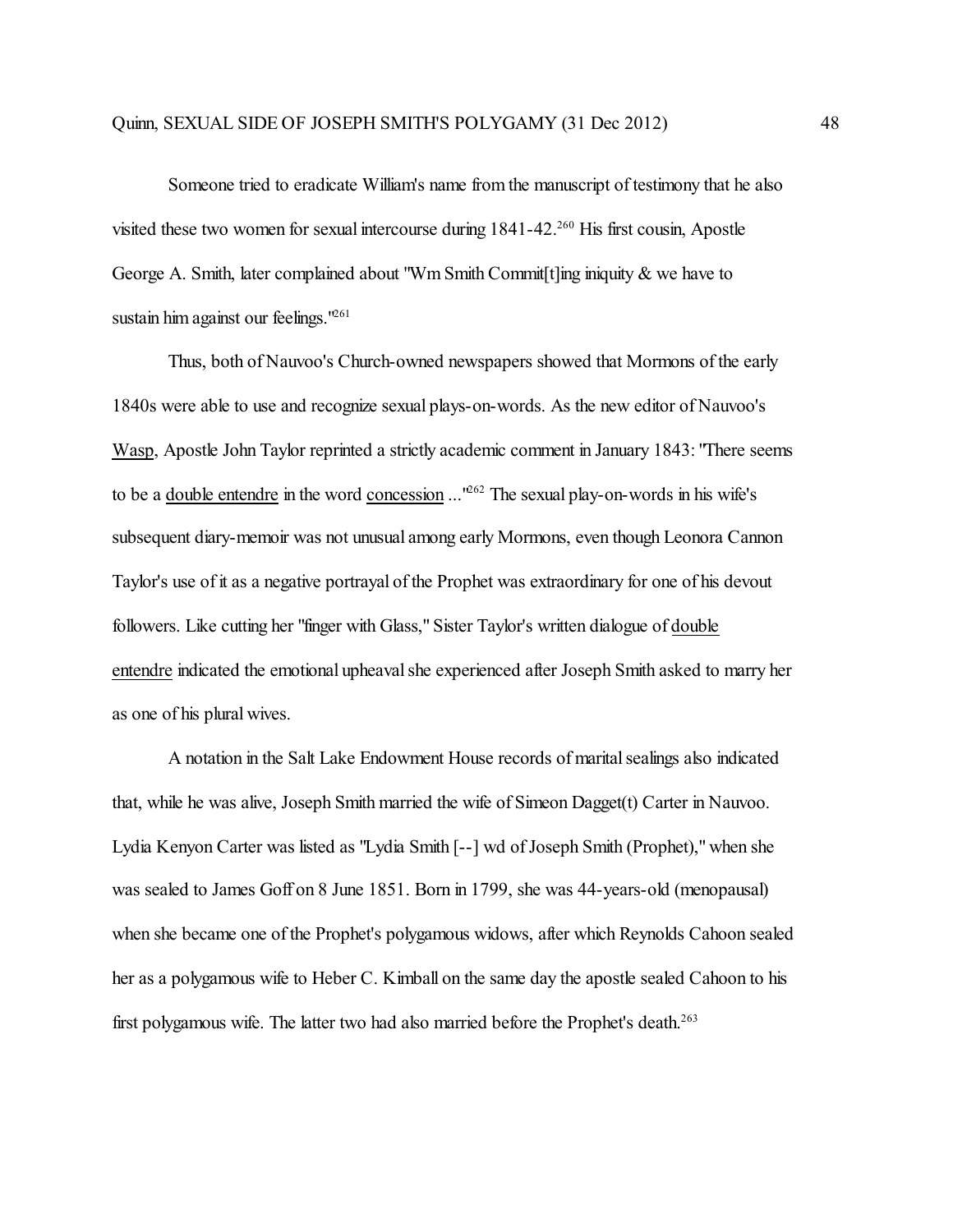The use of "wd" or "widow" in the records of proxy sealings was reserved for women who had married Joseph Smith during his lifetime.<sup>264</sup> Nonetheless, legally married to Simeon D. Carter since 1818, Lydia (mother of their three children) resided with him in Nauvoo and Utah<sup>265</sup>--despite her marriages to Smith, Kimball, and Goff. Who was the "proxy husband" in her case?

In Utah's special 1856 census, Lydia was listed as residing with Goff in Provo and also living near Simeon Carter in Box Elder County (but not in the same household with Carter).<sup>266</sup> That evidence of co-residence would seem to fulfill Larry Foster's strict, academic definition of polyandry. 267 Like polygamous men with their co-wives, Lydia Kenyon Carter Smith Kimball Goff obviously did not spend quality time with her respective co-husbands at exactly the same hour, day, or week in Nauvoo and in Utah. However, polyandrous cohabitation seemed to be the reality for her husbands, as it was for Joseph Smith with most of his already-married wives.<sup>268</sup>

Furthermore, evidence cited by Brian Hales today and in previous publications actually challenges his claim that "Joseph Smith did not marry any additional plural wives during the remaining eight months of his life" and that "all of Joseph Smith's Nauvoo sealings occurred during a thirty-month period. Such marriages ended in November of 1843 ...<sup>1269</sup> First, Hales acknowledged that the 1869 affidavit of already-married Ruth Vose Sayers that her sealing to Joseph Smith occurred in "February 1843 ... is problematic because she stated that Hyrum Smith performed the sealing, and he did not accept plural marriage until the following May.<sup>1270</sup> As I have previously written, "there is a commonsense presumption of accuracy when women state a specific date for their marriage.<sup>1271</sup> Nonetheless, decades later, it is easier for everyone to accurately remember a season or month than it is to accurately remember the year any event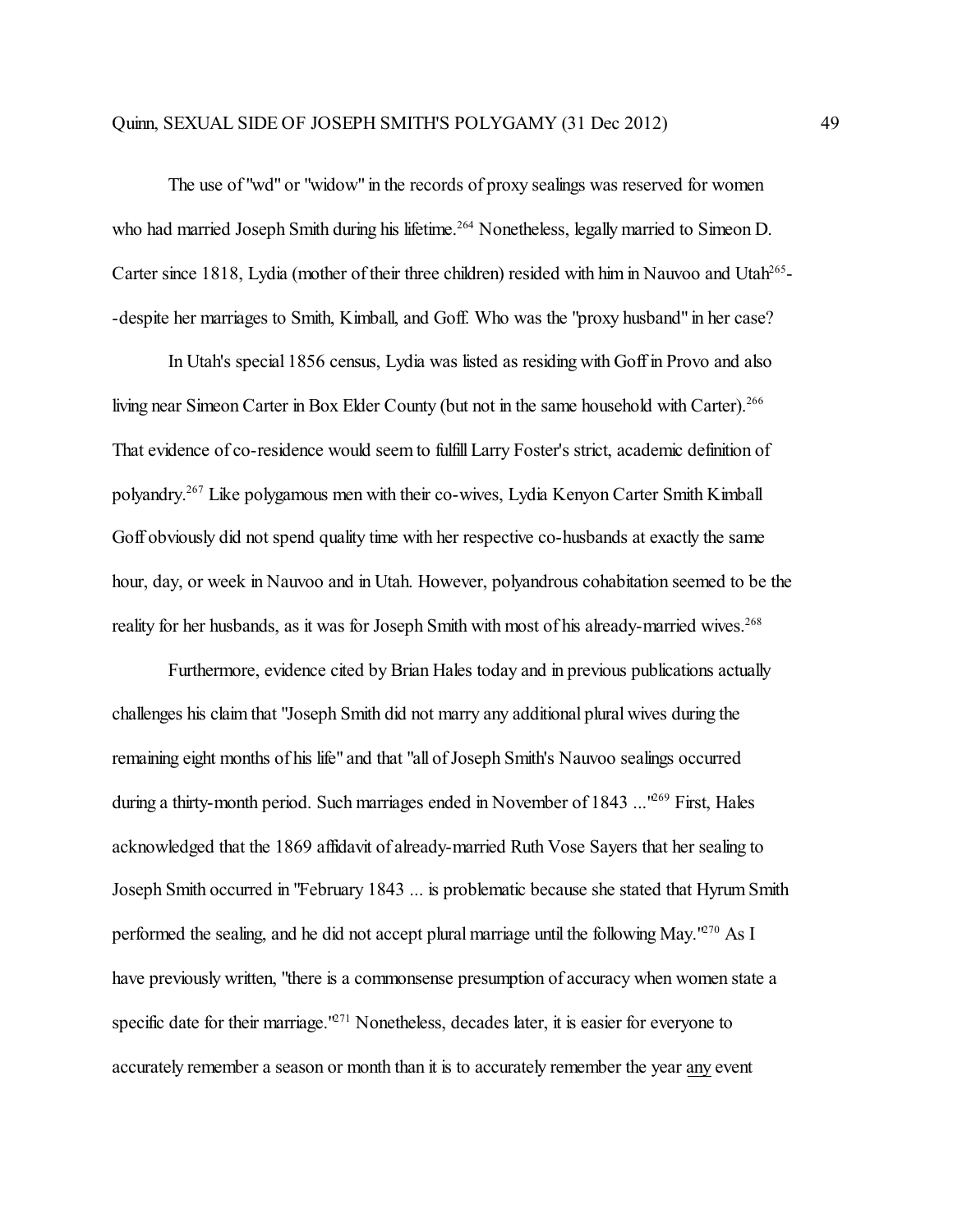occurred. For example, in the previously cited case of Lydia Kenyon Carter Smith--only six years after her polygamous marriage to Heber C. Kimball, she reported that their sealing occurred in 1844, rather than its correct date a year later.<sup>272</sup> Because Hyrum Smith's absolute opposition to polygamy until May 1843 is another "fixed point: [where] no doubt is possible" for verifying chronology, 273 his performing a ceremony uniting Ruth Sayers and Joseph Smith actually occurred in February 1844.<sup>274</sup>

Moreover, Hales even provides evidence that refutes his claim that the Prophet allegedly stopped marrying new wives after November 1843 because he was allegedly honoring "an arrangement negotiated between Joseph and Emma.<sup>1275</sup> Hales emphasizes that two women, 20year-old Cordelia Morley and 23-year-old Rachel Ivins, each declined Joseph Smith's efforts to propose marriage to them in the spring of  $1844^{276}$ 

The specific year is unknown for at least six of Joseph Smith's polygamous marriages.<sup>277</sup> Therefore, due to the uncontested evidence that he was unsuccessfully proposing to young women in the spring of 1844, it is possible that some of his undated marriages actually occurred during the last three months of his life.

Finally, I want to discuss the revelatory basis on which Joseph Smith believed that all his polygamous proposals, ceremonies, and sexual cohabitations were righteous, not sinful. Hales has claimed that the 1843 revelation (Doctrine and Covenants 132) did not authorize "sexual polyandry" and so the ceremonies the Prophet entered with already-married women since 1840/41 were ipso facto not sexual.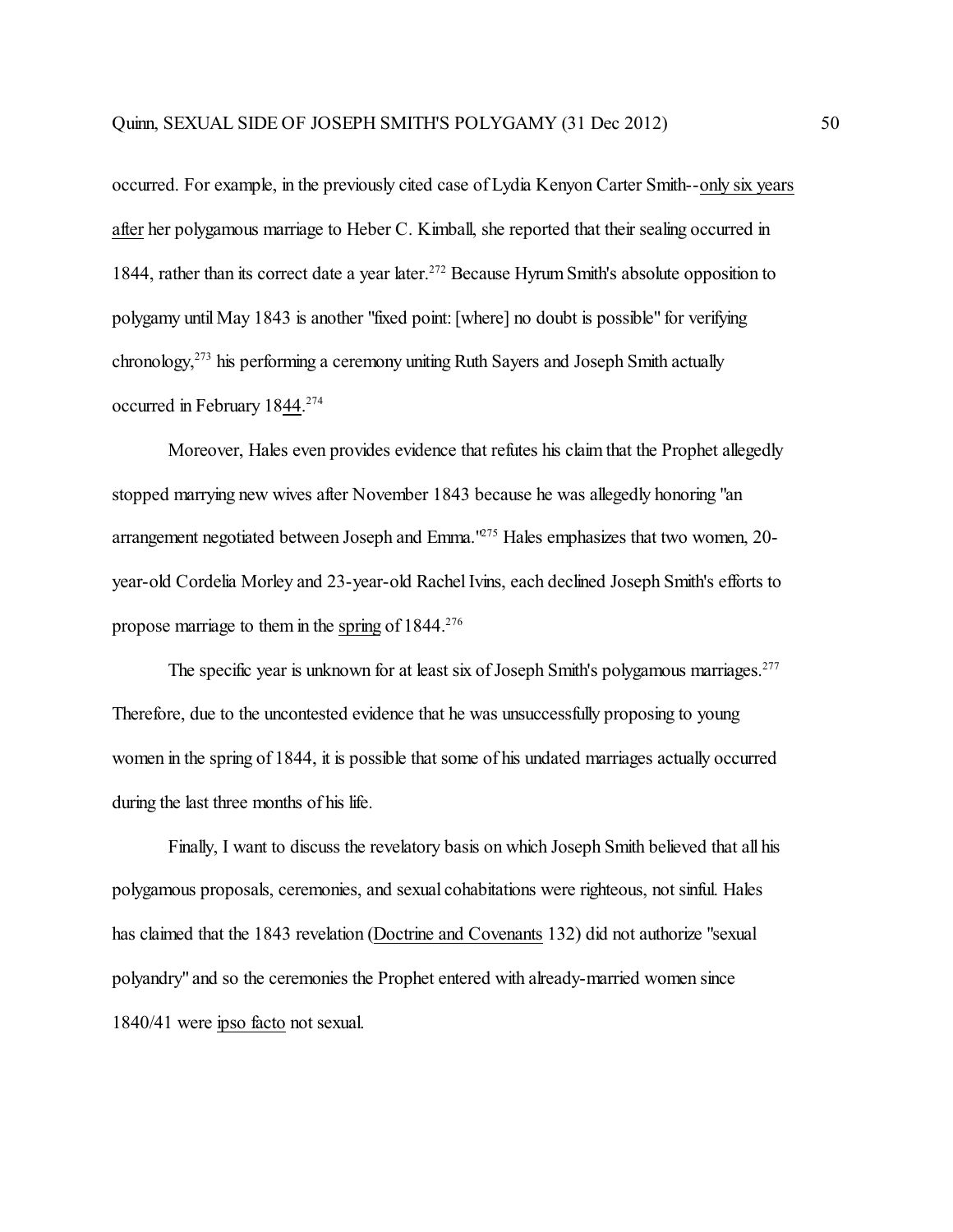First, Hales ignores the fact that the 1843 revelation withheld crucial details. As the most obvious example, what did God command Joseph to "offer" (D&C 132: 51) as a choice for his wife Emma? It was an undescribed test ("to prove you all") that this revelation withdrew.

As indication of the concealments involved within the text of the July 1843 revelation, Apostle Erastus Snow publicly stated in 1883 (without naming verse 51) that it actually referred to a threat by the Prophet's legal wife:

Emma used her womanly nature to teas[e] and annoy Joseph and went so far as to threaten Joseph that she would leave Him and cohabit with another man and the Lord forbade her in the Revelation. 278

Erastus Snow was one of his polygamous confidants: "Among other things[,] the Prophet Joseph Smith personally taught him the principle of celestial and plural marriage.<sup>1279</sup> In fact, William Clayton's 1843 journal verifies Snow's reminiscence, plus shows that Emma's threat occurred less than three weeks before the revelation of 12 July 1843: "he [Joseph] knew she was disposed to be revenged on him for some things. She thought that if he would indulge himself [in plural marriage,] she would too."<sup>280</sup>

William Law was the Prophet's still-devoted counselor in the summer of 1843,<sup>281</sup> and reminisced in 1887:

Joseph offered to furnish his wife Emma with a substitute for him by way of compensation for his neglect of her, on condition that she would forever stop her opposition to polygamy and permit him [Joseph] to enjoy his young wives in peace and keep some of them in his house and to be well treated etc.<sup>282</sup>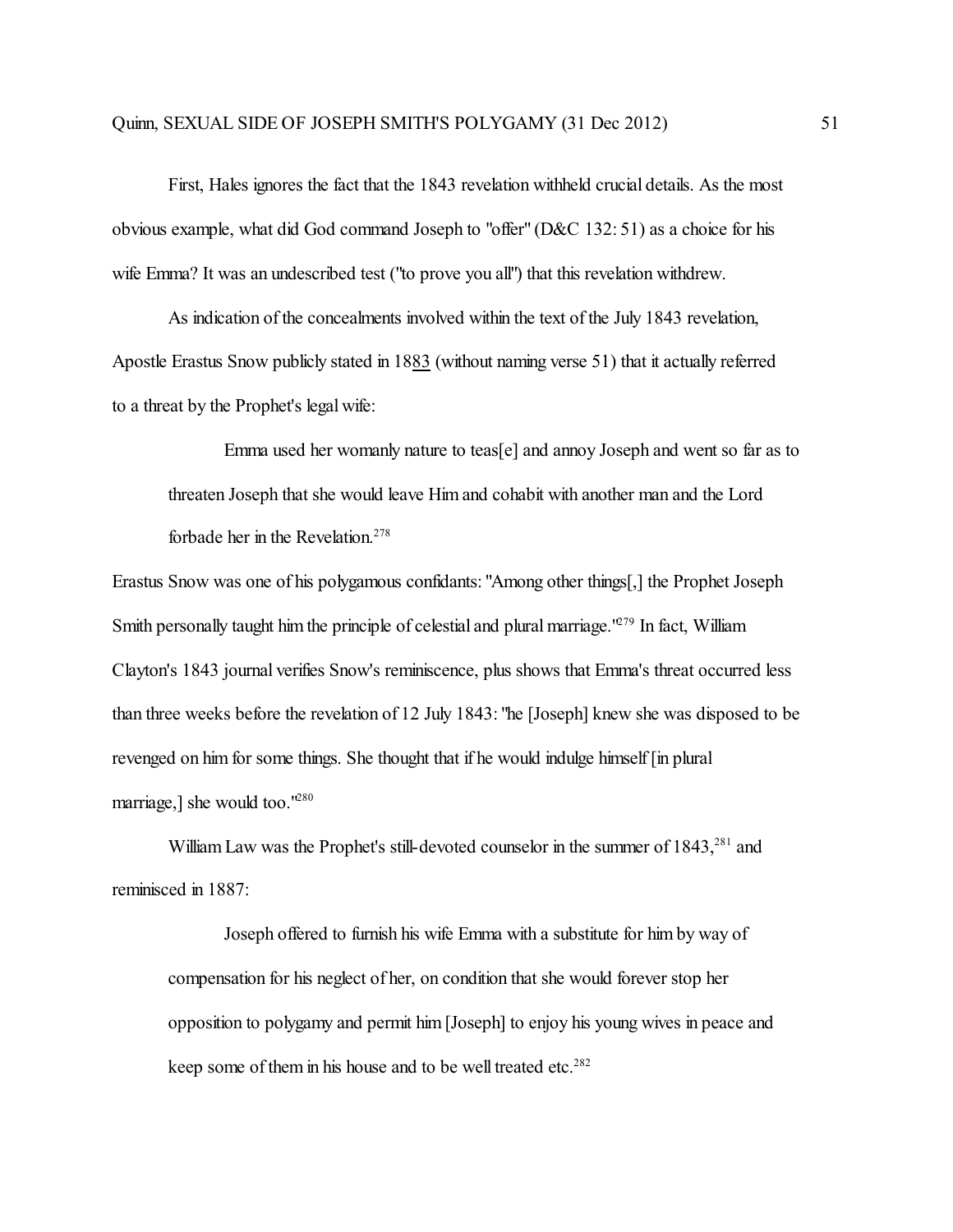Excommunicated in April 1844 for his by-then-adamant opposition to plural marriage and residing continuously in Wisconsin since 1866,<sup>283</sup> William Law obviously had no knowledge of Apostle Snow's unpublished sermon in Utah three years before Law's reminiscence.

Because the D&C 132 revelation said that Joseph Smith actually made an "offer" to Emma, the historical context (both contemporary and reminiscent) shows that he countered her threat in June 1843 by giving his permission for her to choose a man with whom she "would indulge." As indicated in my following analysis, verse 51 was not the first instance in which the July 12th 1843 revelation made a veiled reference to polyandry.

Second, and most important, the revelation also repeatedly conferred divine immunity upon Joseph Smith for any "sin" or "transgression" he had committed in the past regarding other women.<sup>284</sup> The document simply mentioned them as "all those that have been given unto my servant Joseph" (D&C 132: 52), but repeatedly introduced these unnamed women within the context of "wives and concubines" (D&C 132: 1, 37, 38, 39).<sup>285</sup>The revelation also conferred divine immunity fromsin, transgression, or earthly condemnation for anything Joseph Smith might do with other women after July 12th 1843. God's words specifically stated that there were no earthly limits to this immunity.

I will now quote parts of verses from D&C, Section 132, which you can consult to verify my accuracy and the context:

--Verses 19-20: " ... if a man marry a wife by my word, which is my law ... and commit no murder ... then shall they be gods ..."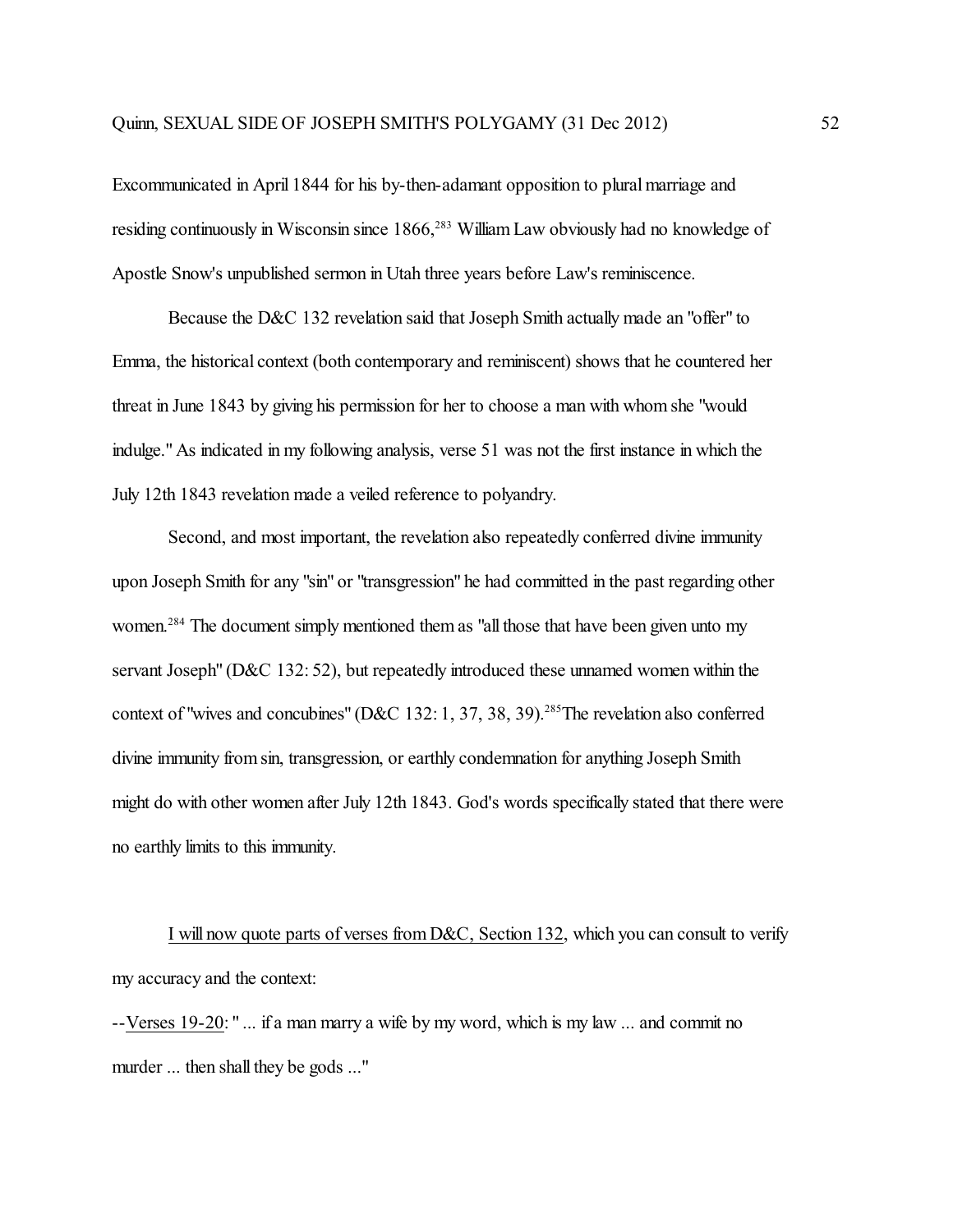NOTE: Because the only exception was murder, these verses included adultery in their provision for spiritual immunity.

--Verse 26: "... if a man marry a wife according to my word, and they are sealed by the holy Spirit of promise, according to mine appointment ... [they can] commit any sin or transgression of the new and everlasting covenant whatever ... yet they shall enter into their exaltation" NOTE: Because the only exceptions in this verse were "murder" and "blasphemy against the

Holy Ghost," adultery was once again included in its provision for immunity.<sup>286</sup>

--Verse 40: "... I gave unto thee, my servant Joseph, an appointment, and [to] restore all things. Ask what ye will, and it shall be given unto you according to my word."

NOTE: The above verse was the revelatory basis upon which Joseph Smith answered his private secretary's inquiry a month later about marrying plural wives: "you have a right to get all you can."<sup>287</sup> Likewise, Brigham Young later told the apostles: "My opinion is [--] any thing that you do in righteousness, there is no harm in it. if a man is faithful  $\&$  can get a wife without injuring the cause<sup>[1]</sup>, all is right.<sup>1288</sup>

--Verse 41: "And as ye have asked concerning adultery, verily I say unto you, if a man receiveth a wife in the new and everlasting covenant, and if she be with another man, and I have not appointed [this other man] unto her by the holy anointing, she hath committed adultery ..." NOTE: First, the woman's adulterous violation of "the new and everlasting covenant" was included in the immunity described in verse 26: "any sin or transgression of the new and everlasting covenant whatever ... yet they shall enter into their exaltation."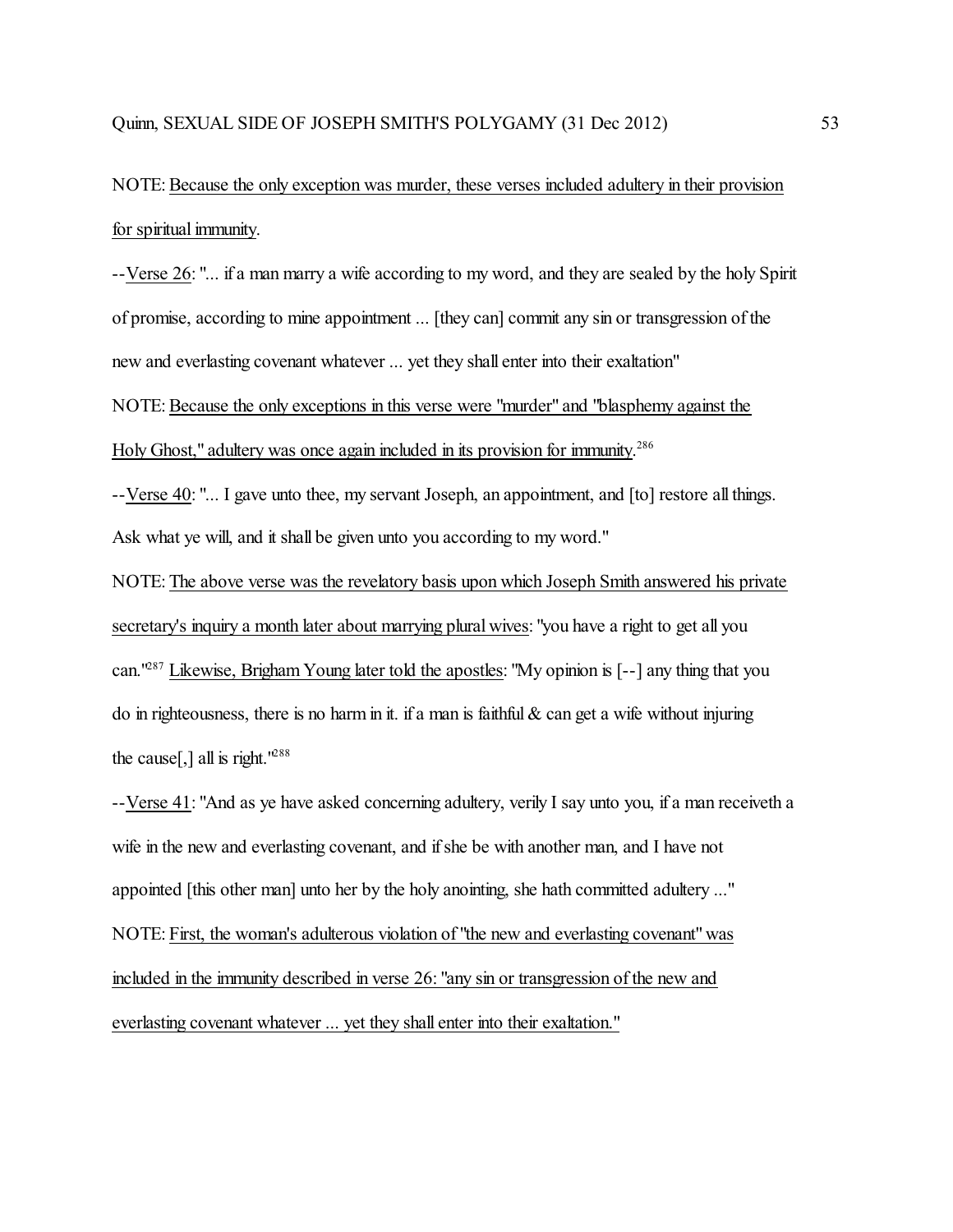NOTE: Second, the revelation did not discuss the circumstance this verse only implied--when God APPOINTS another man unto a woman who is already married. Consistent with the above verse, there would be NO ADULTERY on the part of the woman or on the part of this other man whom God has "appointed" to be with her sexually.<sup>289</sup>

--Verse 46: "... and whosesoever sins you remit on earth shall be remitted in the heavens ..." NOTE: The above verse allowed Joseph Smith to "remit" his own sins.

--Verse 48: "... whatever you give on earth, and to whomsoever you give any one [i.e., any wife] on earth, by my word and according to my law, it shall be visited with blessings and not cursings ..."<sup>290</sup>

NOTE: After the revelation absolved Joseph Smith of adultery (which would have particular application to his previous marriages to already-married women), the above verse authorized him to perform such marriages for anyone he might choose. Thus, soon after July 1843, the Prophet performed more ceremonies to unite already-married women as polygamous wives of trusted men (such as legally undivorced Julia Hills Johnson to John Smith--his uncle, legally undivorced Augusta Adams Cobb to Apostle Brigham Young, and legally undivorced Louisa Gordon Rising to rank-and-file Edwin D. Woolley).<sup>291</sup>

--Verse 50: "Behold, I have seen all your sacrifice and will forgive all your sins: I have seen your sacrifices in obedience to that which I have told you ..."

NOTE--The above verse absolved Joseph Smith of any mistakes ("sins") he may have already committed concerning the revelation's main topic of "plural wives and concubines".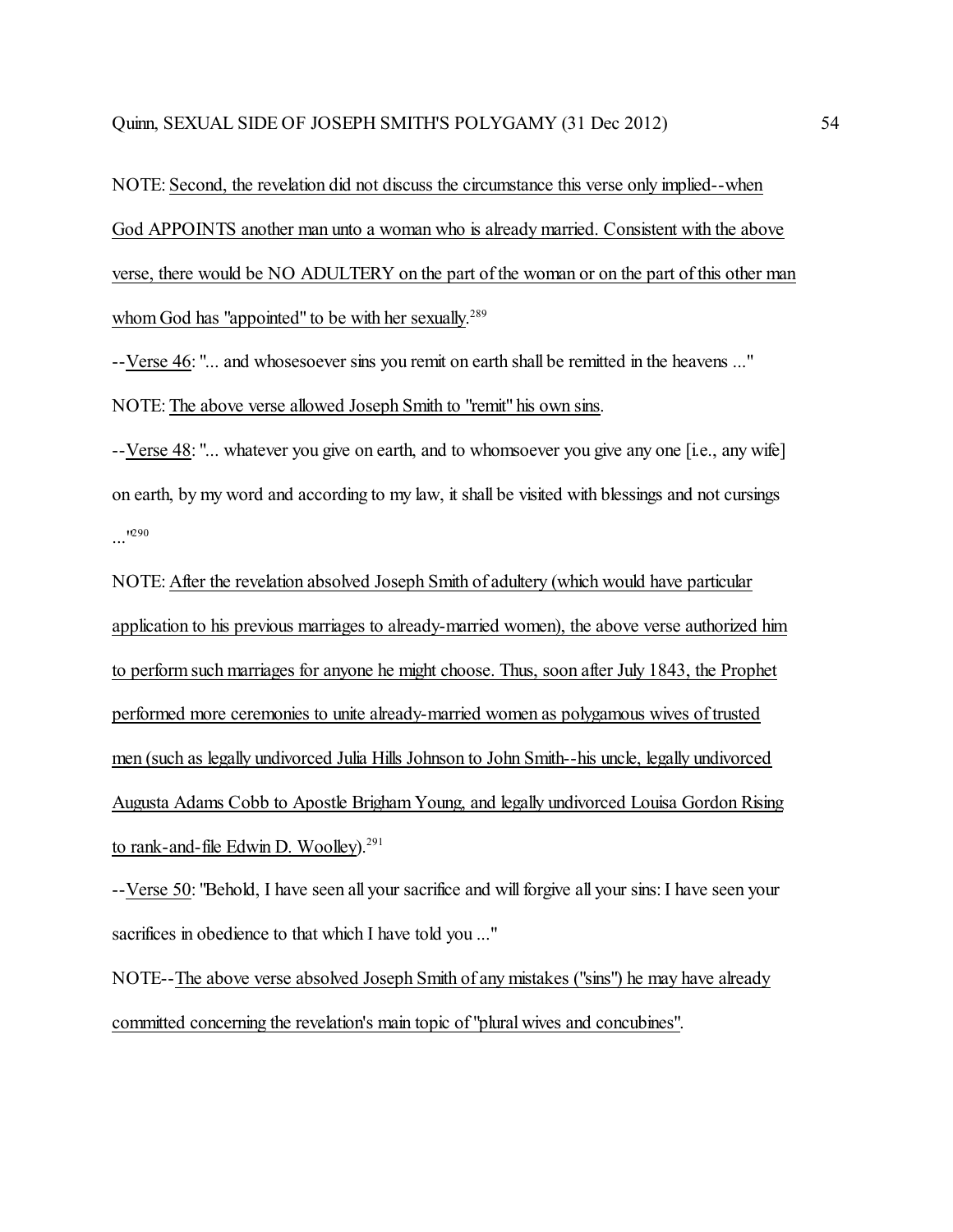--Verse 59: "Verily, if a man be called of my Father ... if he do anything in my name, and according to my law and by my word, he will not commit sin and I will justify him." NOTE--The above verse absolved Joseph Smith of any mistake or "sin" he might commit in future concerning the revelation's main topic of "plural wives and concubines."<sup>292</sup> Its wording likewise conferred divine immunity upon any man who might in future "be called of my Father" as Joseph Smith's successor. 293

NOTE--Verses 19-20, 26, 40-41, 46, 48, 50, 59 each expanded one provision in the revelation of 27 July 1842 (a document in Joseph Smith's own handwriting). While providing the wording of the ceremony to unite Joseph Smith with 17-year-old Sarah Ann Whitney, God's words stated that this polygamous wife and her husband should "be each others companion so long as you both shall live [--] preser[v]ing yourselv[es] for each other and from all others and also through [o]ut all eternity [--] reserving only those rights which have been given to my servant Joseph by revelation and commandment and by legal Authority in times passed [i.e., past].<sup>1294</sup> The emphasized phrase indicated that only Sarah Ann was required to preserve her affections and her body "from all others," because God had already given revelation, commandment, and "Authority" for Joseph Smith to sexually cohabit with other women as his wives prior to 27 July 1842.<sup>295</sup> As established by multiple sources, most of those previous ceremonies were with already-married women.

No matter what term(s) Larry Foster, or Brian Hales, or I use for describing Joseph Smith's relationships with women besides his legal wife Emma, God's words in 1843 said that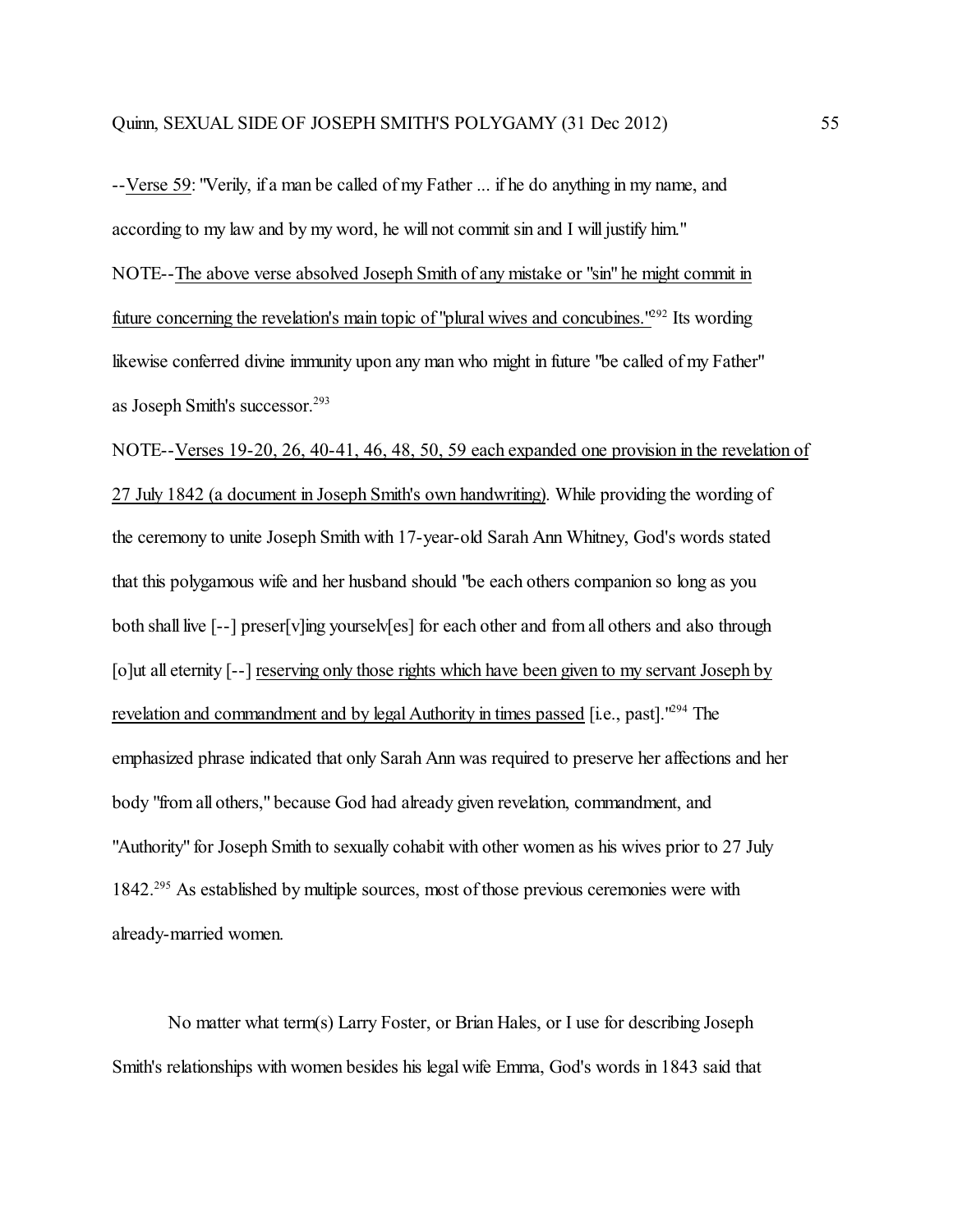none of those acts were sinful. The Lord warned everyone (including Emma) not to condemn Joseph. And I do not.<sup>296</sup>

God is not hostage to the ethics of any human being, and His prophets have sometimes manifested "theocratic ethics" that were in opposition to conventional ethics.<sup>297</sup> Many people might dislike those manifestations of antinomianism,<sup>298</sup> but that's the way things were.

Brian Hales does not want to believe (or admit to others) that Joseph Smith experienced sexual polyandry with even one man's wife, because that would be "adultery."<sup>299</sup> Nonetheless, in his Sunday sermon on 7 November 1841 (by which time Joseph was maritally united with several already-married women), he told Nauvoo's Mormons: "What many people call sin is not sin; I do many things to break down superstition, and I will break it down.<sup>1600</sup> A decade afterward, Seventy's President Jedediah M. Grant (whose Utah wife Rachel Ivins had declined Joseph Smith's proposal of marriage in Nauvoo) said to a Salt Lake City congregation: "Did the Prophet Joseph want every man's wife he asked for? He did not. ...<sup>1601</sup> Seven weeks later, Brigham Young ordained Grant an apostle and made him his counselor.<sup>302</sup>

Two years after President Grant publicly introduced the subject of possible polyandry to Utah's Mormons, President Young told a Salt Lake City congregation on 9 November 1856 what Brigham had said to a Mormon critic decades earlier:

The doctrine he [Joseph Smith] teaches is all I know about the matter, bring anything against that if you can. As to anything else[,] I do not care. If he acts like a devil, he has brought forth a doctrine that will save us if we will abide it. He may get drunk every day of his life, sleep with his neighbor's wife every night, run horses and gamble, I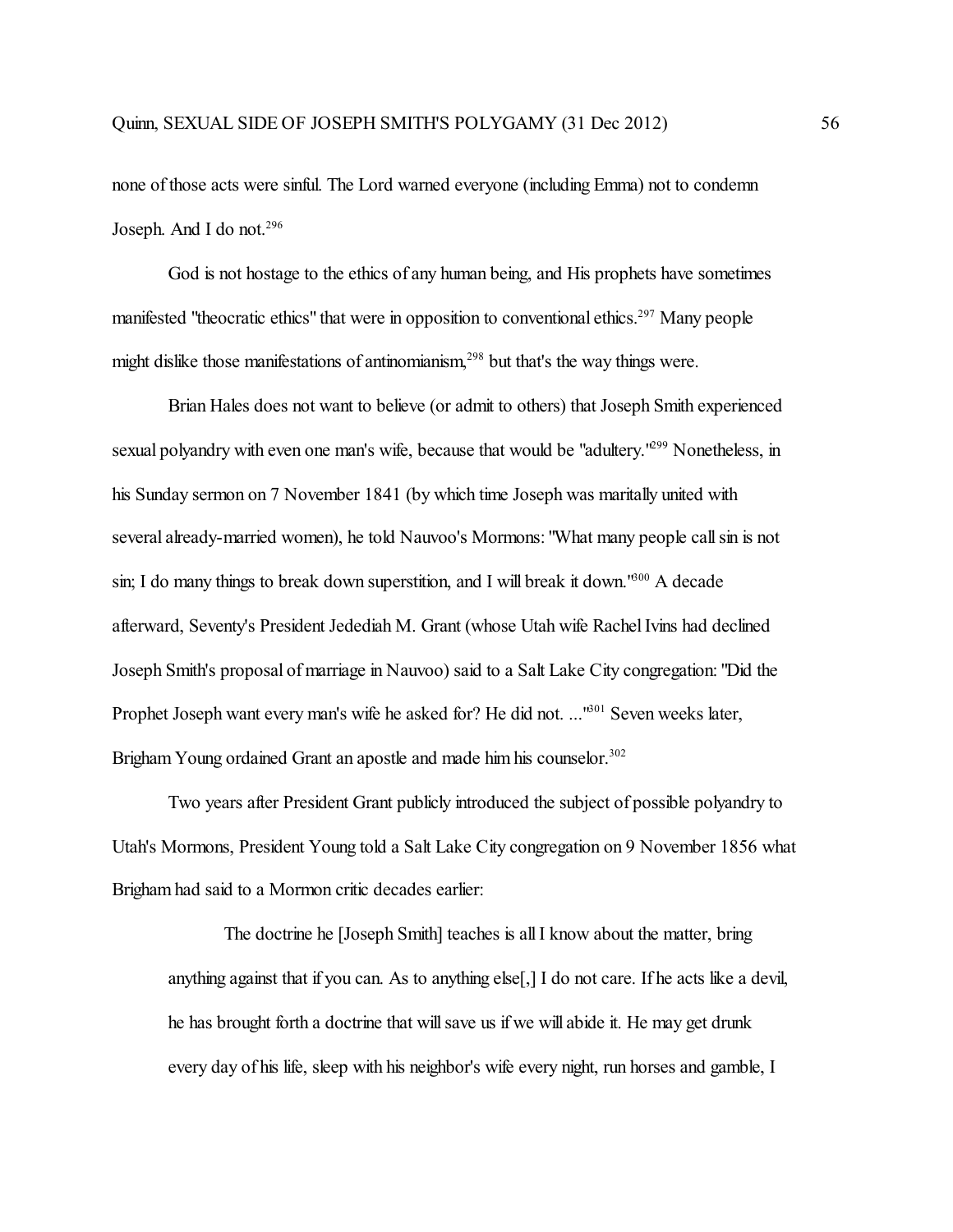do not care anything about that, for I never embrace any man in my faith. But the doctrine he has produced will save you and me, and the whole world; and if you can find fault with that, find it.<sup>303</sup>

For his apostolic successor, the possibility of the founding Prophet's "sleep[ing] with his neighbor's wife" (or "sexual polyandry," as Brian Hales has termed it) in the 1830s onward was irrelevant to the spiritual truth of Mormonism.

As a historian, I regard the evidence for Joseph Smith's sexual polyandry to be diverse, widespread, and convincing when viewed as an interconnected (though fragmentary) mosaic. As a Mormon believer, I regard Brigham's 1856 testimony to be compelling. However, not everyone has his kind of "faith."304

Be that as it may, the Prophet's recent biographer Richard Lyman Bushman (a profound believer in Mormonism) has written in the Journal of Mormon History: "We want to know Joseph Smith as he really was in the historical record and not as idealized in our historical imaginations. We are confident the real Joseph Smith can stand up for himself. Our period [of time in writing Mormon history] is ruled by an ethic of full disclosure. We do not need to conceal our history. We believe it will be more convincing, more engaging, and more true if we tell it as it is. $18.05$ 

Thank you.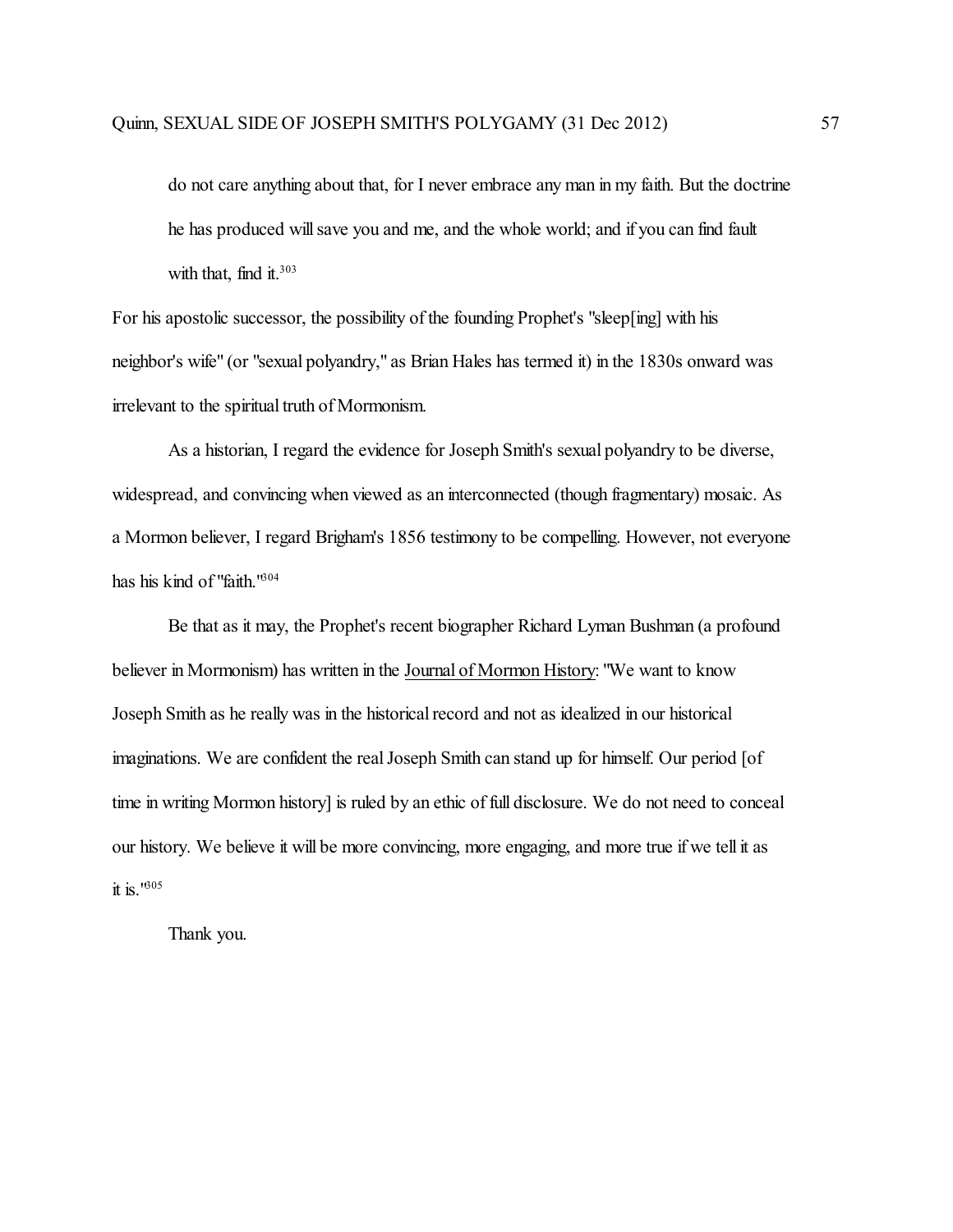1. Expansion of Lawrence Foster, Religion and Sexuality:Three American Communal Experiments of the Nineteenth Century (New York: Oxford University Press, 1981), 165; also Foster, "Sex and Prophetic Power: A Comparison of John Humphrey Noyes, Founder of the Oneida Community, with Joseph Smith Jr., the Mormon Prophet," Dialogue: A Journal of Mormon Thought 31 (Winter 1998): 77.

2. Power-point version on screen for this MHA session, which Brian C. Hales read aloud (plus making off-the-cuff comments), as contained in my print-out (totaling 127 unnumbered pages of charts, illustrations, and pre-printed statements) from the electronic attachment emailed to me by Hales on 23 June 2012.

 His presentation today restated many sections from Hales, "Joseph Smith and the Puzzlement of `Polyandry,'" in Newell G. Bringhurst and Craig L. Foster, eds., The Persistence of Polygamy: Joseph Smith and the Origins of Mormon Polygamy (Independence, MO:John Whitmer Books/John Whitmer Historical Association, 2010), [99]-151, and it repeated limited sections from Hales, "Joseph Smith's Personal Polygamy," Journal of Mormon History 38 (Spring 2012): 163-228. Where applicable to my comments here, I cite and quote from those earlier articles.

 Although it will not be obvious to those with access only to these comments, Larry Foster's MHA paper was shorter than Hales' audio-visual presentation. Moreover, despite time constraints, Hales presented dozens of sub-topics to the MHA session as compared with Foster's highly focused remarks. Therefore, 95 percent of my "Comments" at MHA concerned what Hales said on 29 June 2012 and what he had published beforehand.

Regarding the balance of these "expanded-finalized" comments, I debated with myself about whether to anachronistically depart from this MHA format of June by adding references to Hales' "Response" (dated 25 August 2012). I do so now only because he posted his "Response" on the Internet for the general public. (see my previous Footnote \*, 2nd para.)

 In most cases, I've limited post-August revisions to these endnotes. In other instances, I've anachronistically introduced into the June narrative some perspectives from the August "Response" by Hales. As a consequence of this apparent necessity for me to introduce anachronisms into the format of the MHA session, these "expanded-finalized" comments also cite other sources available to me after June 2012.

 The one post-2012 source I have completely excluded from these "expanded-finalized" comments is the session titled "AUTHOR MEETS CRITICS: BRIAN HALES' THREE-VOLUME JOSEPH SMITH'S POLYGAMY: HISTORY AND THEOLOGY," in the "2013 Salt Lake Sunstone Symposium" on 2 August 2013. I did not attend that session, nor listen to its electronic recording, nor read any of the prepared texts by its participants, nor learn about any of its verbal expressions by presenters or attenders, nor discuss it with others (aside from acknowledging its occurrence). See my previous Footnote \*, 4th para.

 For personal reasons, I do not want to change this MHA format in order to write a different kind of monograph. To those readers who prefer that I do so, I apologize for not deferring to what might be your better judgment.

3. Hales, "Joseph Smith and the Puzzlement of `Polyandry,'" 100, called this "ceremonial polyandry" as distinct from"**Sexual Polyandry**" (his emphasis in both quotes).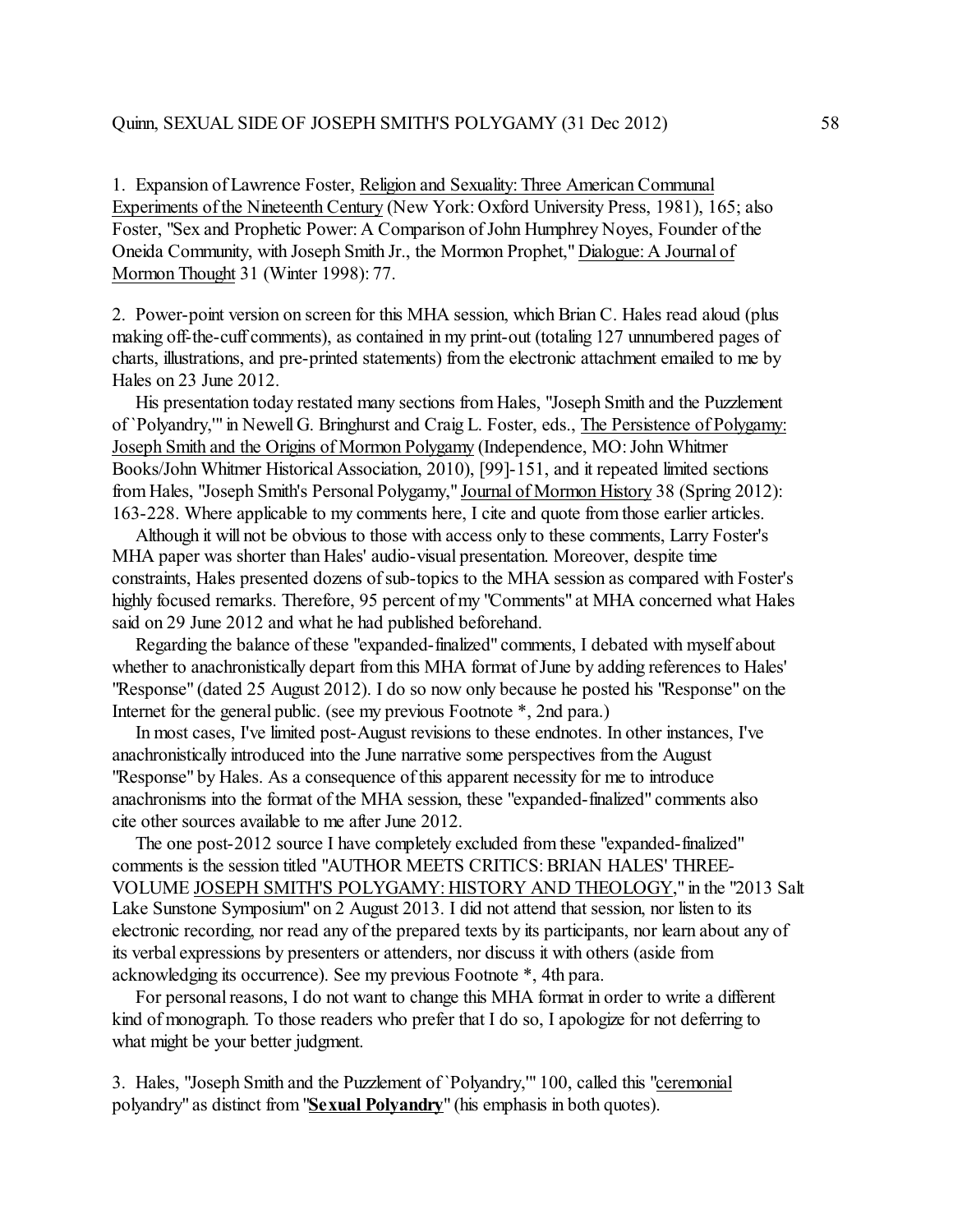4. For example, [Edmund Tilney], A briefe [sic] and pleasant discourse of duties in Marriage, called the Flower of Friendship (London: Henrie Denham, 1577), unpaginated ("In the Isles of Canaria [i.e., Canary Islands], there were contrarywise so manye [many] men, and so fewe [few] women, that every wife might have seauen [seven] husbandes [sic], and coulde [could] not take lesse [less] than fiue [five]").

 I didn't find the above or the following cross-national perspectives while preparing for this MHA session. They are among the four megabytes of computer-notes I amassed as a Senior Fellow of the Beinecke Library at Yale University in 2002-03. However, to write the book-length British-American intellectual history about minority expressions of marriage and sexuality that I began researching there, I need to spend a year examining the pre-1850 imprints at the British Library's facility in London. After unsuccessfully applying for the highly competitive fellowships from the American Council of Learned Societies, the British Library, the Guggenheim Foundation, and the NationalEndowment for the Humanities, it seems impossible for me to complete that project. Thus, I'mpleased that this MHA session allows me to use some of my Yale research of 2002-03 in an academic setting.

 By the way, publications by Brian Hales have cited now-obsolete accession-numbers and boxnumbers from my Research Files in the Beinecke Library, where they have been open to the public since the year 2000. As of 2012, the library has re-numbered those boxes and re-assigned them to its only collection of my papers, now cataloged as "Western Americana MSS S-2692."

5. Jean-Baptiste Du Halde, The General History of China, trans. Richard Brookes, 4 vols. (London: John Watts, 1736), 3: 444 ("a Woman may have several husbands; most commonly of the same Family, nay, Brothers; the Children are dispos'd of [i.e., apportioned] among them after this manner; the First-born belongs to the eldest [brother-husband], and those which are born afterwards belong to the younger [brother-husbands]; when the Lamas are tax'd [i.e., accused] with this shameful piece of Lewdness, they offer in excuse the scarcity of Women which are in Thibet [Tibet], as well as in Tartary, where in reality in every Family there are more Males than Females"), with variant translation in Jean-Baptiste Grosier (Abbe), A General Description of China ..., 2nd ed., 2 vols. (London: G.G.J. and J. Robinson, 1745), 1: 321-22; also William Winterbotham, An Historical, Geographical and Philosophical View of the Chinese Empire ... To Which Is Added a Copious Account of Lord Macartney's Embassy, 2 vols., 1st U.S. ed. (Philadelphia: Richard Lee, 1796), 1: 214 (briefer version of the 1736 narrative).

6. Henry Bolingbroke, The Works Of the Late Right Honourable Henry St. John, Lord Viscount Bolingbroke, 5 vols. (London: David Mallet, 1754), 5: 161 ("and CAESAR reports that there were in our [ancient] Britain certain amicable societies of both sexes, wherein every woman was the wife of ten or twelve men").

7. Vincent le Blanc, The World Surveyed: Or, The Famous Voyages & Travails of Vincent le Blanc, or White, of Marseilles:Who from the Age of Fourteen years, to Threescore and Eighteen, Travelled through most parts of the World, trans. Francis Brooke (London: John Starkey, 1660), 62, concerning the "kingdom of Cochin"--now Vietnam("Their wives are in common; and the Natives lend them one another; when they enter any house, they leave their swords and bucklers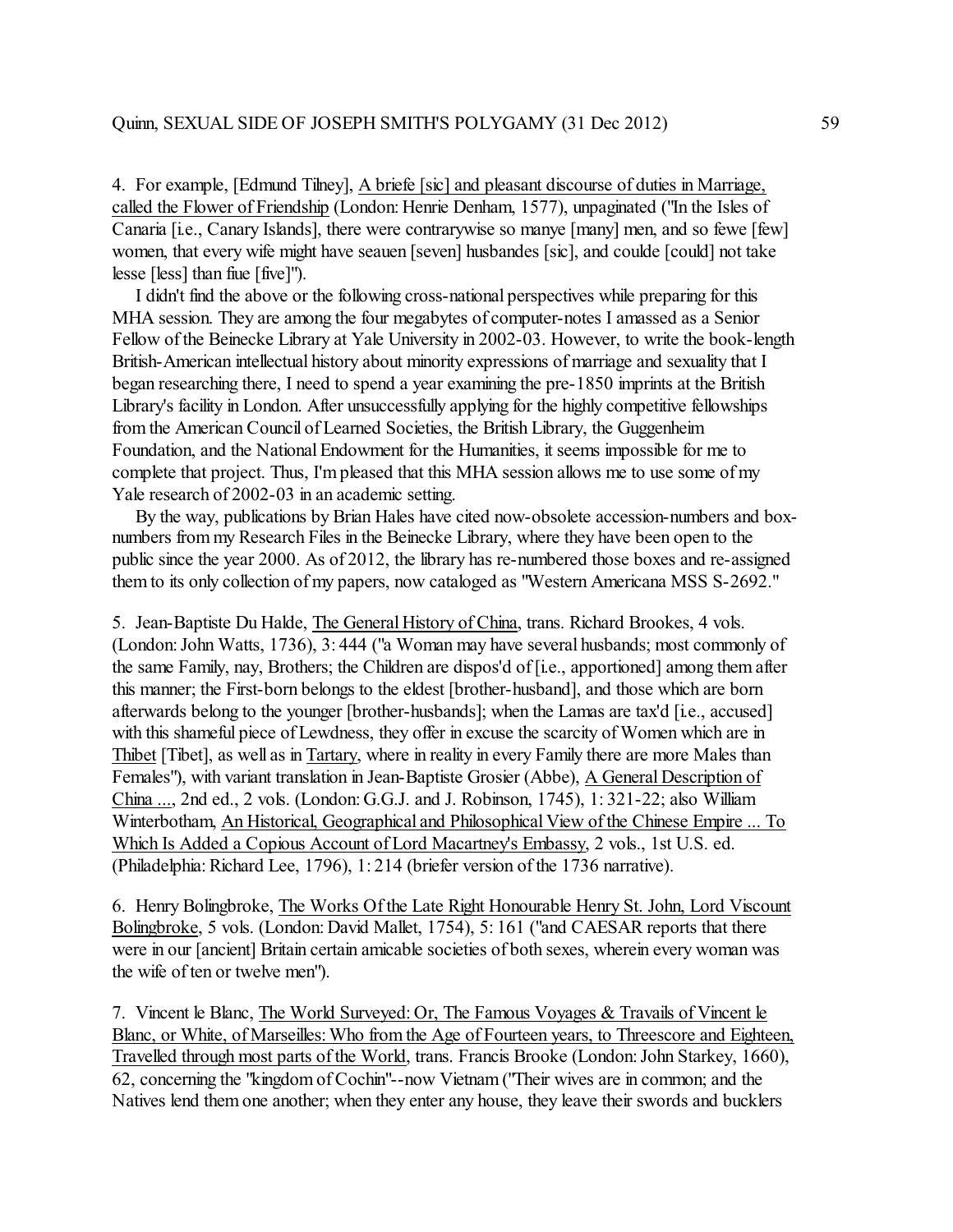at the dore [door], and no man dare enter while another is within").

8. John Lockman, ed., Travels of the Jesuits Into Various Parts of the World ..., 2nd ed., 2 vols. ([London]:T. Piety, 1762), 2: 382 (30 January 1709), letter from Father de La Lane concerning India (a "Custom which prevails in Malleamen [sic, Malabar]. The Women of this Country are allow'd to marry as many Husbands as they please, and oblige each of 'em to furnish the several Things they want; the one supplying 'em with Clothes, another with Rice, &c."); Awnsham Churchill, A Collection of Voyages and Travels, Some Now first Printed from Original Manuscripts, Others Now first Published in English, 6 vols. (London: Awnsham and John Churchill, 1732), 2: 236, concerning "inhabitants of the coast of Malabar," south of Goa, India ("One Nayros [sic, Naires or Nayres] is not allow'd more than one Wife at a time, but the women in this point have got the start of the men, they being permitted to have three husbands at once; except that a woman of the sect of the Brahmans [sic, Brahmins] that is married to a Nyros [sic, Naires or Nayres] is not allow'd more than one. Each of these three husbands contribute their share towards the maintenance of this woman and her children, without the least contest or jealousy. As often as any of themcomes to visit her, he leaves his arms [i.e., weapons] at the door, a sign that neither of the other two must come in, for fear of disturbing the first"); Charles Louis Montesquieu, The Spirit of the Laws, 2 vols. (London: J. Nourse and P. Vaillant, 1750), 1: 362 ("The Naires are the tribe of nobles, who are the soldiers of all those nations. ... in Malabar [Southern India], where the climate requires greater indulgence, they are satisfied with rendering marriage as little burthensome [burdensome] as possible; they give a wife amongst many men, which consequently diminishes the attachments to a family, and the cares of housekeeping, and leaves them in the free possession of a military spirit").

9. Robert Knox, An Historical Relation Of the Island Ceylon, in the East-Indies: Together With an Account of the Detaining in Captivity [of] the Author and divers other Englishmen now Living there, and of the Author's Miraculous Escape (London: Richard Chiswell, 1681), 94 ("In this Countrey [sic] each Man, even the greatest, hath but one Wife; but a Woman often has two Husbands. For it is lawful and common with them for two Brothers to keep house together with one Wife, and the Children do acknowledge and call both Fathers").

10. Thomas Jefferys, The Natural and Civil History of the French Dominions in North and South America ..., 2 parts in 1 vol. (London: Thomas Jefferys, 1760), 1:71 ("But there is a much greater disorder still which prevails in the Iroquois canton of Tsonnonthouan, who allow of a plurality of husbands"), repeated with inversion of the first two phrases in Pierre Charlevoix (Father), A Voyage To North-America ..., 2 vols. (Dublin: John Exshaw and James Potts, 1766), 2: 36.

11. William Coxe, Account of the Russian Discoveries Between Asia and America ..., 4th ed., enl. (London: Cadell and Davies, 1803), 258 (concerning the Fox Islands, "Nor is it unusual for the men to exchange their wives"), 300 (concerning "the [Aleutian] islands lying near the American coast, and stretching from Kuktak to the east and north east," in part: "sometimes two or even three men live with one wife, without suspicion or jealousy"); Georg H. von Langsdorff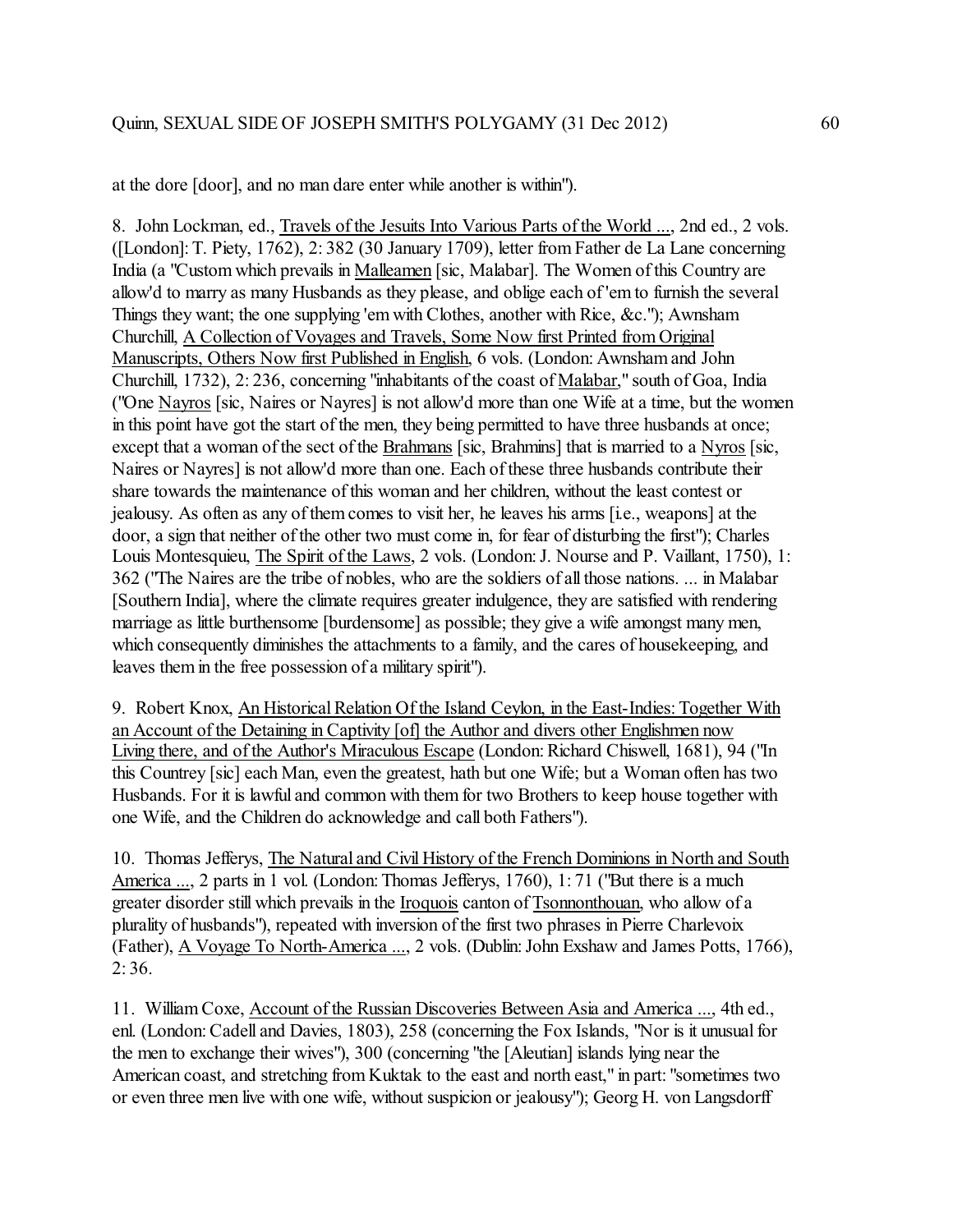("Aulic Counsellor To His Majesty the Emperor of Russia"), Voyages and Travels in Various Parts of the World, During the Years 1803, 1804, 1805, 1806, and 1807 (Carlisle, PA: George Phillips, 1817), 344-45, concerning the natives of Oonalashka in the Aleutian Islands: "Sometimes the same woman lives with two husbands, who agree among themselves upon the conditions on which they are to share her; and it is not uncommon for men to make an exchange of wives").

12. Seizure of the Ship Industry, By a Conspiracy, And the consequent Sufferings of Capt. James Fox and his Companions; Their Captivity Among the Esquimaux Indians of North America ... (London: Thomas Tegg, [1810]), 13 ("There are certain seasons of the moon when these men do not visit their wives. Jealousy enters so faintly into their breasts, that many find no difficulty in lending their wives to their friends").

13. Quoted in Hales, "Joseph Smith and the Puzzlement of `Polyandry,'" 111, 111n32, 112; Hales, "Joseph Smith's Personal Polygamy," 196, 196n116; Todd Compton, In Sacred Loneliness: The Plural Wives of Joseph Smith (Salt Lake City: Signature Books, 1997), 183, 681nVII; George D. Smith, Nauvoo Polygamy: "But We Called It Celestial Marriage" (Salt Lake City: Signature Books, 2008), 100-01.

 Hales, "Joseph Smith and the Puzzlement of `Polyandry,'" 111-12, examined the rationalizations that LDS apologists might make for interpreting Josephine's affidavit (and the meaning of what her mother told her) as applying to the Prophet as only a "spiritual" father. The alternative, Hales acknowledged, is that Sylvia and her mother both understood (and intended their words to be understood) that a "genetic connection existed between Josephine and Joseph Smith." To his great credit as an apologist for Joseph Smith's integrity and reputation, Hales rather emphatically concluded that content-analysis of her affidavit and "several historical documents support a genetic relationship between the Prophet and Josephine ..." (113, 2nd para.).

 Nonetheless, his next section (113-18) interpreted the relationship of her mother Sylvia Sessions Lyon and Joseph Smith as non-polyandrous because Sylvia allegedly stopped cohabiting with her legal husband Windsor P. Lyon and obtained a "religious divorce" by Smith's authority alone. For longer presentation of this argument and interpretation, see Hales, "The Joseph Smith-Sylvia Sessions Plural Sealing: Polyandry or Polygyny?," Mormon Historical Studies 9 (Spring 2008): 41-57. See also my narrative discussion for my Notes 90-99.

14. Quoted in Hales, "Joseph Smith and the Puzzlement of `Polyandry,'" 113, for which he cited (113n37): "Angus Munn Cannon, `Statement of an interview with Joseph Smith, III, 1905,' regarding conversation on October 12, 1904, MS 3166, LDS Church Archives"); also Hales, "Joseph Smith's Personal Polygamy," 196; Andrew Jenson, Latter-day Saint Biographical Encyclopedia, 4 vols. (Salt Lake City: Deseret News/Andrew Jenson History, 1901-36), 1: 292 ("Cannon, Angus Munn, president ofthe Salt Lake Stake of Zion since 1876").

15. George H. Brimhall diary, 1 January 1888, Special Collections, Harold B. Lee Library, Brigham Young University, Provo, Utah, with typescript at LDS Church History Library, Salt Lake City, Utah. Hales, "Joseph Smith and the Puzzlement of `Polyandry,'" 113n36, first cited as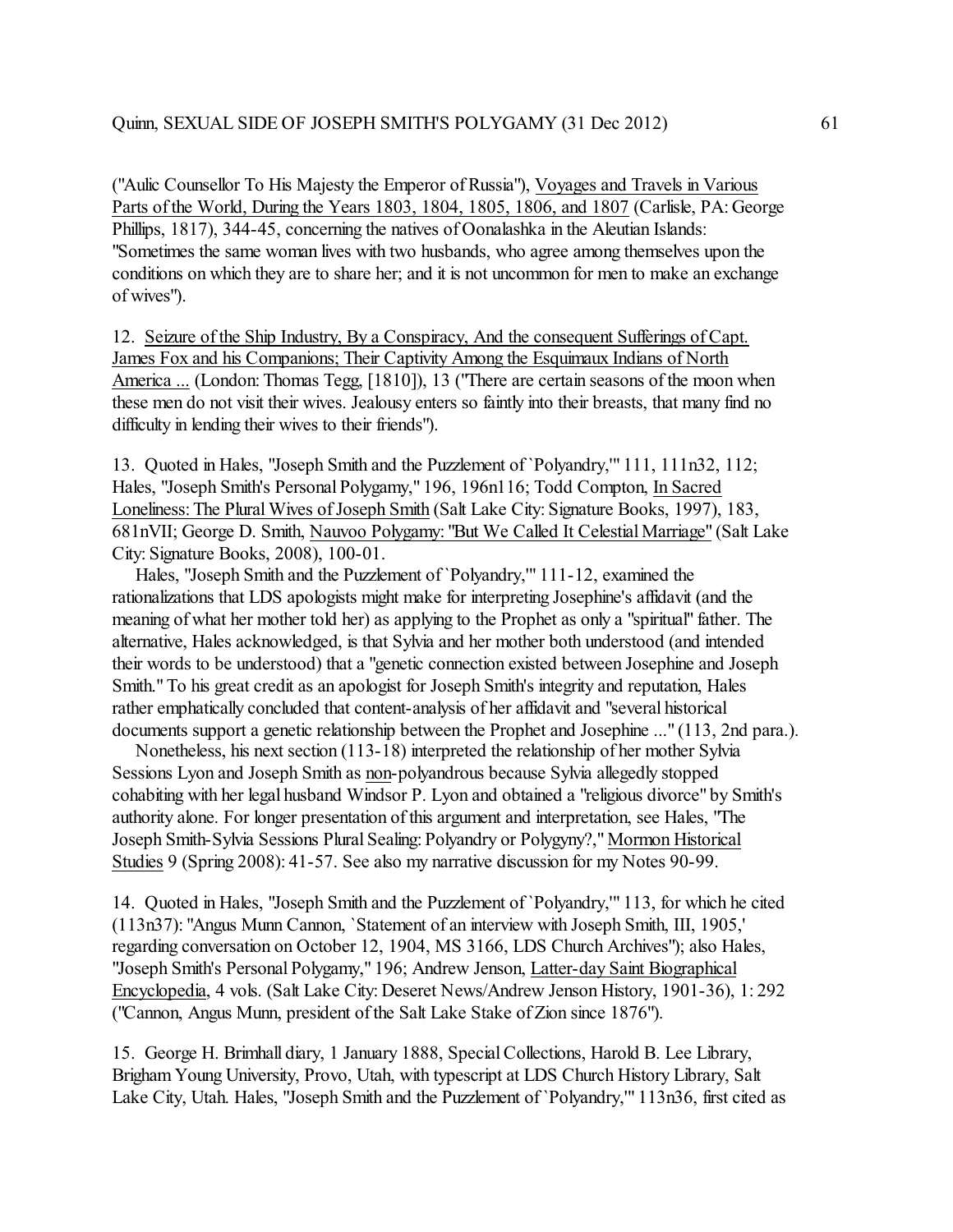"Jennie H. Groberg, ed., Diary of George H. Brimhall, vol. 1, Bound typescript, undated, no publisher, copy in Harold B. Lee Library, Special Collections, 2 volumes." See Jenson, Latterday Saint Biographical Encyclopedia, 3:325 (for Brimhall).

 Hales, "Puzzlement," 112, wrongly stated that Brimhall recorded this "In 1886," but his source-note on 113n36 correctly identified it as "George H. Brimhall Journal, Jan. 1, 1888 ..."

 Brimhall was not referring to "Father" Stephen Hales, a former resident of Nauvoo, who died in Bountiful during 1881. See Janice P. Dawson, "An Economic Kaleidoscope: The Stephen Hales Family of Bountiful," Utah Historical Quarterly 61 (Winter 1993): 63-78; see my Note 16.

16. Hales, "Joseph Smith and the Puzzlement of `Polyandry,'" 113n36, "The most likely identity of `Father Hales' is Charles Henry Hales (1817-1889), Brian C. Hales' great-great-grandfather."

17. Hales, "Joseph Smith and the Puzzlement of `Polyandry,'" 130 (for quote beginning: "sealed to Joseph the Prophet"), and Hales, "Joseph Smith's Personal Polygamy," 213n171 (for his more detailed citation to "Daniel H. Wells, Letter to Joseph F. Smith, June 25, 1888, MS 1325, Box 16, fd. 9, LDS Church History Library, in Turley, Selected Collections, Vol. 1, DVD #29"); also Hales, "Puzzlement," 130n95 ("I amindebted to Michael Marquardt for bringing this to my attention. It constitutes a new plural wife [Esther Dutcher Smith] on my list of Joseph Smith's polygamous marriages, previously unreported by any researcher").

 For the birth of Esther's fourth child "Joseph," see Susan Ward Easton Black, Membership of the Church of Jesus Christ of Latter-day Saints, 1830-1848, 50 vols. (Provo, UT: Religious Studies Center, BrighamYoung University, 1984-88), 39: 654-55. For Wells as counselor to Brigham Young from 1857 to 1877 and as counselor to the Quorum of the Twelve from 1877 to his own death in 1891, see Daniel H. Ludlow, ed., Encyclopedia of Mormonism: The History, Doctrine, and Procedure of the Church of Jesus Christ of Latter-day Saints, 5 vols. (New York: Macmillan Publishing, 1992), 4: 1649.

18. Hales' Power-point presentation today for pre-printed statement: "Esther delivered a son, Joseph Albert Smith, on September 21, 1844" (emphasis by Hales).

19. Daniel H. Wells to Joseph F. Smith, 25 June 1888, as quoted in Hales, "Joseph Smith and the Puzzlement of `Polyandry,'" 130.

20. Hales, "Joseph Smith's Personal Polygamy," 213, quoted a family-biography that Albert Smith was "taking an active part in building up the city [Nauvoo] and also being called upon, he went on a mission back East."

21. Daniel H. Wells to Joseph F. Smith, 25 June 1888.

 Compare with "... Albert Smith acting for JOSEPH SMITH THE PROPHET ... [and] ESTHER DUTCHER, born 25 Feb 1811 at Cherry Valley, New York ... Sealing Date: 10 Oct 1851 at 3 1/2 P.M. by B Young," in Thomas Milton Tinney, The Royal Family of the Prophet Joseph Smith Jr. (Salt Lake City: Tinney-Greene Family Organization, 1973), 13, as Tinney's extract (adding all-CAPS) from the records of the Salt Lake Endowment House (Film 183,393--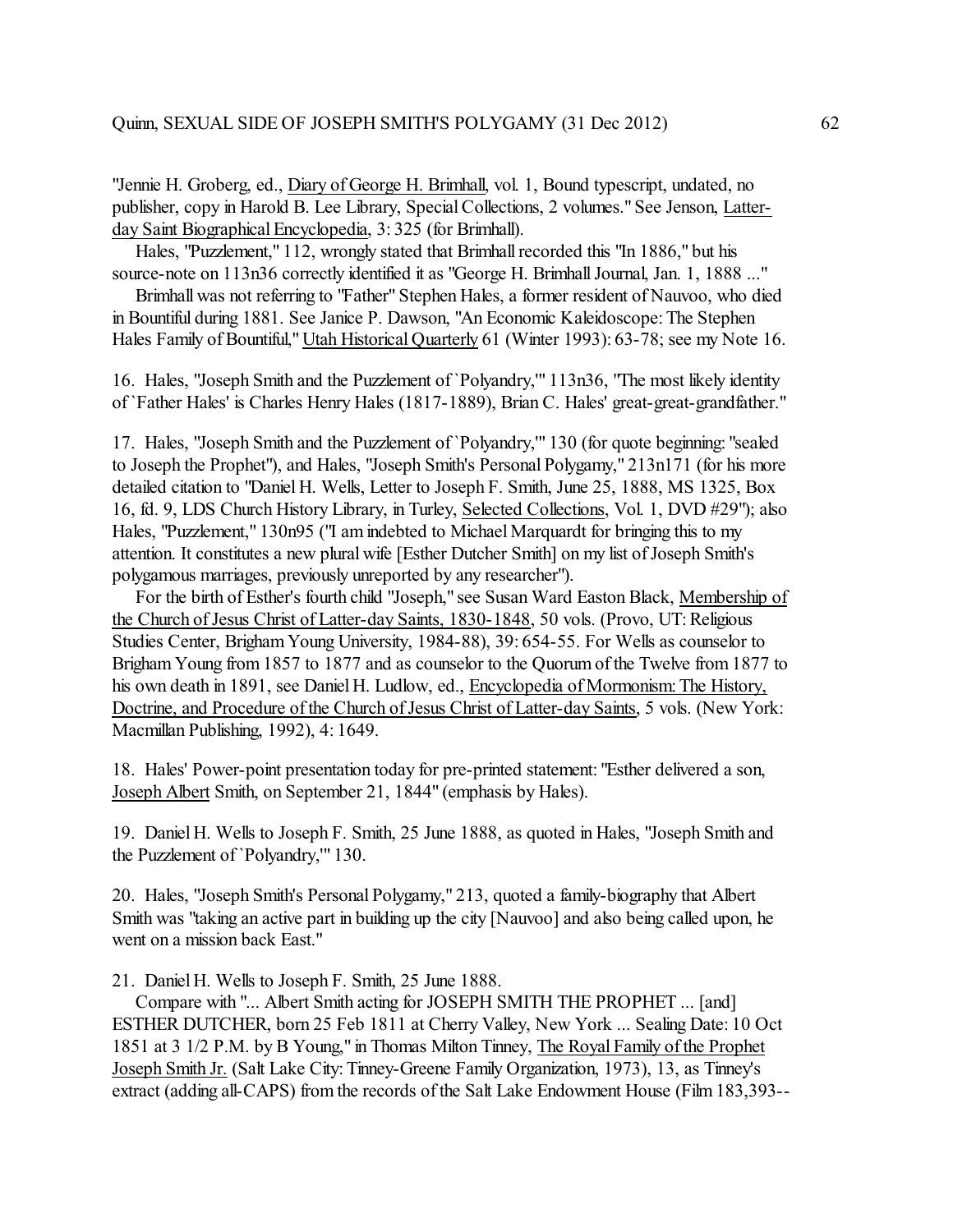not available to the general public), LDS Family History Library, Salt Lake City, Utah.

 Also, Allen Claire Rozsa, "Temple Ordinances," in Ludlow, Encyclopedia of Mormonism, 4: 1445 ("PROXY ORDINANCES. All temple ordinances, beginning with baptism, may be performed by proxy for persons who died not having the opportunity to receive them for themselves"); compare with narrative quote for my Note 148 (and for comments within the note itself) for another example of Joseph Smith's polygamous marriages being "repeated in order that a record might exist" because "there is no record thereof."

22. Hales, "Joseph Smith and the Puzzlement of `Polyandry,'" 130 (for the quotes about the reactions by Esther Dutcher's husband), 106 (for the article's bold, italicized heading), followed by two-page chart (on pages 108-09) for twelve husbands who expressed no "Complaints about polyandry" (his emphasis, a list from which Hales significantly excluded the broken-hearted reaction of Esther Dutcher Smith's husband, a quote Hales did not introduce to his readers for twenty-one more pages). Likewise, Hales insisted (110): "... they all seem to have reacted to the relationship with the exact same response: nothing" (emphasis by Hales), followed by his statement: "To date, no gripes from any of these legal husbands have been identified in the historical documents," as if there was no hint of a complaint or gripe in Hales' later quote about Esther's husband saying she "nearly broke his heart by telling him of it, and expressing her intention of adhering to that relationship."

 In response to my comments in the narrative for this note and within this note itself (as stated above), Hales, "Response" (dated 25 August 2012), 7, claimed that his "statement, `No complaints from legal husbands' was in reference to complaints against Joseph Smith. Albert was understandably disheartened ... [but] none of these men blamed the Prophet for allowing the sealings or complained against him ..." (emphasis by Hales).

 To me, belatedly specifying such a restrictive meaning for his previously unqualified remarks is a contradiction of what Hales stated in his 2010 "Puzzlement" article about "no gripes" by the legal husbands, which article affirmed that their "response" was "nothing" (his emphasis). The last assertion, a generality Hales often restated in print and that he repeated claimed in his Powerpoint presentation of June 2012, was clearly contradicted by the broken-hearted response of a legal husband.

 Over time, we can all legitimately reassess our own interpretations and conscientiously change them (as I have in the narrative for my Notes 25-31 and within Notes 26-27 themselves), but Hales seemed to claim in August 2012 that he had never expressed a view about this topic different from his "Response."

 For other examples when Hales has seemed to contradict or misrepresent the documents that he himself has cited, see my Note 29; see my Note 71 (last para.); see my Note 101 (2nd para.); see the narrative for my Notes 117-118; see the narrative for my Notes 120-121; see my Note 204 (3rd para., beginning: "First"). With regard to my making such a stark assessment about Brian C. Hales, I have praised him throughout this "expanded-finalized" monograph as "an honest apologist" whenever I can, but I cannot remain silent about the perplexing gaffes in his use of evidence. (also see my Note 64, 4th para., beginning: "Worse"--within the context of my effort to exonerate Hales of intentional misrepresentation in my Note 31, last sentence)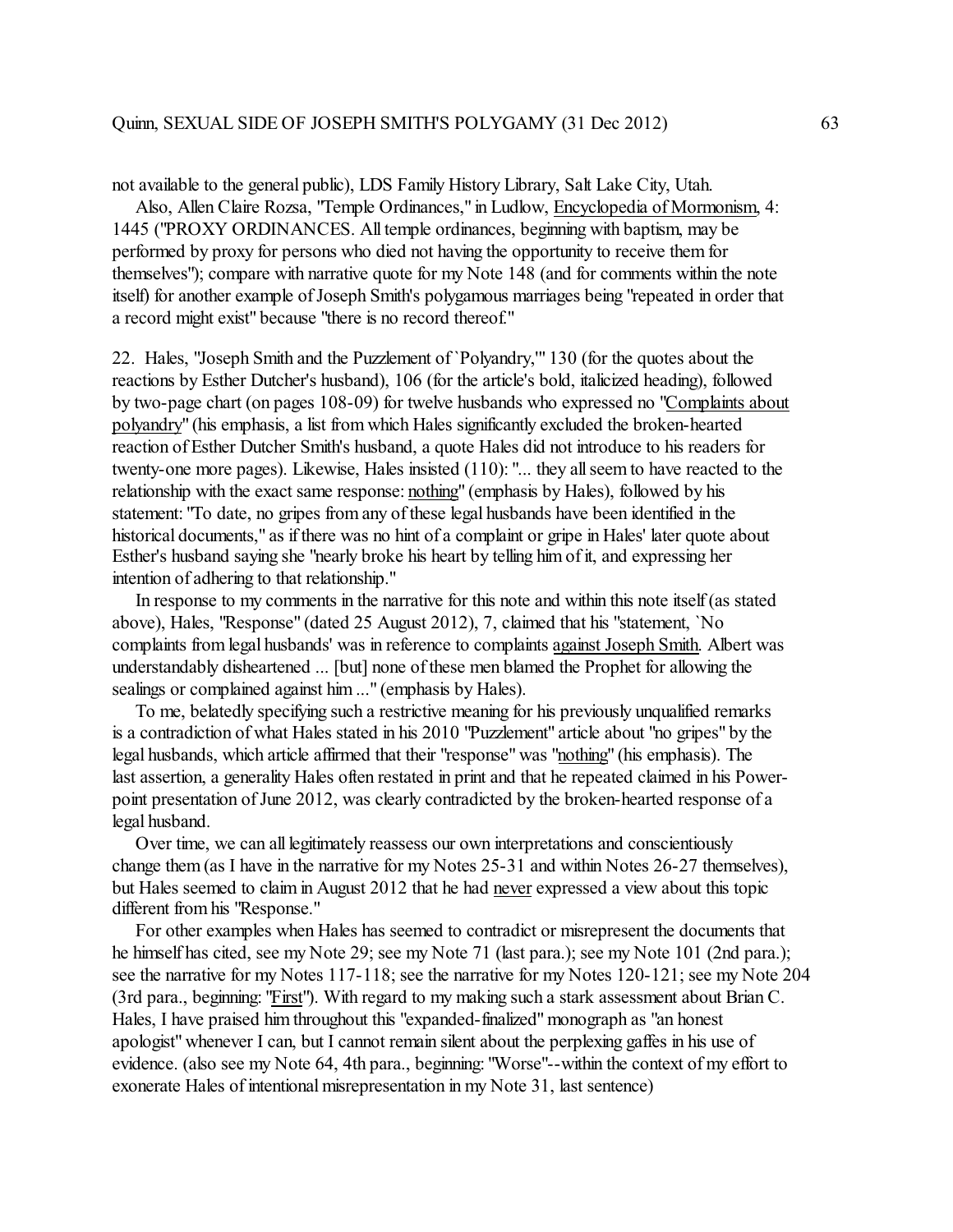23. John A. Widtsoe, "Evidences and Reconciliations: cx. Did Joseph Smith Introduce Plural Marriage?," Improvement Era 49 (November 1946): 721.

24. D. Kelly Ogden, "Two from Judah Ministering to Joseph," in H. Dean Garrett, ed., Regional Studies in Latter-day Saint History: Illinois (Provo, UT: Department of Church History and Doctrine, Brigham Young University, 1995), 227.

25. For an example of twentieth-century scholars who made such assumptions, see narrative for my Note 37 and the note itself.

26. Hales' analysis of those documents, which I had read in the print-outs of his Power-point presentation before I read his previous publications, caused me to change some of my views expressed to him in an email on 17 May 2011. My email acknowledged that I was depending on my decades-old memory of the documents I previously examined about Nauvoo polygamy, documents whose typescripts had been in my Research Papers at Yale's Beinecke Library since February 1999.

 Hales, "Response" (dated 25 August 2012), 16, 17, 18-19, 26, 74, quite rightly faulted me for not specifically acknowledging this evidence in the "unabbreviated" comments I had emailed to him on August 2nd. I admit that was a mistake, and do my best to correct it in the "expandedfinalized" narrative at this point.

27. Hales, "Joseph Smith and the Puzzlement of `Polyandry,'" 129; Hales, "Joseph Smith's Personal Polygamy," 220-[221]; Power-point version on screen for this MHA session, as contained in my print-out (totaling 127 unnumbered pages of charts, illustrations, and pre-printed statements) from the electronic attachment emailed to me by Hales on 23 June 2012.

 I had not previously read any of those three sources until preparing in June for my "Comments" at MHA in Calgary, Canada. Nonetheless, Hales, "Response" (dated 25 August 2012), 17-18, 26, 74, quite rightly faulted me for not specifying this aspect ofthe Sayers sealing in my "unabbreviated" version (dated "end of July" 2012). I correct that error in these "expandedfinalized" comments.

28. Hales, "Joseph Smith and the Puzzlement of `Polyandry,'" 129, which his 2010 source-note (129n93) described: "Recorded by D. Michael Quinn. See D. Michael Quinn Papers, Yale University ..."; also his 2012 "Joseph Smith's Personal Polygamy," 220-[221], whose source-note (220n195) stated: "typescript excerpt in Quinn Papers."

29. Regrettably, in his publications about this matter, Hales has misrepresented the fact that my transcription gave the woman's name as "Sagers" (with a "g," NOT Sayers). In his 2012 publication, he even pretended that my typescript spelled the surname as "Sayers" (with a "y"). Acknowledging (with brackets) that he made only one change to my transcript, Hales, "Joseph Smith's Personal Polygamy," 220, stated: "Another document apparently dating to 1843 ... [stated:] `What motive has [S]ayers in it--it is the desire of his heart," and Hales claimed on the same page that this 1843 document "names Sayers explicitly." Also see my Note 4 (last para.)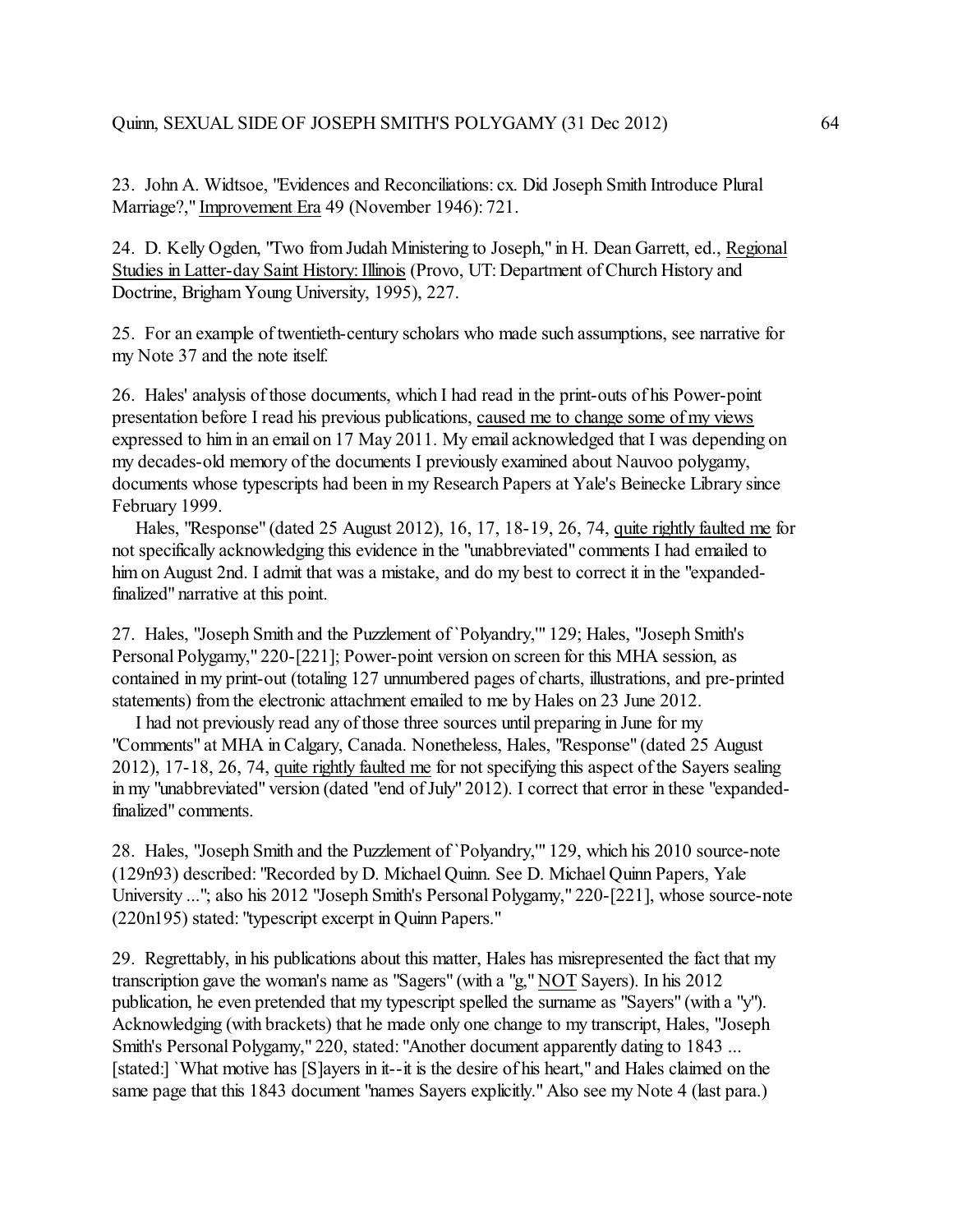To the contrary, the surname that Hales allegedly quoted and allegedly paraphrased in 2012 was NOT Sayers (with a "y") in my transcript, as explained midway into my citation to this document in D. Michael Quinn, The Mormon Hierarchy: Origins of Power (Salt Lake City: Signature Books/Smith Research Associates, 1994), 348n39, as follows:

 "Phebe Wheeler Olney statement, written between November 1843 and April 1844 on the back of Susan McKee Culbertson's application for membership in the Nauvoo Relief Society, 21 [July] 1843, uncataloged manuscripts, Western Americana, Beinecke Rare Book and Manuscript Library, Yale University, New Haven, Connecticut. Nauvoo's 1842 census showed `Phoebe' Wheeler as the first of the six girls residing as house servants with the Joseph Smith family. Despite her marriage to Oliver Olney on 19 October 1843, performed by Patriarch Hyrum Smith, Phebe apparently continued as a servant in the Smith home until 1844. Its unrelated [i.e., unrelated to Origins of Power's emphasis on the document's mentioning Robert D. Foster] reference to `Mrs Sagers' indicates that this entry dates from November 1843 to April 1844, when the marital complaints of Mrs. [William Henry] Harrison Sagers involved the high council. The more likely time period for discussion of the Harrison [Sagers] case in the Smith household was November 1843, the only time Smith's manuscript diary referred to the complaint against Harrison. ..." Likewise, Gary James Bergera, "Identifying the Earliest Mormon Polygamists, 1841-44," Dialogue: A Journal of Mormon Thought 38 (Fall 2005): 3n4 ("Sagers was linked sexually to his sister-in-law, Phebe Madison, in late 1843, but she married civilly shortly before he was tried for adultery and forgiven"). Therefore, since discovering the Olney document in the early 1970s, I regarded the "eternity" reference in the original manuscript as a restatement of William Henry Harrison Sager's excuse for adultery, and I didn't realize it applied to a different already-married woman seeking to be sealed to Joseph Smith.

 The index of Origins of Power (page 675) also had this entry: "Olney, Phebe Wheeler, 113, 348n39." Hales cited this book in his 2010 "Joseph Smith and the Puzzlement of `Polyandry,'" 114n39.

 She had Culbertson's application in her possession because (from 1842 to 1844) Phebe Wheeler was the assistant secretary of Nauvoo's Relief Society. See Jill Mulvay Derr, Janath Russell Cannon, and Maureen Ursenbach Beecher, Women of Covenant: The Story of Relief Society (Salt Lake City: Deseret Book, 1992), 433. However, historians have disagreed about this assistant secretary's middle initial and marital status: "Miss Phebe M. Wheeler" in Andrew Jenson, Encyclopedic History of the Church of Jesus Christ of Latter-day Saints (Salt Lake City: Deseret News Publishing, 1941), 696, contrasted with "Phebe J. Wheeler, a widow" in Derr, Cannon, and Beecher, Women of Covenant, 30. If the latter is accurate, then Phebe Wheeler Olney was probably a daughter of the Relief Society's assistant secretary. However, the LDS Family History Library's electronic website of familysearch.org has no entries in its Ancestral File or Records Search for "Phebe J. Wheeler" at Nauvoo, while it shows that "Phebe M. Wheeler" married Oliver Olney there in October 1843.

 With the exception of some minor differences in phrasing (plus giving the document's recently assigned Yale catalog number as MSS S-1644/F349), this same description appeared in the citation to the Olney manuscript in D. Michael Quinn, "National Culture, Personality, and Theocracy in the Early Mormon Culture of Violence," John Whitmer Historical Association 2002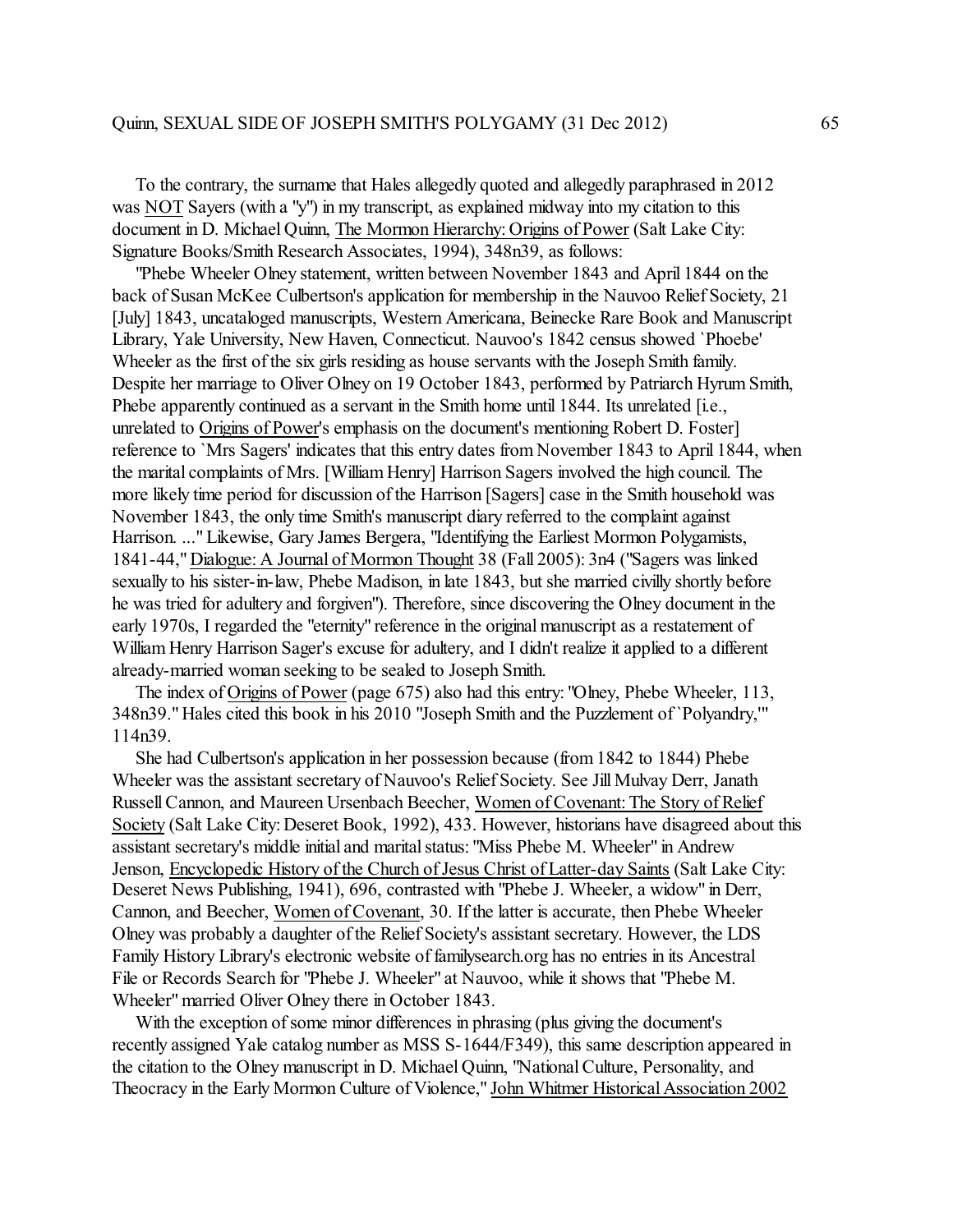Nauvoo Conference Special Edition ([Independence, MO]: John Whitmer Historical Association, 2002), 183n131.

 Due to the citations by Hales fromAndrew Jenson's research-notes that Ruth Vose Sayers requested to be sealed "for eternity" to Joseph Smith and that her husband Edward Sayers agreed, I now realize that my original transcription ofthe surname was probably in error. The 1843-44 manuscript's handwriting could as easily be read "Sayers" (with a "y"), instead of being read as "Sagers" (with a "g"--the way I transcribed it the 1970s).

 However, neither Hales nor his research-assistant Don Bradley (see my Note 44, 2nd para.) consulted the original manuscript at the Beinecke Library. Hales indicated this in his "Puzzlement," 129n93 ("I have been unable to identify the primary document to verify this quotation"), with identical statement in Hales, "Joseph Smith's Personal Polygamy," 220n195. Therefore, Brian Hales had an academic obligation to tell his readers in 2010 and 2012 that my typescript of the surname did NOT match the way he was allegedly quoting my typescript, but Hales did not make such an admission.

 Even though Hales should have consulted the original manuscript in the Beinecke Library, his analysis that the document refers to Ruth Vose Sayers (which I now accept) also provides more precise dating for its entries about the polygamous marriages of Joseph Smith and of his brother Hyrum. By my analysis (see the narrative for my Note 274 and within that note itself), those entries were written no earlier than February 1844. That was when Hyrum Smith performed the sealing ceremony for Ruth and his brother Joseph), but also written before the martyrdom of the two brothers on 27 June 1844 (because the document's entries about polygamy referred to them in the present tense--i.e., while the Smith brothers were still living).

30. Quinn, Origins of Power, 638; also Hales, "Response" (dated 25 August 2012), 16, 16n23, criticizing this part of my email to him on 17 May 2011.

31. H. Michael Marquardt, ed., The Joseph Smith Revelations: Text and Commentary (Salt Lake City: Signature Books, 1999), 315; also Hales, "Joseph Smith and the Puzzlement of `Polyandry,'" 127, with his variant transcription: "throughout."

 Oddly, in his 2012 "Joseph Smith's Personal Polygamy," 180, Hales ended his quote at "so long as you both shall live," and that article's various citations to the 1842 document made no reference to its provision for "through [o]ut all eternity." See narrative and source-notes for his citations on his pages 167n23, 180n63, 207n153, 210n160, 222n197. His oversight in not quoting that latter phrase fromthe 1842 letter during Hales' two-page discussion of the "eternity" marriage of Ruth Vose Sayers (220-22) makes me feel a little better about my decades-long oversight. This also suggests that other of Hales' evidentiary oversights might have been equally unintentional on his part.

32. Joseph Smith, Jr., et al., History of The Church of Jesus Christ of Latter-day Saints, Period I: History of the Joseph Smith, the Prophet and ... Period II: Fromthe Manuscript History of Brigham Young and Other Original Documents, ed. B.H. Roberts, 7 vols., 2nd ed. rev. (Salt Lake City: Deseret Book, 1978), 2: 247; "GENERAL ASSEMBLY," Latter Day Saints' Messenger and Advocate 1 (August 1835): 162; Doctrine and Covenants of The Church of the Latter Day Saints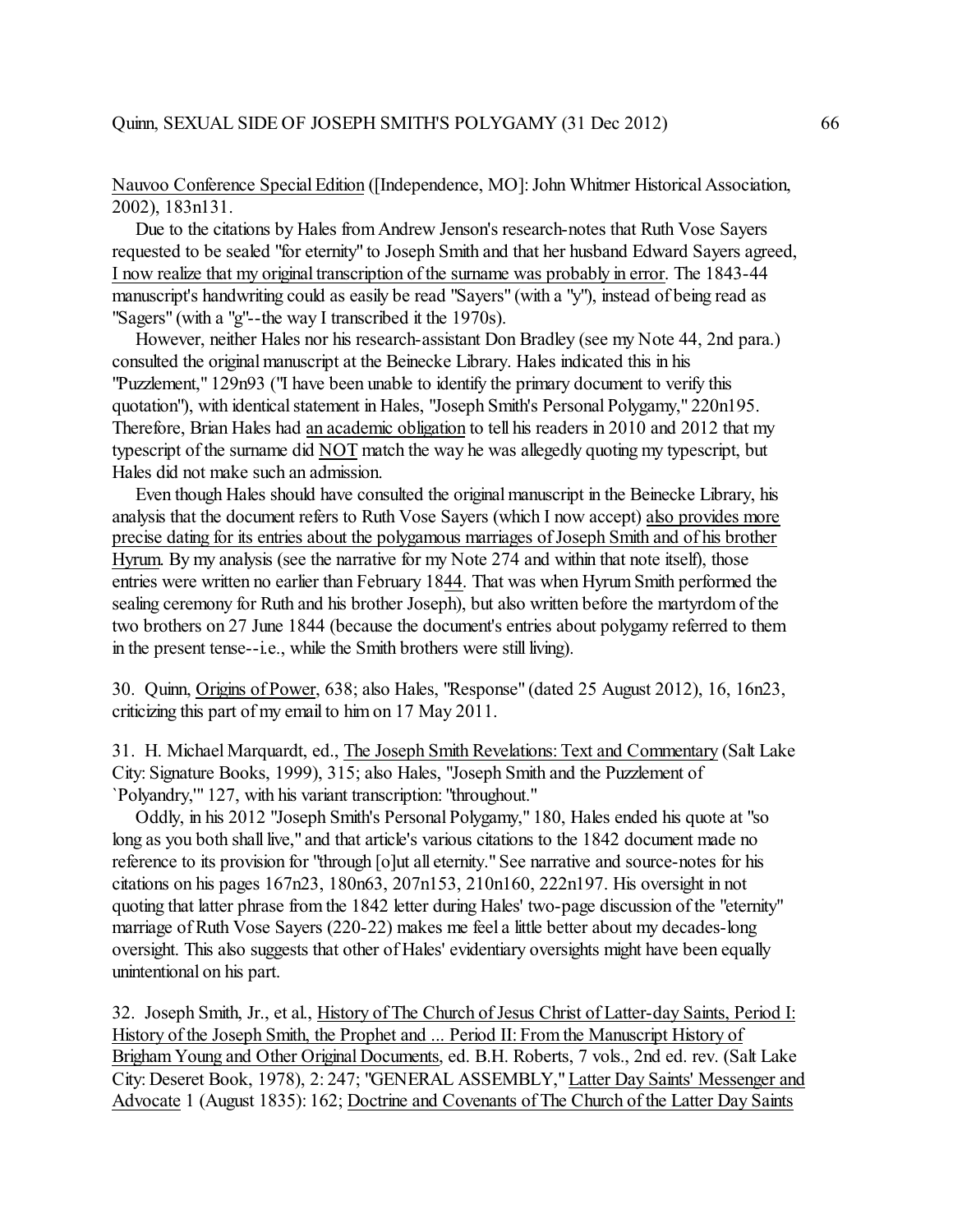. . . (Kirtland, OH: F.G. Williams & Co., 1835), Section 101: 2, an "Article on Marriage" which was deleted in the 1876 edition. See Roy W. Doxey, "Doctrine and Covenants," in Ludlow, Encyclopedia of Mormonism, 1: 406. This 1830s Messenger and Advocate is available in electronic format in New Mormon Studies CD-ROM: A Comprehensive Resource Library ([San Francisco:] Smith Research Associates, 1998) and in GospeLink 2001: Deseret Book's Master Reference Library, 2 CD-ROMs, Version 2.0 (Salt Lake City: Deseret Book, 2000).

 For "Church of the Latter Day Saints" as the official name in the mid-1830s for the subsequently-named Church of Jesus Christ of Latter-day Saints, see Richard Lloyd Anderson, "What Changes Have Been Made in the Name of the Church?," Ensign 9 (January 1979): 13-14; Bruce Douglas Porter, "Church of Jesus Christ of Latter-day Saints," and Susan Easton Black, "Name of the Church," in Ludlow, Encyclopedia of Mormonism, 1: 276, 3: 979.

33. Sangamo Journal (Springfield, IL), 8 July 1842, [2], 15 July 1842, [2], 23 July 1842, [2], 19 August 1842, [2], 2 September 1842, [2]; reprinted and expanded in John C. Bennett, The History of the Saints ... (Boston: Leland and Whiting, 1842); also Danel Bachman and Ronald K. Esplin, "Plural Marriage," in Ludlow, Encyclopedia of Mormonism, 3: 1093; Gary James Bergera, "John C. Bennett, Joseph Smith, and the Beginnings of Mormon Plural Marriage in Nauvoo," Journal of the John Whitmer Historical Association 25 (2005): 52-92.

34. "ON MARRIAGE," Times and Seasons 3 (1 October 1842): 939; available in electronic format in GospeLink and in New Mormon Studies CD-ROM.

35. For Joseph Smith as sole editor at this time, see Times and Seasons 3 (1 October 1842): 942. Concerning his frequent denials that he taught, approved, or lived polygamy, see the narrative for my Notes 45-47, see my Note 46 (2nd para.-3rd para.), see my Note 155 (2nd para., last sentence), and see the narrative's quote for my Note 168. For the Prophet's revelation in July 1842 regarding his polygamous marriage to 17-year-old Sarah Ann Whitney, see the narrative for my Notes 31-33 and within the notes.

36. Hales, "Joseph Smith and the Puzzlement of `Polyandry,'" 128, quoted Justus Morse's 1887 affidavit as follows:

 In the year 1842, at Nauvoo, Illinois, Elder Amasa Lyman, taught me the doctrine of sealing, or marrying for eternity, called spiritual wifery, and that within one year from that date [i.e., subsequently in 1843,] my own wife and another woman were sealed to me for eternity in Macedonia, by father John Smith, uncle to the Prophet. This woman was the wife of another man, but was to be mine in eternity ... [emphasis in Hales] However, Morse's claimis undermined by two sources that Hales had previously cited.

 His "Joseph Smith and the Puzzlement of `Polyandry,'" 115n45 and 117n49 cited Fred C. Collier, The Nauvoo High Council Minute Books of the Church of Jesus Christ of Latter Day Saints (Hanna, UT:Collier's Publishing, 2005), 74 and 80, but that book's page 59 reported the Church trial of Morse on 28 May 1842 "for unchaste and unvirtuous conduct with the daughter of the Widow Neyman &c &c." Likewise, his "Puzzlement," 128n89, disputed a statement about Morse from page 74 of Gary James Bergera, "`Illicit Intercourse', Plural Marriage, and the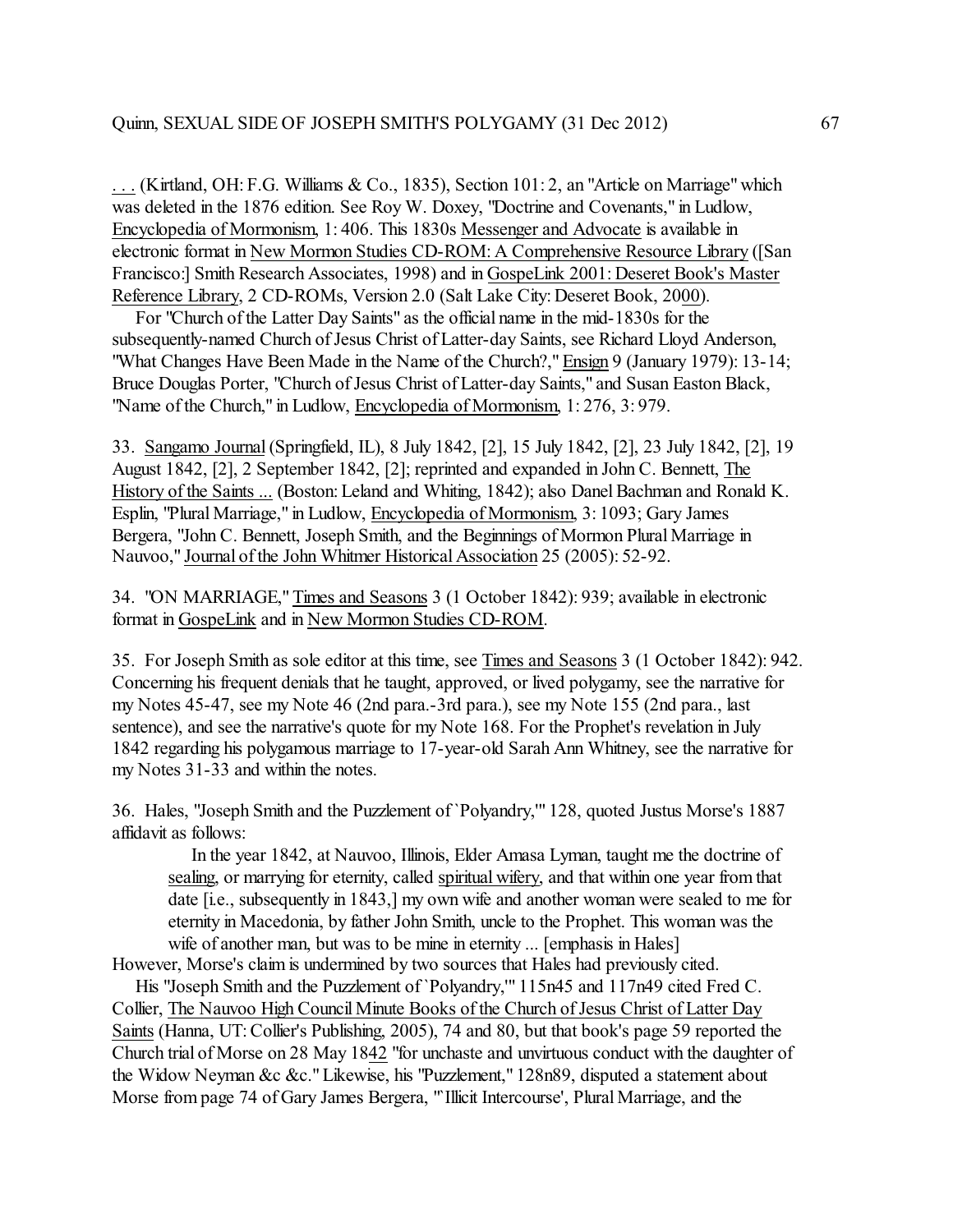Nauvoo Stake High Council, 1840-1844," John Whitmer Historical Association Journal 23 (2009), yet (on that same page 74) Bergera quoted those identical words fromthe high council's trial of Morse in 1842.

 There is no question that Morse's "unvirtuous conduct with the daughter of the Widow Neyman" in 1842 actually involved "the wife of another man" whom Morse claimed to have married "for eternity" in 1843. First, Edward W. Tullidge, The Women of Mormondom (New York: Tullidge and Crandall, 1877), 432-33 ("Jane Neyman ... in Nauvoo, in which later place her husband died. Her daughter, Mary Ann Nickerson ..."). Second, Jenson, Latter-day Saint Biographical Encyclopedia, 4: 691 (for Levi S. Nickerson marrying Mary Ann "Neymon" [sic, Neyman] in June 1840), which marriage is among those oddly absent from the municipal sources used for Lyndon W. Cook, comp., Nauvoo Deaths and Marriages, 1839-1845 (Orem, UT: Grandin Books, 1994. For similar gaps in Nauvoo's records of civil marriage, see my Note 45, 2nd para. (last sentence), and see my Note 142.

 To bolster his argument, Hales, "Joseph Smith and the Puzzlement of `Polyandry,'" 128, quoted a son of Morse that "His word was as good as his note [i.e., legal contract for a loan] any place we lived." Despite this family-tradition, Justus Morse obviously included significant deceptions in his 1887 affidavit.

37. Hales, "Response" (dated 25 August 2012), 24, quoting from Irene M. Bates and E. Gary Smith, Lost Legacy: The Mormon Office of Presiding Patriarch (Urbana: University of Illinois Press, 1996), 114.

38. "Because some evidence is stronger than other evidence, scholars prefer explanations that are not only consistent with the best evidence, but also leave the fewest puzzles unsolved"--Noel B. Reynolds, "The Logical Structure of the Authorship Debate," in Reynolds, ed., Book of Mormon Authorship Revisited: The Evidence for Ancient Origins (Provo, UT: Foundation for Ancient Research and Mormon Studies, 1997), Part Two. For "best evidence" as a legal term for establishing the truth of events, see The Guide to American Law: Everyone's Legal Encyclopedia, 12 vols. (St. Paul, MN: Vest Publishing, 1983-85), 2: 76.

39. D. Michael Quinn, The Mormon Hierarchy: Extensions of Power (Salt Lake City: Signature Books/Smith Research Associates, 1997), 183-84.

40. Film 183,374 (Salt Lake Endowment House's record of the Nauvoo Temple's ordinances- not available to the general public), pages 489-90, LDS Family History Library.

41. Although the LDS Family History Library's microfilms of marital sealings are available only to those Mormons with a "temple recommend" (Ludlow, Encyclopedia of Mormonism, 4: 1446- 48), Brian C. Hales possesses such a recommend and has examined some of those records of sealing. He verbally volunteered that information to me in mid-August 2012, when we happened to see each other at the LDS Church History Library.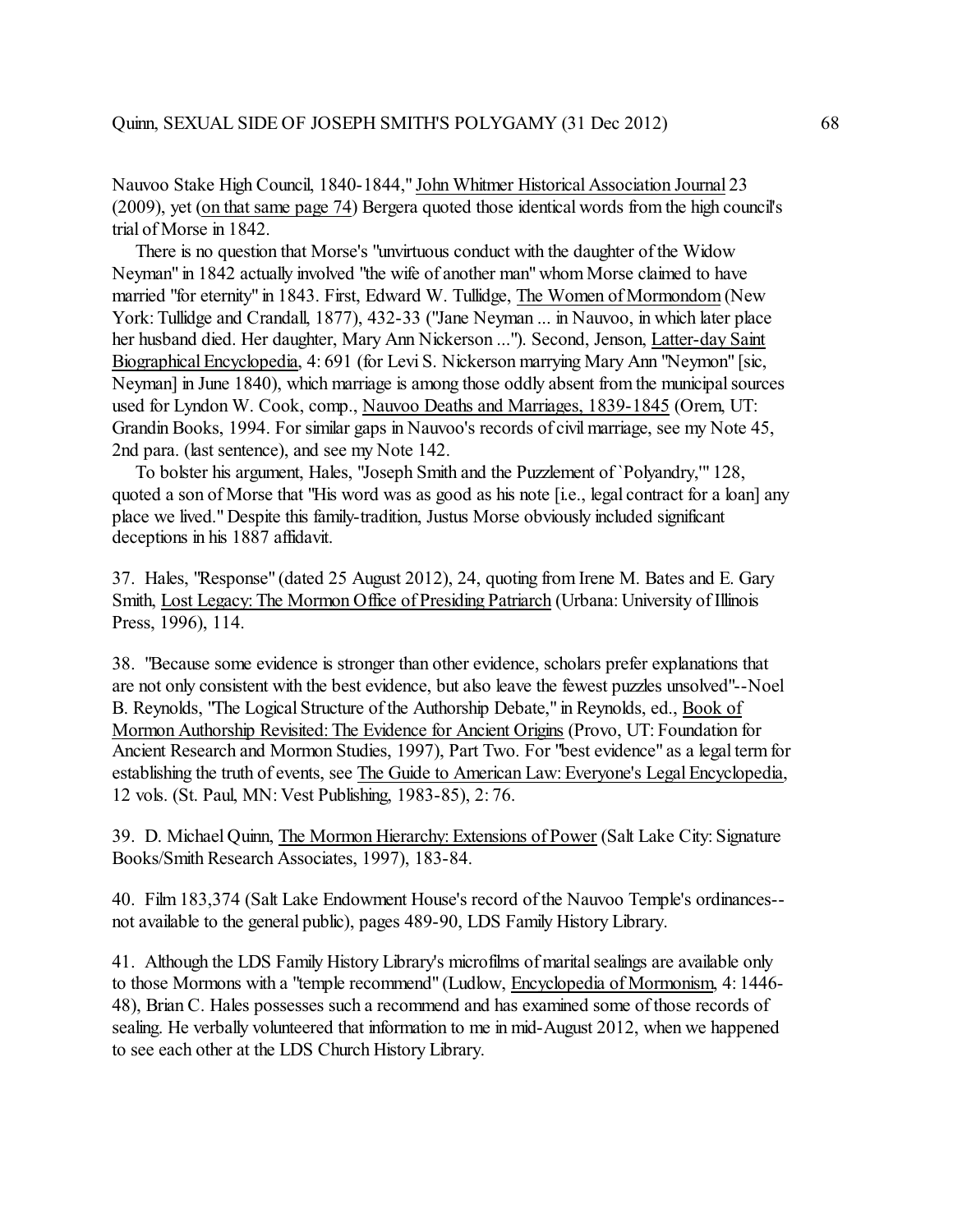42. Hales, "Response" (dated 25 August 2012), 15, compared with his already-cited assertion (his page 24) derived fromthe narrative by Bates-Smith. Even his "in general" qualifier is a vacuous red-herring when Hales does not quote a single exception from the "original records" about which he writes. For red-herring as an argumentative fallacy, see my Note 133.

43. Hales, "Joseph Smith and the Puzzlement of `Polyandry,'" 106 (first quote), 106n25 (second quote).

44. My email to Brian C. Hales on 17 May 2011; Don Bradley email to D. Michael Quinn on 18 July 2012.

 For indirect references in print by Hales to historically trained Bradley as his researchassistant, see Hales, "Joseph Smith's Personal Polygamy," 220n190, [221, last two lines], 227n211; Hales, "Joseph Smith and the Puzzlement of `Polyandry,'" 136n107 (last two lines); Hales, Modern Polygamy and Mormon Fundamentalism: The Generation after the Manifesto (Salt Lake City: Kofford Books, 2006), xv; Hales, Setting the Record Straight: Mormon Fundamentalism (Orem, UT: Millennial Press, 2008), ix; Hales, "Fanny Alger and Joseph Smith's Pre-Nauvoo Reputation," Journal of Mormon History 35 (Fall 2009): 112n, 143n80, 144, 145n83; Hales, "Encouraging Joseph Smith to Practice Plural Marriage: The Accounts of the Angel with a Drawn Sword," Mormon Historical Studies 11 (Fall 2010): 59, 63n20.

45. Minutes for meeting of Joseph Smith, Hyrum Smith, James Adams, Newel K. Whitney, et al., 27 May 1843, Miscellaneous Minutes, Brigham Young Papers, LDS Church History Library (where it is currently restricted), with transcript available to the public in my Research Files, Beinecke Library. Compare with "FROM THE ELDERS ABROAD," Times and Seasons 1 (December 1839): 26 (for Winchester's letter of 21 October 1839 about his performing baptisms in Philadelphia); Smith, et al., History of The Church, 5: 409-10, also 4: 54 (for Winchester performing baptisms in Philadelphia about 6 January 1840), 4: 332 (for Winchester becoming president of the Philadelphia Branch in April 1841).

 Hales, "Response" (dated 25 August 2012), 8-9, faulted me for not acknowledging that before her marriage to Philo Dibble at Nauvoo in February 1841, Hannah Dubois was known as "Sister Smith" due to her first marriage. For example, "PHILO DIBBLE'S NARRATIVE" in Early Scenes in Church History (Salt Lake City: Juvenile Instructor Office, 1881), 92-93, stated: "On the 11th of February, 1841, I married a second wife--a Widow Smith of Philadelphia, who was living in the family of the Prophet [at Nauvoo by late-1840]. He performed the ceremony at his house." Oddly, like two other monogamous marriages relevant to these comments (see my Note 36, next-to-last para., and my Note 142), this marriage was absent from the municipal sources used for Cook, Nauvoo Deaths and Marriages.

 As Hales notes, the 1843 minutes can reasonably be understood as giving Hannah's post-1841 surname first, followed by her pre-1841 surname. While I admit that is a possibility, Winchester's accusations in early 1843 were two years after Hannah became Dibble's wife and a year after Winchester visited Nauvoo long enough to purchase land there (see the narrative's discussion for my Note 48). Therefore, I think it is far more likely that the minutes for this 1843 trial in Nauvoo referred to Hannah by the only name its participants had known her there for two years. Thus, the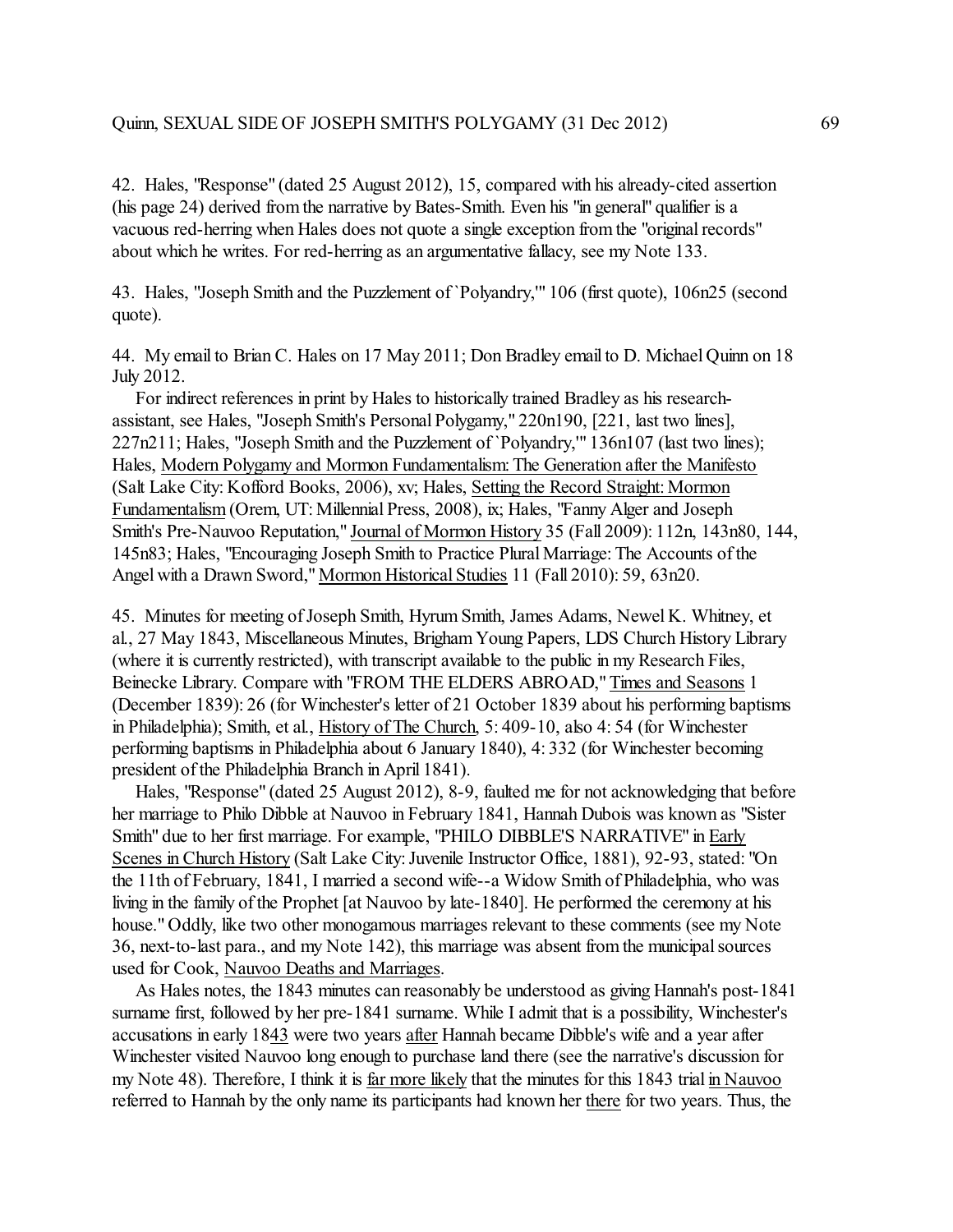"Sister Smith" notation meant someone else--Agnes Smith (even better-known to the trial's participants).

46. Hales, "Puzzlement of `Polyandry,'" 121, admitted that "the Prophet carefully denied the practice of plural marriage several times publicly," but Hales did not acknowledge Smith's private denials to priesthood leaders: "... Dan Vogel and other writers seem willing to assume that since Joseph Smith was not strictly abiding his public declarations on polygamy, his public declarations and private teachings need not be taken too seriously." Likewise, on page 123, Hales asserted: "Joseph Smith may have publicly feigned obedience to the laws of the land while privately disobeying them. However, assuming that he also publicly feigned obedience to God's laws while privately disobeying them is not justified. The processes are very dissimilar." However, not to Joseph Smith. (see the narrative for my Notes 34-35; see my Note 155, 2nd para., last sentence; and see the narrative's quote for my Note 292)

 As Hales should know, on at least one other occasion in 1843, the Prophet privately and emphatically denied the plural marriages he was privately teaching, privately performing, and privately living. This time, Joseph made the denial to Apostle Willard Richards, who certainly knew the private truth and who was writing all the entries in Joseph's personal journal. For Richards as amanuensis, see Andrew H. Hedges, Alex D. Smith, and Richard Lloyd Anderson, eds., The Joseph Smith Papers: Journals, Volume 2: December 1841-April 1843 (Salt Lake City: The Church Historian's Press, 2011), [xiii].

 "Puzzlement of `Polyandry,'" 114n39, cited Quinn, Origins of Power, but Hales has never (to my awareness) acknowledged its statement (640) in the chronology for 1843: "5 Oct. Concerning the `doctrine of plurality of wives,' Smith's manuscript diary reads: `Joseph forbids it and the practice thereof. No man shall have but one wife.' History of the Church 6: 46 makes an addition which reverses this absolute denial." Compare with Joseph Smith journal, 5 October 1843, in Scott H. Faulring, ed., An American Prophet's Record: The Diaries and Journals of Joseph Smith (Salt Lake City: Signature Books/Smith Research Associates, 1989), 417.

 Five years before becoming a member of the Quorum of the Twelve Apostles, Joseph Fielding Smith compounded this "lying for the Lord," by making an equally emphatic assertion in his Blood Atonement and the Origin of Plural Marriage (Salt Lake City: Deseret News, 1905), 55 ("I have copied the following from the Prophet's manuscript record of Oct. 5, 1843, and know it is genuine," yet Joseph Fielding Smith alleged that the entry in the manuscript ended: "and I have constantly said no man shall have but one wife at a time unless the Lord directs otherwise"). If he had actually examined the handwritten manuscript (as Joseph Fielding Smith claimed), he knew that he was misrepresenting it for his audience of LDS believers.

 For essays from vastly different perspectives about "Lying for the Lord" regarding polygamy, see B. Carmon Hardy, Solemn Covenant: The Mormon Polygamous Passage (Urbana: University of Illinois Press, 1992), 363-88; Dallin H. Oaks [a current apostle], "Gospel Teachings About Lying," Clark Memorandum [of the J. Reuben Clark School of Law, Brigham Young University] (Spring 1994): 16-17; Gary James Bergera, "Vox Joseph Vox Dei: Regarding Some ofthe Moral and Ethical Aspects of Joseph Smith's Practice of Plural Marriage," John Whitmer Historical Association Journal 31 (Spring/Summer 2011): 39. For the apostolic appointments of Oaks and Smith, see Ludlow, Encyclopedia of Mormonism, 4: 1643, 1647.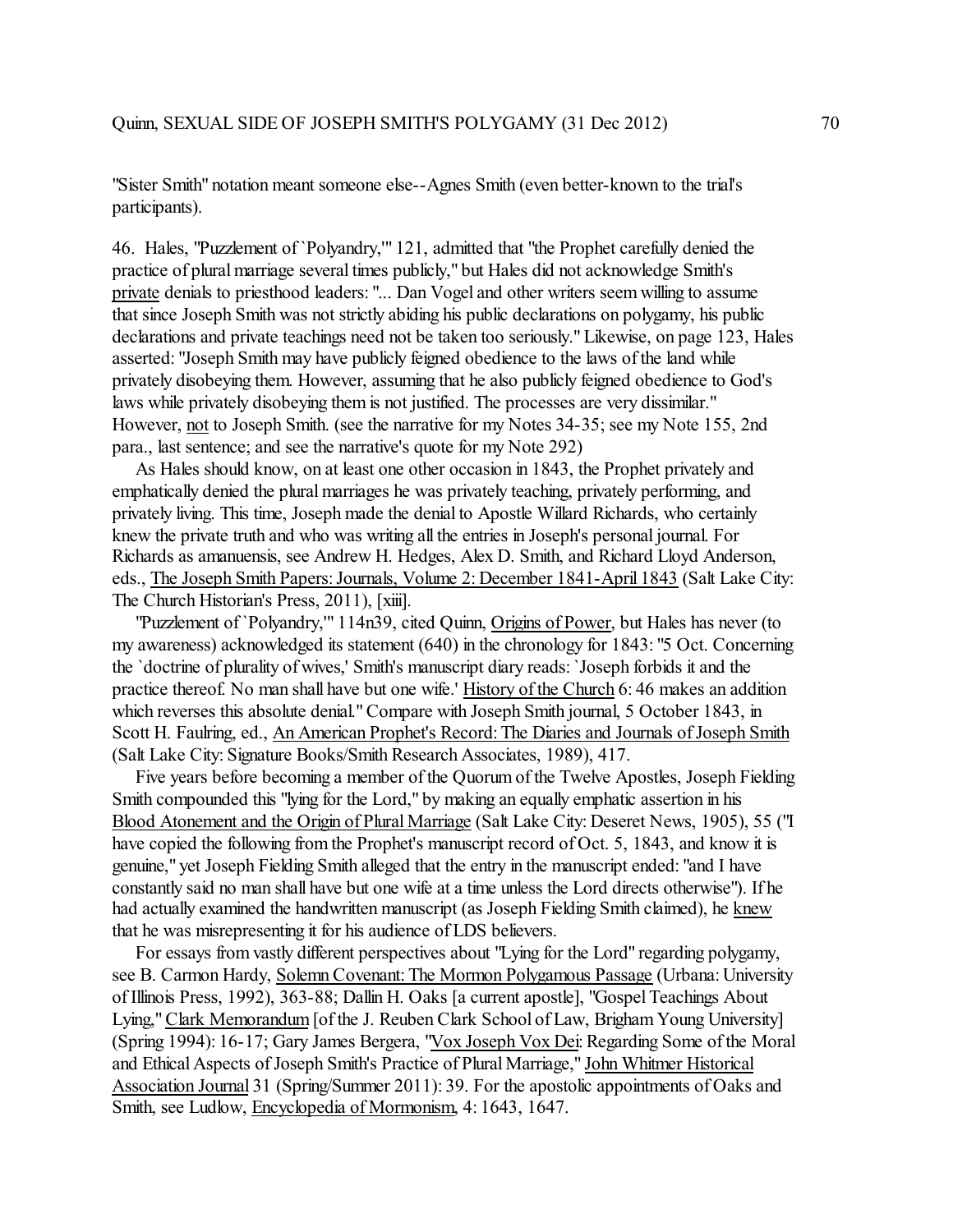47. www.josephsmithspolygamy.com/JSWives/AgnesCoolbrith.html (Internet website by Brian C. Hales, accessed on 20 June 2012); Hales, "Response" (25 August 2012), 51, 54n100, for "Agnes Coolbrith Smith, widow of Don Carlos Smith. Two and a half months after her sealing to Joseph, Clarissa Marvel" accused her, as recorded in "Relief Society organizational minutes, March 17, 1842 ..." Also Hales, "Joseph Smith's Personal Polygamy," 163, footnote ("BRIAN C. HALES {brianhales@mns.com} is the webmaster of www.JosephSmithsPolygamy.com ...")

48. Nauvoo Third Ward's Tax assessment roll for 1842, in "Nauvoo, Illinois Records, 1841-45," Microfilm Reel 2 for Folder 10, Box 4, MS 16800, LDS Church History Library.

 Hales, "Response" (dated 25 August 2012), 8, commented on "Benjamin Winchester, accusing him of impregnating her [Hannah Dubois Smith Dibble] while he [Joseph] visited Philadelphia in 1839-1840 when she was either widowed or divorced and known as `Mrs. Smith.' ... There is no evidence that Winchester accused Joseph Smith of inappropriate actions with Agnes when Winchester lived in Philadelphia and Agnes lived in Illinois." Aside from comments in my Note 45 (last para.), the above statement by Hales is not relevant to what Winchester observed or learned during his visit to Nauvoo in 1842.

49. Benjamin F. Johnson, My Life's Review (Independence, MO: Zion's Printing & Publishing, 1947), 96; Hales, "Joseph Smith's Personal Polygamy," 169n26.

50. Black, Membership of the Church of Jesus Christ of Latter-day Saints, 1830-1848, 14: 2-3 (for name and details). Ugo A. Perego, "Joseph Smith, the Question of Polygamous Offspring, and DNA Analysis," in Bringhurst and Foster, Persistence of Polygamy, 237, mentioned Hannah Dubois Dibble (without any details) in Figure 7.1, "Provisional list of alleged children recorded as being born through the union of Joseph Smith Jr. and women other than Emma Hale, his first documented wife."

51. "Mary Elizabeth Lightner, Address at Brigham Young University, April 14, 1905, typescript, BYU," in Milton V. Backman Jr. and Keith W. Perkins, eds., Writings of Early Latter-day Saints (Provo, UT: Religious Studies Center, BrighamYoung University, 1996), 2 (separately paginated, as are each of the "Writings" in this collection); Mary Elizabeth Rollins Lightner Smith, "Remarks" at Brigham Young University 14 April 1905, a typescript whose accuracy was certified by signed witnesses, Vault MSS 363, LDS Church History Library, also in its microfilm of Nels B. Lundwall Papers; Hales, "Joseph Smith's Personal Polygamy," 195.

52. Andrew Jenson, "PluralMarriage," The Historical Record: A Monthly Periodical 6 (May 1887): 233-34 ("Mary Elizabeth Rollins" on page 234).

53. Compton, In Sacred Loneliness, 35, 315; Hales, "Fanny Alger and Joseph Smith's Pre-Nauvoo Reputation," 159n132; Hales, "Joseph Smith's Personal Polygamy," 196, 196n118.

54. Hales, "Joseph Smith's Personal Polygamy," 198.

55. Hales, "Puzzlement of `Polyandry,'" 105.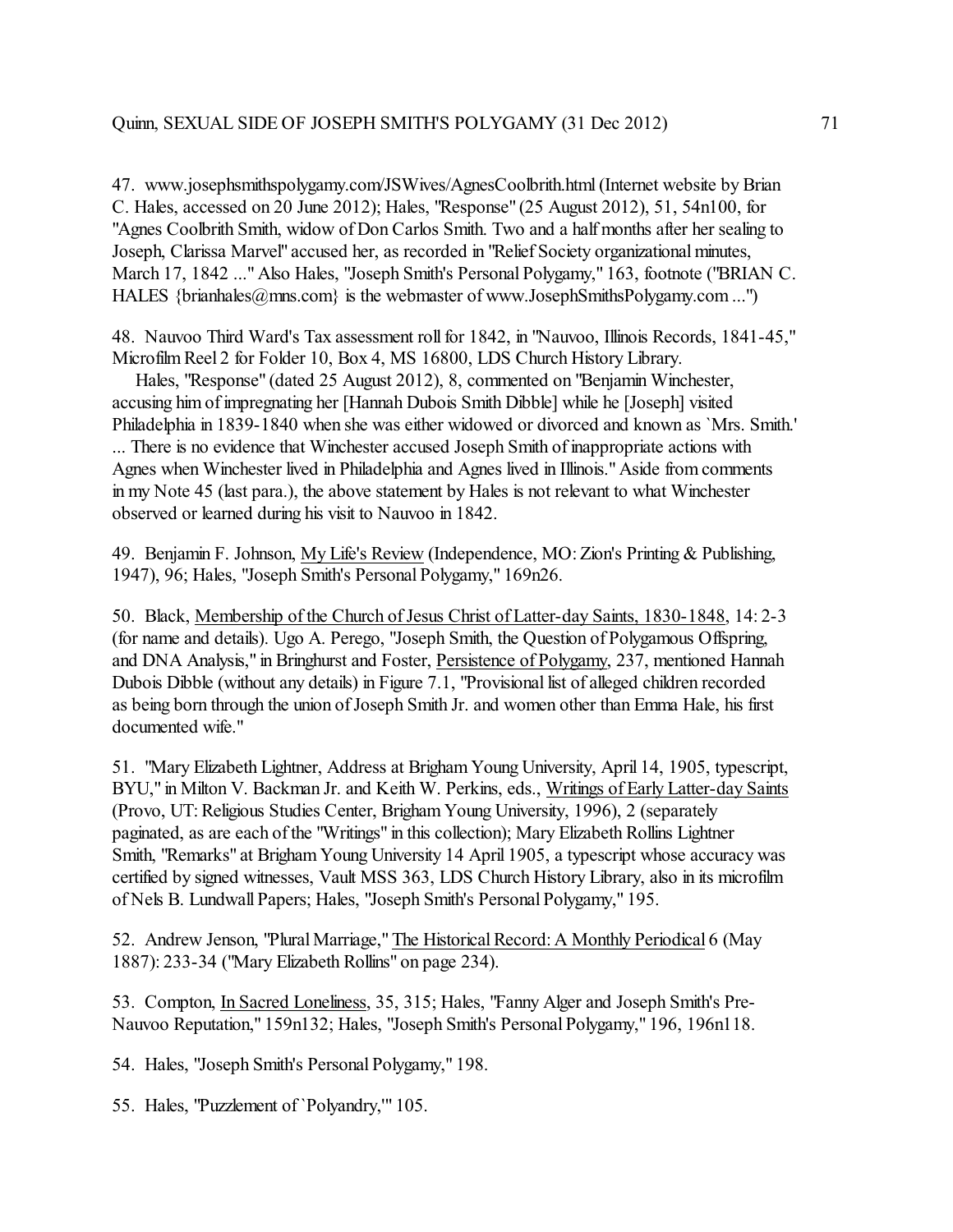56. Aside from the narrative's quote for my Note 55, see my Note 207, see my Note 267 (last para.), see my Note 296 (2nd para.), and see the narrative's quote for my Note 299 (and within it).

57. Ugo A. Perego, Natalie M. Myres, and Scott R. Woodward, "Reconstructing the Y-Chromosome of Joseph Smith: Genealogical Applications," Journal of Mormon History 31 (Fall 2005): 42-60, esp. 60n39: "We are currently working on the Josephine Lyon Fisher case, where Y-chromosome testing is of no help since she did not inherit it from her father (either Windsor Lyon or Joseph Smith)"; Carrie A. Moore, "DNA tests rule out 2 as Smith descendants," Deseret Morning News, 10 November 2007, E-1, E-3; Perego, Jayne E. Ekins, and Woodward, "Resolving the Paternities of Oliver N. Buell and Mosiah L. Hancock Through DNA," John Whitmer Historical Association Journal 28 (2008): 128-36; Perego, "Joseph Smith, the Question of Polygamous Offspring, and DNA Analysis," in Bringhurst and Foster, Persistence of Polygamy, 233-56.

58. For example, Foster, "Sex and Prophetic Power," 76 ("Perhaps the most puzzling and difficult-to-interpret behavior of Joseph Smith during this period"), quoted (but cited without exact page number) in Hales, "Joseph Smith and the Puzzlement of `Polyandry,'" 100, 100n3.

59. Hales, "The Joseph Smith-Sylvia Sessions Plural Sealing," 41-42 ("... it is undeniable that between 1841 and 1843, Joseph Smith was sealed to women who were already civilly married to other men. These apparent polyandrous marriages are perhaps the most confounding detail in Joseph Smith's polygamy"). An Internet outreach of reassurance about this matter to Mormons worldwide can be seen in "Joseph Smith/Polygamy/Polyandry" on website of "The FAIR Wiki: Defending Mormonism by providing well-researched answers to challenging questions within a faithful context." (see URL of en.fairmormon.org/Joseph\_Smith/Polygamy/Polyandry, accessed on 20 June 2012)

60. In the interest of time for this MHA session, I intended this sentence to include Hales' Power-point discussion of documents concerning the marriages of Sarah Ann Whitney and Ruth Vose Sayers. That brevity was my error, as stated in this "expanded-finalized" narrative for my Notes 26-31.

61. For example, Hales, "Joseph Smith and the Puzzlement of`Polyandry,'" 103n13 ("Quinn provides no documentation to explain his certainty that Mary Elizabeth Lightner was concealing anything" in her 1905 talk). However, (1) her 1905 talk claimed that she was sealed only "for eternity" to Joseph Smith, yet her 1877 affidavit (quoted fully in my Note 229) stated "time and eternity" (which Mormons understood then--and still understand--to involve sexual cohabitation during life); (2) it is obvious that she concealed the names of the three persons who "told me" that they were polygamous children of Joseph Smith, being raised by "other names" (see the narrative's quotes for my Note 51, and discussion within that note), (3) the same article by Hales quoted (135) Mary Lightner's 1892 letter about "my living with Mr L., after becoming the Wife of another [her emphasis]," something she did not state to the BYU audience in 1905. By my training as a historian, those three items are "documentation" of concealment.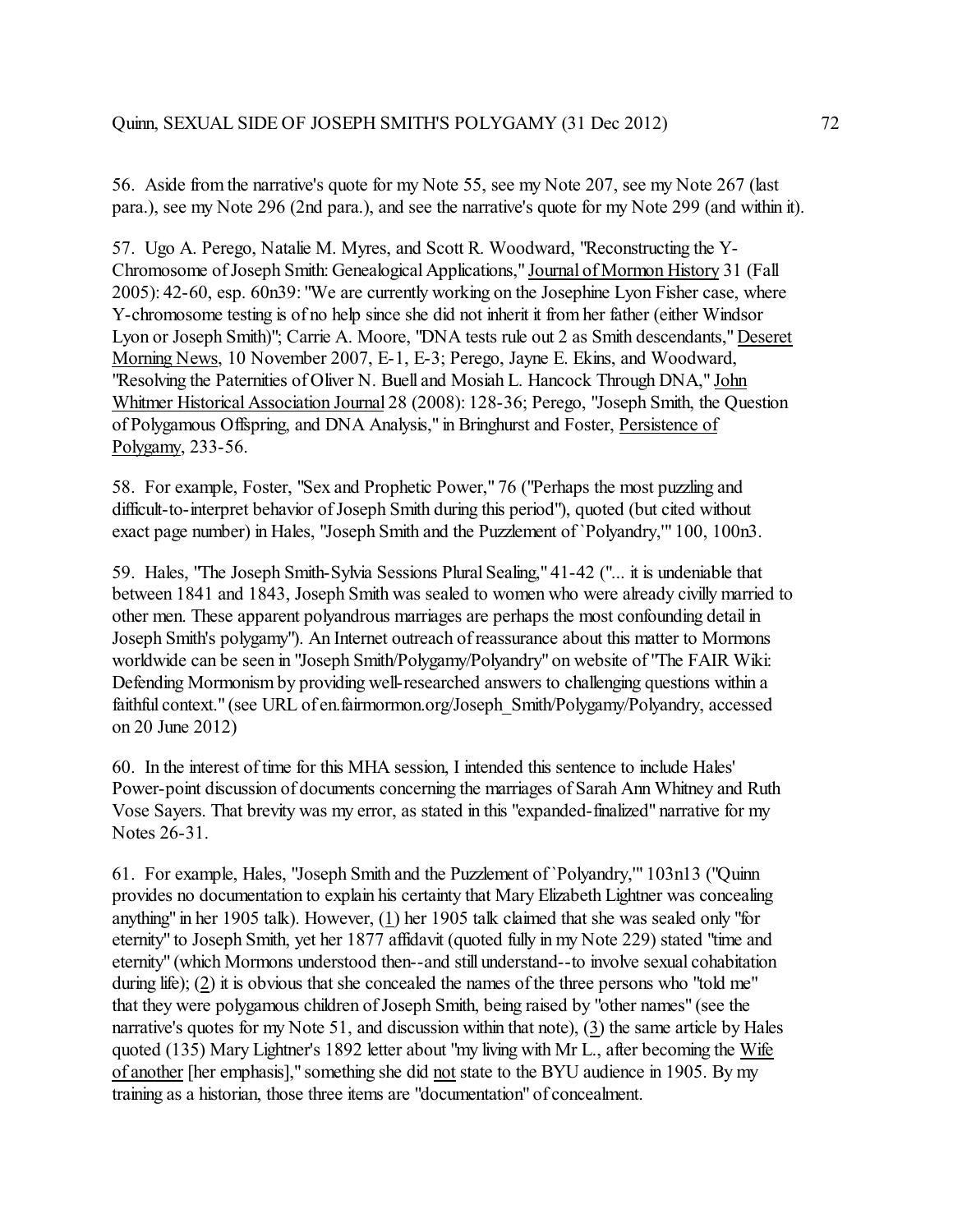62. Cook, Nauvoo Deaths and Marriages, 102 ("JONATHAN H. HOLMES AND ELVIRA A. COWLES, 1 December 1842 [--married] at Nauvoo, by Joseph Smith Jr."); Jenson, Latter-day Saint Biographical Encyclopedia, 4:746.

63. One of the last, unnumbered charts (with far-left column labelled as "Joseph Smith's `Polyandrous' Wives") in my print-out of Hales' presentation (totaling 127 unnumbered pages of charts, illustrations, and pre-printed statements) that constituted today's Power-point presentation. However, in his 2010 "Joseph Smith and the Puzzlement of `Polyandry,'" 151, Hales put a question mark in the column for "Eternity Only" regarding "Elvira Annie Cowles." I am curious about what caused Hales to switch that entry to "Probable" before today's MHA session.

64. [Emma Taylor Moon and Marlene Moon Bowen], comps., The Ancestors and Descendants of Job Welling: Utah Pioneer from England, 9 Jan 1833-7 Mar 1886 ([Farmington, UT]: Job Welling Family Organization; Bountiful, UT: Carr Printing, 1982), 24 ("Written by Phebe Louisa Holmes Welling 2/9/38"), 24-25 (for quote from "Aunt Phebe"), available on the Internet at the very long URL beginning: "https://dcms.lds.org/view/action," including these numeric codes "pid=IE47164" and "dvs=1342549987095," with bound copy available in LDS Church History Library and in LDS Family History Library. Fifteen years ago, the "REFERENCES" of Todd Compton's carefully researched In Sacred Loneliness, 755-59, also overlooked these sources for the sexual reality of what his narrative called Elvira's "polyandrous marriage to Smith" (548).

 In the 1970s, I learned of Phebe Welling's statement by reading Ralph Martin McGrath, "Was Austin Cowles A Conspirator Against the Life of the Prophet?," typed term-paper, 13 December 1965, MS 308, Special Collections, Marriott Library, University of Utah, Salt Lake City. Item 6 in McGrath's "FOOTNOTES" and in his "BIBLIOGRAPHY," quoted it, citing "Unpublished Family History of the Job Welling Family written by Phebe Louisa Welling, Feb. 9th, 1938."

 Early in Hales, "Response" (dated 25 August 2012), he questioned (11-12) the accuracy of 88 year-old Phebe's memory, yet stated (92): "if at least one--but preferably two or three--reliable narratives existed from one of the alleged dozens of informed individuals describing polyandrous sexuality, then some of the remaining accounts might be more believable as secondary evidence supplementing a core of credible documents." This claim by Hales for his openness to contrary evidence is undermined by his methodology and his closed system of logic. (see my Note 267, and see my Note 292--first and last paras.)

Worse, he has repeatedly failed to acknowledge several of the contrary evidences in publications he has cited (see my Note 36, 2nd para.; see my Note 46, 3rd para; see the narrative for my Note 70 and the note itself; see my Note 71, 2nd para. and last para.; see my Note 72, 2nd para.; see my Note 79, 5th para.--long one, beginning: "Nonetheless, Hales has known for years"; see the narrative for my Notes 125-132; see my Note 158, 2nd para.; see my Note 167, 2nd para.; see the narrative for my Note 198; see my Note 209, last sentence; see my Note 211, 2nd para.; see my Note 229, last para.; see my Note 234, 2nd para.; see my Note 240, 2nd para.; see my Note 278, 2nd para.; see my Note 287; see my Note 293, 15th para.--about his citing Kathryn M. Daynes; see my Note 299, 2nd para.). With regard to my making such stark assessments about Brian C. Hales, I have praised him throughout this "expanded-finalized" monograph as "an honest apologist" whenever I can, but I cannot remain silent about the perplexing gaffes in his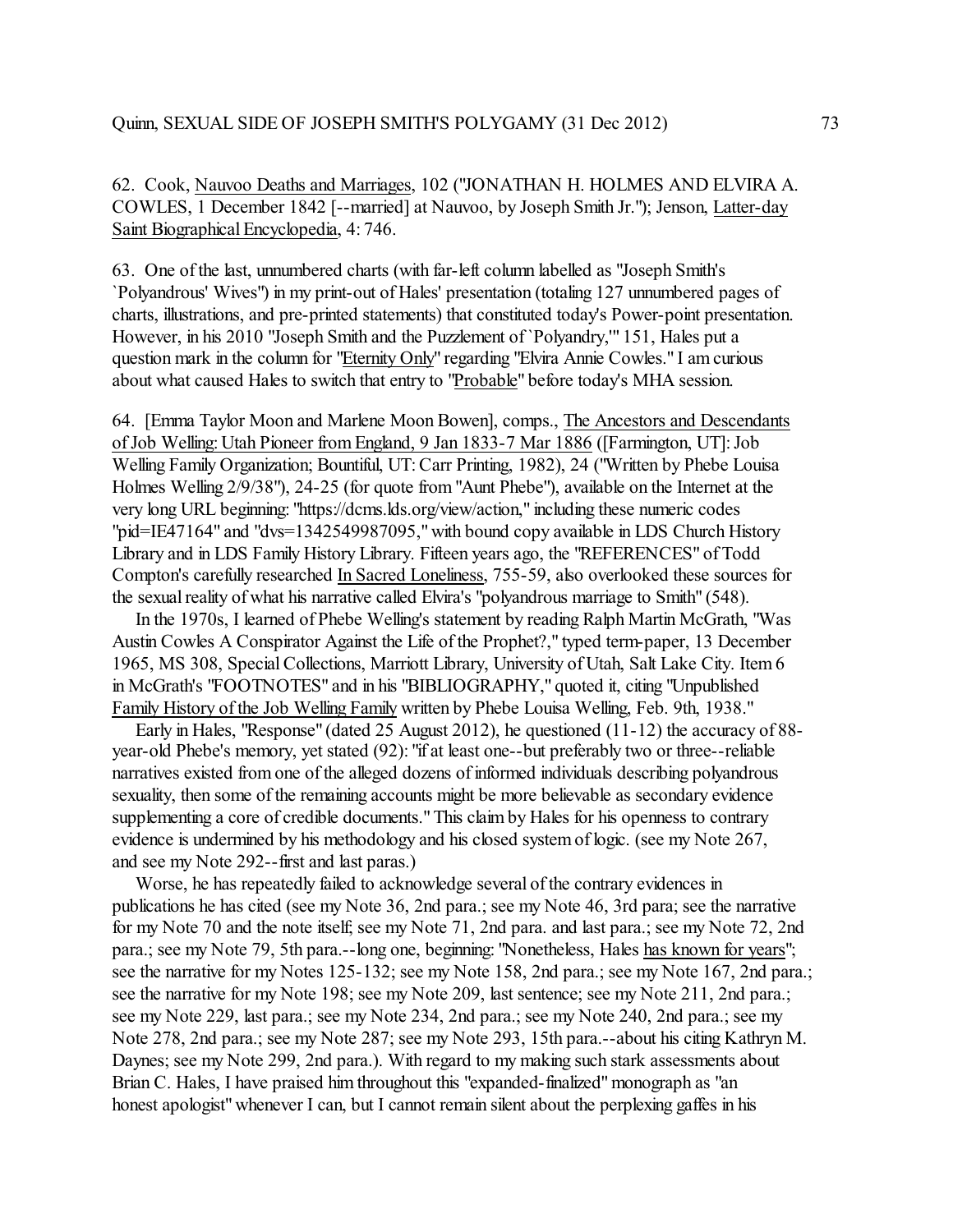use of evidence. (also see my Note 22, last para.--within the context of my effort to exonerate Hales of intentional misrepresentation in my Note 31, last sentence)

 Moreover, as with Phebe Welling, Hales repeatedly questions the memory-accuracy of faithful Mormons who said/wrote things he disagrees with (such as the occasional statements by Zina Huntington Jacobs, Mary Rollins Lightner, and Patty Bartlett Sessions that each of these alreadymarried women was sealed to Joseph Smith "for time and eternity"). See Compton, In Sacred Loneliness, 14, third paragraph (Mary: "for time & eternity"), 14, bloc quote (Zina: "for time and eternity"), 179, third paragraph (Patty: "for time and all eternity"), 213, second paragraph ("Mary: "for time, and all Eternity"), 659, fourteen lines from the bottom(Zina: "for time and eternity"), 660, eleven lines from the top (Zina: "for time and eternity"), my Note 229 (Mary: "a wife for time and all eternity"); also see my Note 99.

65. By contrast, Hales, "Response" (dated 25 August 2012), 14: "Given the ambiguities in the historical record, Phebe Louisa Holmes's recollection that her mother `lived with' Joseph Smith as his `plural wife' might represent a declaration of sexual relations between Elvira and Joseph" (emphasis added). One of the ambiguities he claimed: "nor did any of the other children leave similar recollections" (11).

However, by using equal standards for evaluating evidence, Hales should likewise question as "ambiguous" the solitary recollection he emphatically embraces: Mosiah L. Hancock, as the only child of Levi W. Hancock to leave a "recollection" that his father performed a polygamous marriage ceremony for Joseph Smith and Fanny Alger. See my Note 200, see my Note 285 (5th para., beginning: "Fanny Alger is missing").

66. Compton, In Sacred Loneliness, 548; Smith, Nauvoo Polygamy, 203; my Note 62.

 Hales, "Response" (dated 25 August 2012), 13-14: "There seems to be no reason why Jonathan and Elvira's marriage would not have included sexual relations, but the lack of children during Joseph Smith's lifetime [--] coupled with Elvira's obvious fecundity afterwards [--] is puzzling."

67. Likewise, Compton, In Sacred Loneliness, 352, expressed skepticism that any of these husbands were "living with a wife and not having sexual relations with her after a period of full marriage."By contrast, that is exactly what Hales, "Puzzlement of `Polyandry,'" 147-48, has affirmed, yet see my Note 66 for his statement of the opposite concerning one of the legal marriages.

68. Lucy Meserve Smith, "Temple Records," page 2, photocopy of her handwritten holograph, Folder 15, Box 6, George A. Smith Family Papers, MS 36, Marriott Library; Carol Cornwall Madsen, Journey To Zion: Voices From the Mormon Trail (Salt Lake City: Deseret Book, 1997), 725; Smith, Nauvoo Polygamy, [620]. My comments never shorten her name to "Lucy M. Smith," because that is how the Prophet's mother Lucy Mack Smith is often mentioned.

 Also, "**holograph** ... wholly written by the person in whose name it appears: a holograph letter ...," in Random House Webster's College Dictionary, 2nd rev. ed. (New York: Random House, 2000), 629.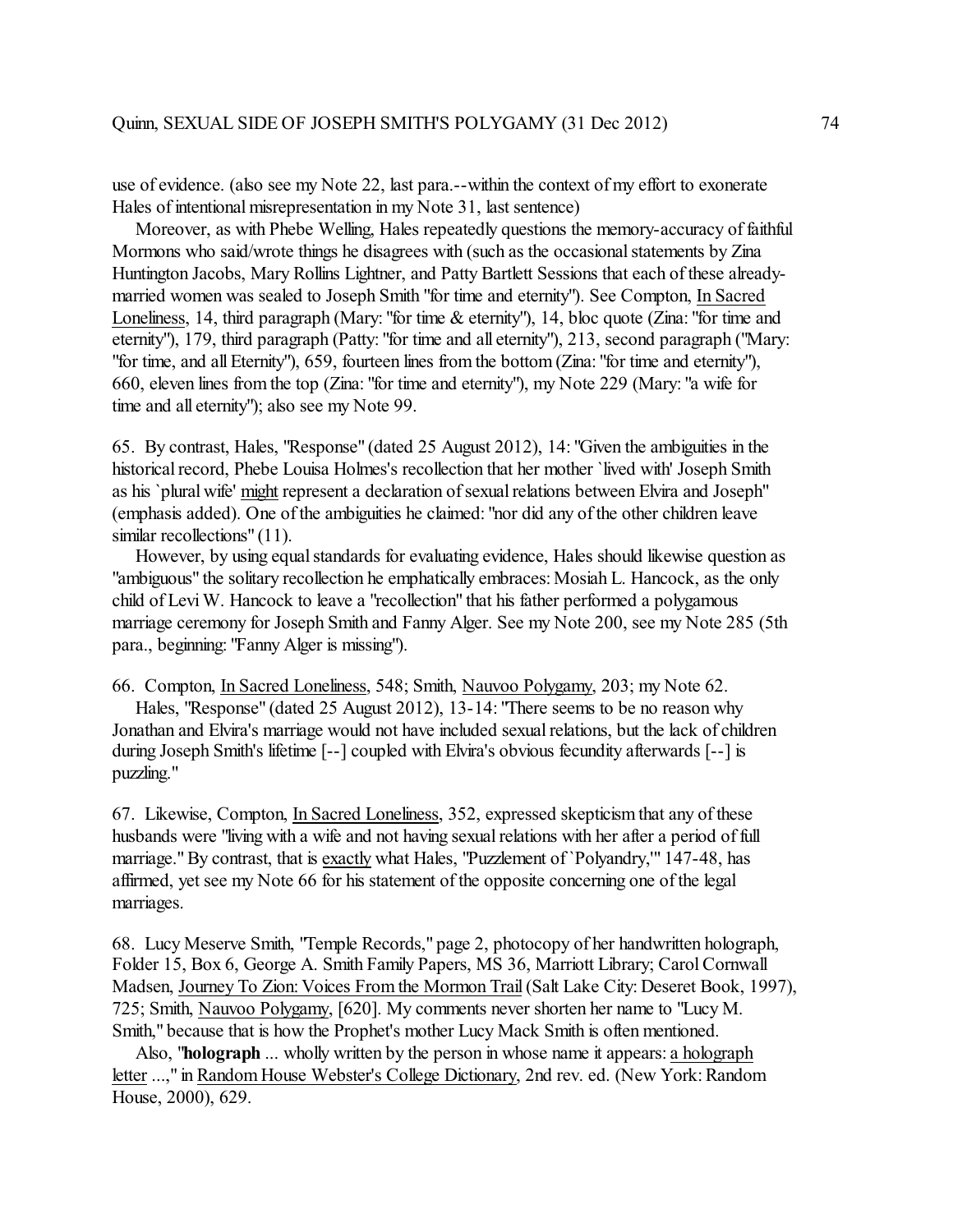69. Lucy Meserve Smith statement, 18 May 1892, photocopy of her holograph, Folder 9, Box 6, George A. Smith Family Papers.

70. Foster, Religion and Sexuality, 157 (summarized); George D. Smith, "Nauvoo Roots of Mormon Polygamy, 1841-46: A Preliminary Demographic Report," Dialogue: A Journal of Mormon Thought 27 (Spring 1994): 25n86 (summarized); Linda King Newell and Valeen Tippetts Avery, Mormon Enigma: Emma Hale Smith, 2nd ed. (1984; Urbana: University of Illinois Press, 1994), 212 (quoted); Todd Compton, "A Trajectory of Plurality: An Overview of Joseph Smith's Thirty-Three Plural Wives," Dialogue: A Journal of Mormon Thought 29 (Summer 1996): 16 (quoted); compare with lack of any reference to Lucy Meserve Smith's statement in Hales, "Joseph Smith and the Puzzlement of `Polyandry,'" [99]-151; Hales, "Joseph Smith's Personal Polygamy," 163-228 (esp. 197-98, for his discussion of possible children born to Smith's polygamous wives).

71. Hales, "Response" (dated 25 August 2012), 29, countered: "Moreover, believing that Emma might have been completely naive of facts [about her husband's polygamy in 1841-43] that were plainly disclosed to George A. Smith (and apparently obvious to Quinn a hundred and fifty years later) is highly improbable."

Despite his apologetical claim for improbability, Hales knows that Emma had no awareness of her husband's marriage to the Partridge sisters on two separate days in March 1843. In 2010, Hales, "Joseph Smith and the Puzzlement of `Polyandry,'" 129n92, referred to "Jenson's 1887 Historical Record article on plural marriage" (also his page 144n134). Jenson, "Plural Marriage," 240, quoted Emily D. Partridge Smith Young as writing: "... I was married to Joseph Smith on the 4th of March, 1843, Elder Heber C. Kimball performing the ceremony. My sister Eliza was also married to Joseph a few days later. This was done without the knowledge of Emma Smith."

 Hales also knows that Emma didn't even suspicion that Joseph had "carnal intercourse" with Emily in a room of Emma's own house on the day following that March ceremony, nor did Emma know that this secretly married couple repeatedly had sex in Emma's own house during the months from the March ceremony (about which she was completely "naive") to May 1843 (when she naively thought she was permitting Joseph to marry the Partridge sisters, while all the other participants in this May ceremony knew it was a repetitive charade to deceive Emma about Joseph's already-existing marriages with the Partridge sisters). Newell and Avery, Mormon Enigma (1994 ed.), 144 ("Emily `slept with him' between her first marriage and the second ceremony"); compare URL www.josephsmithspolygamy.com/JSWives/EmilyPartridge.html (Hales' website on the Internet, accessed on 20 June 2012).

 In 2010, Hales cited (100n2) Compton, In Sacred Loneliness, whose 1997 book stated on page 408: "According to Emily's later testimony in a law court, there was a sexual dimension to her marriage with Joseph. She testified that she `roomed' with him the night following the marriage and explicitly stated that she had `carnal intercourse' with him on a number of occasions." Hales, "Puzzlement of `Polyandry,'" 127n85, cited "Emily Partridge, Testimony in the Temple Lot Case," and his 2009 "Fanny Alger and Joseph Smith's Pre-Nauvoo Reputation," 133n50, mentioned "Emily Dow Partridge Young's reluctant acknowledgement that she shared Joseph's bed on at least two occasions."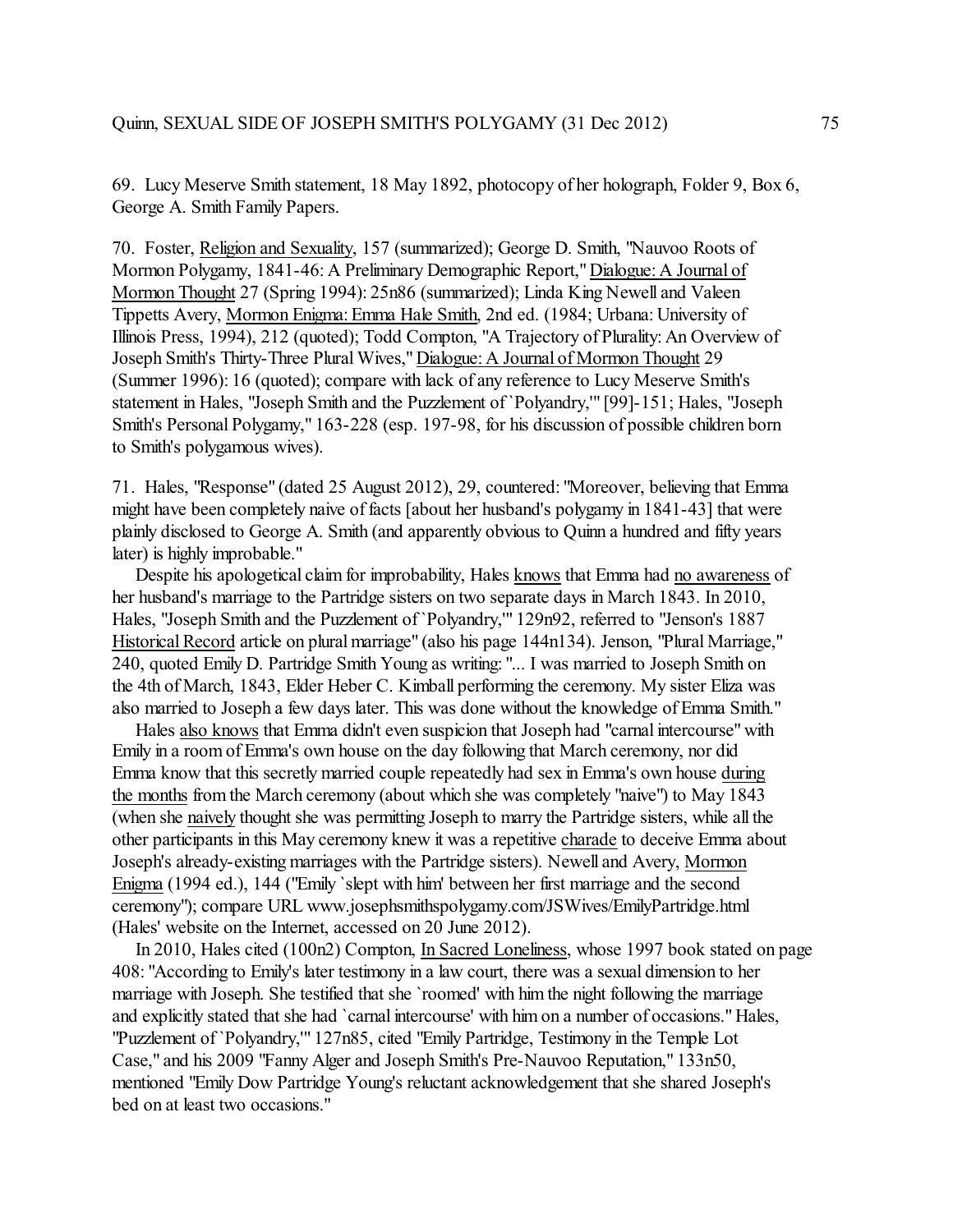Although Hales didn't specify it, her testimony (under oath) was that this sexual intercourse occurred in the house Joseph shared with his legal wife Emma. See Smith, Nauvoo Polygamy, 175 ("Emily recalled that she was `living at his house at the time'"); also H. Michael Marquardt, "Emily Dow Partridge Smith Young on the Witness Stand: Recollections of a Plural Wife," Journal of Mormon History 34 (Summer 2008): 134.

 The above paragraphs and Joseph's warnings to the Whitneys about Emma (quoted in the narrative for my Note 195) are the best answers to Hales, "Response" (dated 25 August 2012), 56 ("How readily could Quinn's conjectural description of Joseph's repeated clandestine sexuality have occurred without Emma's watchful and mostly intolerant eyes detecting and interfering?" In his various publications and in his "Response," Hales has quoted other sections from all of the documents I've cited in this endnote.

72. Hales, "Joseph Smith's Personal Polygamy," 196; Compton, In Sacred Loneliness, 315. However, Hales, "Response" (dated 25 August 2012) countered on its pages 29-30: "A more likely interpretation is that Emma was the midwife for one of Joseph's non-polyandrous wives, like Olive Frost, who delivered a child. Compton lists the Olive Frost plural marriage as occurring in the `summer [of] 1843.'"

 Furthermore, Hales has not mentioned George D. Smith's analysis (Nauvoo Polygamy, 208- 09) that Olive Frost apparently married Joseph Smith "within a few days or weeks of" 24 July 1843. In asserting that chronology, George Smith seemed not to know about the evidence for her becoming pregnant by the Prophet. If her conception occurred even three weeks following that day in July, Olive's child was born after 9 May 1844, when Apostle George A. Smith was absent from Nauvoo and unable to have the conversation he reported about Emma's serving as a midwife for one of Joseph's polygamous wives. See my Note 73.

 As the narrative after my Note 71 maintains, Emma Smith would not give implicit endorsement to an unmarried woman's fornication by helping that woman to give birth to an illegitimate child. See Emma Smith's emphatic instructions to Nauvoo's Relief Society on 26 May 1842: "she wanted none [to remain] in this Society who had violated the laws of virtue." See Smith, Nauvoo Polygamy, 121, quoting from page 50 in "A Record ofthe Organization, and Proceedings of the Female Relief Society of Nauvoo," typescript at LDS Church History Library.

73. Smith, et al., History of The Church, 4: 10 (for George A. Smith's return to Nauvoo from England on 13 July 1841), 4: 454 (for GAS in Nauvoo on 21 November 1841), 4: 463 (for GAS not in Nauvoo on 30 November 1841), 4: 484 (for GAS not in Nauvoo on 25 December 1841), 4: 490 (for GAS in Ohio on 1 January 1842), 4: 495-96 (for GAS in Nauvoo again by 17 January 1842), 5: 161 (for GAS departure from Nauvoo for mission on 10 September 1842), 5: 183 (for GAS return to Nauvoo on 4 November 1842), 6: 362 (for GAS departure from Nauvoo on 9 May 1844), 7: 212 (for GAS return to Nauvoo on 28 July 1844, almost exactly a month since Joseph Smith's death).

74. For example, Perego, "Joseph Smith, the Question of Polygamous Offspring, and DNA Analysis," 236-37 (Figure 7.1, "Provisional list of alleged children recorded as being born through the union of Joseph Smith Jr. and women other than Emma Hale, his first documented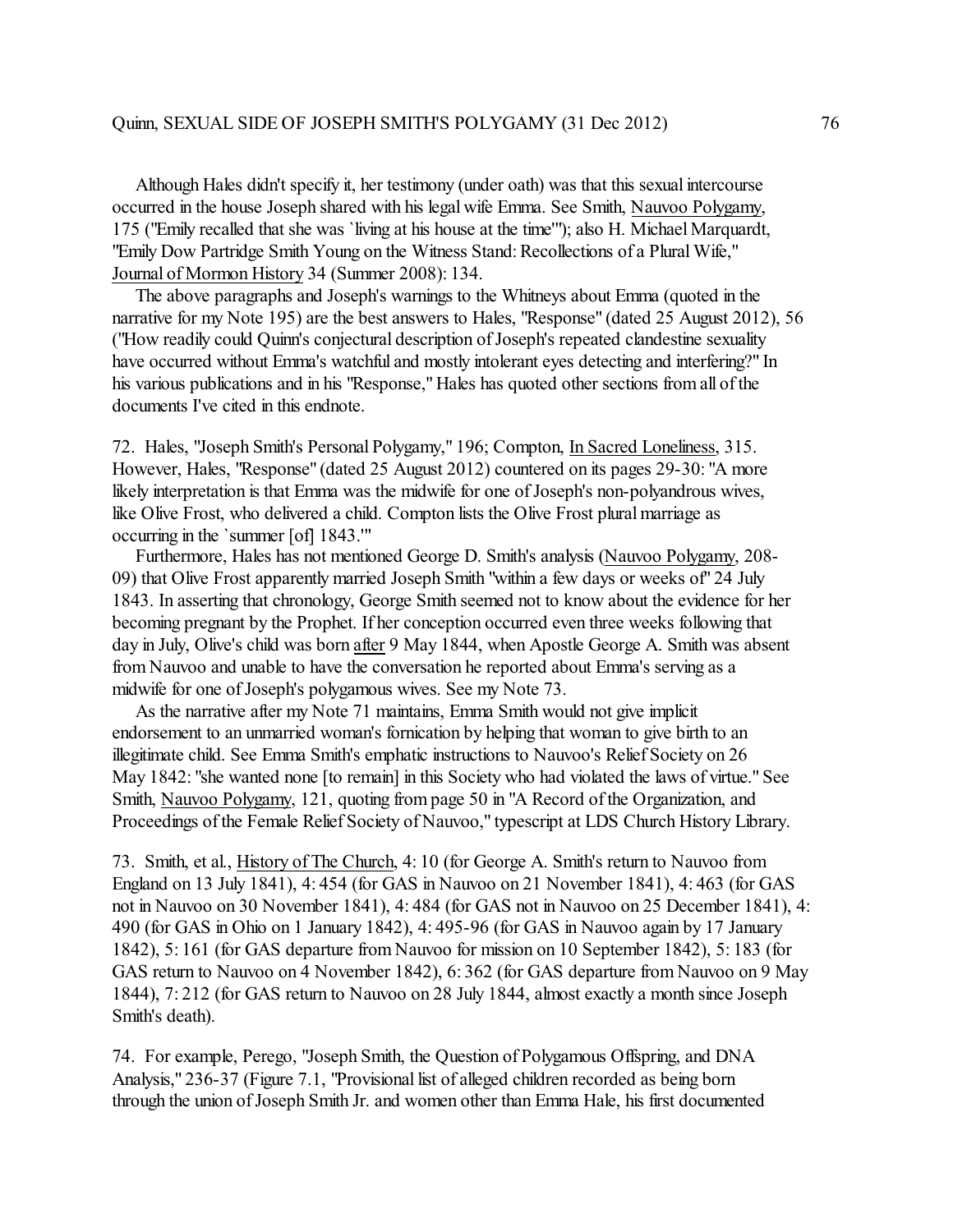wife").

75. Hales, "Joseph Smith and the Puzzlement of `Polyandry,'" 137.

76. "Church Historians," in Jenson, Encyclopedic History of the Church, 139-40.

77. Wilford Woodruff, "Historian's Private Journal" (one volume, 1858-78), entries after 1 July 1866, LDS Church History Library. This was not Woodruff's personal journal at CHL (edited for publication by Scott G. Kenney, and cited in my Note 80), nor was it the Church Historian's Office Journal, which covered the period 1858-78 in sixteen manuscript volumes at CHL, written by clerks (not by the Church Historian himself).

 This source is the reason that my 1994 Origins of Power, 587, stated that these marriages of Joseph Smith were: "Louisa Be[a]man 1840/1; Zina D. Huntington (Jacobs) 1840/1 ... Prescendia L. Huntington (Buell) 1840/1 ..."

As noted by Martha Sonntag Bradley and Mary Brown Firmage Woodward, Four Zinas: A Story of Mothers and Daughters on the Mormon Frontier (Salt Lake City: Signature Books, 2000), xxii, note 1, "The spelling of Presendia appears in a variety of forms in both legal and personal documents ..." Also stated with examples in Smith, Nauvoo Polygamy, 79n61.

 My 1994 book followed the "Prescendia" spelling in Brigham H. Roberts, A Comprehensive History of The Church of Jesus Christ of Latter-day Saints, 6 vols. (Salt Lake City: "By the Church," 1930), 5: 325n44; in Richard S. Van Wagoner, "Mormon Polyandry in Nauvoo," Dialogue: A Journal of Mormon Thought 18 (Fall 1985): 81; and in the entry for "Olsen, Emma R." in Ellen M. Copley, "Mormon Bibliography 1992," BYU Studies 33 (Spring 1993): 402. The narrative of my 2012 "Comments" now drops the "c," thereby adopting the "Presendia" spelling that has become standard for those writing about Nauvoo polygamy.

78. Don Bradley email to D. Michael Quinn on 18 July 2012; my Note 44.

79. John W. Wight, The Legal Successor in the Presidency of the Church (Independence, MO: Ensign Publishing House, 1898), 11 (referring to the 1890s, "Joseph B. Noble ... claims to have sealed Joseph Smith and Louisa Beaman, but is not sure whether it was in 1840, 41 or 42"); also Brian C. Hales' Internet website www.josephsmithspolygamy.com/JSWives/LouisaBeaman.html (accessed on 20 June 2012) stated as its note 2 that Noble also preached in an 1880 sermon that he "sealed Louisa Beaman to the Prophet Joseph Smith in 1840 under his direction," for which Hales cited a diary that he wrongly attributed to Noble, rather than to the diarist who recorded hearing Noble speak.

 Regarding the Church Historian's writing in 1866 (see the narrative's quotes for my Note 77) that Joseph Smith married Zina Huntington, Presendia Huntington Buell, and Louisa Beaman in 1840 and in response to my analysis of Zina Huntington's separate statement indicating that 1840 was the actual year for Joseph's first marriage to her (which Hales had previously acknowledged in print was the meaning of her statement--my Note 75), Hales, "Response" (dated 25 August 2012), 31, stated: "While Quinn's theory merits discussion, he apparently neglected to examine all of the evidence. Besides Zina's 1869 affidavit, which he readily dismisses, three other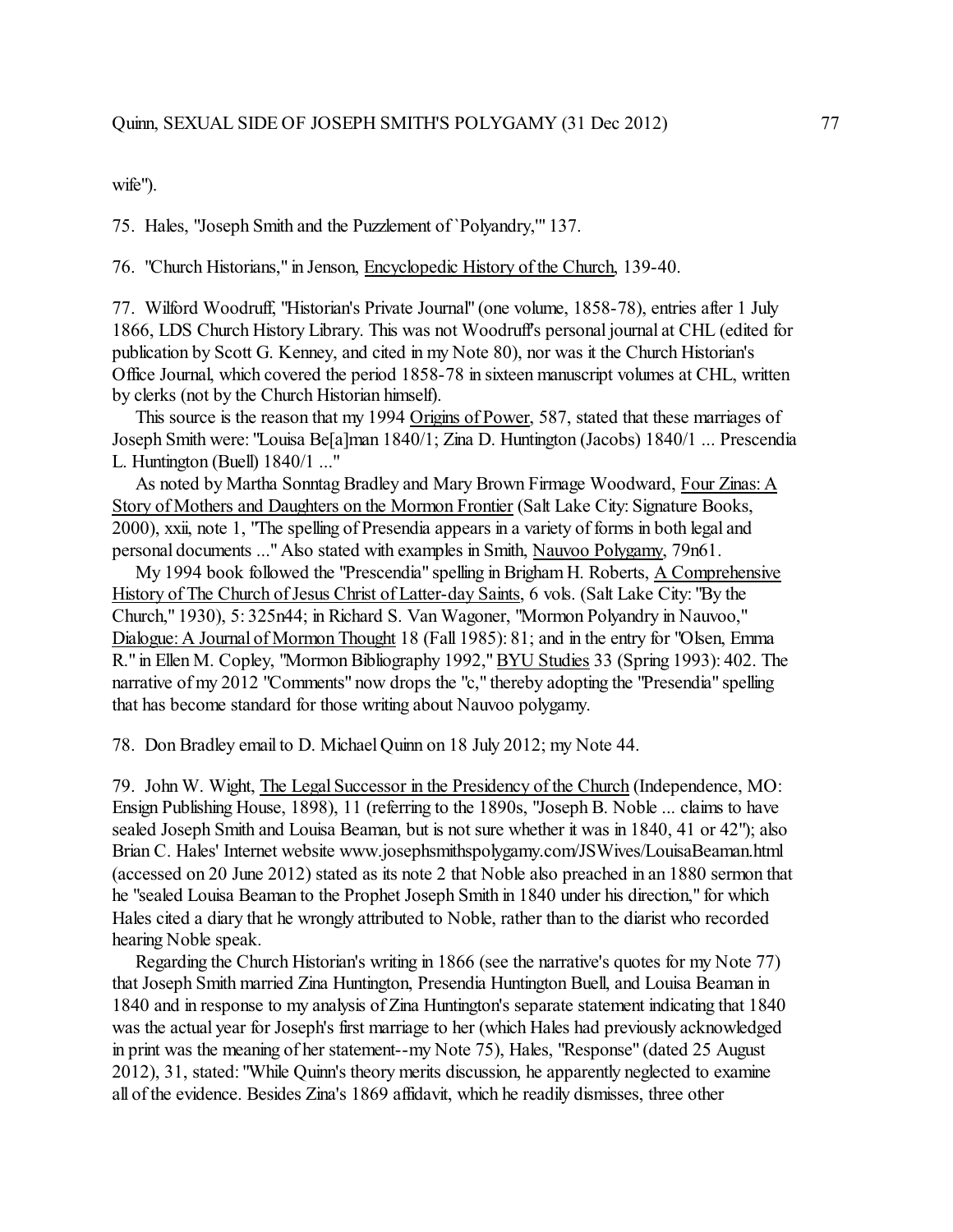eyewitnesses also signed affidavits affirming 1841, one from Dimick Huntington and a second from Fanny Huntington, and a third from Presendia Huntington declaring her sealing was in 1841 (December 11). All four firsthand notarized affidavits affirm that Joseph Smith was sealed to Zina (and Presendia) in 1841."

 First, Hales' "Response" did not acknowledge that 70-year-old Joseph B. Noble also specifically claimed on more than one occasion (first paragraph above) that he performed the Beaman marriage in 1840. This also contradicted his own 1869 affidavit. Jenson, "Plural Marriage," 221: "... Elder Joseph B. Noble swears (the affidavit I have on hand) before a notary public, on June 6, 1869, that he did on April 5, 1841, seal to Joseph Smith, the Prophet, Miss Louisa Beaman, according to the revelation on plural marriage."

 Second, Hales' emphasis on the accuracy of the 1869 affidavits regarding the year of Zina's polygamous marriage (despite contrary evidence he did not acknowledge until my June 2012 comments required him to so) is consistent with his approach in doggedly affirming two other problematic affidavits of 1869. Eliza M. Partridge and Emily Dow Partridge each signed a notarized statement that they were sealed to Joseph Smith in the presence of his legal wife Emma on 11 May 1843 by James Adams in Nauvoo. Hales cites fourteen sources in support of that date. (see his www.josephsmithspolygamy.com/JSWives/ElizaPartridge.html and his www.josephsmithspolygamy.com/JSWives/EmilyPartridge.html, both accessed on 15 October 2012)

 Nonetheless, Hales has known for years that Emily and Eliza Partridge erroneously claimed May 11th as the date when Joseph Smith allowed Emma Smith to think she was witnessing their wedding ceremonies, which had actually occurred the previous March (see my Note 71, 2nd para.). His articles have repeatedly cited all but one (i.e., Walker) of the following sources, none of which are listed on his website for the Partridges:

--(1) Beginning with the same page in their 1984 edition, Newell and Avery, Mormon Enigma (1994 ed.), 143, wrote: "On May 23, 1843, Emma watched Judge James Adams, a high priest in the Church who was visiting from Springfield, marry Joseph to Emily and Eliza Partridge in her home," explaining on 333n54 that "Emily remembered her marriage as 11 May. Judge James Adams was not in Nauvoo on that date but he did arrive on 21 May 1843."

--(2) John Phillip Walker, ed., Dale Morgan on Early Mormonism:Correspondence & A New History (Salt Lake City: Signature Books, 1986), 151-52 ("He [RLDS President Israel A. Smith] said that [Andrew] Jenson's Historical Record says the Partridge girls were married to Joseph on May 11, 1843 (I think it was) by James M. Adams, and it seems that he [Israel] had found a court record in Springfield showing that Adams was presiding over his court in Springfield on May 13. `Springfield is 125 miles from Nauvoo,' he said. `Draw your own conclusions.' He then complained that none of the Utah historians know how to qualify a witness, etc.")

--(3) James B. Allen, Trials of Discipleship: The Story of William Clayton, a Mormon (Urbana: University of Illinois Press, 1987), 136, wrote: "On May 23 she [Emma Smith] watched Judge James Adams, a high priest, perform the ceremonies ..."

--(4) Richard S. Van Wagoner, Mormon Polygamy: A History (Salt Lake City: Signature Books, 1989), 53, explained why "Emily is probably incorrect on the date of the second sealing. On 11 May, Emma Smith left Nauvoo at 10:00 a.m. for Quincy, Illinois, and did not return for four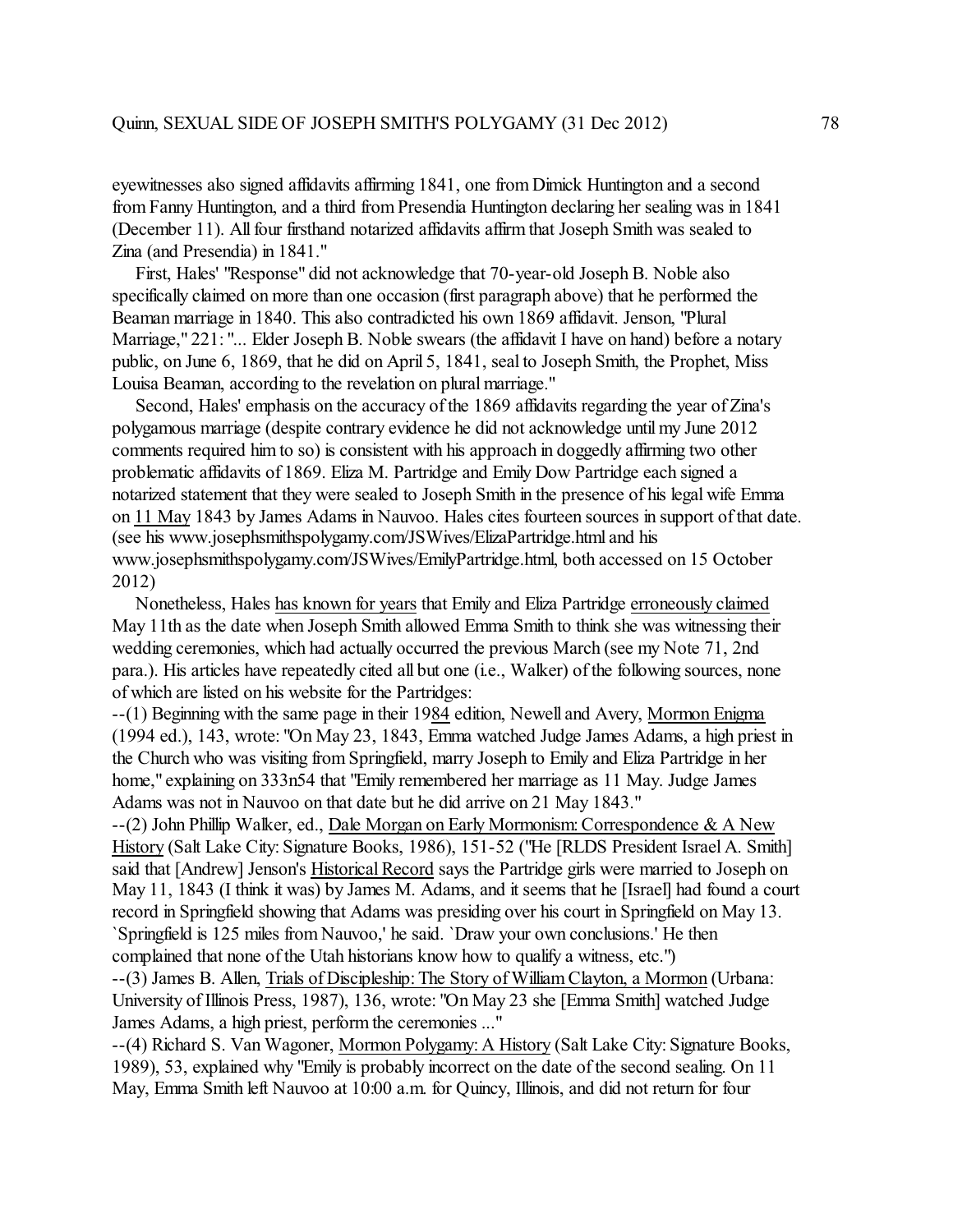## Quinn, SEXUAL SIDE OF JOSEPH SMITH'S POLYGAMY (31 Dec 2012) 79

days. Unless the ceremony was performed at an early hour, she could not have been in attendance. Moreover James Adams, a Sangamo County probate judge who performed the second sealing, did not arrive in Nauvoo from Springfield until 21 May. The sealing most likely occurred two days later. Smith's journal for 23 May reads: `At home in conversation with Judge Adams, and others.' ..."

--(5) Quinn, Origins of Power (1994), 494 ("23 May [1843]--Emma Hale Smith witnessed stake patriarch James Adams perform the polygamous marriage ceremonies for Joseph Smith and two of her house-servants, Emily D. Partridge and Eliza M. Partridge. ..."Emphasis in my original publication)

--(6) Compton, In Sacred Loneliness (1997), 732nIX ("Emily may be dating this second ceremony incorrectly, as apparently both Emma and Judge Adams were not in Nauvoo on the  $11th...$ ")

--(7) Smith, Nauvoo Polygamy (2008), 179n66 ("The date of the May marriages is controversial. Smith's clerk, Willard Richards, dated the remarriage to May 23, 1843 ... On Saturday, March 14, 1892, as a Temple Lot respondent, Emily acknowledged she `may be mistaken in the date," since the questioner quoted the Millennial Star having Emma going to Quincy that day [of May 11th], making it difficult for her to witness a marriage between her husband and the Partridge girls ...")

 While all of the above sources (except the RLDS president) affirmed that Emily and Eliza Partridge were honestly reporting their marriages to Joseph Smith, none of the above explained why the sisters mistakenly emphasized May 11th. The answer, I think, is that the Partridge sisters were the unnamed polygamous wives whom Joseph Smith described as "&c" when he rebaptized his polygamous wife Eliza R. Snow, his polygamous wife Louisa Beaman, and Joseph B. Noble's polygamous wife Sarah Alley on 11 May 1843. Joseph's manuscript journal recorded this as "6 A.M. Baptized [Eliza R.] Snow, Louisa Beman [sic], Sarah Alley, &c," in Faulring, An American Prophet's Record, 377. Whether or not Emma Smith witnessed those early-morning baptisms of polygamous wives on May 11th, that was the date Emily and Eliza Partridge were remembering in their 1869 affidavits and subsequent statements.

80. In the late 1830s, BrighamYoung "told him [Thomas B. Marsh, then the senior apostle] if the Twelve were faithful[,] they would soon see the day that they would have all the influence they could wield," reported by Young in Scott G. Kenney, ed., Wilford Woodruff's Journal: 1833-1898 Typescript, 9 vols. (Murray, UT: Signature Books, 1983-85), 4: 171 (31 December 1852); Brigham Young preached in 1848: "No man was ever ordained to any higher order than an Apostle--and that Joseph Smith never received any higher ordination," as recorded in William Greenwood diary, 8 October 1848, LDS Church History Library.

81. Roger D. Launius, Joseph Smith III: Pragmatic Prophet (Urbana: University of Illinois Press, 1988), 233. For the admission into the Quorum of the Twelve Apostles by Joseph F. Smith in 1867, by Brigham Young Jr. in 1868, and by Albert Carrington in 1870, see Joseph Fielding Smith, Essentials In Church History (Salt Lake City: Deseret Book, 1950), 592.

82. For example, Joseph B. Noble's affidavit ("before a notary public, on June 6, 1869") was partially paraphrased in Jenson, "Plural Marriage," 221 (preceded on same page by quote of a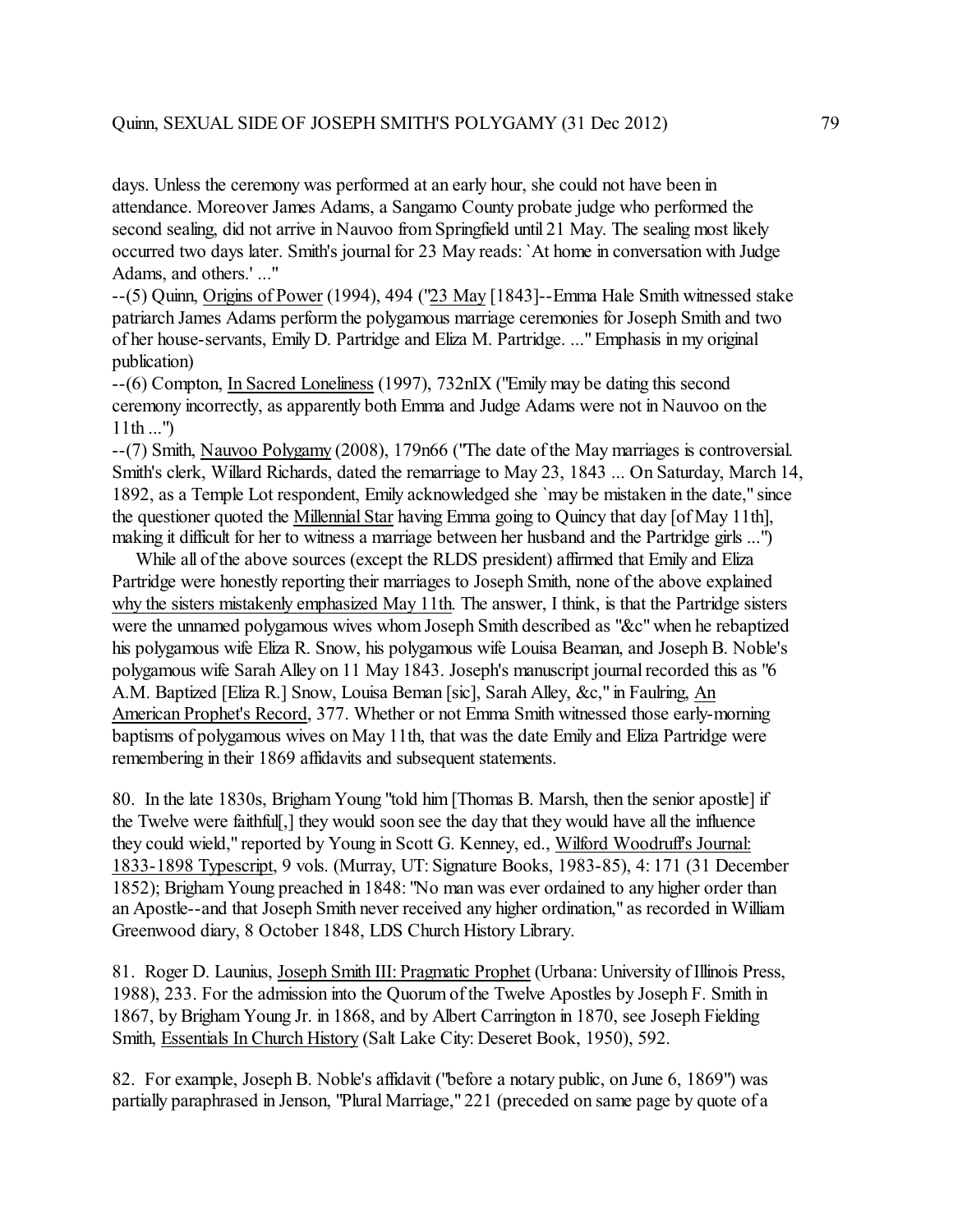different affidavit by Noble on 26 June 1869 which had no specific reference to the Smith-Beaman ceremony); Roberts, Comprehensive History of The Church, 2: 102 (for transcript of Noble's affidavit on "this 26th day of June, A.D. 1869 ... that on the fifth day of April, A.D. 1841 ...").

83. Robin Scott Jensen, Robert J. Woodford, and Stephen C. Harper, eds., The Joseph Smith Papers: Revelations and Translations, Volume 1: Manuscript Revelation Books (Salt Lake City: The Church Historian's Press, 2011), xxxii, 7-8, 199, 309-11; Jensen, Richard E. Turley Jr., and Riley M. Lorimer, eds., The Joseph Smith Papers: Revelations and Translations, Volume 2: Published Revelations (Salt Lake City: The Church Historian's Press, 2011), xxx-xxxi, 199-200, 306, 709; H. Michael Marquardt, "Changing Revelatory Messages: A Mormon Example," John Whitmer Historical Association Journal 33 (Spring/Summer 2013): 122-39; also Quinn, Origins of Power, 5, 6, 9, 15, 16, 17, 26, 30, 33, 35, 38, 39, 40, 41-42, 49, 70-71, 88, 198, 272n25, 288n132, 299n15, 304n47, 310n96, 317n151, 617, 618-19, 623.

84. "HYMENIAL," Times and Seasons 2 (1 April 1841): 374; Hales, "Joseph Smith and the Puzzlement of `Polyandry,'" 137; also Jenson, Latter-day Saint Biographical Encyclopedia, 4: 201 (for Zina's birthdate).

85. Hales, "Joseph Smith and the Puzzlement of `Polyandry,'" 109, 130-32; Hales, "Joseph Smith's Personal Polygamy," 185-86.

86. Black, Membership of the Church of Jesus Christ of Latter-day Saints, 1830-1848, 25: 229, 28: 166, 864; Howard H. Barton, Orson Hyde: Missionary, Apostle, Colonizer (Bountiful, UT: Horizon Publishers, 1977), 323.

87. Hales, "Joseph Smith and the Puzzlement of `Polyandry,'" 110, gave an anachronistic assessment of Jacobs as "unpredictable" in his "relationships to the Church and its leaders," citing only one source (110n30) in support of this dismissive description. It was a woman's diary that referred to his problems with plural wives whom Henry Jacobs married in the 1850s, a decade after his first wife Zina had married Joseph Smith, and then married Brigham Young, by whom she bore children. Thus, aside from being a fallacy of irrelevant proof (see my Note 134), Hales' above assessment was chronologically false.

 Concerning the LDS devotion of Henry B. Jacobs in the early 1840s, see Smith, et al., History of The Church, 4: 494-95 (Jacobs to go on mission--17 January 1842); "ELDERS CONFERENCE," Times and Seasons 4 (1 April 1843): 157 (Henry Jacobs laboring in "West Part of the state of New York"); George P. Dykes, "TO THE EDITOR," Times and Seasons 4 (15 May 1843): 195 ("... I was joined by a worthy brother, by the name of Henry B. Jacobs, who baptized twelve ..."); "MINUTES OF A CONFERENCE HELD IN BUFFALO, N.Y.,"Times and Seasons 4 (15 September 1843): 334 ("The following elders were then examined and unanimously received ... Henry Jacobs ..."); John D. Lee, "MR. EDITOR," Times and Seasons 4 (1 September 1843): 311 ("proceeded south in company with elder Henry B. Jacobs"); Smith, et al., History of The Church, 6: 387 ("Henry B. Jacobs [--] Agent for the friends of General Joseph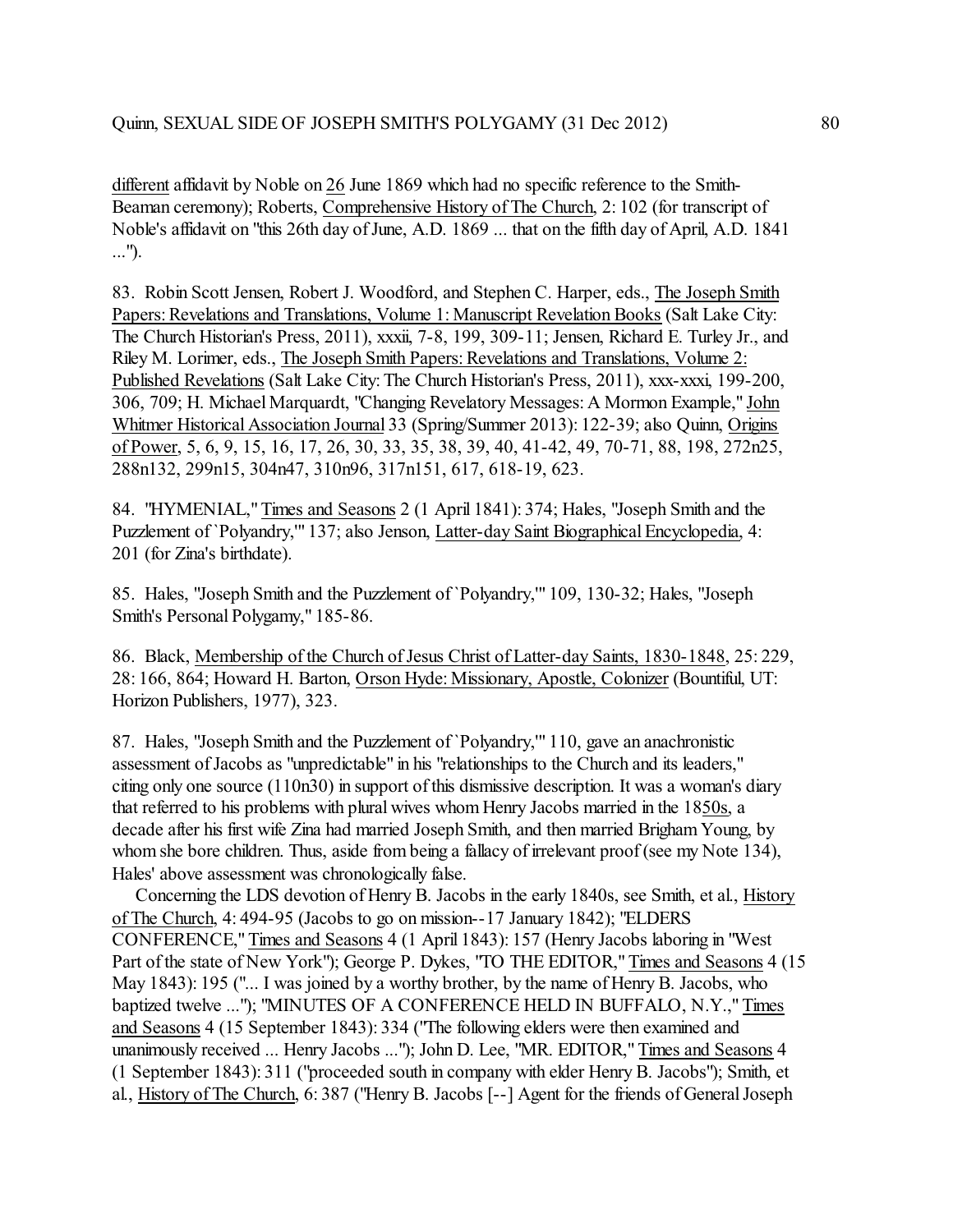Smith"--17 May 1844); Wilford Woodruff and George A. Smith, "EDITOR," Times and Seasons 5 (1 June 1844): 558 (Henry Jacobs on mission "to Michigan"); entry for 8 October 1844 (Jacobs as a president of local Seventy's quorum), in Andrew Jenson, Church Chronology: A Record of Important Events Pertaining to The Church of Jesus Christ of Latter-day Saints (Salt Lake City: Deseret News, 1914).

88. Barton, Orson Hyde. Nonetheless, Hales, "Puzzlement of `Polyandry,'" 140-41, stated in 2010: "The reproductive history of Marinda shows that Orson Washington Hyde was born on November 9, 1843; conception would have occurred approximately February 16, 1843. No evidence has been found to connect Joseph Smith with this child."

89. Hales, "The Joseph Smith-Sylvia Sessions Plural Sealing," 46 (for Lyon's excommunication); Hales, "Joseph Smith and the Puzzlement of `Polyandry,'" 110 (for Lightner among the "friendly non-members"), 114-16 (for Lyon's excommunication).

 "An excommunicated person is no longer a member of the Church," as stated by Bruce C. Hafen, "Disciplinary Procedures," in Ludlow, Encyclopedia of Mormonism, 2: 387.

90. Hales, "Puzzlement of `Polyandry,'" 113, 116; also Hales, "Joseph Smith-Sylvia Sessions Plural Sealing"; my Note 13.

 I agree with the following two relevant statements by Hales: "There is no question that in special circumstances, Joseph Smith, as President of the Church, believed himself capable of granting permission to ignore legal unions" (116), also "for most Latter-day Saints, the sealing ceremony constituted a matrimonial upgrade sufficient to dissolve previously contracted earthly matrimonies" (117). However, neither Joseph's beliefs nor the beliefs of other Mormons proves what Sylvia and Windsor Lyon did regarding cohabitation following her marriage to Joseph Smith. See Smith, et al., History of The Church, 5: 135 (the Prophet's letter-essay "On Happiness," partly quoted in my Note 290--midway through its 2nd para.)

- 91. Hales, "Puzzlement of `Polyandry,'" 118.
- 92. Hales, "Puzzlement of `Polyandry,'" 149.
- 93. Hales, "Puzzlement of `Polyandry,'" 114.
- 94. Hales, "Puzzlement of `Polyandry,'" 114.
- 95. Quoted by Compton, In Sacred Loneliness, 178.

96. Compton, In Sacred Loneliness, 682nVII. He made the parenthetical statements that appear in my narrative's quote.

97. For David Sessions continuing to cohabit with Joseph Smith's polyandrous wife Patty from 1842 to 1850, see Compton, In Sacred Loneliness, 181-82, 186-89, 192, 195-96.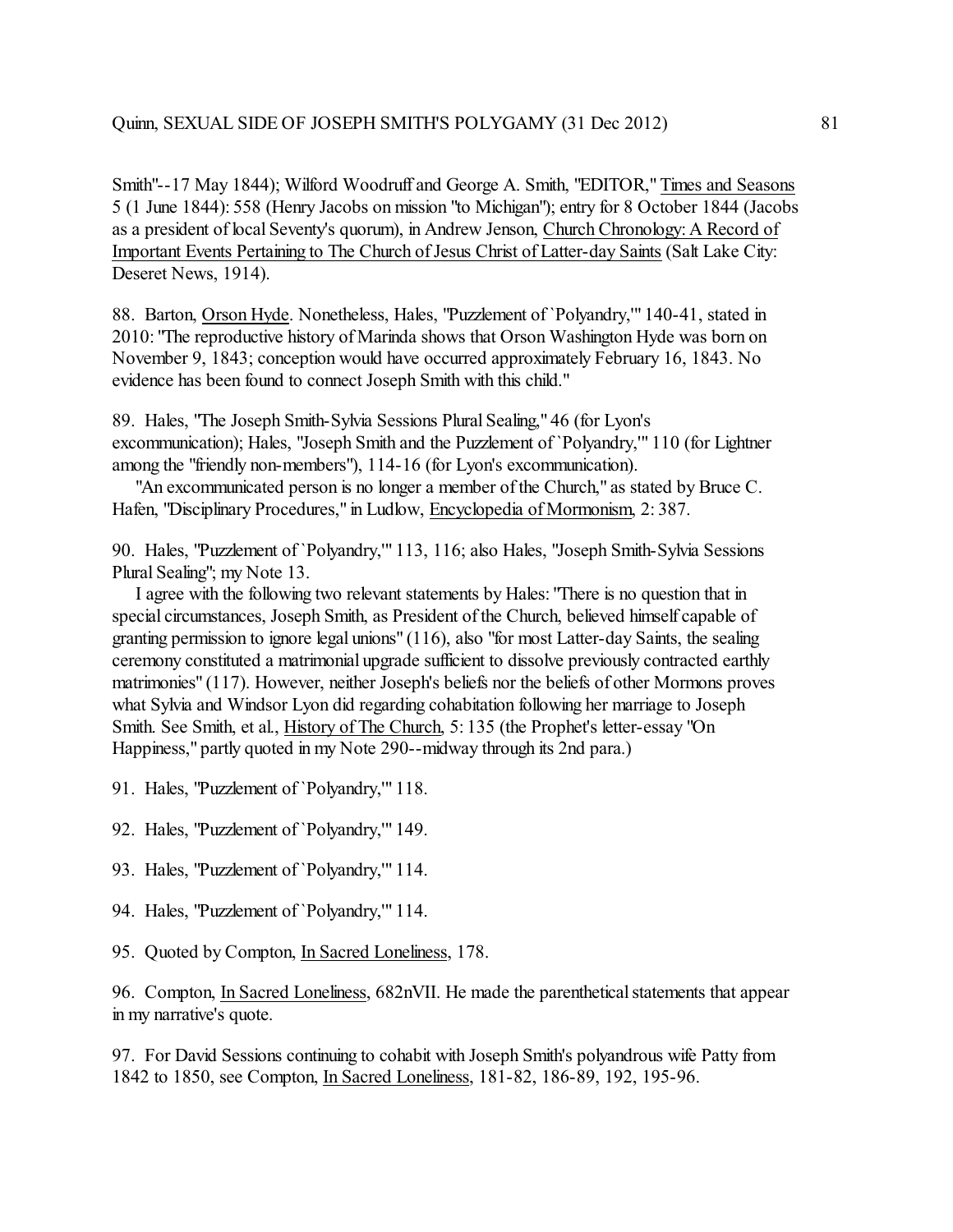98. Hales, "Joseph Smith and the Puzzlement of `Polyandry,'" 127. See my Note 64 (last para.), my Note 182, and my Note 218.

99. See my Note 64 (last para.), and contrast with my Note 65--2nd par. (regarding 62-year-old Mosiah L. Hancock's narrative in 1896), with my Note 79--3rd para. (regarding 70-year-old Joseph B. Noble's narrative in 1880), with my Note 268--1st para. (regarding Ruth Daggett Vose's reminiscence in 1886 or 1887, when she was 78 or 79 years old), and with my Note 287 (regarding 73-year-old WilliamClayton's reminiscence in 1887).

100. Hales, "Puzzlement of `Polyandry,'" 101n7, 135; also today's Power-point presentation by Hales for five pre-printed statements: "it is impossible to prove something did not happen" (repeated verbatim forty-nine illustrations later), and "Did I mention that it is impossible to prove something did not happen?," and "These two observations are often treated almost like irrefutable proof of sexual polyandry in Joseph Smith's polygamy: ... 2. It is impossible to prove something did not happen," and "Joseph Smith's Sexual Polyandry ... 2. Can't prove a negative."

 Actually, Hales is overstating the problem of proving a negative. For example, it is possible to prove that someone didn't die on a particular date, didn't enroll in a particular college at any time, didn't serve in the military, or to prove the negative of any other event/activity for which there is reliably continuous documentation. In recent years, that is how several political candidates and office-holders have been proven not to be veterans of the Vietnam War as they had long-claimed. Likewise, prosecutors sometimes prove the negative of a defendant's alleged alibi with closedcircuit television's video showing the defendant in a different place than claimed by the defendant at the crime's time--a place close to the scene ofthe crime.

101. "Evidence from Zina D. Huntington-Young ... copy of an interview had by John W. Wight, elder of the Reorganized Church of Jesus Christ of Latter Day Saints, with Mrs. Zina D. Huntington-Jacobs-Smith-Young, at her home in Utah, October 1, 1898, in the presence of ... Susie Walker, stenographer," Saints' Herald 52 (11 January 1905): 28-30 (with first quote and bloc-quotes from page 29, and final quote from page 30).

 Remarkably, Hales, "Puzzlement of `Polyandry,'" 129-30, 130n94, cited this interview to support his claim that "Other documents from Zina Huntington" and from two other alreadymarried wives of Joseph Smith "indicate their marriages may also have been `eternity' only sealings as well." To me, that is not the obvious meaning of Zina's replies to two questions that made the exact distinction that Hales makes: to the first question, she affirmed what Hales denies; to the second question that emphasized the distinction Hales affirms, she refused to answer.

 As part of his own bloc-quote, Compton, In Sacred Loneliness, 14, quoted what my blocquote presents as its first section. However, Compton wrongly changed "It is a fact then" to "Is it a fact then," as a grammatical improvement in his quote that was nonetheless different from the original source. Compton used some brackets in his bloc-quote, but not for that change.

 As one of Mormon history's many ironies, this 1898 interview's anti-polygamy John W. Wight was born in Texas to a polygamous wife of Nauvoo's LDS Apostle Lyman Wight. Zina didn't know that fact about her RLDS interrogator. Of course, he didn't volunteer it.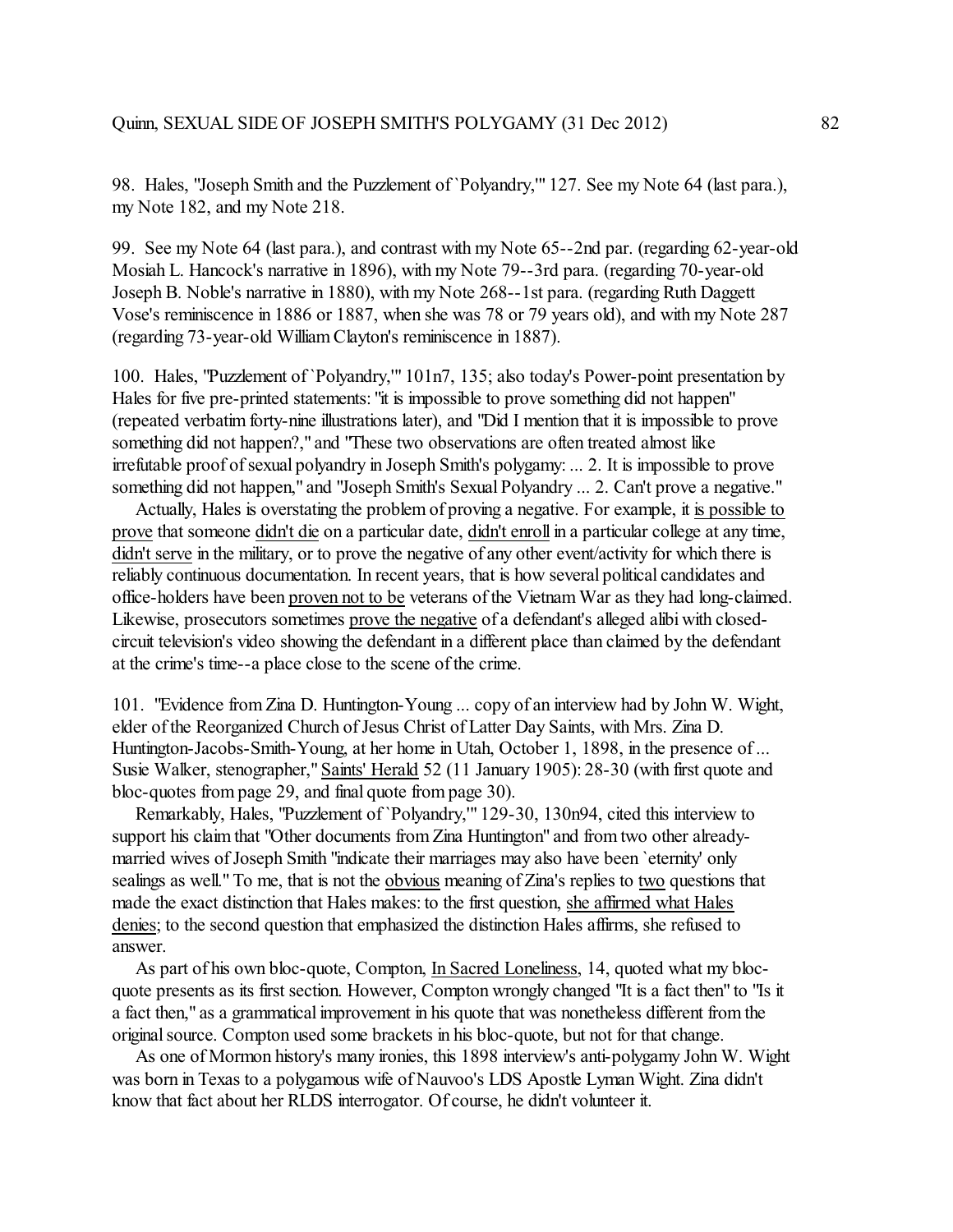102. Danel W. Bachman, "A Study of the Mormon Practice of Plural Marriage Before the Death of Joseph Smith" (M.A. thesis, Purdue University, 1975), 135; compare BYU Studies 20 (Summer 1980): 344-45 ("Daniel Bachman is an instructor at the Logan Institute of Religion at Utah State University"), 28 (Fall 1988): 103 ("Daniel W. Bachman, institute curriculumwriter, LDS Church Educational System").

103. Hales, "Joseph Smith and the Puzzlement of `Polyandry,'" 104n18.

104. Black, Membership of the Church of Jesus Christ of Latter-day Saints, 1830-1848, 7: 418 (giving birthdate for "John Hyrum" Buell as 13 July 1844), when Willard Richards was absent from Nauvoo (see my Note 73). Black wrongly dated this birth as one year too late, as shown by Compton, In Sacred Loneliness, 124 (for Zina Huntington Jacob Smith's journal in October 1844 about the death of "my sister Presendia Buells child, John Hiram by name, age about 1 year"--i.e, born in 1843), also 671nVII, and Maureen Ursenbach Beecher, ed., "`All Things Move in Order in the City':The Nauvoo Diary of Zina Diantha Huntington Jacobs," BYU Studies 19 (Spring 1979): 297. Hales, "Joseph Smith and the Puzzlement of `Polyandry,'" 105n22, described the birth of "John Hiram" Buell as "July 13, 1843 at Adams, Illinois" (which was distant from Nauvoo, and also while Richards was absent from the city); compare my Note 73.

105. Newell and Avery, Mormon Enigma (1994 ed.), 292, 298, 301-02.

106. Newell and Avery, Mormon Enigma (1994 ed.), 307.

107. Widtsoe, "Did Joseph Smith Introduce Plural Marriage?" (1946); also John A. Widtsoe, Joseph Smith--Seeker After Truth, Prophet of God (Salt Lake City:Bookcraft, 1951), 234. Both of his publications were defensive responses to Fawn M. Brodie, No Man Knows My History: A Biography of Joseph Smith, the Mormon Prophet (New York: Alfred A. Knopf, 1945), esp. 434- 65.

108. Here are two examples of "eternity only" misrepresentation in family-written histories. Despite the published sources showing that Joseph Smith performed the civil marriage for Elvira Cowles and Jonathan Holmes six months before she became Smith's literal wife (see my Note 62 and see the narrative's quote for my Note 64), [Moon and Bowen], Ancestors and Descendants of Job Welling, 20, quoted the "following written by Job's daughter Roxie Welling Taylor," in part: "After the martyrdom of Joseph and Hyrum Smith, Elvira Annie Cowles (Smith) married young widowed Jonathan Harriman Holmes ..."

 Likewise (but with different chronology), McGrath, "Was Austin Cowles A Conspirator Against the Life of the Prophet?," 3, stated: "Elvira Ann Cowles, had been sealed to the Prophet sometime between 1837 and 1842 (the exact date is unknown) and had lived with himas his wife ... In 1842, the prophet released Elvira `for time only' and sealed her to Jonathan Herriman Holmes ..." McGrath's historically disprovable claim is the kind of "divorce" that Hales claimed Joseph Smith gave to his plural wife Flora Ann Woodworth (see narrative discussion for my Note 156).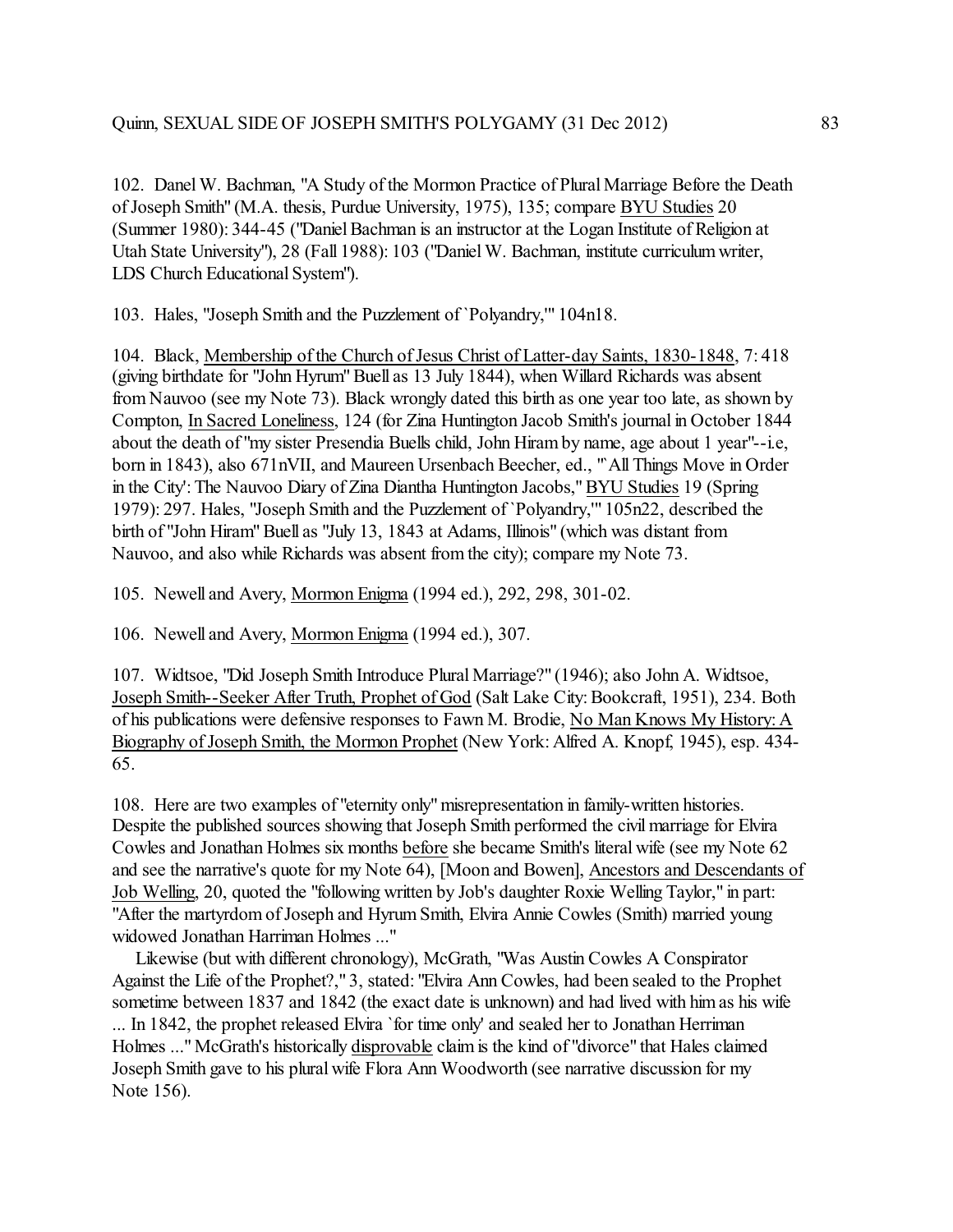109. Hales, "Fanny Alger and Joseph Smith's Pre-Nauvoo Reputation," 144n82.

110. Hales, "Fanny Alger and Joseph Smith's Pre-Nauvoo Reputation," 144n82 (for quote), compared with his pages 153, 153n111.

111. Jenson, "Plural Marriage," 234. Compare my Note 46 (paragraphs 2-5) about "lying for the Lord," and my Note 108 (for a family's misrepresentations of the Holmes-Cowles marriage).

112. Hales' bracketed explanation ("slang for sexual relations") inside the quote on page (beginning: "In his defense, Joseph E. Johnson reported") of today's Power-point presentation; compare with Oxford English Dictionary (2nd ed., 1989), s.v. "frigging"; Tom Dalzell and Terry Victor, eds., The New Partridge Dictionary of Slang and Unconventional English (New York: Routledge, 2006), 804.

113. Council meeting and trial of Joseph E. Johnson, 2 September 1850, Miscellaneous Minutes, Brigham Young Papers. For Lorenzo Snow's 1845 marriage to Hannah M. Goddard, sister of his legal wife, see his manuscript diary, page 51 (which used initials for Brigham Young performing their polygamous marriage on 19 January 1845), LDS Church History Library, a typescript of which is in my Research Files, Beinecke Library, the basis on which I listed Hannah among Snow's wives in Quinn, Extensions of Power, 701.

With regard to the above citation of the 1850 manuscript, I was stunned to receive a copy of Brian C. Hales' accusation against me in his email to Joseph Geisner on 15 October 2012, copies of which went to Don Bradley and Gary Bergera. Hales stated (in part): "there is one [document's transcription] that was removed from the CHD [Church Historical Department] without permission by Michael Quinn. Don Bradley transcribed it for me from Quinn's Yale collection[,] and it continues to be restricted at the CHL [Church History Library] (I checked). It is the council meeting discussing Joseph E. Johnson's church discipline."

 Upon belatedly reading Hales' totally false accusation, I immediately drafted an email to Hales, Geisner, Bradley, and Bergera on 17 October 2012, which stated (in part): "I first learned about those minutes when Ron Esplin came up to me in the offices of [LDS Church Historian] Leonard Arrington's staff in the early 1970s. Ron was chuckling about [elderly] Edith Romney, who was transcribing the minutes, asking people what `frigging' meant. Ron was in charge of transcriptions from Brigham Young's collection, and I asked him if I could examine the original minutes, not Sister Romney's transcription. Ron Esplin quickly provided the manuscript minutes to me. I personally returned them to him when I had finished taking the notes he knew I was typing."

 Furthermore, in his explanatory response to me (with copies to Bradley, Geisner, and Bergera) later in the day of 17 October 2012, Brian Hales' email stated (as his "assumption") that it is currently necessary to obtain written permission to publish any quotes from such manuscripts housed at the LDS Church History Library (formerly known as the Historical Department of the Church). He assumed that it had been necessary to obtain written permission to publish quotations when I typed my transcriptions during the early 1970s to mid-1980s. Hales is wrong on all counts.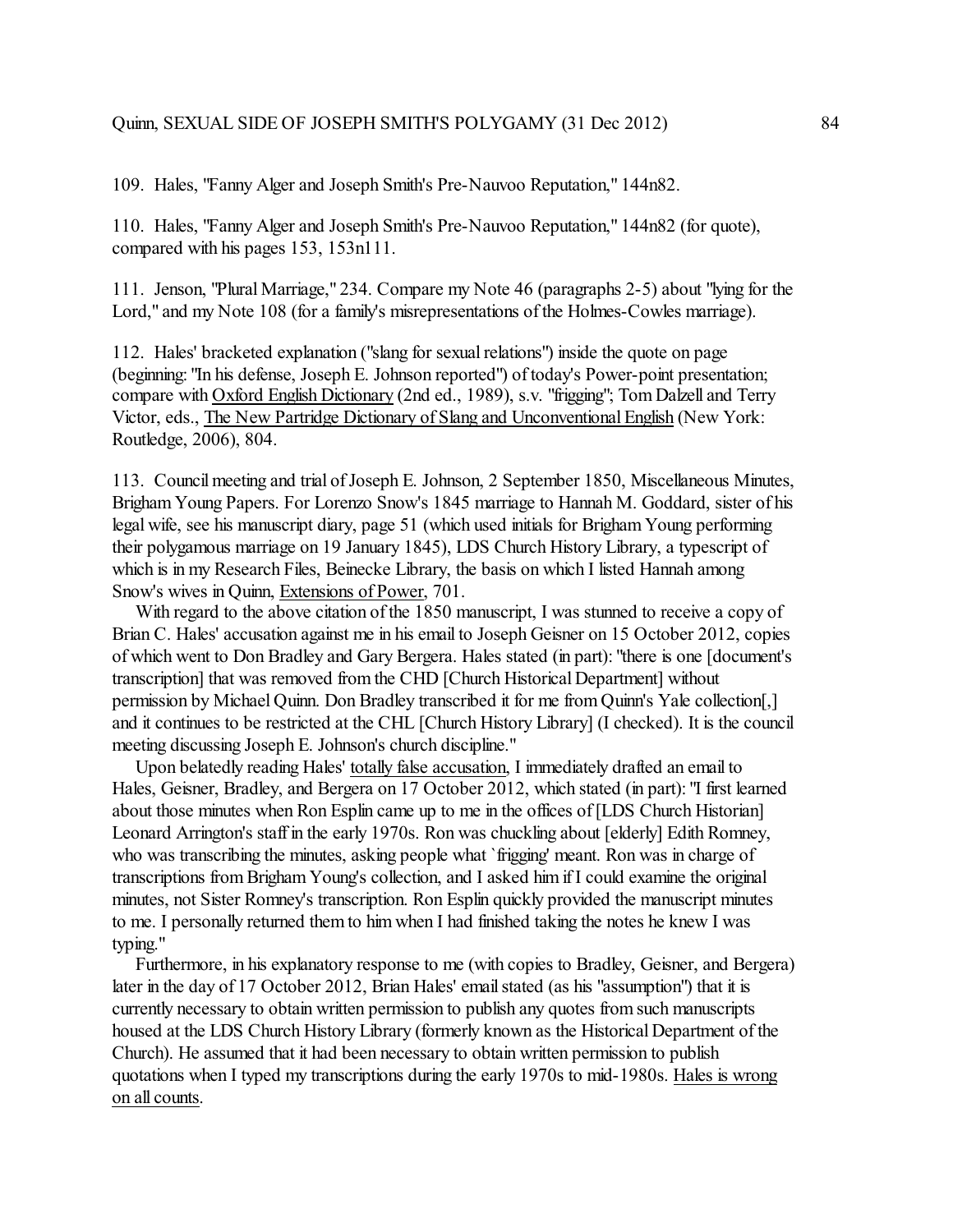To the contrary, a pre-printed document at the Church History Library currently informs all researchers that they do NOT need permission to publish "fair use" quotations from ANY document they examine there. Brian Hales KNOWS that fact, because he had to sign this preprinted agreement in order to examine manuscripts at the CHL (which I observed himdoing in early August 2012). This provision is in accordance with U.S. copyright laws, and has been specified in the Church Historical Department's research-agreement for twenty years. Furthermore, after being given access to a document (including restricted items) researchers have been allowed to make a verbatim copy (in handwriting or in typescript) by the rules of the Church Historian's Office from 1971-72, of the Historical Department of the Church from 1972- 2010, and of the Church History Library from 2010 to the present.

 It is extremely difficult for me to believe that Brian Hales was unaware of this still-current policy of the LDS Church History Library before he sent his email of 17 October 2012 in which he asserted that I allegedly made a transcription "without permission." Whenever the CHL currently grants researchers its permission to examine restricted documents, the CHL specifies in writing that the researchers are permitted to make complete copies by handwriting, by typewriting, or by keyboarding on their personal computers.

 Furthermore, I was only a graduate student at the University of Utah in April 1971 when I began typing detailed transcriptions from the journals of general authorities (including Joseph Smith, Brigham Young, Willard Richards, and Heber J. Grant) at what was then called "The Church Historian's Office" (located on the third floor of the Church Administration Building, 47 East South Temple Street, Salt Lake City, Utah). I did so as a graduate student from April 1971 to March 1972 without signing any agreement that I needed permission to publish quotes from my own 20-30 pages of single-spaced, typed transcriptions with which I left the CHO every day. Moreover, I was never instructed verbally by any official or staffmember of the Church Historian's Office that such permission was necessary before publishing such quotes.

 After March 1972, administrators and staffmembers of the newly created Historical Department of the Church knew that I continued to be a full-time graduate student doing independent research for a master's thesis about Mormon history. Even though I became a parttime researcher-writer on the staff of Church Historian Leonard J. Arrington in March 1972, I was not required to obtain written or verbal permission to publish quotes from manuscripts I continued to examine at the LDS Church's archives.

 The above conversation with Ronald K. Esplin occurred a full year after I ended my employment with the Historical Department in August 1973, in order to become a full-time doctoral student in history at Yale University. According to my daily journal, I first gained access to those Miscellaneous Minutes of Brigham Young's Papers on 14 August 1974: "Today at HDC[,] I talked with Ron Esplin about doing research in semi-processed MSS, on the 3rd Floor ... Spent the day researching Misc. minutes and found some very important items, among them the full minutes of the Dec. 5, 1847 meeting at which Brigham Young was authorized by the Quorum of Twelve to form a separate First Presidency."

 Previously, on 27 June 1974, my journal recorded that the officially appointed Church Archivist Donald T. Schmidt gave me added permission as an independent researcher to examine and make my personal transcriptions from restricted documents housed in HDC's vault. From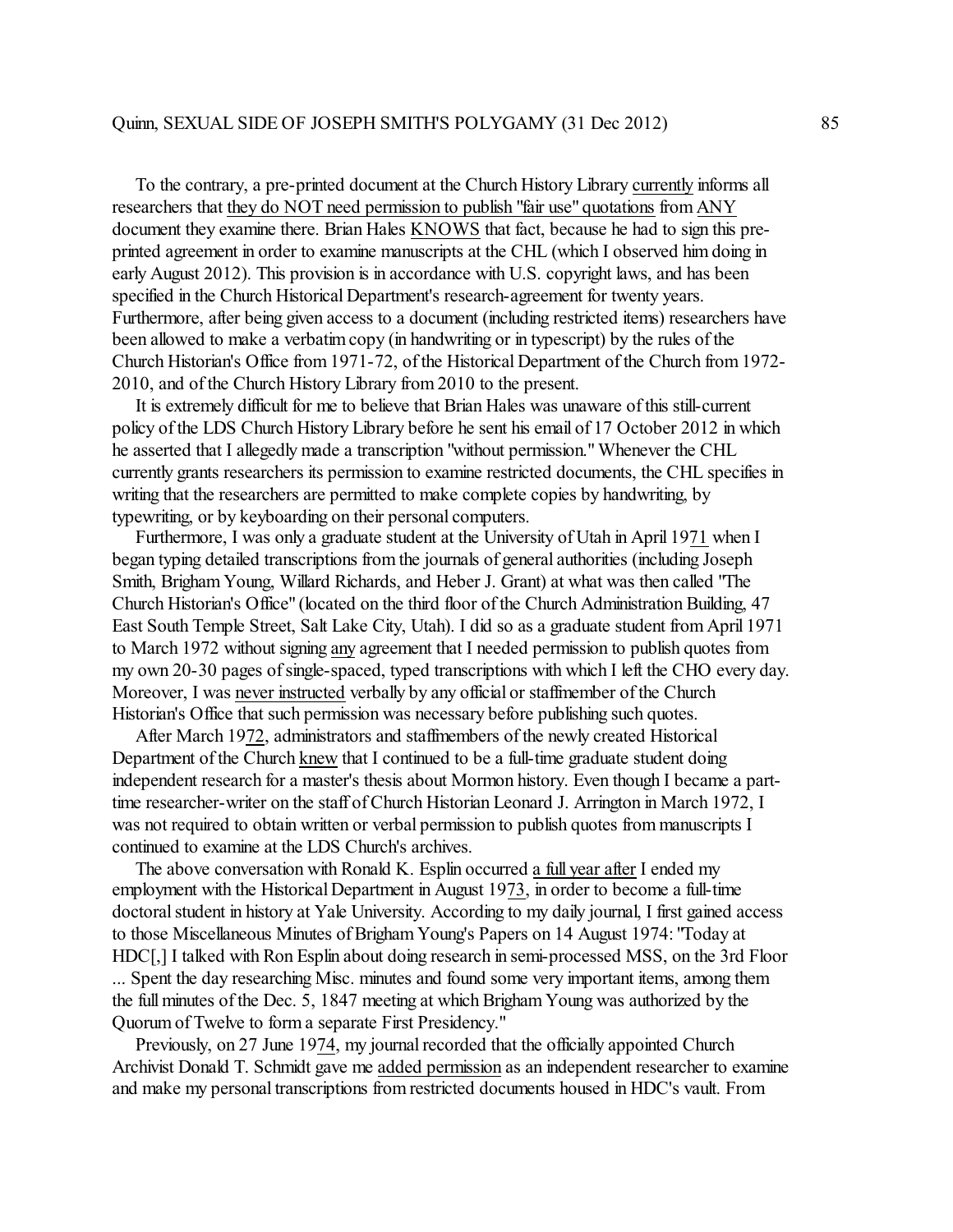June 1974 to June 1986, Archivist Schmidt and his successor Glenn R. Rowe continued to authorize me (as a non-staffmember) to make my own typed transcriptions from documents at HDC that were restricted to the general public, and Schmidt specifically agreed to allow me to re-examine and take added notes from any document I had examined as a part-time employee before 1974. At no time did Don Schmidt or Glenn Rowe even suggest that I should seek permission before publishing quotes from such documents that I had examined at LDS Archives. After June 1986, I did not do research in manuscripts of the Historical Department until 1997, when I signed its pre-printed agreement that gave permission to researchers to publish "fair use" quotes from its documents.

 Although Hales, "Response" (dated 25 August 2012) objected to my use of "obvious," the above will be obvious to anyone who examines the following publications. Beginning with D. Michael Quinn, "The Evolution of the Presiding Quorums of the LDS Church," Journal of Mormon History 1 (1974): 23n11, I did NOT use the phrases "by permission of" or "courtesy of" within my first citation of the LDS Church's Archives for quoting its manuscripts (whether restricted or unrestricted there). That same kind of citation was in my "The Practice of Rebaptism at Nauvoo," BYU Studies 18 (Winter 1978): 226-32, my "Latter-day Saint Prayer Circles," BYU Studies 19 (Fall 1978): 79-105, my "The Council of Fifty and Its Members, 1844 to 1945,"BYU Studies 20 (Winter 1980): 163-97 (including its citation to the Young Collection's "Miscellaneous Minutes," as used for Johnson's trial, above), my "Joseph Smith III's 1844 Blessing and the Mormons of Utah," Dialogue: A Journal of Mormon Thought 15 (Summer 1982): 69-90, my "Jesse Gause: Joseph Smith's Little-Known Counselor," BYU Studies 23 (Fall 1983): 487-93, my "The Mormon Church and the Spanish-American War: An End to Selective Pacifism," Dialogue: A Journal of Mormon Thought 17 (Winter 1984): 11-30, my "From Sacred Grove to Sacral Power Structure," Dialogue: A Journal of Mormon Thought 17 (Summer 1984): 9-34, and my "LDS Church Authority and New Plural Marriages, 1890-1904," Dialogue: A Journal of Mormon Thought 18 (Spring 1985): 9-105.

 Concerning that last article, a few days before general authority G. Homer Durham died in January 1985, I asked Archivist Rowe for permission to examine and type notes from original records of Utah temples and to re-examine and type added notes from some of the First Presidency's documents, both of which were then at the Historical Department. In making this request, I explained to Rowe that I needed to finalize some quotes and source-notes for an article about post-Manifesto polygamy that Dialogue was publishing in April. About ten minutes later, Glenn returned with my request-slips (initialed by Elder Durham) for all of those heavily restricted documents that I had requested. As usual, I then made my own transcripts on one of HDC's typewriter that day. This was two years after the publication of my authorized biography of J. Reuben Clark, for which the First Presidency in 1977 had given me full access to any document I wanted to examine at HDC.

 Despite the expiration of the First Presidency's special authorization upon my completion of Clark's biography, Elder Durhamcontinued to give me access to nearly every restricted document I asked to see from 1983 to 1985. He knew those requests were for my independent research and publishing, and Durhamhad known since 12 January 1979 (due to my 12-page, single-spaced, typed letter to him) that post-Manifesto polygamy was one of the controversial topics I was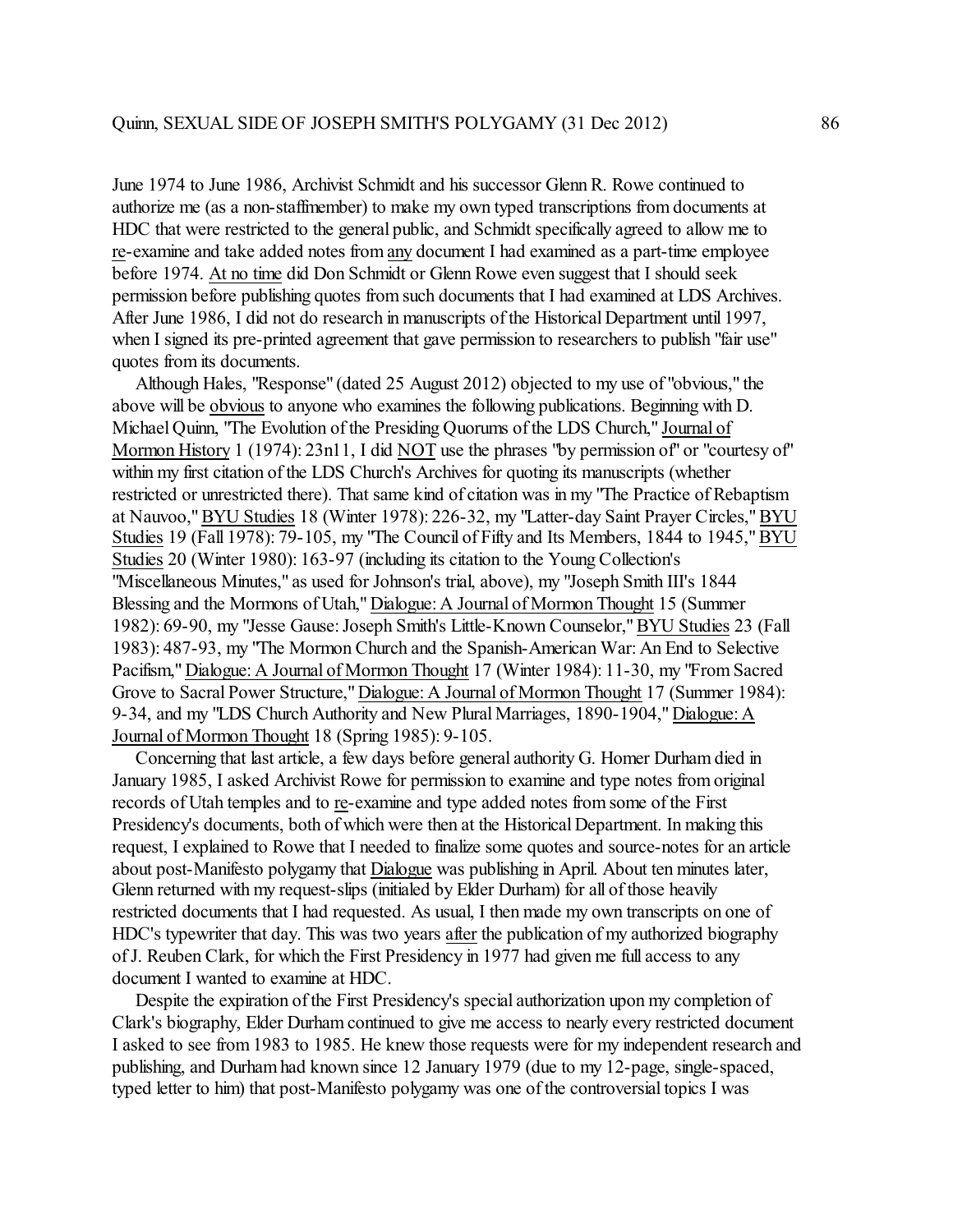researching at HDC (with intent to publish when I decided on my own responsibility to do so).

 Moreover, in a telephone conversation with the First Presidency's counselor Gordon B. Hinckley on 26 May 1982, I told him that I planned to publish the most detailed, supportive study I could about post-Manifesto polygamy. President Hinckley replied: "That's YOUR decision to make, Brother Quinn." He then repeated his statement that he had done what he could to help me get access to historical documents in the Presidency's vault regarding post-Manifesto polygamy. Significantly, I thought, he did NOT even suggest during this 1982 telephone-conversation that I should not publish what I already knew about it from my research at HDC. I had previously outlined my research on post-Manifesto polygamy in a letter to him, after verbally summarizing it during an hour's conversation at his home on 22 November 1981.

114. Full citation and explanation in my Note 113; also "Disfellowshipment is a temporary suspension of membership privileges," as stated by Bruce C. Hafen, "Disciplinary Procedures," in Ludlow, Encyclopedia of Mormonism, 2: 387.

115. Hales' criticism ("First is the willingness to assume Joseph E. Johnson was accurate and accurately quoted?"), as pre-printed statement filling a page in today's Power-point presentation.

 However, countering the above, Hales, "Response" (dated 25 August 2012), 36n65, stated: "In fact, I believe the Johnson quote is accurate. Quinn was working from a powerpoint slide and assumed my commentary was to criticize the quotation." As I understood it, his 2012 Powerpoint slide criticized my own "willingness to assume" Johnson's accuracy, an affirmation I had stated in my email to Hales on 17 May 2011 ("You have Johnson's statement, but conceal it from your presentations").

 Furthermore, for a similarly absurd "suggestion" that Hales made in his carefully considered "Response," see my Note 253 (1st para.); also see my Note 133 for red-herring as an argumentative fallacy.

116. "PHONOGRAPHY, Or Writing by Sound ... by G.D. Watt," The Wasp, facsimile edition (Salt Lake City: Greg Kofford Books, 2003), 207 (issue of 26 April 1843); for "clerks skilled in shorthand" after 1844, see Ronald K. Esplin, "Joseph, Brigham, and the Twelve: A Succession of Continuity," BYU Studies 21 (Summer 1981): 304n10; for Thomas Bullock's capturing the "precise phrases" of speakers as "secretary of the Twelve from 1846-56," see Jerald F. Simon, "Thomas Bullock as an Early Mormon Historian," BYU Studies 30 (Winter 1990): 88n49; also Jenson, Church Chronology, entry for 17 February 1851 ("Robert Dickson opened a school in the 14th Ward, G.S.L. City, with 18 scholars, teaching phonography," i.e., shorthand).

117. Off-the-cuff comment by Brian C. Hales during today's Power-point presentation.

118. Council meeting/trial ofJoseph E. Johnson, 2 September 1850.

119. Hales, "Joseph Smith's Personal Polygamy," 177-78, 180-81, 193; E. Dale LeBaron, Benjamin F. Johnson: Friend to the Prophet (Springville, UT: CFI/Cedar Fort, Inc., 2008), [212] for ("Appendix D [--] Family of Ezekiel and Julia Hills Johnson," with last daughter "Esther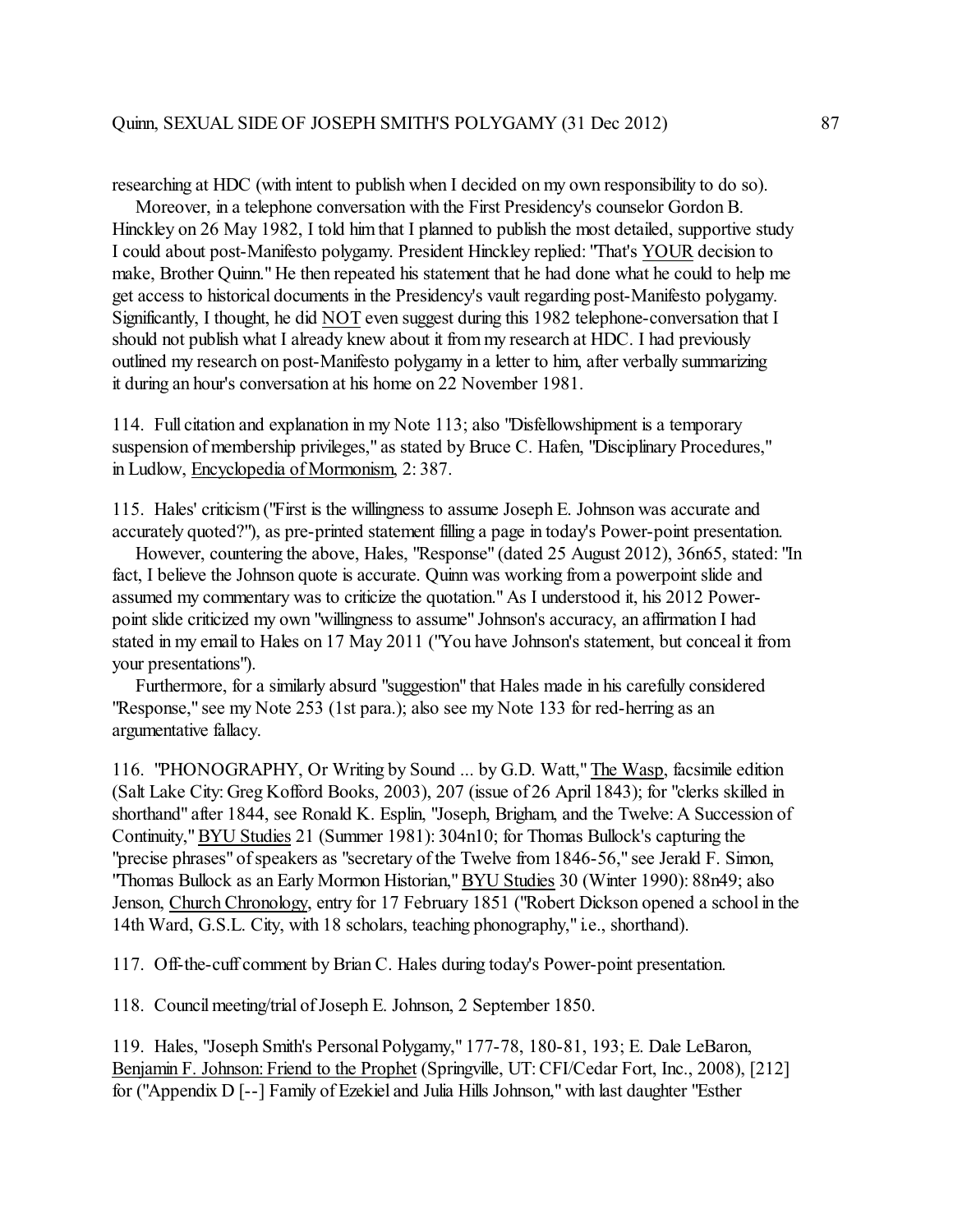Melita, born January 12, 1827," i.e., age sixteen in the spring of 1843), 227 ("At the marriage of Sister Almera to the Prophet [in late April 1843--p. 226], there was still our youngest sister, for whom he manifested partiality, and would gladly have married, also, but she being young and partially promised to my first wife's brother, although reluctantly, the matter by him[Joseph Smith] was dropped"), 227 ("The marriage of my eldest sister to the Prophet was before my return to Nauvoo ["in June, 1842"--p. 226], and it being tacitly admitted, I asked no questions").

 Johnson's statement that the Prophet "reluctantly ... dropped" his request to marry a 16-yearold girl is yet another evidence that Joseph Smith regarded his marriages to teenagers as earthly and sexual (see the narrative for my Notes 151-152, 159, 161-163, 165-166, 189, 195-196, and discussions within no Notes 153, 162, 189). By the reasoning Brian Hales insists upon, the Prophet could have easily chosen an "eternity only" sealing to Esther, while allowing her to continue as "partially promised" in marriage to Benjamin's brother-in-law. What Joseph Smith "reluctantly ... dropped" in the spring of 1843 was the opportunity of an earthly, literal marriage with 16-year-old Esther Melita Johnson.

120. First among "Observations," pre-printed statement on five separate illustrations in Hales' Power-point presentation today.

121. Council meeting/trial of Joseph E. Johnson, 2 September 1850.

122. Journal of Discourses, 26 vols. (London and Liverpool: Latter Day Saints' Book Depot, 1854-86), 8: 226 (B. Young/1860), 9: 332 (B. Young/1862); available in electronic format in GospeLink and in New Mormon Studies CD-ROM.

123. Council meeting/trial of Joseph E. Johnson, 2 September 1850.

124. Without knowledge of the minutes for the 1850 trial, Rufus David Johnson, J.E.J.: Trail To Sundown, Cassadaga to Casa Grande, 1817-1882 ([Salt Lake City]: Deseret News Press/Joseph Ellis Johnson Family Committee, 1961), 142-43, stated: "... after his conference with Brigham Young in the Valley [in August-September 1850], he did not make a statement[,] but it was established in his [JEJ's] mind that an apostle [like his traveling companion Orson Hyde] could unite people in this relation, or he could delegate the power to a member of a lesser echelon of the priesthood.

"... He ["Elder John Brown"] was delegated by Bro. Hyde to tie the nuptual [sic] knot for Joseph and Hanna, which he did some time before the 14 of December, 1850, at Kanesville. ... This joining in celestial marriage[,] as well as Joseph's first and third marriages, was made of lasting record in the Endowment House at Salt Lake City, Nov. 17, 1861, soon after his [J.E.J.'s] arrival in the Valley as a permanent resident."

125. Hales' pre-printed statement filling a page in today's Power-point presentation.

126. Compton, In Sacred Loneliness, 277, 706nVI; Smith, Nauvoo Polygamy, 105, 105n130. Likewise, Hales, Modern Polygamy, 91n19, cited "Mrs. Joseph Horne, `Migration and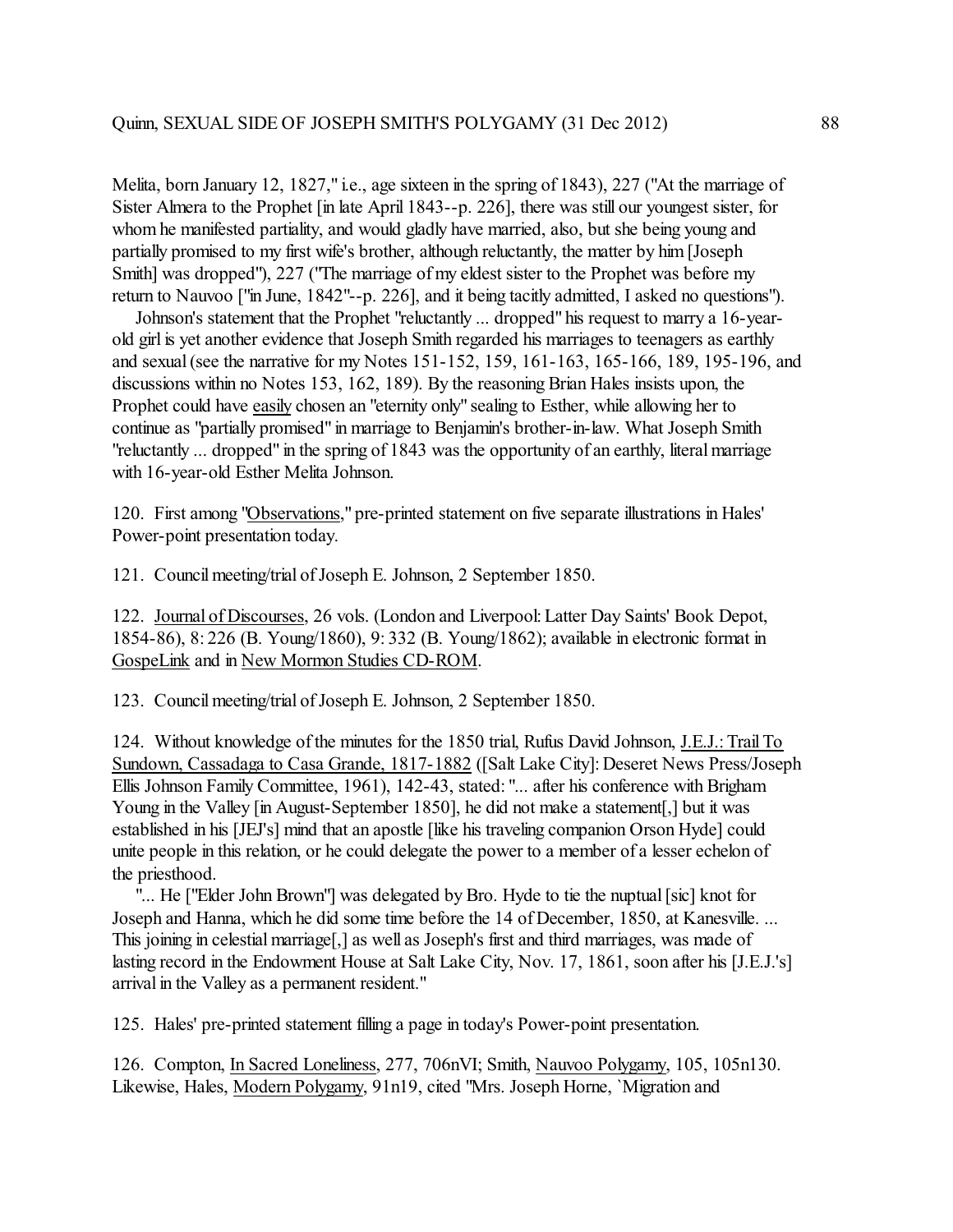## Quinn, SEXUAL SIDE OF JOSEPH SMITH'S POLYGAMY (31 Dec 2012) 89

Settlement'."

127. Lorraine Wight Hales, comp., The Chronicles ofthe Hales Family in America: Book One, 1791 to 1867 (Ogden, UT: Dingman Professional Printing, 2008), 79, citing "(Mrs. Joseph Horne, Migration and Settlement of the Latter Day Saints)," which was described in S. George Ellsworth, "A Guide to the Manuscripts In the Bancroft Library Relating To the History of Utah," Utah Historical Quarterly 22 (July 1954): 205.

For Mary Isabella Hales as the legal wife of Joseph Horne since 1836, see Jenson, Latter-day Saint Biographical Encyclopedia, 4: 187. She was wrongly identified as a "plural wife of Joseph Horne," in Carol Cornwall Madsen, "Emmeline B. Wells: `Am I Not a Woman and a Sister?,'" BYU Studies 22 (Spring 1982): 176.

128. Jenson, "Plural Marriage," 234 ("Sarah M. Cleveland").

129. Hales, "Joseph Smith's Personal Polygamy," 179.

130. Compton, In Sacred Loneliness, 312.

131. Maureen Ursenbach Beecher, ed., The Personal Writings of Eliza Roxcy Snow (Salt Lake City: University of Utah Press, 1995), 109.

132. Compton, In Sacred Loneliness, 4, 277; Smith, Nauvoo Polygamy, 104.

133. "**red herring**, n. ... **2**. something intended to divert attention from the real problemor matter at hand; a misleading clue," in Random House Webster's College Dictionary (2nd rev. ed.), 1106.

134. For irrelevant proof, see David Hackett Fisher, Historians' Fallacies: Toward a Logic of Historical Thought (New York: Harper & Row, 1970), 45-47.

135. Pre-printed statement on page beginning: "John Snider was on a mission to England," in Hale's Power-point presentation.

136. Tax assessment roll for 1841, in "Nauvoo, Illinois Records, 1841-45," Folder 1, Box 4, MS 16800, Church History Library; Susan Easton Black, Harvey B. Black, and Brandon Plewe, Property Transactions In Nauvoo, Hancock County, Illinois and Surrounding Communities (1839-1859), 7 vols. (Wilmington, DE: World VitalRecords, 2006), 3: 2064 (for "**JOHNSON, Joseph** ... Father: Johnson, Ezekial [sic] ... Transaction Date: 21 December 1841 ... Town Parcel: Lot #2, Block #154, Nauvoo Plat, Town of Nauvoo"), 3: 2050, for "**JOHNSON, Benjamin Franklin** ... Father: Johnson, Ezekiel ... Transaction Date: 11 August 1842 ... Town Parcel: Lot #1 and 2, Block #10, Hibbard Second Plat, Town of Nauvoo." (emphasis in original)

 However, there is a remarkable contradiction in the alternate-spelling entries (6: 3818, 3836) for "**SNIDER, John**"/"**SNYDER, John**" and his wife Mary Heron. Despite listing "Sources: Nauvoo LDS census, 1842, Hancock County Taxes, 1842," Black, Black, and Plewe stated that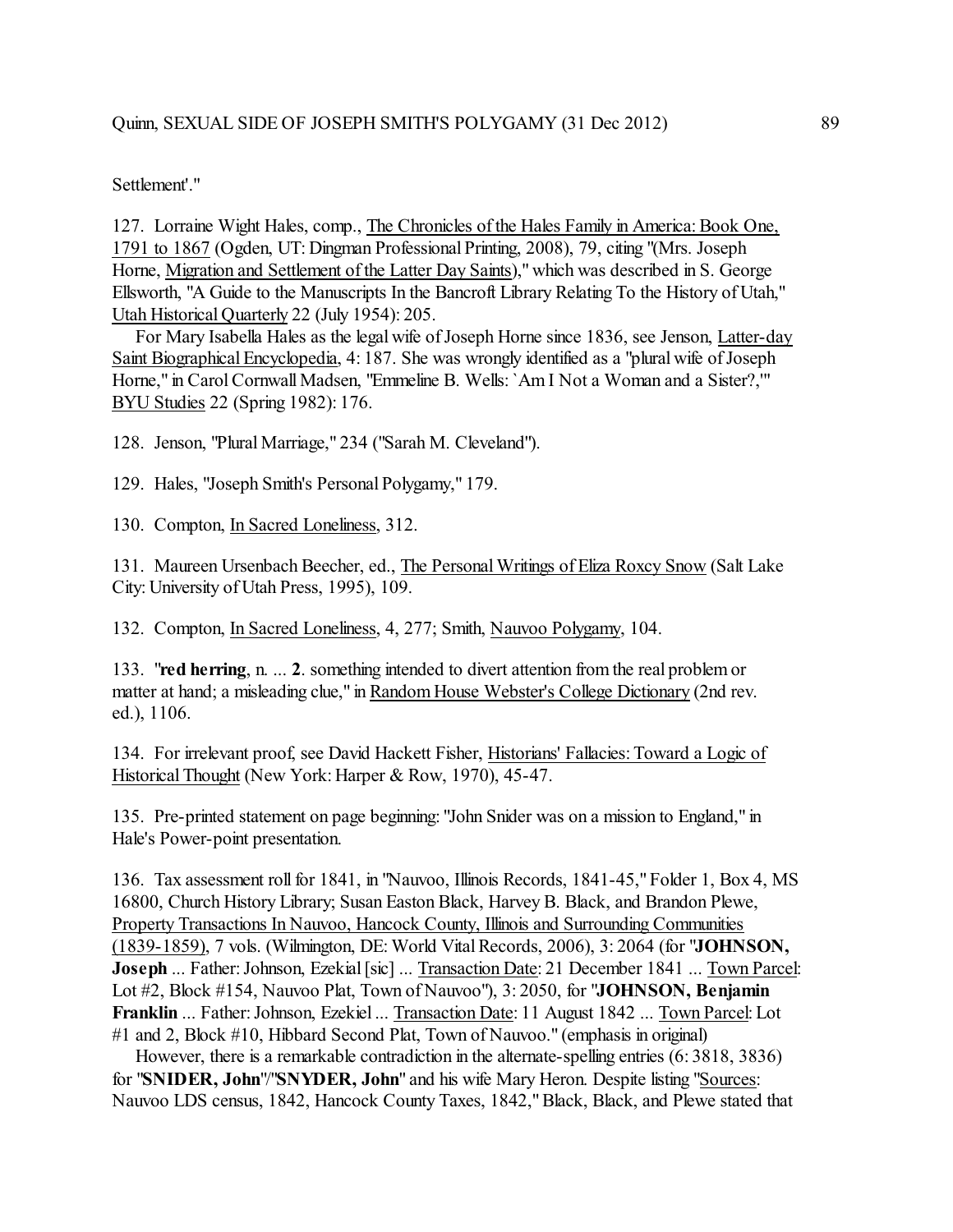his first purchase of land in Nauvoo occurred on 18 September 1843. This contradiction would have been even more obvious if Black, Black, and Plewe had included Nauvoo's 1841 municipal assessment role in their sources for John Snider/Snyder.

 Every historical writer makes mistakes, and Hales, "Response" (dated 25 August 2012), 39n68 wrongly claimed ("Quinn reports that Joseph Ellis Johnson owned lot 3, block 7, in Ramus [--] giving the reference of Nauvoo Land and Records Research Center, P.O. Box 215, Nauvoo, IL 62354"). To the contrary, my "unabbreviated" version (dated "end of July" 2012), which Hales received on August 2nd, "reports" no such thing, nor did it make such statements ANYWHERE in its narrative, nor in any of its source-notes. Its note 90 cited only MS 16800 and the book by Black, Black, and Plewe (as in this "finalized" note's first paragraph), made no statement about lot number or block number, and I certainly made no reference to Ramus within that source-note. Nauvoo's tax assessments in MS 16800 give the legal description for each parcel of land owned in Nauvoo (but never for Ramus or anywhere else). Hales mistakenly assigned my name to added information he obtained on his own from another source, or that his research-assistant Don Bradley found.

137. Nauvoo Third Ward's tax assessment roll for 1842, in "Nauvoo, Illinois Records, 1841-45"; compare Black, Black, and Plewe, Property Transactions In Nauvoo, 3: 2050 (for Benjamin F. Johnson's purchase on 11 August 1842).

138. Hales, Chronicles of the Hales Family in America: Book One, 74; also Horne, "Migration and Settlement."

139. Jacques Barzun and Henry F. Graff, The Modern Researcher, 4th ed. (San Diego: Harcourt Brace Jovanovich, 1984), 115.

140. Smith, et al., History of The Church, 4: 364 (4 June 1841), compare all its indexed references for Carlin.

141. Tax assessment roll for 1841, in "Nauvoo, Illinois Records, 1841-45."

 In the order listed by the assessor, Nauvoo's non-landed residents in 1841 who owned personal properties totalling as little as \$5.00 for each person were Joseph Rese [sic, Rees], Eli Chase, Mary Ives, Isaac Jud[d], Edmond Oakly [sic, Oakley], George Foster, James Proctor, Samuel Parker, James Smithies, James Spencer, Betsy More [sic, Moore], L.A. Pitkin, Caroline Jordon [sic, Jordan], Seth Jackson, and John Parker. By contrast, "John Snider" was listed in 1841 with \$56 in personal property and \$120 worth of land.

 As another fallacy of irrelevant proof, Hales, "Response" (dated 25 August 2012), 34-35 stated that "Nauvoo's tax records for 1842 identify nine male property owners with the surname of `Snyder' or `Snider,' seven of whom were married ... Any of these seven women [living in Nauvoo during 1842] could have been `Sister Snyder' if they had ventured to Quincy at that time [in June 1841]." Residencies in 1842 that are not demonstrated for 1841 have no significance whatever for the identity of Nauvoo's land-owners surnamed Snider/Snyder in 1841, when Mary Isabella Horne saw "Sister Snyder" riding in a buggy with Joseph Smith.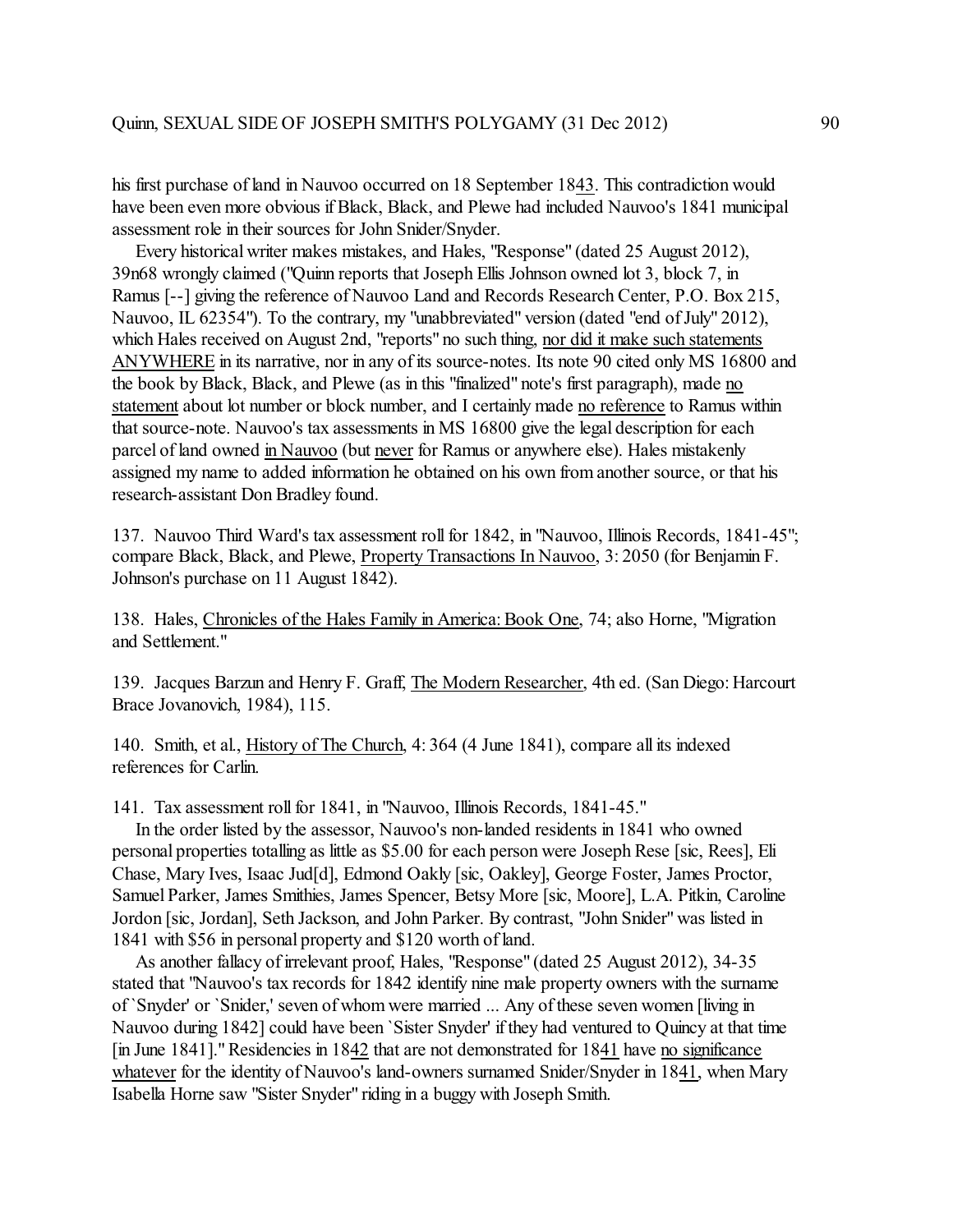On the other hand, it is relevant to Hales' challenge that the already-cited tax assessment roll of 1841 listed one other entry of pertinence: Robert Snider owned \$125 worth of land, compared with John Snider's \$120 worth of land. Hales, "Response," 34, accurately identified Robert's wife as Almeda Melissa Livermore Snider, whom I discuss in the following narrative and in my Note 142.

142. Born on 20 September 1815, Almeda Melissa Livermore married Robert Snider on 3 April 1841. (http://wc.rootsweb.ancestry.com for her)

 Oddly, like two other monogamous marriages relevant to these comments (see my Note 36, next-to-last para., and Note 45, 2nd para., last sentence), this marriage was absent from the municipal sources used for Cook, Nauvoo Deaths and Marriages.

143. See www.josephsmithspolygamy.com/JSWives/SarahKingsleyCleveland.html (Internet website operated by Brian C. Hales, accessed on 20 June 2012), and www.geni.com/people/Mary-Heron for their birthdates.

144. Quinn, Origins of Power, 587. Hales, "Response" (dated 25 August 2012), 37n66, wrongly corrected ("sic, should be p. 588") Todd Compton's accurate page-number citation to my book.

145. Smith, et al., History of The Church, 4: 483, 503 ("cut off from the Church"), 568. Mormons typically do not explain that the quoted phrase from page 503 means "excommunication," but that equivalence was stated by Hoyt W. Brewster Jr., Doctrine and Covenants Encyclopedia (Salt Lake City: Bookcraft, 1988), 167.

146. Brian C. Hales email to D. Michael Quinn in May 2011, partially stated in his Power-point slide today: "Mary died in 1852 and was not sealed to John Snider during their lifetimes," from the electronic attachment emailed to me by Brian C. Hales on 23 June 2012.

147. Jenson, "Plural Marriage," 234 ("Ruth D. Vose, known as the wife of Edward Sayers"); also the narrative for my Notes 26-29, and their contents.

148. "The sealings of those named below were performed during the life of the Prophet Joseph[,] but there is no record thereof. President Lorenzo Snow [president of the Salt Lake Temple, 1893- 98] decided that they be repeated in order that a record might exist; and that this explanation be made," regarding "FANNIE ALGER ... LUCINDA HARRIS ... ALMERA W. JOHNSON ... SARAH BAPSON ... FLORA ANN WOODWORTH ... FANNY YOUNG ... HANNAH ELLS ... OLIVE FROST ... SARAH M. CLEVELAND ... SYLVIA SESSIONS (LYON) ... RUTH VOSE ... died 15 Nov 1870," as extracted (with all-CAPS added) from Salt Lake Temple Sealing Record Book D, 243 (4 April 1899), Film 184,590 (not available to the general public), LDS Family History Library, in Tinney, Royal Family of the Prophet Joseph Smith, 41, 63, and quoted from Tinney in Compton, In Sacred Loneliness, 631n3.

 However, this 1899 notation referred to Snow's inability to find marital sealings of those wives (as spelled) in records of the Salt Lake Endowment House to 1889 and ofthe Salt Lake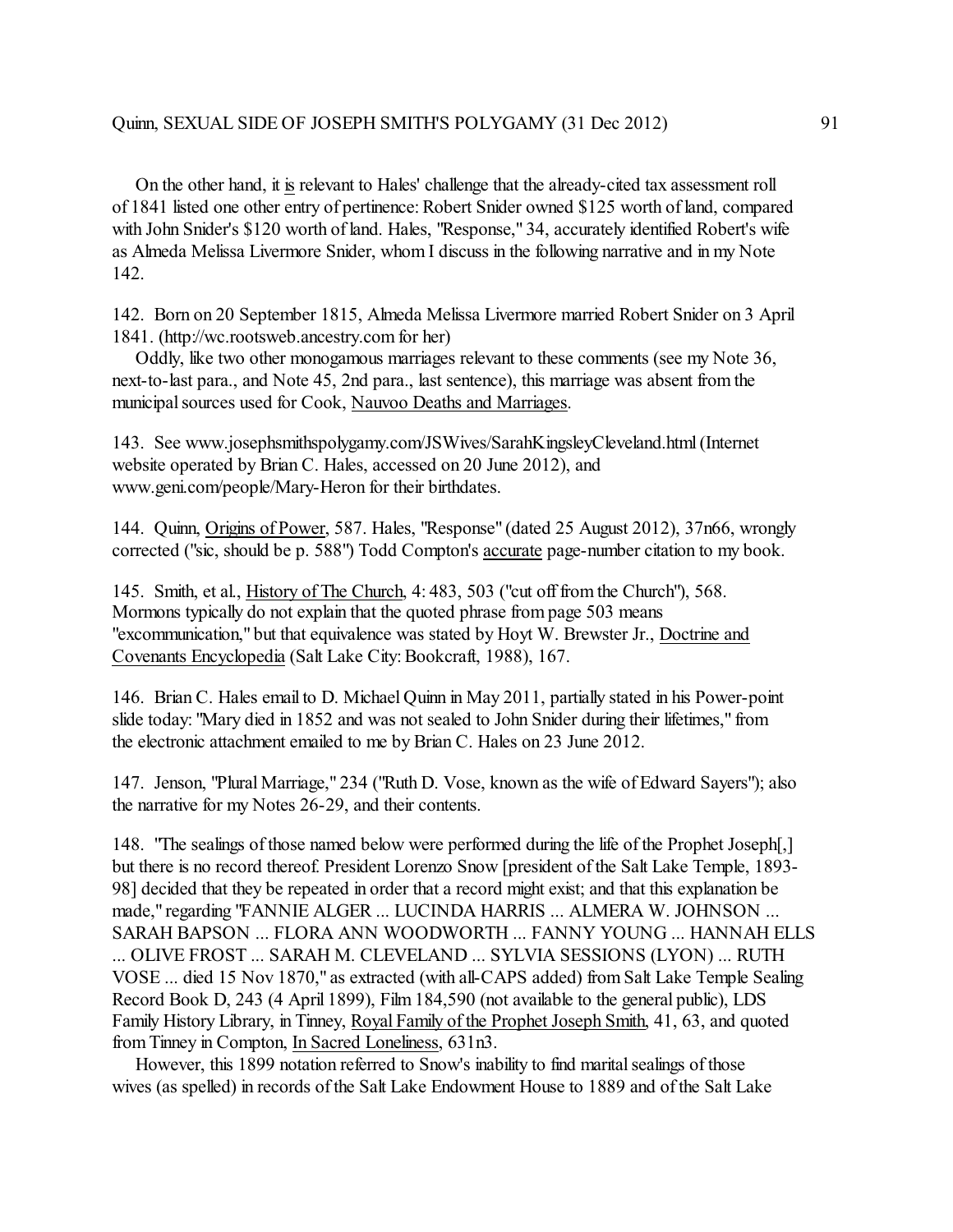Temple from 1893 onward. While living, Lucinda Pendleton Morgan Harris, Sarah M. Kingsley Cleveland, and Sylvia P. Sessions Lyon were sealed by proxy to Joseph Smith in the Nauvoo Temple in 1846, as recorded in Lisle G. Brown, comp., Nauvoo Sealings, Adoptions, and Anointings: A Comprehensive Register of Persons Receiving LDS Temple Ordinances, 1841- 1846 (Salt Lake City: Smith-Pettit Foundation, 2006), 130, 281-83; Sarah "Rapsin" (Rapson/"Bapson") was sealed to him by proxy (while she was living) by Brigham Young in the Endowment House on 11 March 1856 (Film 183,389--not available to the general public), LDS Family History Library, while Fanny Young and Almera W. Johnson were sealed to him in the St. George Temple on 13 March 1879 and 21 March 1879 respectively (Film 170,597--not available to the general public), LDS Family History Library, both as recorded in Tinney, Royal Family of the Prophet Joseph Smith, 30 (for Young and Johnson), 48-A (for "Rapsin").

 Despite the absence of a previous record for her proxy sealing to the Prophet, "Ruth Vose Smith" served as a living proxy on 2 July 1873 for nineteen deceased women, including "Sally Vose ... Sister" and "Mary Sayers ... Friend," in Salt Lake City's Endowment House Record of Baptisms for the Dead, Book D, pages 215-16 (Film 183,385--currently available to the general public), LDS Family History Library; also my Notes 26-29.

 For Ruth Vose Sayers (died in Utah in 1884), see "SAYERS," Deseret Weekly News, 20 August 1884, 496; Compton, In Sacred Loneliness, 386. For the identification of Sarah "Bapson" as Sarah Rapson Poulterer (died in Utah in 1879), see Bergera, "John C. Bennett, Joseph Smith, and the Beginnings of Mormon Plural Marriage in Nauvoo," 64n65; Smith, Nauvoo Polygamy, 135 (with biographical sketch).

149. Hales, "Joseph Smith's Personal Polygamy," 186, 186n90. I admire Hales (as honest apologist) for being the first to publicize this fact, even though Flora's legal marriage in August 1843 complicated his apologist-analysis of Clayton's references to her during that month.

150. Hales, "Joseph Smith's Personal Polygamy," 185 ("in the spring of 1843 Joseph Smith was sealed to Flora Ann Woodruff [sic, Woodworth]," 185n87 ("a possible date for their sealing is March 4, 1843").

151. George D. Smith, ed., An Intimate Chronicle:The Journals of William Clayton (Salt Lake City: Signature Books/Smith Research Associates, 1991), 119 (28-29 August 1843).

152. Hales' pre-printed statement ("No evidence of sexualrelations and if that were the reason, why would Clayton have mentioned it? Discretion was observed regarding polygamous relationships and mentioning a sexual liaison would not be discrete [sic, discreet]") in today's Power-point presentation; also his off-the-cuff remarks during today's presentation about the absence of "bed" or "bedroom" in the Clayton journal's references to these private meetings of Joseph Smith with Flora Woodworth in Clayton's house.

153. Smith, Journals of WilliamClayton, 99 (27 April 1843, for Joseph Smith's performing Clayton's polygamous marriage to Margaret Moon), 99 (30 April 1843, for Clayton's consummating that marriage), 101 (14 May 1843, "Walked out with Margt"), 103 (17 May 1843,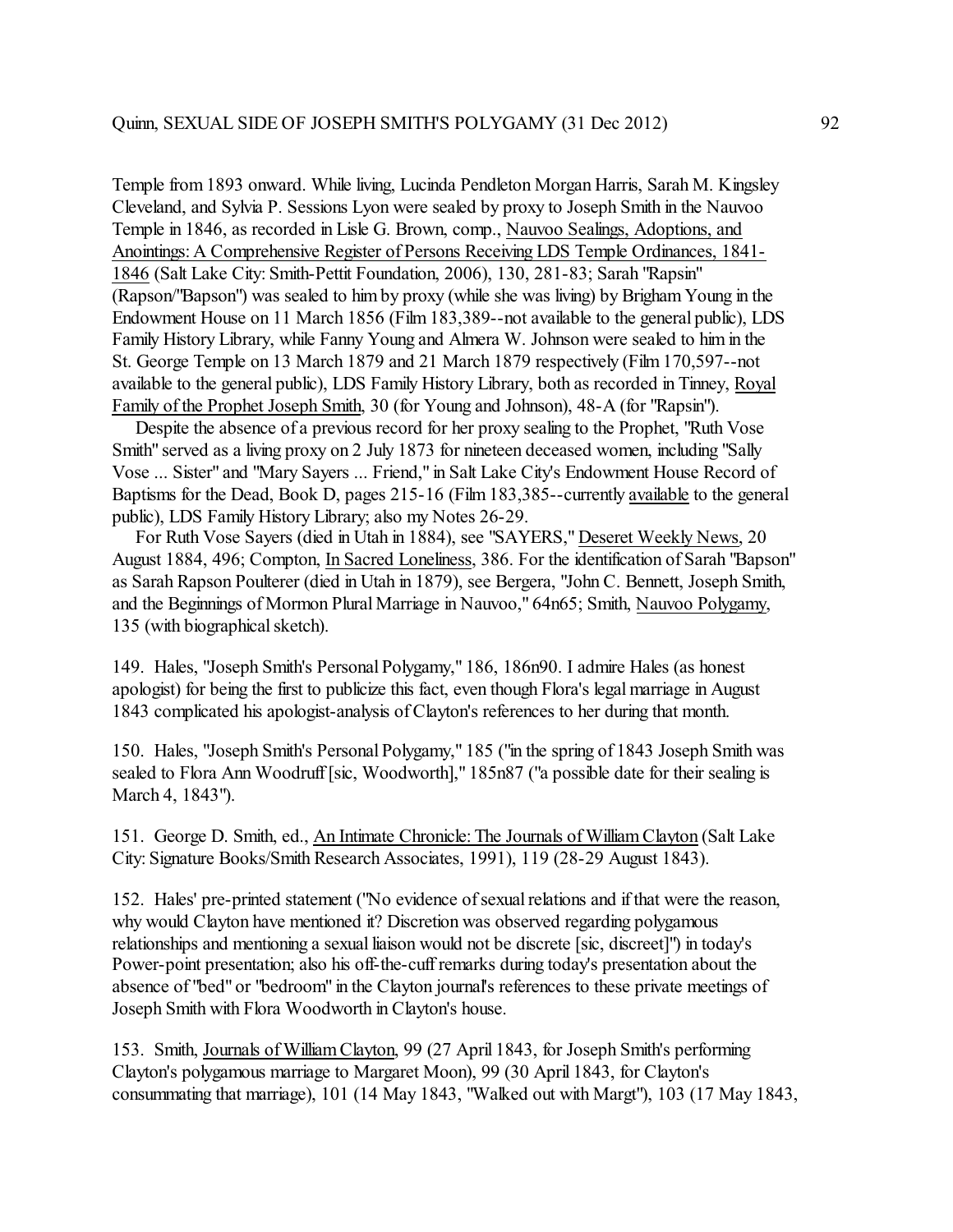referred to Joseph B. Noble's polygamous marriage), 105 (21 May 1843, "Evening I took a walk with my wife M to H Kimball's"), 105 (23 May 1843, referred to Emma Smith's jealousy about Eliza Partridge), 106 (29 May 1843, referred to Joseph Smith's jealousy about Clayton, "asked if I had used any familiarity with E [Emma]"), 108 (23 June 1843, about Joseph Smith saying that he "gave" a plural wife to Vinson Knight, wrongly identified by George Smith as Newell Knight- -see my Note 179--plus allusion to Brigham Young's polygamous wife), 117 (16 August 1843, Emma's jealousy about Eliza and Emily Partridge), 117 (18 August 1843, "that I had slept with her," Clayton's plural wife Margaret), 118 (20 August 1843, "M came upstairs to me"), 118 (20 August 1843, Parley P. Pratt's polygamous proposals), 118 (21 August 1843, Emma's jealousy about Eliza R. Snow's letters), 118 (23 August 1843, Emma's jealousy about Joseph's gift of a watch to Flora Woodworth), 118 (24 August 1843, referred to sleeping with plural wife Margaret and first wife Ruth together), 122 (18 October 1843, "Spent 2 hours with lovely M"), 122 (19 October 1843, if Clayton gets into trouble for his pregnant polygamous wife, Joseph Smith said: "I will give you an awful scourging and probably cut you off from the church and then will baptise you and set you ahead as good as ever"), 126 (18 February 1844, birth of his plural wife's son), 145 (27 August 1844, death of that infant); with more complete transcriptions of the originals available to the public in my Research Files, Beinecke Library.

 Many of the above events were in the 1987 biographical narrative of Allen, Trials of Discipleship, 190-95, which cited the dated entries from "Clayton, Nauvoo Journal," first cited (105n3) as: "William Clayton Journals, 2 vols, Nov. 1842 to Jan. 1846, 21, 28 Jan. 1843 (in private custody and used here with special permission)."The "private custody" referred to what was then known as the Historical Department of the Church, located in the east wing of the Church Office Building (50 East North Temple Street, Salt Lake City), where the originals had been on loan in the mid-1980s from the vault of the LDS First Presidency in the Church Administration Building (47 East South Temple Street).

 For biographical sketches of Clayton, Knight, Noble, Pratt, and Young, see Jenson, Latter-day Saint Biographical Encyclopedia, 1: 8-13, 83, 4: 691, 696; Hyrum L. Andrus, "Little Known Friends of the Prophet Joseph Smith" in Seminar on the Prophet Joseph Smith, Mar. 2, 1963 (Provo, UT: Adult Education and Extension Services, Brigham Young University, 1963), 13-14.

154. Hales, "Joseph Smith's Personal Polygamy," 186 (for Flora's impulsively marrying Carlos Gove the day after her confrontation on 22 August 1843 with Emma Smith, who jealously demanded the gold watch her husband had given to Flora), 186n90 (for Flora's admitting to Helen Mar Kimball that she eloped with Gove "in a reckless moment"), 187 (Helen's statement that Flora "felt condemned for the rash step she had taken" of marrying Gove); Compton, In Sacred Loneliness, 392, overlooked the fact that Flora's marriage to non-Mormon Carlos Gove occurred in August 1843, and Compton wrongly claimed it was in "late 1844," but also quoted Helen Mar Kimball (another of Joseph Smith's wives) who stated this error of chronology.

155. Smith, Journals of WilliamClayton, 118 (26 August 1843, for Joseph Smith "conversing some time" with Flora Woodworth and her mother), 119 (for Joseph Smith's solitary meetings in Clayton's home with Flora on 28 August and 29 August 1843--while Clayton was working "at Temple" on each occasion); with more complete transcriptions of the originals in my Research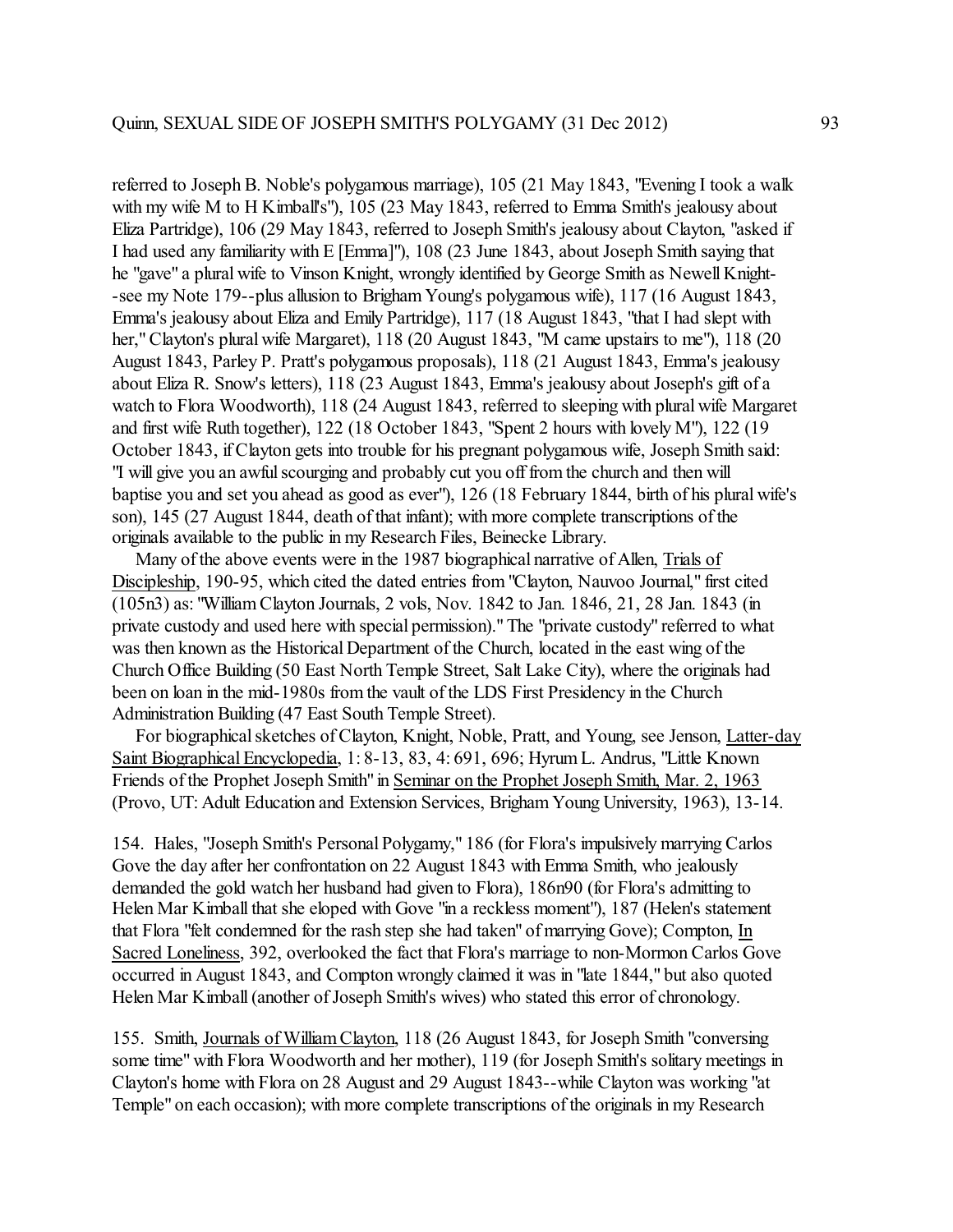Files, Beinecke Library.

 Hales, "Response" (dated 25 August 2012), 46-47, stated that "another more plausible reconstruction is that Joseph and Flora met at least three times (the 26th with her mother, and the 28th and 29th) to discuss the status of Flora's membership and the future of her sealing to the Prophet" because "Flora had unilaterally broken her marriage covenant with the Prophet," and therefore "Joseph was positioned to judge and apply Church disciplinary consequences," i.e. disfellowshipping or excommunication (see my Note 89, 2nd para.; see my Note 114). To the contrary, Hales should know that "disciplinary" action was impossible for the Prophet to impose by himself. It required the Nauvoo High Council to know that the Prophet had married Flora in a polygamous marriage, the kind of marriage he had repeatedly denied in public and private statements. (e.g., see the narrative for my Notes 34-35, see my Note 46, 2nd para.-3rd para.; see the narrative's quote for my Note 168; also Hales, "Joseph Smith and the Puzzlement of `Polyandry,'" 122, for Joseph's denial in May 1844: "What a thing it is for a man to be accused of committing adultery and having seven wives, when I can only find one").

 Furthermore, as part of his effort to assert that nearly all of the Prophet's polygamous marriages were sexless, Hales, "Response," 47, alleged that there was a reason to doubt "the level of physicality in the Flora-Joseph plural union." Hales made that assertion due to the reminiscence by Apostle Lyman Wight's son that Flora Woodworth allowed the 19-year-old to show romantic interest in her without informing him that she was already married to Joseph Smith. This portion of Orange L. Wight's autobiography has been published in Bergera, "Identifying the Earliest Mormon Polygamists," 41.

 However, Hales knows that each wife had the solemn obligation to tell nobody that they were married to Joseph Smith unless he permitted her to. Such silence cannot logically be asserted as even the slightest indication of celibacy in those oath-bound polygamous marriages. For example, in his 2009 "Fanny Alger and Joseph Smith's Pre-Nauvoo Reputation," 133, Hales stated that "the need for complete secrecy about plurality in Nauvoo--both because of danger from other Church members and from outsiders--meant that Joseph's plural wives used great care when speaking of their involvement with him. Indeed, we have no contemporary records from any of them directly acknowledging their relationship at the time they were involved in it before his death or describing their relationship until much later." In 2012, Hales, "Joseph Smith's Personal Polygamy," 176, quoted Emily Dow Partridge's statement that he "asked me if I could keep a secret ..." Hales has also frequently cited Compton, In Sacred Loneliness, who stated (409): "The secrecy of polygamy was so great that neither Emily or Eliza knew that the other [sister] had been married or that they now shared a common husband," and Compton quoted (502, 503) Heber C. Kimball's letter to his 14-year-old daughter Helen (shortly after her marriage to the Prophet), in which Apostle Kimball reminded her: "Now let us be careful that we do not make a breach. ... having feelings in your heart, tell them to no one but your father and mother; if you do [confide to someone else], you will be betrayed and exposed to your hurt ..." Likewise, Hales' publications have cited Smith, Nauvoo Polygamy, which quoted (78) Zina Huntington's statement about her marriage to Joseph Smith: "I never breathed it for years." Also "Evidence from Zina D. Huntington-Young," 29.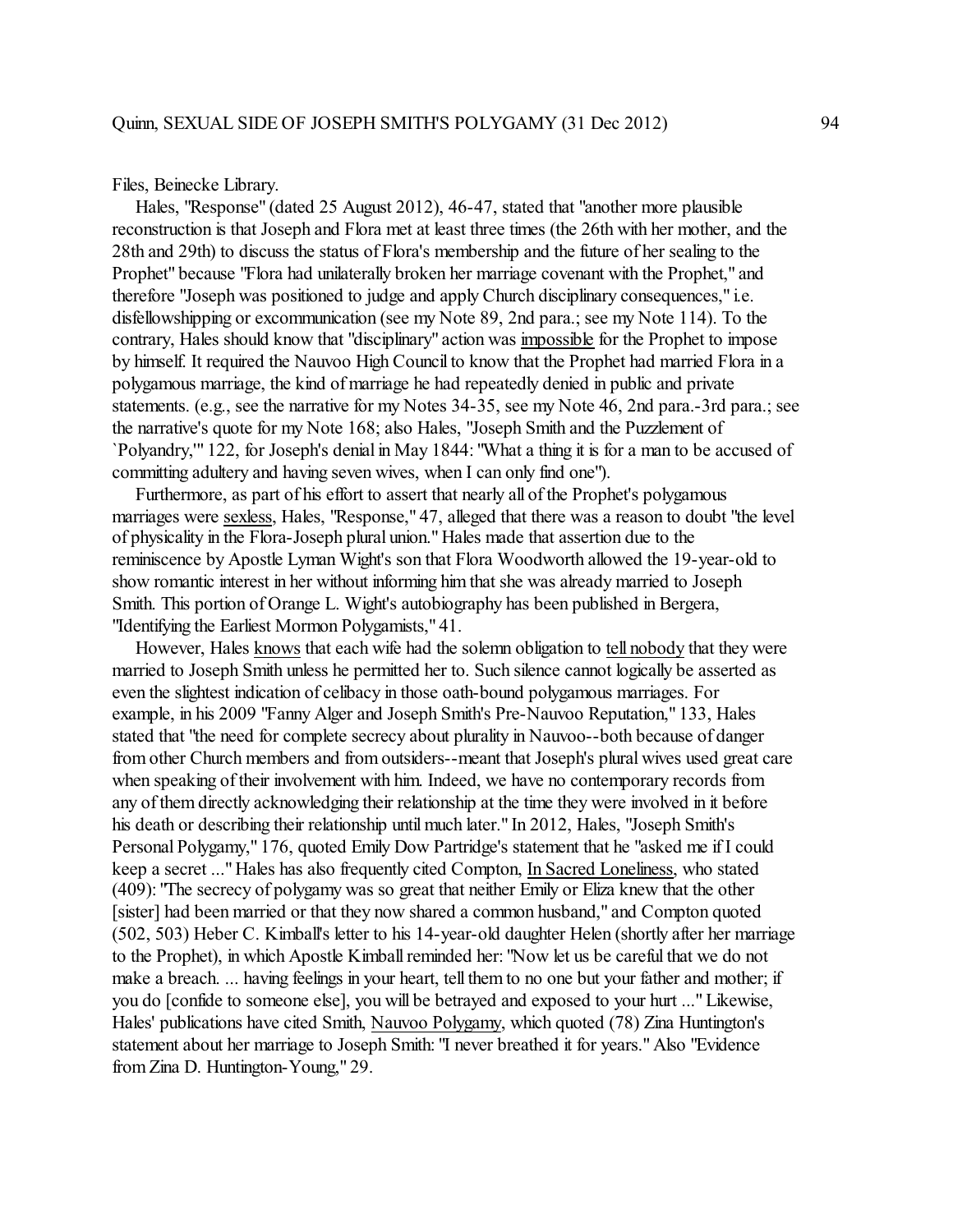## 156. Hales, "Joseph Smith's Personal Polygamy," 185 ("JOSEPH SMITH QUIETLY ALLOWED FOR ONE DIVORCE").

157. William Clayton journal, 16 August 1843, located at one time in the vault of what was then called the Historical Department of the Church (see my Note 153, 2nd para.), quoted here from transcript available to the public in my Research Files, Beinecke Library; different bracketed phrases for this journal-entry have been published in Smith, Journals of William Clayton, 117; and Linda King Newell, "The Emma Smith Lore Reconsidered," Dialogue: A Journal of Mormon Thought 17 (Autumn 1984): 90-91, although my narrative's quote follows the latter's additions more closely.

 Modern American English uses "should" in its meaning of an obligation, synonymous with "ought," which is how I intend the word "should" throughout my narrative and source-notes of these finalized "Comments." However, older English usage (as in Clayton's 1843 statement) commonly intended "I should" as what is now called an "auxiliary" version of "I shall" (the emphatic form of "I will"). For example, see entry for "**should**" in Random House Webster's College Dictionary (2nd rev. ed.), 1217.

 Therefore, according to the context of Clayton's entry, Joseph Smith's statement that he "should not relinquish" his plural wives had the emphatic meaning of "shall not relinquish."

158. Compton, In Sacred Loneliness, 410-11, a narrative based on the autobiography by Emily D.P. Young, who stated (in part): "Joseph came to us and shook hands with us, and the understanding was that all was ended between us." For the approximate date when the Prophet "cast off" the Partridge sisters, Compton cited (411) a poem by plural wife Eliza R. Snow to Emily on 19 October 1843.

 Nonetheless, despite Emily's specific statements (and despite the frequent references to In Sacred Loneliness by Hales' own publications), Hales, "Response" (dated 25 August 2012), 49 claimed: "No documentation that their plural sealings were `ended' has been found ..."

159. Newell and Avery, Mormon Enigma (1994 ed.), 144 ("Emily `slept with him' between her first marriage and the second ceremony"); Compton, In Sacred Loneliness, 408, quoted Emily Partridge's testimony in court that she "roomed" with Joseph Smith, as well as her statement that she had "carnal intercourse" with him; also Marquardt, "Emily Dow Partridge Smith Young on the Witness Stand," 134, 138-39. Hales, "Joseph Smith's Personal Polygamy," 193, acknowledged that there was "a sexual component" in the Prophet's marriage with her and probably with her sister Eliza. Likewise, for Joseph's sexual intercourse with 17-year-old Lucy Walker, see the narrative for my Notes 161-162 (and their sources).

 Nonetheless, Hales requires Emily's and Lucy's kind of explicitness before he will admit that Joseph Smith had physical intimacy with his 14-year-old bride, Helen Mar Kimball: "I conclude, based on my reading of the available evidence, that this plural marriage did not include conjugality" (Hales, "Joseph Smith's Personal Polygamy," 176). However, when she was 52 years-old, Helen's handwritten autobiography stated that Heber C. Kimball "offered me to him [Joseph Smith] ... My father had but one Ewe Lamb, but willingly laid her upon the alter [altar] ..." (Compton, 498). Likewise, "None but God & his angels could see my mother's bleeding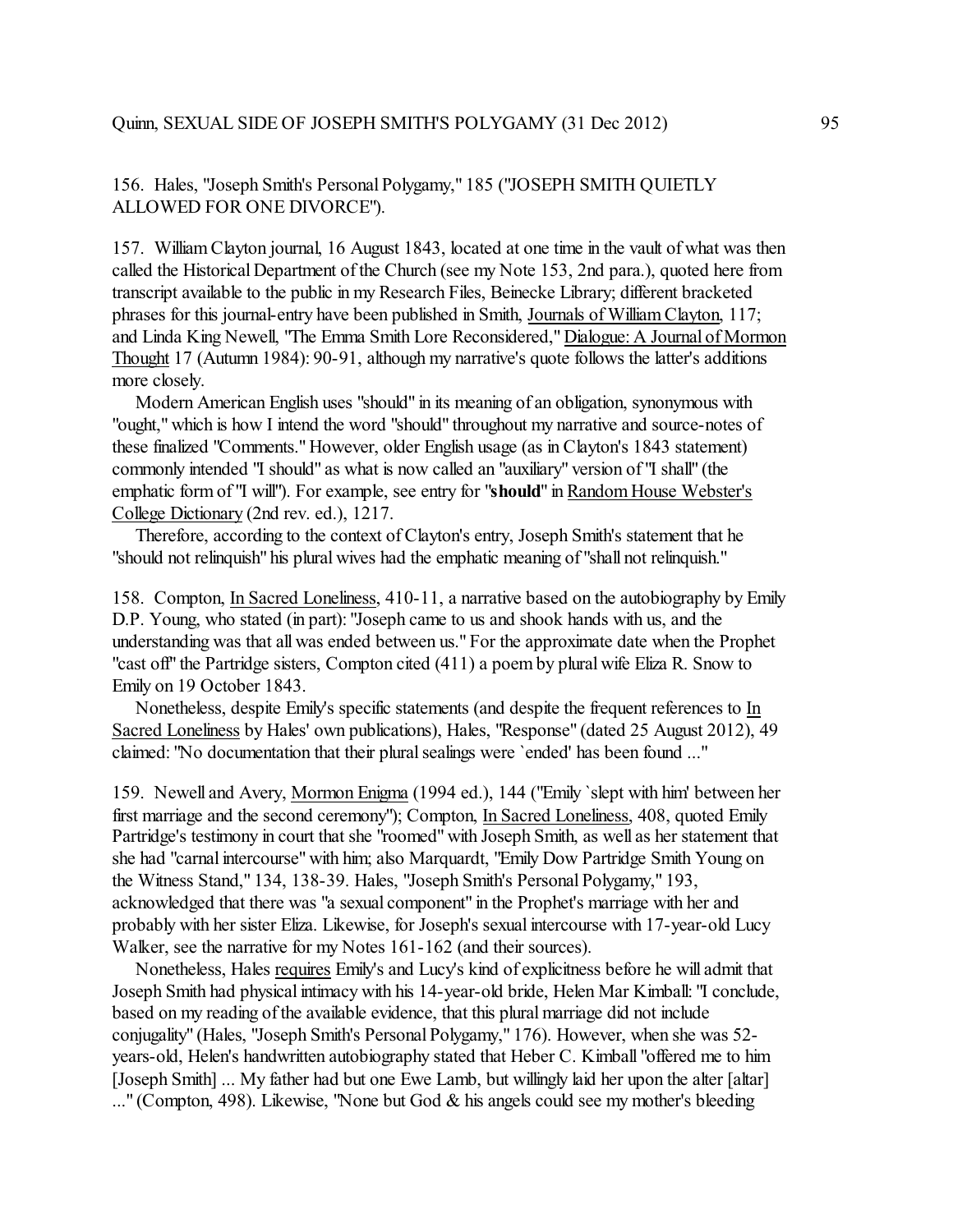heart--when Joseph asked her if she was willing, she replied `If Helen is willing[,] I have nothing more to say'" (Compton, 499); also quoted fully in Jeni Broberg Holzapfel and Richards Neitzel Holzapfel, eds., A Woman's View: Helen Mar Whitney's Reminiscences of Early Church History (Provo, UT: Religious Studies Center, BrighamYoung University, 1997), 482, 486.

 Those words about anguished sacrifice are not the way a woman would describe her nonsexual relationship as a teenager with a 37-year-old man. However, Hales, "Joseph Smith's Personal Polygamy" included her "Autobiography, March 30, 1881" in his sources (176n49) for his denial that their marriage included sex.

 By contrast, a statement fromEliza R. Snow's stake president indicated that Joseph Smith had sexual intercourse with the 38-year-old spinster following their "sealing" in 1842, as well as having sex with 14-year-old Helen Kimball after hers in 1843. During a long conversation with the Prophet's polygamy-denying son Joseph Smith III:

 He said, "I am informed that Eliza Snow was a virgin at the time of her death." I in turn said, "Brother Heber C. Kimball, I aminformed, asked her the question if she was not a virgin [--] although married to Joseph Smith and afterwards to Brigham Young, when she replied at a private gathering, `I thought you knew Joseph Smith better than that.'" (Angus M. Cannon's narrative about his 1905 interview with Joseph Smith III, page 23, LDS Church History Library)

I see only one way to understand her reply: Eliza R. Snow assumed that (as the father of the Prophet's youngest bride) Heber C. Kimball should know that Joseph Smith had sexual intercourse with his plural wives. See also Compton, In Sacred Loneliness, 313 ("According to Angus Cannon, later her stake president ... Eliza affirmed that her marriage to Smith had a sexual dimension").

 Likewise, on 26 September 1872, she told the women of Payson, Utah's Relief Society: "Polygamy did not hurt me, but to be looked upon as a woman of light character [--] that did hurt me, the very idea of my not being a virtuous woman," quoted in Jill Mulvay Derr, "The Significance of `O My Father' in the Personal Journey of Eliza R. Snow," BYU Studies 36, No. 1 (1996-97): 119n28 (with "spelling and punctuation standardized").

 Furthermore, Helen Kimball's polygamous marriage at age fourteen, with the consent of her parents Heber and Vilate, was consistent with Nauvoo's February 1842 ordinance for marriage: "Male Persons over the Age of seventeen years, and Females over the Age of fourteen years, may contract and be joined in Marriage: Provided in all Cases where either Party is a Minor, the consent of Parents or Guardians be first had ..." (quoted in Bergera, "John C. Bennett, Joseph Smith, and the Beginnings of Mormon Plural Marriage in Nauvoo," 74); my Note 119 (2nd para.). Again, Hales has ignored the above evidence.

 Nevertheless, in his consistent effort to claim that nearly all of Joseph Smith's polygamous marriages were sexless, Hales, "Response" (dated 25 August 2012), 85, stated: "The most obvious reason Helen Mar Kimball was not summoned [for the Temple Lot Case in 1892] is that she could not honestly testify that her plural marriage with the Prophet included conjugality." Both he and I are interpreting the absence of any documented statement for why she was not invited to testify by the Mormons defending the actuality of those plural marriages, but I see an equally plausible reason--one that is more "obvious" in my view.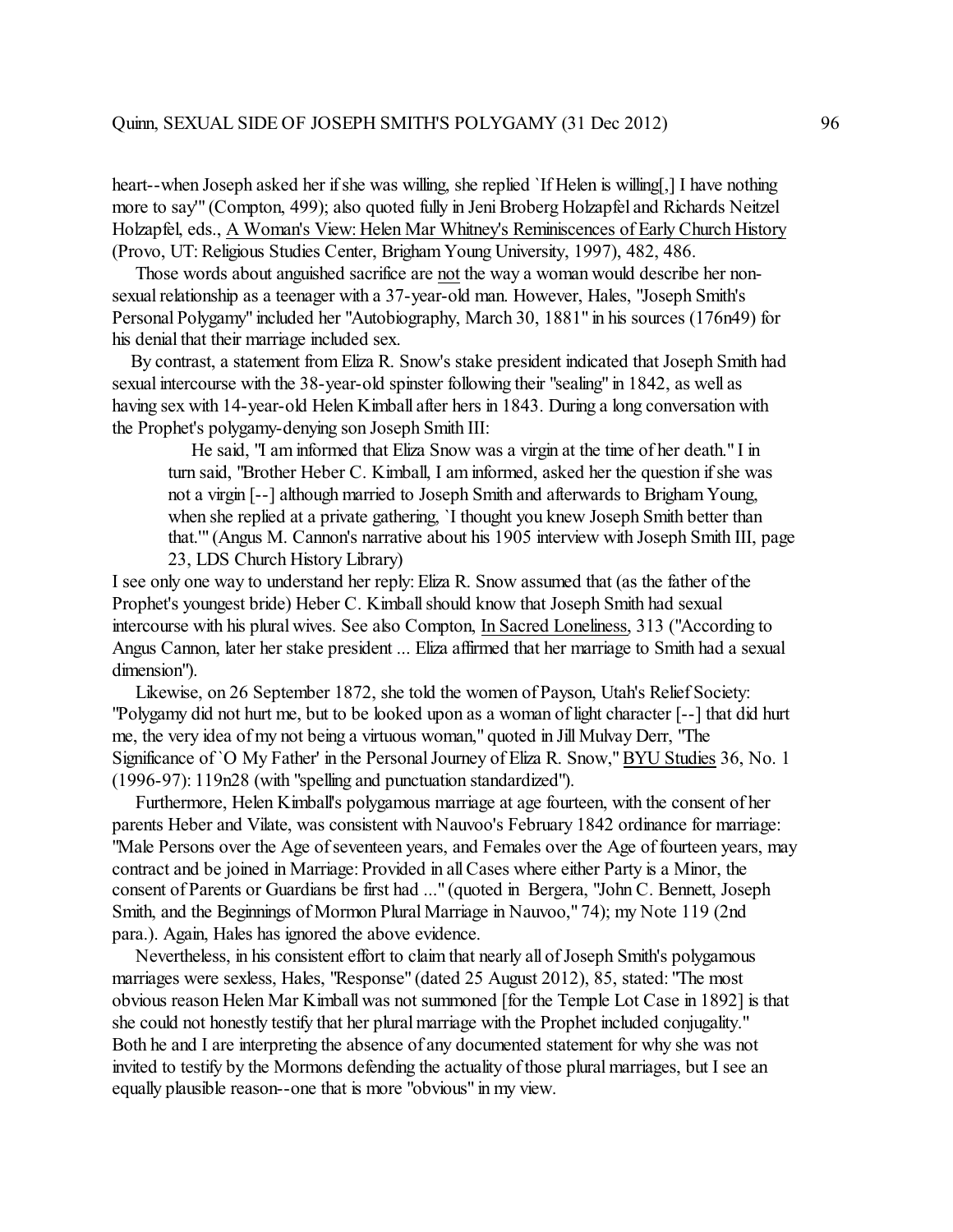Even if Helen did not volunteer the fact under oath in 1892, hostile cross-examination by RLDS deniers of Joseph's polygamy would have required her to state that she was only fourteen when she married Joseph Smith. According to the prudish sensibilities of Victorian America in the 1890s, that would have been a source of ridicule and attack upon the Prophet, a prospect Mormons would not invite when other of his somewhat older wives (Emily Partridge, Lucy Walker, and Melissa Lott) could testify in 1892 that they had sex with Joseph. America's social norms and criticisms were far more restrictive in 1892 than in the 1840s.

160. Hales, "Fanny Alger and Joseph Smith's Pre-Nauvoo Reputation," 133n50 (for quote); also Marquardt, "Emily Dow Partridge Smith Young on the Witness Stand," 129 (for "Emily balked. `Do I have to answer the question?'"), 134 (for "Well I don't want to answer that question").

161. Jenson, "Plural Marriage," 230.

162. Hales, "Joseph Smith's Personal Polygamy," 193; see the narrative and quotes for my Notes 151, 152, 159, 161, 163, 165, 189, 195, 196, and discussions within my Notes 119 (2nd para.), 153, 189.

 Smith, Nauvoo Polygamy, [36], listed Sarah Lawrence's bridal age as sixteen. Her seventeenth birthday was on 13 May 1843, and their marriage occurred at an unspecified date in the spring of 1843--sometime after the secret marriage of the Partridge sisters to Joseph Smith on two separate days during the first week of March 1843 and before the re-performance of their marriage to him in Emma Smith's presence (traditionally dated as 11 May 1843).

 Those are the dates Compton's In Sacred Loneliness seemed to affirm(408-09, 475), yet he gave Sarah's bridal age as "seventeen" (475). This was due to a revisionist view that the second ceremony did not occur untilMay 23rd because officiator James Adams did not visit Nauvoo until that date. See my Note 79 (long paragraph, beginning: "Nonetheless, Hales has known for years"), and Van Wagoner, Mormon Polygamy, 53. Compton In Sacred Loneliness, 732nIX, wrongly cited Van Wagoner as "MP 50, 35," which Compton intended to refer to Mormon Polygamy's page 53 and its note 5.

163. Hales, "Joseph Smith's Personal Polygamy," 193n109 (for "very deed"), 199 (for "voluptuous love"), the latter citing "In Honor of Joseph Smith: An Anniversary of his Birth Celebrated in the Sixteenth Ward," Deseret Evening News, 25 December 1899, 2; also the narrative for my Notes 151, 152, 159, 161, 162, 165, 189, 195, 196, and discussions within my Notes 119 (2nd para.), 153, 162, 189. For Melissa's polygamous marriage in September 1843, see Hales (225).

164. Hales, "Joseph Smith's Personal Polygamy," 199.

165. Hales, "Joseph Smith's Personal Polygamy," 180, 180n63, 206, 207n153; see narrative for my Notes 150-151, 159, 161, 162, 189, 195, 196, and discussions within my Notes 119 (2nd para.), 153, 162, 189.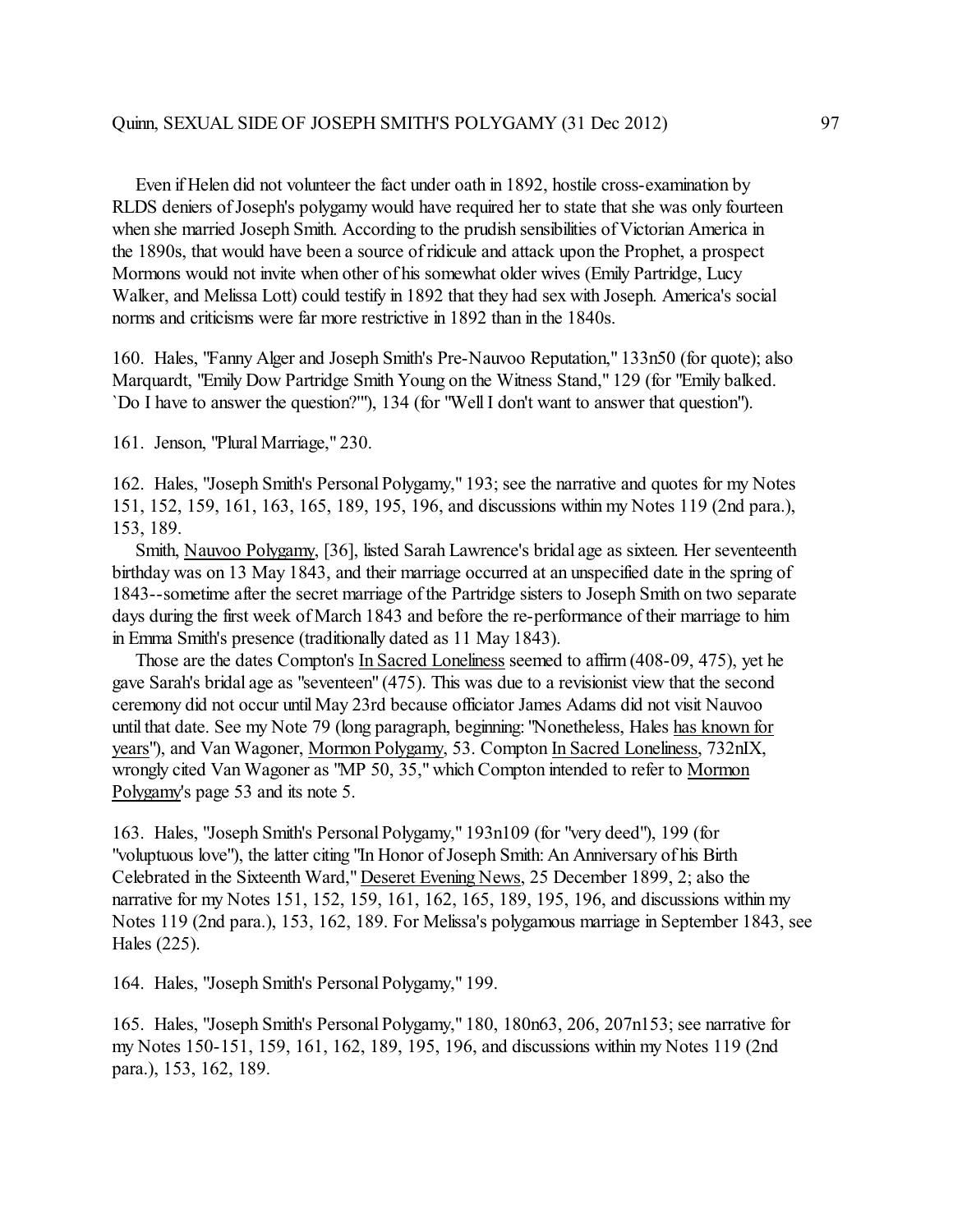166. A. Crane, "A Phrenological Chart of Joseph Smith,"The Wasp (2003 facsimile): 46 (for quotes from Crane and his chart in issue of 2 July 1842); also Smith, et al., History of The Church, 5: 53 (for same quotes), 4: 600 (for William Smith as editor of The Wasp since April 1842). For phrenological "reading" of cranial bumps, see Davis Bitton and Gary L. Bunker, "Phrenology Among the Mormons," Dialogue: A Journal of Mormon Thought 9 (Spring 1974): 51; Stanley B. Kimball, Heber C. Kimball: Mormon Patriarch and Pioneer (Urbana: University of Illinois Press, 1981), 82.

167. Bitton and Bunker, "Phrenology Among the Mormons," 44. Hales, "Response" (dated 25 August 2012), 51, confused Alfred Woodward's phrenological reading of "Mr Joseph Smith jr's HEAD" (for which Hales provided a photograph) in Philadelphia on 14 January 1840 with the chart the Prophet received in 1842 from Nauvoo phrenologist "A. Crane."

 Hales, "Response" emphasized Joseph's expressions of skepticism, but didn't acknowledge the 1840 examination, and wrongly claimed that Nauvoo's Wasp newspaper changed the numbers given by the 1842 phrenologist. Moreover, Hales didn't acknowledge that Joseph submitted himself to a third examination by phrenologist "Dr. Turner" on 13 October 1843, as mentioned by Bitton-Bunker (44), as well as recorded in Joseph Smith's journal, 13 October 1843, in Faulring, An American Prophet's Record, 420; Smith, et al., History of The Church, 6: 56; also Smith, Journals of WilliamClayton, 121 (14 October 1843--"Joseph said they could not prove that the mind of man was seated in one part of the brain more than another &c").

168. Letter from Joseph Smith (dated 23 June 1842) in Wasp, 25 June 1842; reprinted in Smith, et al., History of The Church, 5: 36. For Bennett, see Andrew F. Smith, The Saintly Scoundrel: The Life and Times of Dr. John Cook Bennett (Urbana: University of Illinois Press, 1997); "OTHER COUNSELORS IN THE FIRST PRESIDENCY," Deseret News 2011 Church Almanac (Salt Lake City: The Church of Jesus Christ of Latter-day Saints, 2010), 93; Bergera, "John C. Bennett, Joseph Smith"; Bergera, "Illicit Intercourse," 65-67, 70, 74; and the narrative for my Note 258.

169. Eliza R. Snow, "To President Joseph Smith, and His Lady, Presidentess Emma Smith," Wasp, 20 August 1842, emphasis in the newspaper.

 A non-sexual, non-controversial reference to phrenology's use of the term "bump" appeared in Benjamin F. Grouard, "My Ever Dear and Respected Wife," Times and Seasons 6 (15 January 1845): 980-81, that they should "live in anticipation, or as the phrenologists say, we must cultivate the `bump of hope', and get a large share of that ..."

 However, the 1842 poem's line about "thunder bolts malice may strew" showed Eliza's expectation that the specific section of Joseph's phrenological chart she was emphasizing involved something that his enemies would use to criticize him (not the kind of non-controversial "bump" that Grouard cited). I regard that meaning of her 1842 poem as obvious, even though Hales, "Response" (dated 25 August 2012) repeatedly criticized my conclusion that various documents had "obvious" meanings.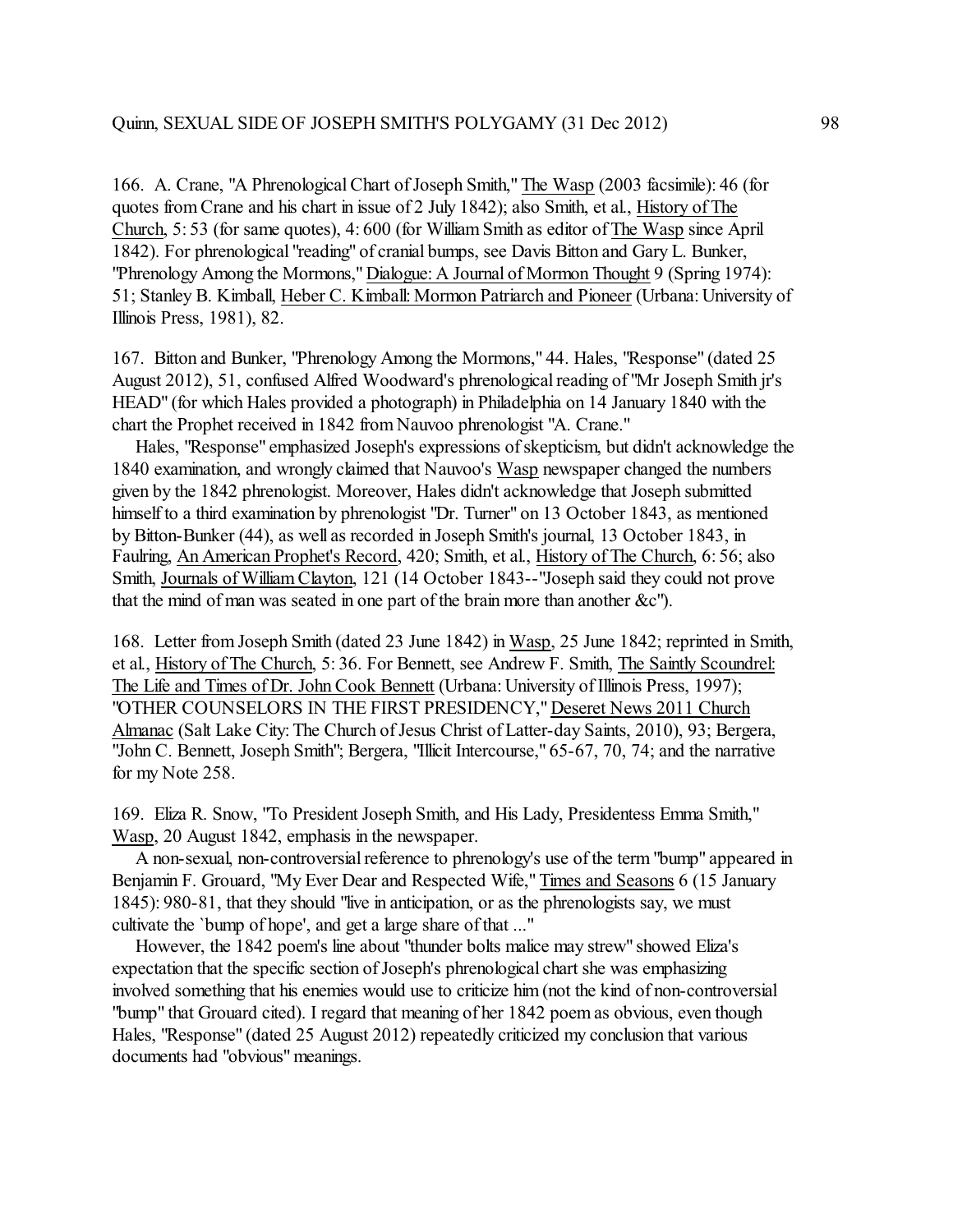170. Maureen Ursenbach Beecher, "Inadvertent Disclosure: Autobiography in the Poetry of Eliza R. Snow," Dialogue: A Journal of Mormon Thought 23 (Spring 1990); 101 (for the poem's text), 102-03 (for my quote from Beecher's analysis).

 Beecher didn't specify the sexual meanings in the English language of "key" and "bump" during the hundreds of years before Eliza's poem, but see Frankie Rubinstein, A Dictionary of Shakespeare's Sexual Puns and Their Significance, 2nd ed. (London: Macmillan Press, 1989), 140 ("**key** [--] allusive to coitus and genitals ..."); Gordon Williams, A Dictionary of Sexual Language and Imagery In Shakespearean and Stuart Literature, 3 vols. (London: Athlone Press; Cambridge, Eng.: University Press, 1994), 1: 172, "**bump** [--] copulate with (vigorously)," 2: 759 ("**key and lock** [--] symbolic of penis and vagina").

 Shakespeare's plays, puns, monologues, and dialogues were immensely popular among the common people of early nineteenth-century America. Alden T. Vaughan and Virginia Mason Vaughan, Shakespeare In America (Oxford, Eng.: Oxford University Press, 2012), 72, have noted that "copies of Shakespeare's plays often appeared on the shelves of general stores and in peddler's wagons. In 1835 Alexis de Tocqueville, the peripatetic French author of Democracy in America, claimed (albeit hyperbolically): 'There is hardly a pioneer's hut that does not contain a few odd volumes of Shakespeare ...'"; also "Shakespearean allusions and quotations were a regular feature of nineteenth-century newspapers," from Internet website of www.shakespearinamericancommunities.org.

171. The narrative's discussion for my Notes 254-259.

172. "BENNETTIANA," THE WASP--EXTRA, 27 July 1842; the narrative's quote for my Note 168; also see my Note 258.

173. Compton, In Sacred Loneliness, 307, 313; also Hales' website (accessed on 20 June 2012) at the Internet URL of www.josephsmithspolygamy.com/JSWives/ElizaSnow.html.

174. Hales, "Joseph Smith's Personal Polygamy," 164, 193.

175. Cory H. Maxwell, "Restoration of All Things," in Ludlow, Encyclopedia of Mormonism, 3: 1218-19.

176. Hales, "Joseph Smith's Personal Polygamy," 196. Compare with Bergera, "Vox Joseph Vox Dei: Regarding Some of the Moral and Ethical Aspects of Joseph Smith's Practice of Plural Marriage," 33 ("A fourth preliminary concerns the purpose of Smith's plural marriage doctrine. ... Love and sex, or as he termed it, 'reproduction,' occupy an integral place in his plural marriage teaching"), 34 (quoting a retrospective account reported by future apostle Rudger Clawson, "Finally, when one of Joseph Smith's followers asked about marrying two elderly sisters who were more acceptable to this particular follower's civil wife, Smith reportedly declared that such an `arrangement is of the devil[;] you go and get you a young wife[,] one you can take to your bosom and raise children by'").

Then Bergera concluded (33, with my added emphasis): "As I read the sources, Smith clearly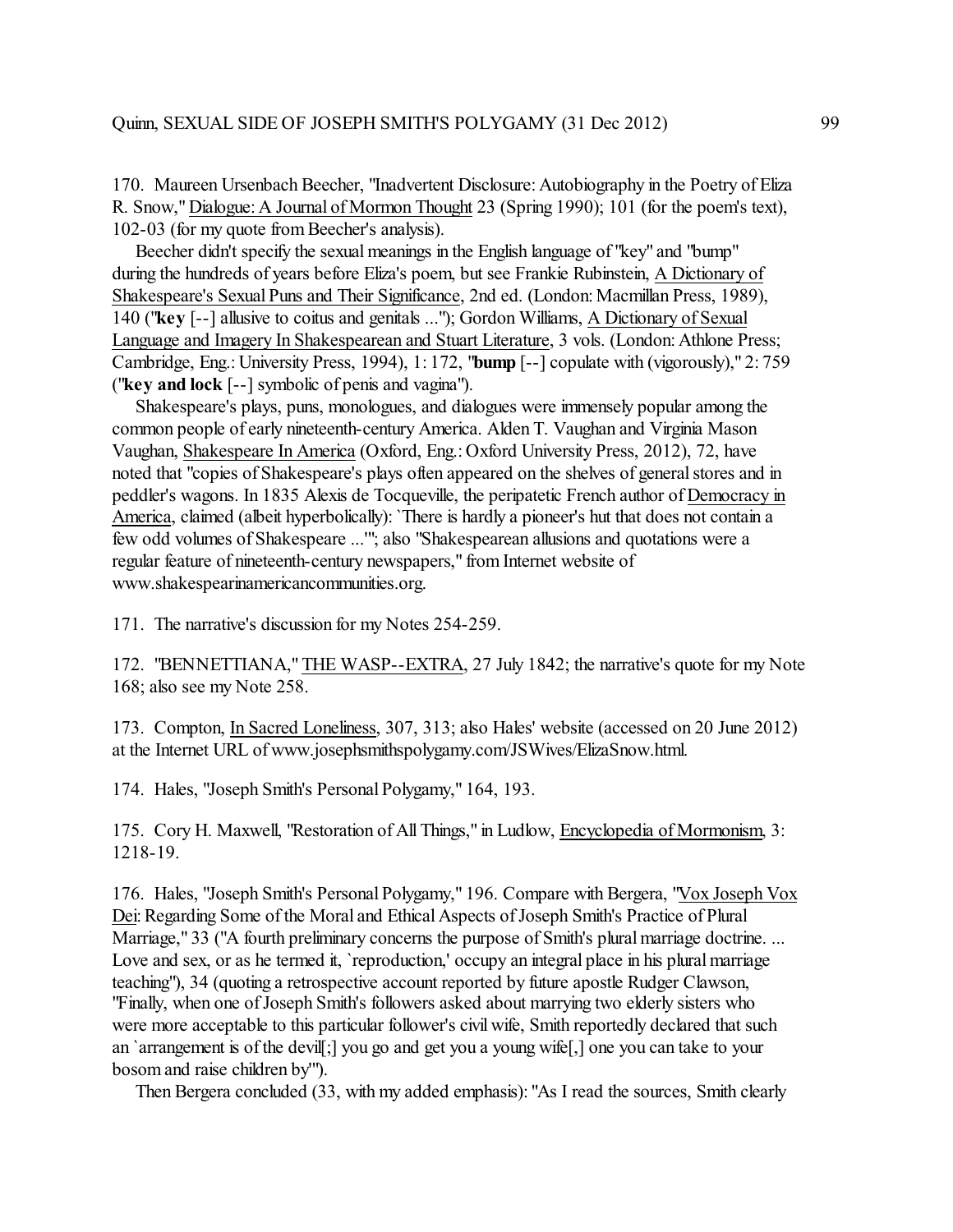intended that plural marriage provide sexual intimacy and facilitate the production of offspring. While there may be social and biological aspects as well to Smith's teaching, the erotic element should be minimized."

177. Hales, "Joseph Smith's Personal Polygamy," 197-98, with my quote from 198, and his tally of thirty-four polygamous wives on 191 (with Fanny Alger only in the 1830s, whom he listed by name on 191n101). Moreover, George D. Smith, "Nauvoo's Inner Circle of Thirty-Two Men Who Accepted `Celestial Marriage,'" John Whitmer Historical Association Journal 32 (Spring/Summer 2012): 2, presents a chart of Emma Smith's pregnancies from 1827 to 1844, including the birth of "an unnamed son" (probably stillborn) on 7 February 1842.

178. Hales, "Joseph Smith's Personal Polygamy," 227.

179. Hales, "Joseph Smith's Personal Polygamy," 195.

180. Barzun and Graff, Modern Researcher, 50 (for "the distortions brought about by `presentmindedness,' the habit of reading into the past our own modern ideas and intentions"); Harry Ritter, Dictionary of Concepts in History (New York: Greenwood Press, 1986), 9 ("the conscious or unconscious attribution of present attitudes, values, and modes of behavior upon the past is `presentism,' an inexcusable violation of the past's integrity"); Paul K. Conkin and Roland N. Stromberg, Heritage and Challenge: The History and Theory of History (Wheeling, IL: Forum Press, 1989), 204; also James B. Allen, "Emergence of a Fundamental: The Expanding Role of Joseph Smith's First Vision in Mormon Religious Thought," Journal of Mormon History 7 (1980): [43], began the article with this statement: "One of the barriers to understanding history is the tendency many of us have to superimpose upon past generations our own patterns of thought and perceptions of reality."

181. The bibliographic data for its 1834 Boston edition and its 1848 Philadelphia edition are in WorldCat, available by subscription through the Internet, but free-of-charge as an electronic resource at libraries of most colleges and universities. My narrative's quote is from the edition available to me: James Copeland, M.D., A Dictionary of Practical Medicine, ed. Charles A. Lee (New York: Harper & Brothers, 1845), 370.

182. Michael Ryan, M.D., The Philosophy of Marriage, In Its Social, Moral and Physical Relations; With an Account of the Diseases of the Genito-Urinary Organs (London: John Churchill, 1837), 155, 156.

183. WorldCat shows that the first American editions of Dr. Michael Ryan's book were The Secrets of Generation, and Philosophy of Marriage ... (New York: Moore and Jackson, 1844) and The Secrets of Generation, Comprising the Art of Procreating the Sexes at Will ... (New York: Douglass, 1844).

184. Hales, "Joseph Smith's Personal Polygamy," 194.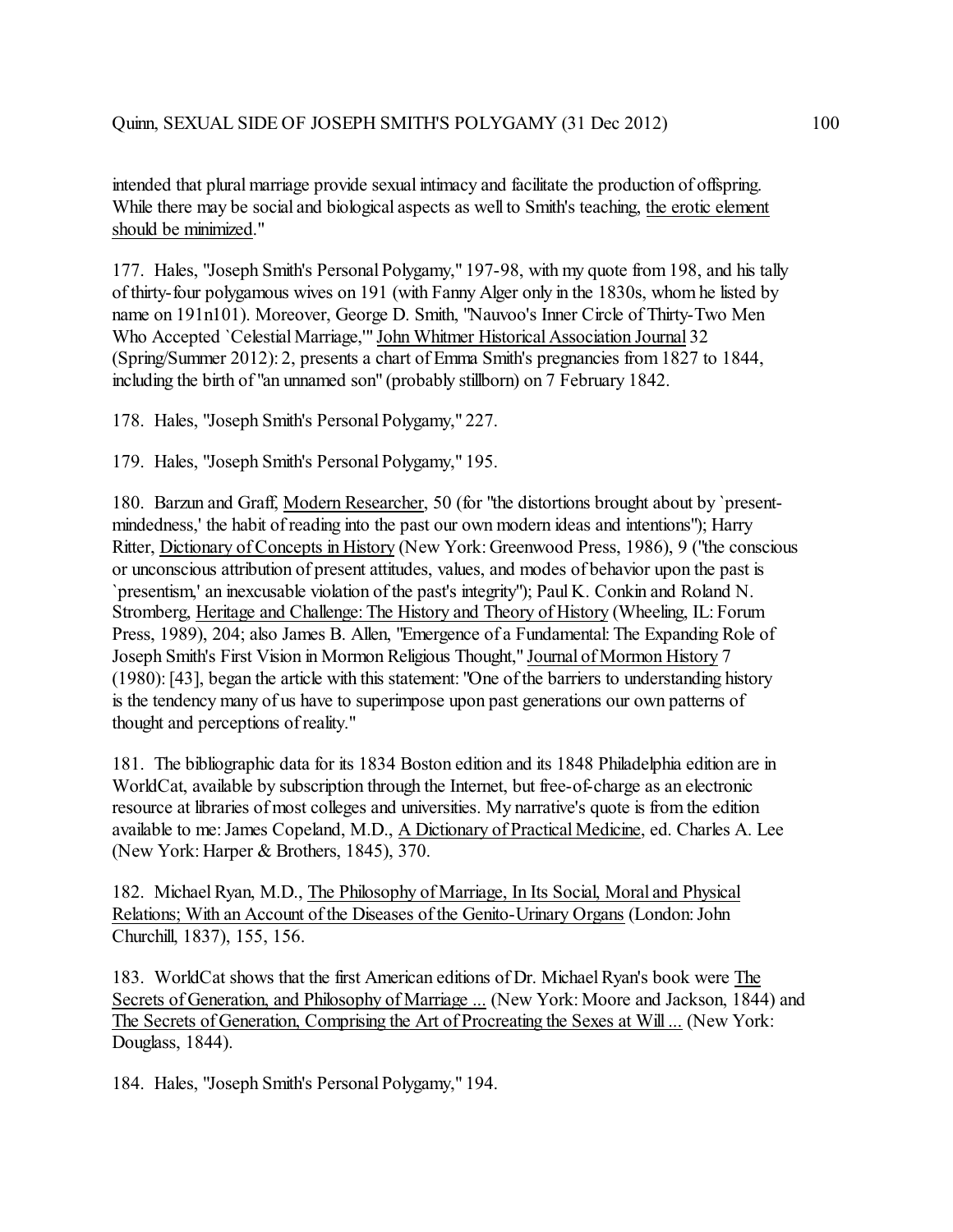185. Smith, Nauvoo Polygamy, [36], for Table 1.1 showing the age of polygamous wives at the known (or approximate) date of their marriages to Joseph Smith (seven at age 40 or older, and six at age 45 or older).

186. Hales, "Joseph Smith's Personal Polygamy," 194.

187. Compton, In Sacred Loneliness, 638 (7th line from the top, after the words "**did not visit frequently**"), citing Allen J. Wilcox, Clarice R. Weinberg, and Donna D. Baird, "Timing of Sexual Intercourse In Relation To Ovulation," New England Journal of Medicine 333 (7 December 1995): 1517-21, 1563.

188. However, there is ambiguity in a relevant sentence of the preceding citation from Compton, In Sacred Loneliness, 638: "Joseph Smith was almost certainly having daily sexual relations with none of his thirty to forty plural wives." If this is understood to mean "not with all of his wives" every day, that is obviously true. If Compton's wording is understood to mean that the Prophet did not have cohabitation visits on consecutive days with even one of his polygamous wives, William Clayton's 1843 journal disproves such a claim by recording consecutive days during which Smith visited alone with Flora Woodworth (see the narrative for my Notes 151-159). If (as I think) Compton intended his statement to mean that no individual wife had sexual intercourse with Joseph Smith every day of a particular week, that was certainly true (possibly even for his legal wife Emma).

189. For example, Richard Lloyd Anderson and Scott H. Faulring, "The Prophet Joseph Smith and His Plural Wives," FARMS Review of Books 10, No. 2 (1998): 88, for Melissa Lott cohabiting with Joseph Smith at her father's home.

190. Johnson, My Life's Review, 95-96.

191. Hales, "Joseph Smith's Personal Polygamy," 179.

192. Compton, In Sacred Loneliness, 179, 260, 278; also Van Wagoner, Mormon Polygamy, 52, for Durfee.

193. Jenson, "Plural Marriage," 222-23; Smith, Nauvoo Polygamy, 576-77, for Benbow's first plural marriage in January 1846 to Agnes Taylor. Her own first husband's last child was born on 1 September 1845. See www.geni.com/people/Agnes-Taylor/6000000007210828279, accessed on 25 July 2012.

194. Hales, "Joseph Smith's Personal Polygamy," 198.

 In his attempted refutation of this paragraph, Hales, "Response" (dated 25 August 2012), 54, stated: "Quinn's description would have required the cooperation of dozens of men and women. So we must assume a conspiracy among them," adding (55): "Either there are a lot of accomplices or a lot of clandestine encounters that nobody detected. Neither depiction seems very plausible." In making such statements, Brian Hales is raising an apologetical smoke-screen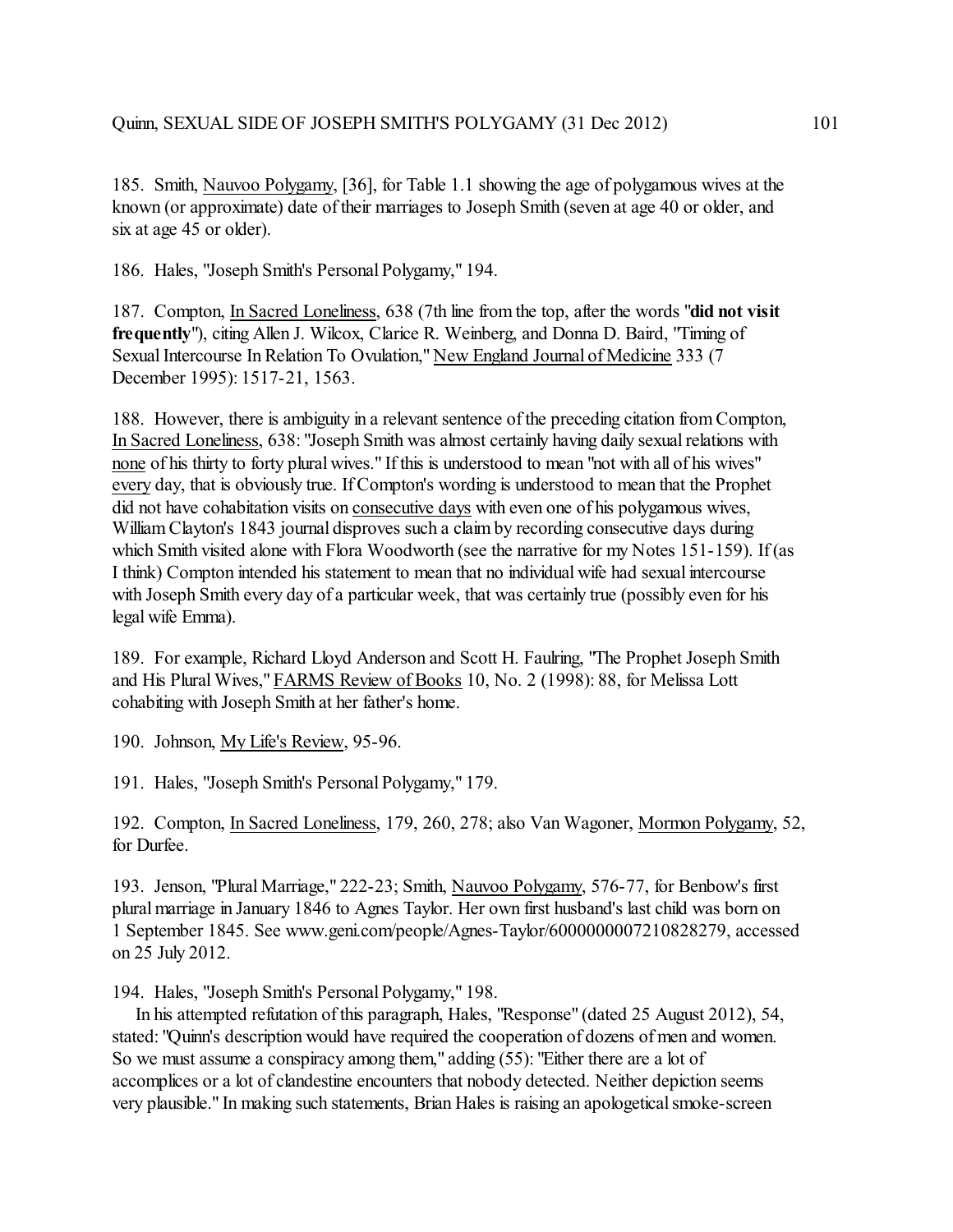by questioning the well-known facts of Nauvoo's polygamy.

 First, there is no need to "assume a conspiracy," which legally requires only two persons who make plans to violate a statute or law. Second, as Hales knows, it was a crime in Illinois during the 1840s to perform a ceremony for an illegal marriage, and it was a crime to have sexual intercourse with someone other than one's legal spouse.

 "Criminal conspiracy is an agreement between two or more persons formed for the purpose of committing a crime"--Paul Marcus, "Conspiracy: The Criminal Agreement In Theory and In Practice," Georgetown Law Journal 65 (1977): 928. Likewise, Benjamin Vaughn Abbott, Dictionary of Terms and Phrases Used in American or English Jurisprudence, 2 vols. (Boston: Little, Brown, and Co., 1879), 1: 269 ("CONSPIRACY, The agreement or engagement of persons to co-operate in accomplishing some unlawful purpose ... conspiracy is, in its nature a joint offense; less than two persons cannot be accused of it").

 Each of Joseph Smith's polygamous ceremonies involved a criminal conspiracy of at least three people (Joseph, his polygamous bride, and the officiator). Any parent or sibling who gave advance approval for such a ceremony was joining a criminal conspiracy. When any of those religiously motivated conspirators told another person about the polygamous marriage after-thefact, that newly informed person became part of the criminal conspiracy when they failed to inform the police or file a criminal complaint against Joseph Smith. Whenever the polygamously married couple's relatives or friends aided the clandestinely married couple in having a rendezvous, all those aiding-and-abetting persons were participating in a separate conspiracy to violate the law.

 Furthermore, concerning Hales' questioning the plausibility that Joseph Smith had "a lot of accomplices" in his polygamous marriages and cohabitations, the answer is correspondingly obvious. Even limiting the total number of the Prophet's polygamous marriages at Nauvoo to thirty-three (as Hales does--my Note 177), there were at least a hundred relatives and trusted associates who knew about those illegal marriages. That's "a lot of accomplices," by my training as a historian.

195. Dean C. Jessee, comp. and ed., Personal Writings of Joseph Smith, rev. ed. (Salt Lake City: Deseret Book; Provo, UT: Brigham Young University Press, 2002), xx ("Insertions [by Joseph Smith] are enclosed in angle brackets: < >"), 566-67 ("TO THE WHITNEYS[,] 18 AUGUST 1842"); Smith, Nauvoo Polygamy, [144-45], for photo of Joseph Smith's holographic letter.

 As a fallacy of irrelevant proof, Hales, "Response" (dated 25 August 2012), 60, seized upon Joseph's use of "comfort" in this 1842 letter and asserted: "An examination of twelve other separate usages of the word `comfort' or `comforted' by Joseph Smith in his speech and writing fails to identify even one that carried a sexual overtone." A reasonable researcher does not expect (or demand) to find sexual double entendre in a man's expressions that were not directed to the man's recently married bride.

196. See the narrative for my Notes 150, 151, 159, 161, 162, 163, 165, 189, 195, and discussions within my Notes 119 (2nd para.), 153, 162, 189.

197. Hales' pre-printed statement in today' Power-point presentation.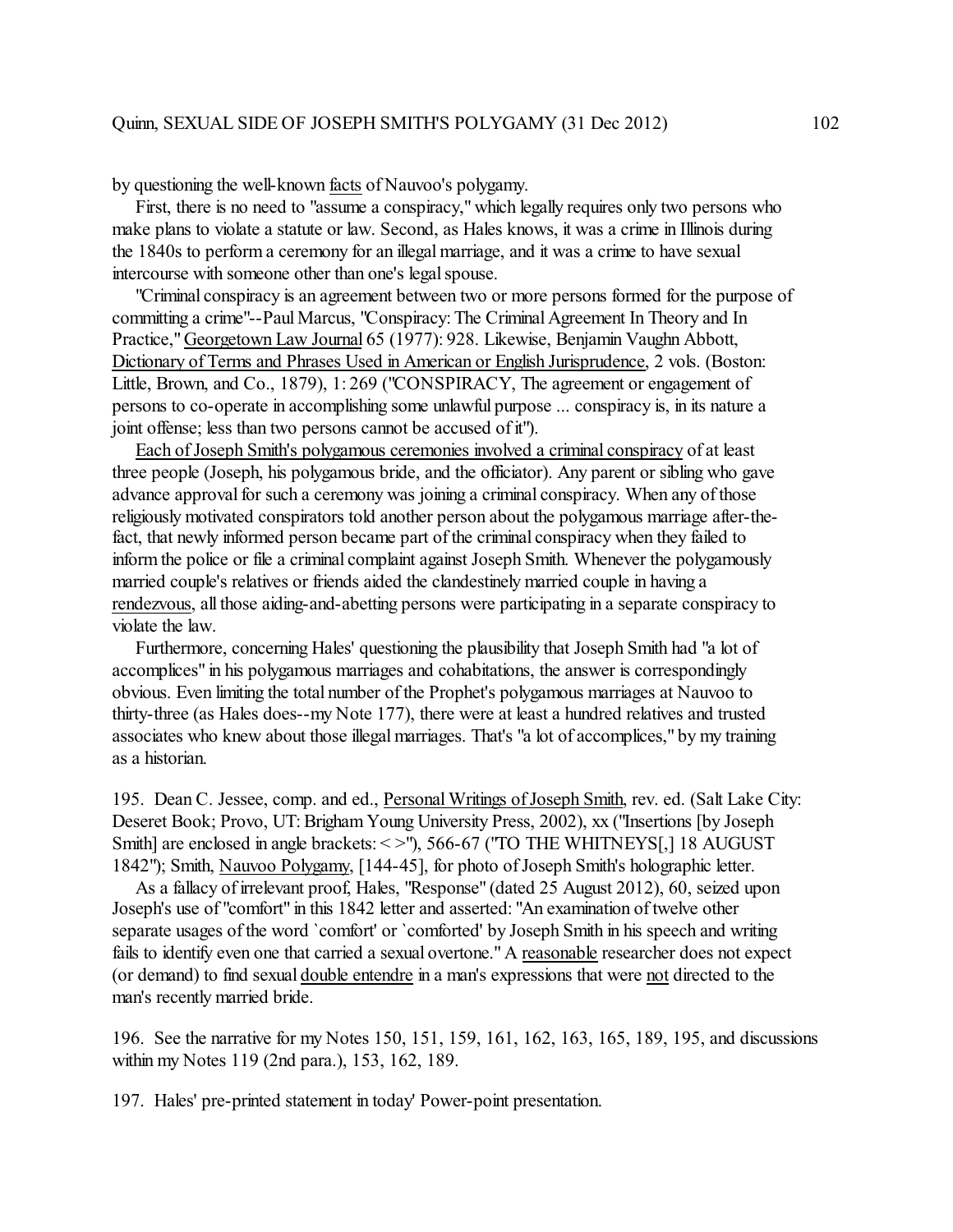198. Black, Membership of the Church of Jesus Christ of Latter-day Saints, 1830-1848, 39: 654- 55 (for Esther Dutcher Smith's third child on 21 December 1833, and fourth child Joseph on 21 September 1844).

199. Hales, "Response" (dated 25 August 2012), 7: "Quinn affirms that Joseph Albert may have been the biological child of Joseph Smith. The child's first name is perhaps suggestive, but his middle name of `Albert' seems inconsistent with that interpretation. If Esther was trying to keep the child's paternity secret from [her legal husband] Albert, it seems she would be less inclined to name the child after the Prophet."

 However, the same can be said for Sylvia Sessions Lyon, her legal husband Windsor Lyon, and her daughter Josephine, yet Hales has affirmed that "several historical documents support a genetic relationship between the Prophet and Josephine ..." ("Joseph Smith and the Puzzlement of `Polyandry,'" 113, 2nd para.); also the narrative's discussion for my Notes 13-15.

200. Jenson, "Plural Marriage," 233. For different views about whether Joseph Smith's relationship with Fanny Alger was a plural marriage (performed by Levi W. Hancock in 1833) or simply an extra-marital "affair" (which began in the mid-1830s, allegedly not performed as a marriage), see Newell, "Emma Smith Lore," 88-89; Van Wagoner, Mormon Polygamy, 5, 8, 10; Richard D. Poll, History and Faith: Reflections of a Mormon Historian (Salt Lake City: Signature Books, 1989), 98; Quinn, Origins of Power, 45, 619; Compton, In Sacred Loneliness, 25-42; Bergera, "Identifying the Earliest Mormon Polygamists," 30n75; Smith, Nauvoo Polygamy, 38- 42; Hales, "Fanny Alger and Joseph Smith's Pre-Nauvoo Reputation"; Don Bradley, "Mormon Polygamy before Nauvoo?: The Relationship of Joseph Smith and Fanny Alger," in Bringhurst and Foster, Persistence of Polygamy, 14-58; also my Note 285 (5th para., beginning: "Fanny Alger is missing") and my Note 295 (2nd para.).

201. Hales, "Fanny Alger and Joseph Smith's Pre-Nauvoo Reputation," 130 (for quote, including bracketed addition by Hales), 130n42 (for source as "`Harris,' Document 2, in Andrew Jenson Papers"), 142n16 (for "probably February-March 1887" as Hales' estimate for "Document 10 ... Andrew Jenson Papers").

202. John E. Thompson, "The Mormon Baptismof William Morgan," Philalethes 36 (June 1985): 6-8; Compton, In Sacred Loneliness, 45.

203. Quinn, Origins of Power, 587 ("bet. 1838-42"); Compton, In Sacred Loneliness, 49 ("these two months [March-April 1838] are a good possibility"); Bergera, "John C. Bennett, Joseph Smith, and the Beginnings of Mormon Plural Marriage in Nauvoo," 61 ("sometime in 1841-42"); Smith, Nauvoo Polygamy, 157 ("winter, 1841-42").

204. Hales, "Joseph Smith and the Puzzlement of `Polyandry,'" 105n21, in 2010 (for first quote), which paraphrased Hales, "Fanny Alger and Joseph Smith's Pre-Nauvoo Reputation," 132, in 2009 ("counting back four years establishes Lucinda's `mistress-hood' as beginning some months prior to July 1837"); compare Hales, "Fanny Alger and Joseph Smith's Pre-Nauvoo Reputation,"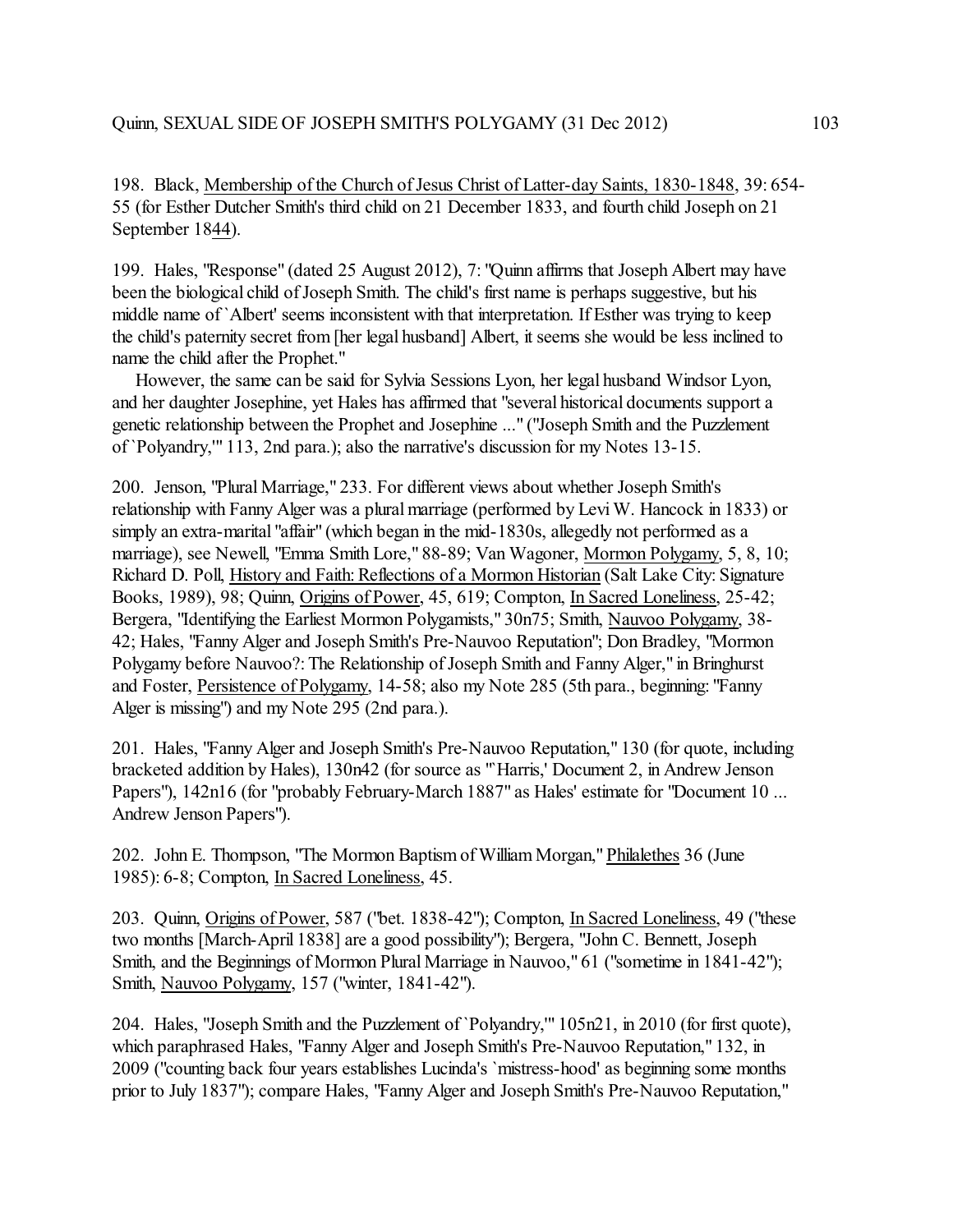130 (for my narrative's second quote). See my Note 207.

 Also Hales, "Response" (dated 25 August 2012), 42n81: "I argue that Joseph Smith would not have attempted a plural relationship [with Lucinda in 1838] at the peak of Oliver Cowdery's criticism of him in part for committing `adultery' with Fanny Alger in Kirtland, Ohio a few years earlier."

 However, multiple fallacies are involved in part of Hales' argument against the marriage of Lucinda Pendleton Morgan Harris to Joseph Smith in 1837-38, His "Fanny Alger and Joseph Smith's Pre-Nauvoo Reputation," 130, stated: "If Harriet's assertion was true, Lucinda's sealing to Joseph Smith would have been the second after that of Fanny Alger. However, my study of Nauvoo polygamy suggests that no sealings were performed prior to Louisa Beaman's in April 1841." First, as reported by Jenson, Harriet Cook Young claimed that Lucinda "was married to Joseph in Missouri," not sealed (as Hales wrongly alleged). Second, Hales used his alleged word "sealed" as the basis for his "useful argument" that "the most likely time and place appear to be Nauvoo in 1842" for their polygamous marriage. Third, when one legitimately uses the same standards of evidence to apply to different cases, Hales' use of "no sealings" to refute Lucinda's marriage also applied to Fanny Alger in Kirtland during the 1830s. Fourth, his same article nonetheless repeatedly affirmed that "Fanny was, in fact, the first plural wife of Joseph Smith" (139), that "seven [reminiscent accounts] considered the relationship [of Joseph and Fanny to be] a plural marriage or sealing" (143), that Eliza R. "Snow's testimony as a contemporary witness helps to break the scholarly deadlock about whether Joseph and Fanny were actually married as opposed to having an affair" (144), that "it seems unlikely that discussions of eternal sealings, the new and everlasting covenant of marriage, or a patriarchal priesthood order would have accompanied her [Fanny Alger's] introduction to plural marriage" (151n105), that concerning "the ceremony performed [for Joseph and Fanny] by Levi Hancock ... Levi was not acting with the authority by which plural marriages were later sealed in Nauvoo, even though `sealed' is the term used by Eliza Jane Churchill Webb" (157), and "Joseph and Fanny, this first plural marriage ... Joseph's marriage to Fanny Alger" (158); also my Note 295 (2nd para.).

205. Thompson, "The Mormon Baptism of William Morgan," 6-8. For Joseph Smith's visit in Far West, Missouri, from "the latter part of October or first of November" until shortly after 10 November 1837, see Smith, et al., History of The Church, 2: 521, 525.

206. Black, Membership of the Church of Jesus Christ of Latter-day Saints, 1830-1848, 21: 40- 41; Compton, In Sacred Loneliness, 44, 48.

207. Hales, "Joseph Smith and the Puzzlement of `Polyandry,'" 105n21 (last sentence), in which he dismissed Lucinda's "reported"marriage to Joseph Smith as an "adulterous relationship" that Hales could not believe existed; stated less emphatically in 2008 as "My analysis of geographical and chronological considerations further reduces the likelihood of a marriage in Missouri," as stated by Hales, "Fanny Alger and Joseph Smith's Pre-Nauvoo Reputation," 130-31.

208. Susan Easton Black, Who's Who in the Doctrine and Covenants (Salt Lake City: Bookcraft, 1997), 122.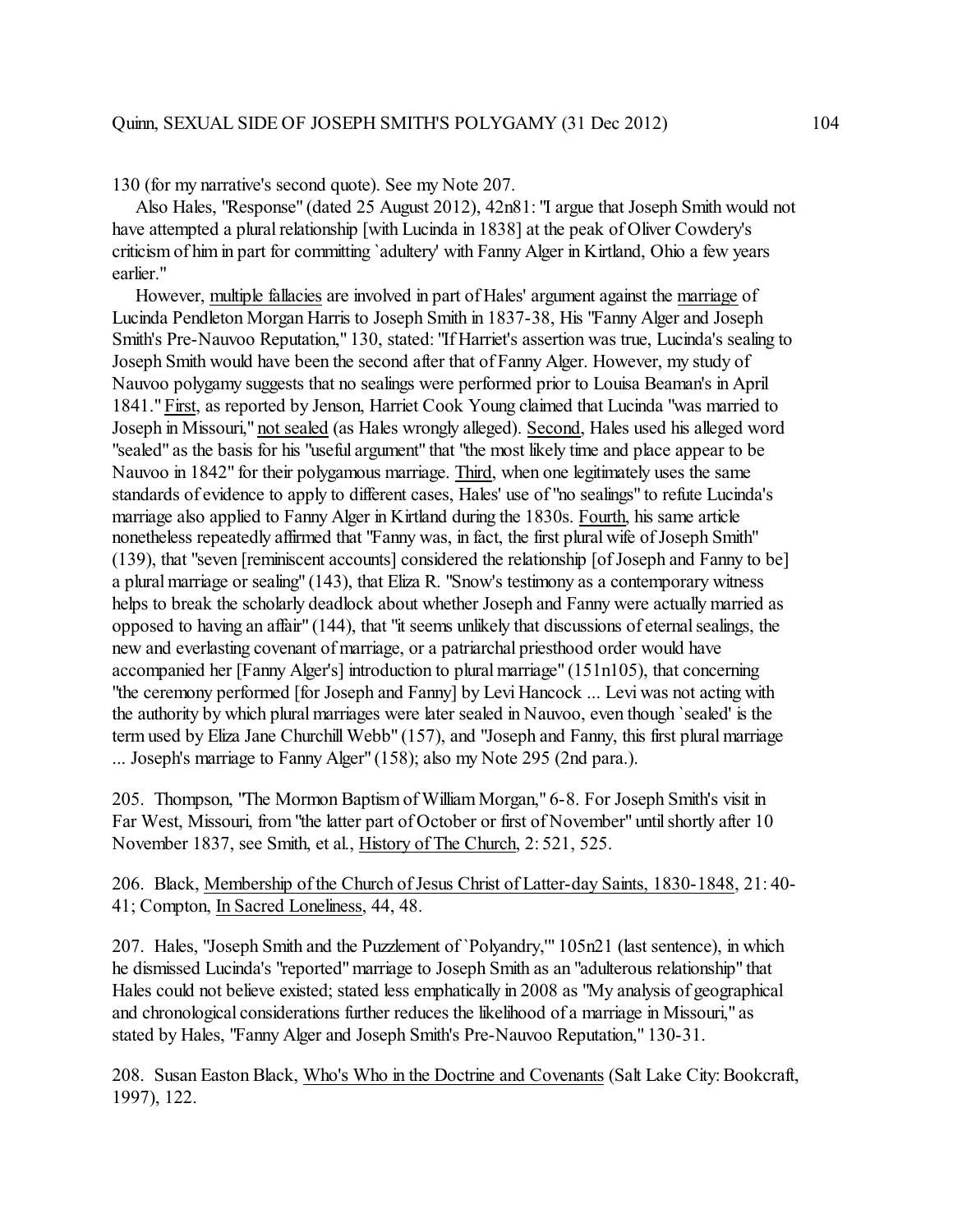209. "Far West, May, 1838," Elders' Journal of the Church of the Latter Day Saints 1 (July 1838): 45; available in electronic format in GospeLink and in New Mormon Studies CD-ROM. Hales, "Fanny Alger and Joseph Smith's Pre-Nauvoo Reputation," 131, stated: "On November 2, 1837, a special council of Church members and leaders in Far West transacted several items of Church business but had to leave unresolved `a matter between Oliver Cowdery, Thomas B. Marsh' and the Prophet. I think that the logical topic was Oliver's perception of Joseph's `immoral' relationship with Fanny Alger." However, Hales did not acknowledge the statement of George Harris that he participated in that discussion during early November 1837.

210. Compton, In Sacred Loneliness, 51, 154 (both pages referring to this dinner on 17 January 1842, as well as referring to his page 153's discussion of Joseph marrying his brother's widow on 6 January 1842).

211. Michael S. Riggs and John E. Thompson, "Joseph Smith, Jr., and `The Notorious Case of Aaron Lyon': Evidence of Earlier Doctrinal Development of Salvation for the Dead and a Trigger for the Practice of Polyandry?," John Whitmer Historical Association Journal 26 (2006): 105-07 (esp. 106: "Joseph Smith engineered himself a place on the Aaron Lyon defense team"), 110.

 Published four years later, Hales, "Puzzlement of `Polyandry,'" did not cite or mention this article, even though Hales cited (128nn88-89, 105n22) that journal's issues for 1997, 2003 and 2008. There was a similar absence of reference in his 2012 "Joseph Smith's Personal Polygamy," which cited (183n74) the John Whitmer Historical Association Journal for 2005.

212. "The Scriptory Book of Joseph Smith, Jr." (28 April 1838) in Faulring, An American Prophet's Record, 179; transcribed somewhat differently in "MISSOURI JOURNAL, 1838, MARCH TO SEPTEMBER" (28 April 1838), in Dean C. Jessee, ed., The Papers of Joseph Smith: Volume 2, Journal, 1832-1842 (Salt Lake City: Deseret Book, 1992), 236.

213. Riggs and Thompson, "Joseph Smith, Jr., and `The Notorious Case of Aaron Lyon,'" 102 ("logical trigger that prompted Joseph Smith's initial practice of polyandry"), 117, "When his attentions did again turn to polyandry later in Nauvoo, however, one of his chosen wives was Sylvia (Sessions) Lyon. She was the wife of Aaron's son Windsor P. Lyon."

 Nonetheless, I don't share their assessment of "Joseph's Don Juanistic qualities" (118). See the narrative for my Notes 174-176.

214. Thompson, "The Mormon Baptism of William Morgan," 6-8, which Riggs and Thompson, "Joseph Smith, Jr., and `The Notorious Case of Aaron Lyon,'" acknowledged only indirectly twenty-one years later by citing (108n19) John E. Thompson, The Masons, The Mormons, and the Morgan Incident (Ames, IA: Iowa Research Lodge No. 2 AF&M, circa 1982), without acknowledging the chronology Thompson published in 1985. Oddly, Thompson's 2006 coauthored article asserted a Joseph-Lucinda marriage in March 1838, a date that he had very effectively challenged in 1985.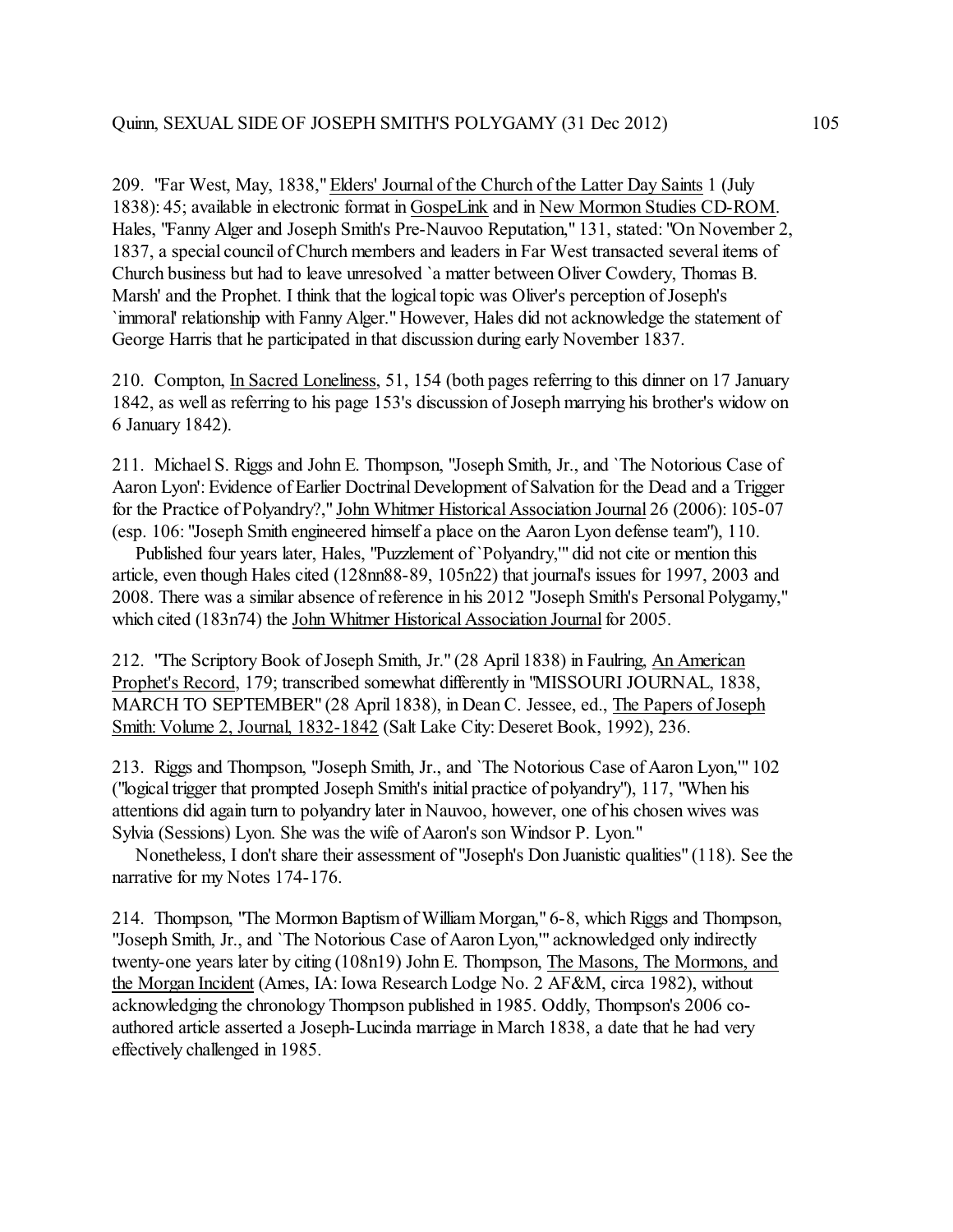215. Smith, et al., History of The Church, 3: 8-9; Riggs and Thompson, "Joseph Smith, Jr., and `The Notorious Case of Aaron Lyon,'" 108 (for quote); Newell and Avery, Mormon Enigma (1994 ed.), 70.

216. Brown, Nauvoo Sealings, 282, 282n267; Compton, In Sacred Loneliness, 52; Smith, Nauvoo Polygamy, 93.

217. As research-assistant for Professor Davis Bitton (my adviser as a newly enrolled graduate student in the University of Utah's Department of History), I examined these three diaries in the summer of 1971 at what was then the Church Historian's Office on the third floor of the Church Administration Building, 47 East South Temple Street, Salt Lake City, Utah. My typed notes were the basis for many of the abstract-summaries in Davis Bitton, Guide to Mormon Diaries & Autobiographies (Provo, UT: Brigham Young University Press, 1977), iv (listing me as one of those who "assisted in compiling the data on individual diaries"), 127 ("Michael Quinn has categorized and analyzed this material").

218. Bachman, "Study of the Mormon Practice of Plural Marriage Before the Death of Joseph Smith" (1975); Foster, Religion and Sexuality (1981); Van Wagoner, Mormon Polygamy (1989); Compton, In Sacred Loneliness (1997); Smith, Nauvoo Polygamy (2008).

219. Compare with D. Michael Quinn, "Filling Gaps and Responding to `Silences in Mormon History," letter to the editor, Dialogue: A Journal of Mormon Thought 40 (Summer 2007): x.

220. Hales, "Joseph Smith and the Puzzlement of `Polyandry,'" 108, 137.

221. Hedges, Smith, and Anderson, Joseph Smith Papers: Journals, Volume 2: December 1841- April 1843, [xiii].

222. Willard Richards 1841-1842 journal, 21 January 1842, Folder 8, Box 1, MS 1490, LDS Church History Library, a restricted source there. I was permitted to re-examine that page on 14 August 2012--only to verify the accuracy of the transcript that is presently in my Research Files, Beinecke Library (which, for the reasons listed in my Note 225, 2nd para., added "interrupted" after "lap"); also Bitton, Guide to Mormon Diaries & Autobiographies, 295 (for this document's description and summary, based on typed notes I submitted to Bitton in 1971, but--like most of that book's entries--without identifying which of his research-assistants provided the specific information).

 The tightly written words-letters of Willard's original holograph are transcribed somewhat differently in Folder 1, Box 15, Series IX, Leonard J. Arrington Collection, Merrill-Cazier Library, Utah State University, Logan, Utah (i.e., "Joseph a woman" and "in the old womans lap." After re-examining the original in 2012, I can see why Arrington's transcription of the mid-1970s stated those variants, but I think the quote in my current comments is what Richards intended and what his handwriting indicated.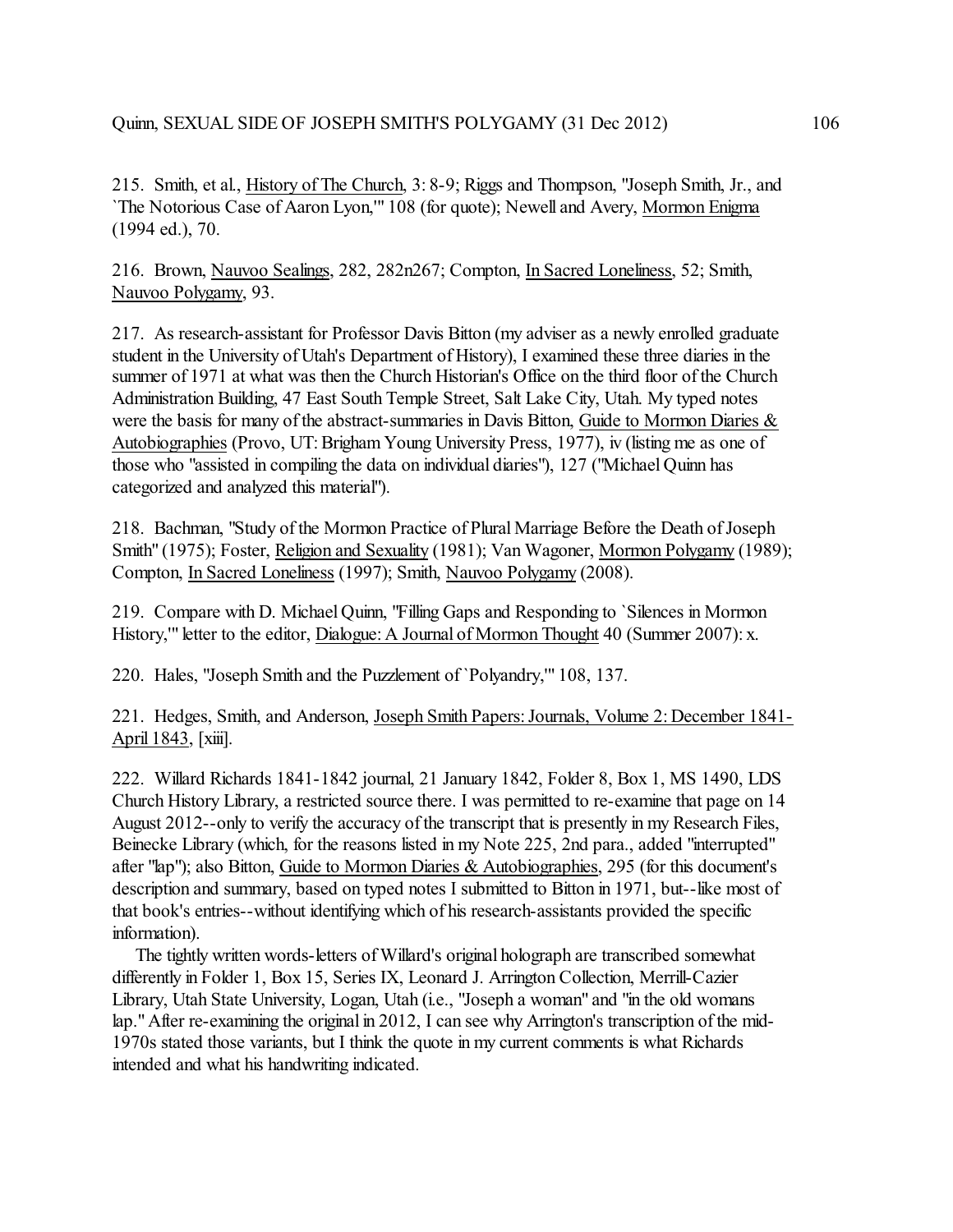223. Black, Membership of the Church of Jesus Christ of Latter-day Saints, 1830-1848, 7: 418, 25: 229.

224. James B. Allen, David J. Whittaker, and Ronald K. Esplin, Men With a Mission: The Quorum of the Twelve Apostles in the British Isles (Salt Lake City: Deseret Book, 1992), 210.

225. Willard Richards 1841-1842 journal, 21-22 January 1842, LDS Church History Library. Both my 1971 transcription and Arrington's somewhat later transcription (see my Note 222, 2nd para.) presented this as the entry for January 22nd. However, my careful examination of his original holograph on 14 August 2012 demonstrated that the holographic entry for January 22nd (written in large script) was only "22 Mailed a letter to Jennetta."

 The words "lap--interpted Dream" were at the end of the entry in small script for January 21st. Because the referent for the last phrase seemed to be "little boy," my 1971 typescript stated this as "interrupted"--which is a possibility I repeated in the first version of my comments at MHA in June 2012.

 Nonetheless, both Arrington and I also linked "interpted Dream" as the original's insertion of "interpreted" for the new entry on January 22nd. To the contrary, the different-sized handwriting for the two indicates that (whether Richards intended "interpted" to be "interrupted" or to be "interpreted") it applied to his dream-narration on January 21st.

226. Jessee, Personal Writings of Joseph Smith (2002 ed.), 551-52.

227. Willard Richards to Jennetta Richards, undated holograph in "Jennetta Richards Collection, 1842-1845," MS 23042, LDS Church History Library. This was first brought to my attention by Devery S. Anderson, "Willard Richards and Nauvoo Polygamy, 1841-42," a formal paper he delivered to Sunstone Symposium, Salt Lake City, 28 July 2012.

 However, Anderson's paper wrongly dated Willard's letter as "January 22," which was the day his diary showed that Willard mailed his interpretation of it to her. According to the slowness of overland mail-delivery in 1842, his letter of January 22nd (with his "Interpretation") took at least three weeks to reach Jennetta in Massachusetts, with similar delay for her response from there to reach him in Nauvoo. Therefore, Willard's undated letter, a reply to her response, had to be in March 1842.

228. See www.josephsmithspolygamy.com/JSWives/MaryRollins.html (Hales' Internet website, accessed on 20 June 2012).

229. Folder 10, Box 87, Joseph F. Smith Papers, LDS Church History Library (where it is currently restricted), with transcript available to the public in my Research Files, Beinecke Library, as follows:

> Minersville [--] Beaver County Utah March 23rd 1877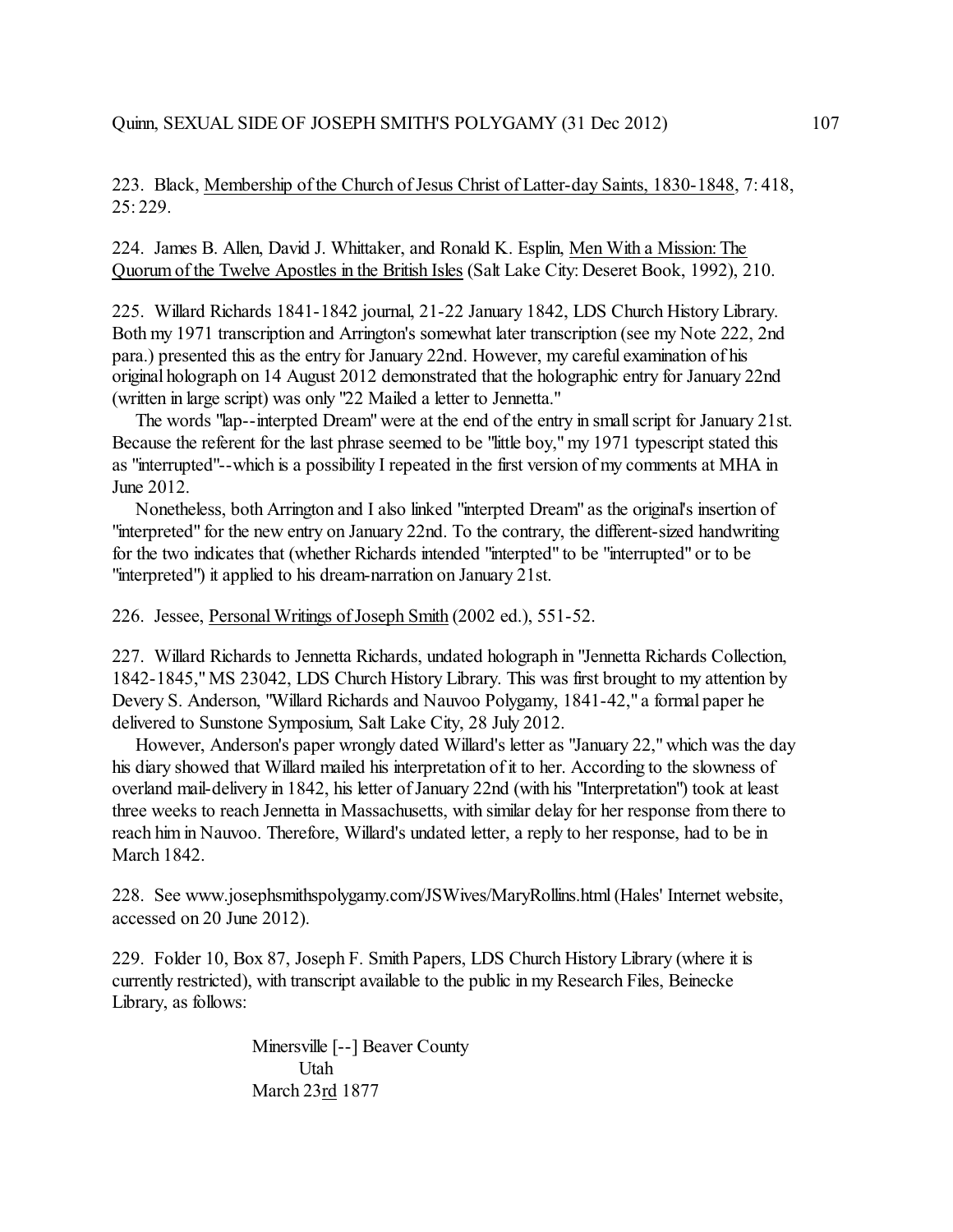I [--] Mary Elizabeth Rollins Lightner do testify, that in the year 1842 in the month of February[,] the Prophet Joseph Smith came to me and said he had received a direct command from God to take me for a wife for time and all eternity; after receiving what I felt to be a witness of the truth of the said statement made to me by the said Joseph Smith the Prophet, I was sealed to the said Joseph Smith by Pres Brigham Young in Nauvoo, Hancock County[,] Illinois ... The said ceremony was solemnly performed in the month of February A.D. 1842 as first above written

[signed] Mary E R Lightner

--NOTE A, FOR ABOVE TRANSCRIPTION: Hales, "Response" (dated 25 August 2012), 33: "Nothing in Mary Elizabeth's [Lightner's] numerous writings supports a sexual relationship with Joseph Smith."

--NOTE B, FOR ABOVE TRANSCRIPTION: Even though he has not quoted or acknowledged it, this is another of the first-person sources that required Hales to claim in "Joseph Smith and the Puzzlement of `Polyandry,'" 127 ("It is true that some later reminiscences [by already-married women] state that their sealings [to Joseph Smith] in Nauvoo were for `time and eternity.' However, to assume that the women were remembering the exact language may not be warranted ... to presuppose that sexual relations were present based solely on a late memoir that declared a Nauvoo marriage (`polyandrous' or not) was for `time and eternity' would be unjustified by the documents alone"). See also my Note 64 (last para.) and the narrative for my Note 99. --NOTE C, FOR ABOVE TRANSCRIPTION: Compton, In Sacred Loneliness, 688nVI (midway, under heading for "**time and eternity**"), cited and briefly quoted it as "a Mar. 23, 1877, affidavit (Kenney collection, Marriott Library, box 11, fd 14)." Before that citation, he fully quoted the imprecise and less detailed affidavit she signed on 21 February 1905 (which also specified "Elder Brigham Young officiating").

--NOTE D, FOR ABOVE TRANSCRIPTION: By contrast, Hales, "Joseph Smith's Personal Polygamy," 170n29, 172n36, 195nn114-115, 218n185, 219n186, did not include either of the two affidavits that Compton cited in Hales' sources for Mary Elizabeth Rollins Lightner, but he did report her marriage as "Feb. 1842" in Hales, "Joseph Smith and the Puzzlement of `Polyandry,'" 108.

230. Augusta Adams Young affidavit, 10 July 1869, LDS Church History Library (where it is currently restricted), with transcript available to the public in my Research Files, Beinecke Library; Smith, Nauvoo Polygamy, 274; Bergera, "Identifying the Earliest Mormon Polygamists," 73.

 For the early American pattern of abandoned/abandoning spouses re-marrying bigamously with a civil license while the first spouse was legally undivorced and living somewhere else, see Hendrik Hartog, "Marital Exits and Marital Expectations in Nineteenth Century America," Georgetown Law Journal 80 (October 1991): 95-129, esp. 122 ("If appellate court records are any indication of an underlying social reality, bigamy was rife in early America"), 126 ("In the eyes of the law, at least through the first half of the nineteenth century, bigamous marriages were less threatening to the permanence of marriage than either voluntary divorces or contractual separations"), 129 ("What did it mean to be married in 1840? ... The point to be drawn from the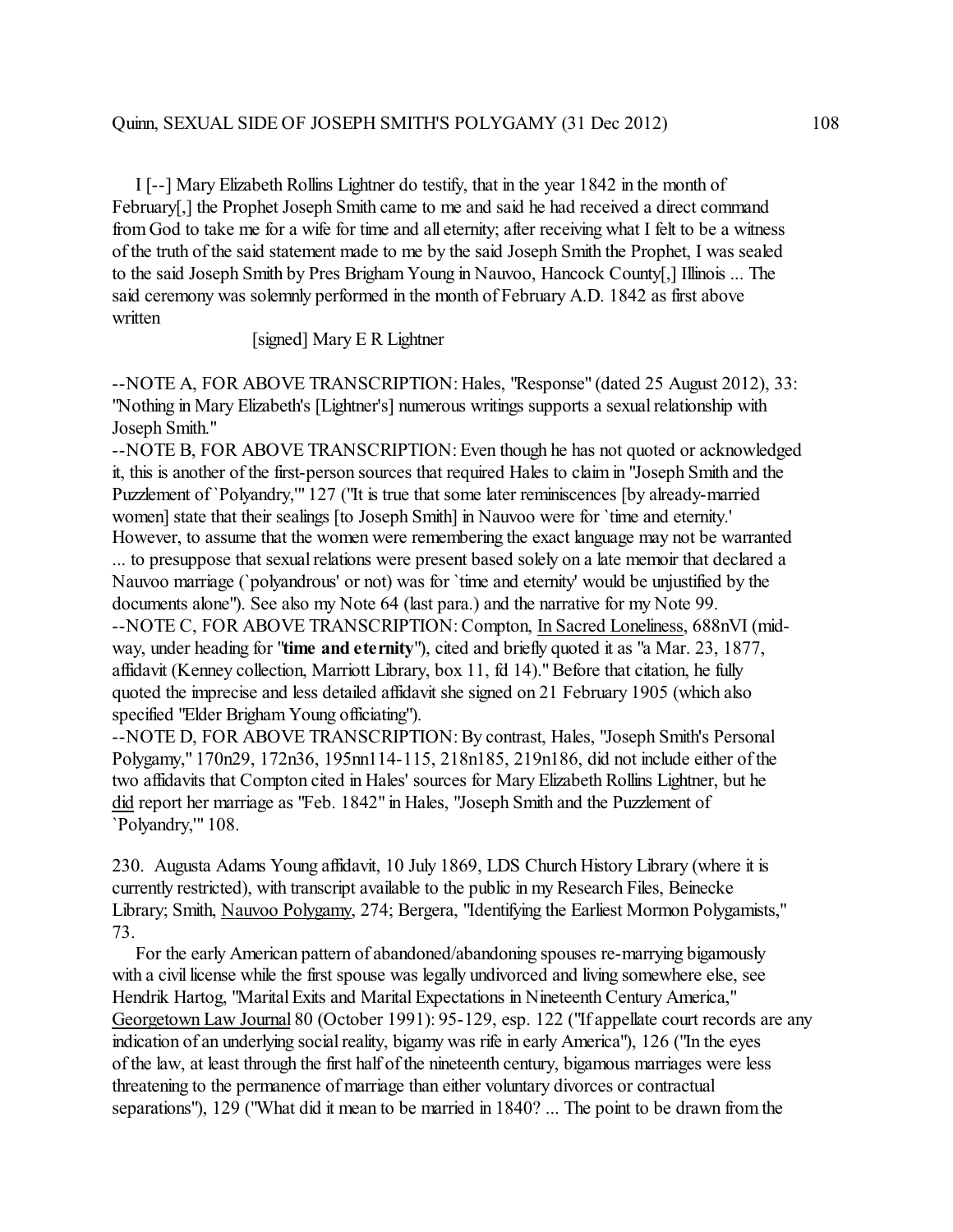bigamy cases is that a stable and public identity as a husband or a wife took precedence over the formalities of monogamous marriage"); also Beverly Schwartzberg, "`Lots of Them Did That': Desertion, Bigamy, and Marital Fluidity in Late-Nineteenth-Century America," Journal of Social History 37 (Spring 2004): 573-600.

231. Jeffery Ogden Johnson, "Determining and Defining `Wife': The Brigham Young Households," Dialogue: A Journal of Mormon Thought 20 (Fall 1987): 60; also Mary Cable, "She Who Shall Be Nameless," American Heritage 16 (February 1965): 50-55. Smith, Nauvoo Polygamy, 275, misstated this as: "and took five of her seven children with her" to Nauvoo.

 "Staed [stayed--in Massachusetts] till September 29 [--] then started home [to Nauvoo] with sisters Alley & Cobb," in Brigham Young 1840-44 journal (29 September 1843), LDS Church History Library (where it is currently restricted), with transcripts available to the public in Folder 1, Box 14, Series IX, Arrington Collection, and in my Research Files, Beinecke Library. Young's journal also described the death of Augusta Adams Cobb's youngest child (a baby) before their arrival in Nauvoo.

 Bitton, Guide to Mormon Diaries & Autobiographies, 398, for this document's description and summary, based on typed notes I submitted to himin 1971. Like most of the book's entries, it did not identify which research-assistant provided the information.

232. For Brigham Young's subsequent reference to his having sex with Augusta Adams Cobb after their polygamous sealing, see my Note 291 (last para.).

233. I interpret a hearse-ride as the meaning of Brigham Young's closing words about the dream: "... but [then] saw nothing of Mary ann [--] for She was in side [inside it--] and the caredge [carriage was] closed in with curtins [curtains] and they was Black [--] we was puling [sic] it over a Bridg[e] the last I remember," from his 1840-44 journal (2 December 1843), in sources of my Note 231.

 Published three months after I presented my comments to the MHA session in June 2012, John G. Turner, Brigham Young: Pioneer Prophet (Cambridge, MA: Belknap Press/Harvard University Press, 2012), 98, wrote concerning this dream: "he wondered if he would have to make the ultimate sacrifice and allow Mary Ann to be sealed to his prophet. ... The latter portion of the dream refers to Mary Ann's death, whereas the beginning appears to include Joseph's proposal of marriage to her."

 This holographic source in Brigham Young's handwriting should not be confused with Lee Nelson's erroneously titled The Journals of Brigham: Brigham Young's Own Story In His Own Words (Provo, UT: Council Press, 1980), acknowledged on page vi as "a compilation of the first person writings in BrighamYoung's manuscript history," but which he erroneously claimed "were first published serially in the Millennial Star beginning in 1867." This "Manuscript History of Brigham Young" was first published in Salt Lake City's Deseret News, and re-printed in England's Millennial Star. The content of Nelson's version is identical to the first twentiethcentury reprint by Elden Jay Watson, comp., The Manuscript History of Brigham Young, 1801- 1844 (Salt Lake City: Smith Secretarial Service, 1968). None of those four versions actually repeated the exact wording ofBrigham Young's handwritten journal, and none have its references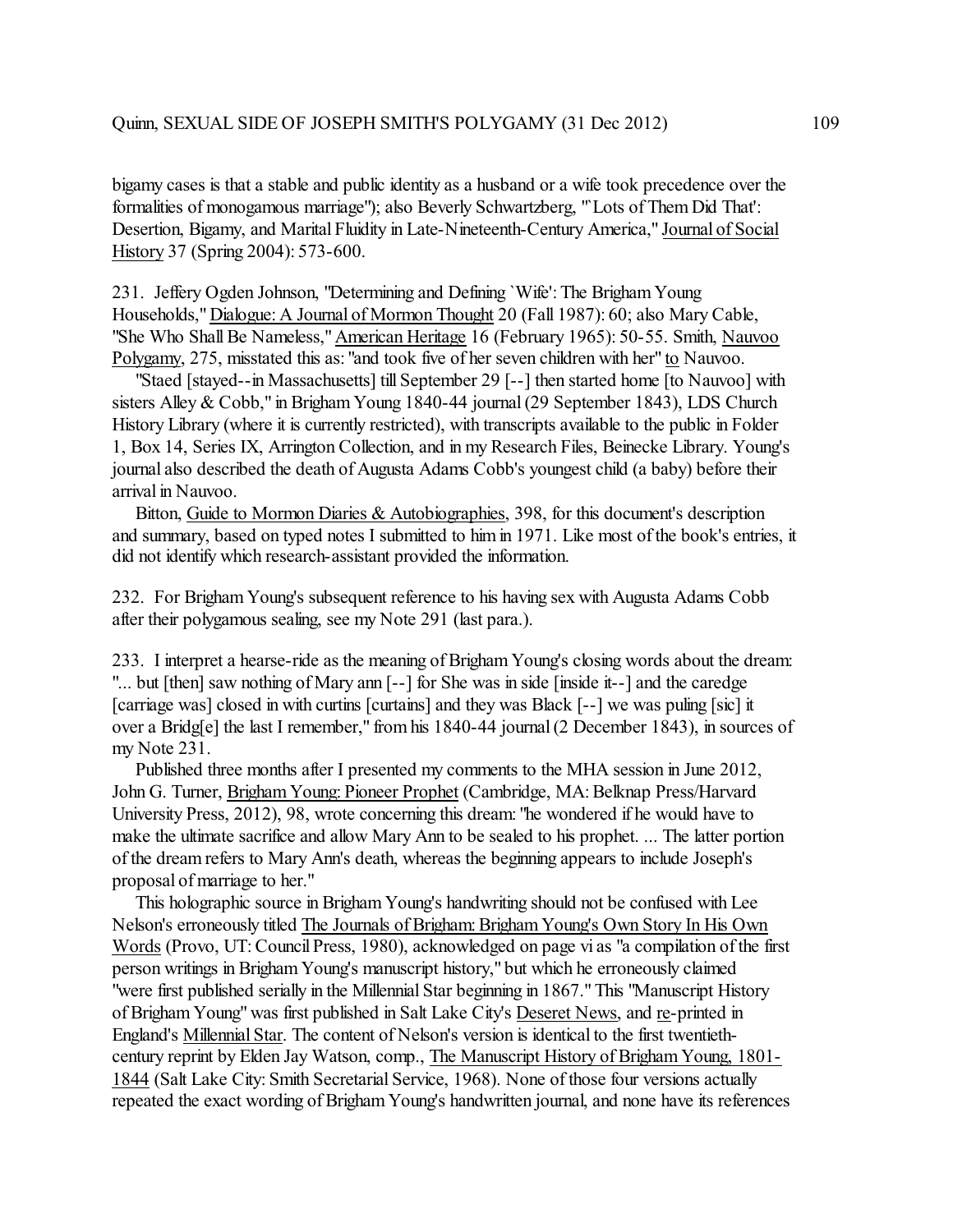to Augusta Adams Cobb, nor its account of his dream in December 1843.

234. Franklin D. Richards journal, 25 June 1896, LDS Church History Library (where it is currently restricted), with transcript available to the public in my Research Files, Beinecke Library.

 As cited here, this quote was in the narrative for note 152 in my "unabbreviated" version (dated "end of July" 2012) that Hales received on August 2nd, yet his "Response" (dated 25 August 2012), 63-64 claimed that "current historical research has yet to uncover any specific documentation regarding a plural marriage 'test' for Brigham Young ..." Hales should explain why he doesn't regard an apostle's account of statements in a temple meeting as "specific documentation."

235. Hales, "Joseph Smith's Personal Polygamy," 212, 212n169.

236. Orson Hyde affidavit of 15 September 1869 ("And in the month of February or March (1843) I was married to Miss Martha R. Browitt [also spelled "Browett"] by Joseph Smith," witnessed by Marinda N. Hyde), and Hyde's affidavit of 16 September 1869 (Joseph Smith performed polygamous marriage for him and Mary Ann Price in April 1843, witnessed by Marinda N. Hyde), in Smith, Blood Atonement and the Origin of Plural Marriage, 89. Compare with Faulring, An American Prophet's Record, 313 (28 February 1843, "To Elder Hydes to dinner at 4 o'clock P.M."), 396 ("The following list of marriages is written on one of the last leaves of this journal," beginning: "Apr 42 Marinda Johnson [Hyde] to Joseph Smith 1843," and including: "July 20 [1843] M.P. to O Hyde").

 Hales, "Joseph Smith's Personal Polygamy," 212, claimed: "his civil wife, Marinda Nancy Johnson, was sealed to Joseph in Nauvoo, although records exist of two sealing dates, further complicating the reported timeline," adding in 212n169: "The second sealing date is given as May 1843 in an affidavit Marinda signed in 1869." To be precise, Thomas Bullock's decadesearlier entry in Joseph Smith's journal affirmed that there were two ceremonies, first in April 1842 and second at an unspecified date in 1843. The first was without her husband's knowledge, but the second was with his permission. Her 1869 affidavit provided better dating for the 1843 ceremony of sealing, which was thirteen months after she actually became Joseph Smith's wife.

237. Marinda N.J. Hyde affidavit, 1 May 1869, LDS Church History Library (where it is currently restricted), with transcript available to the public in my Research Files, Beinecke Library.

238. Franklin D. Richards journal, 9 December 1887. For previous discussion of Vinson Knight's marriage to Philinda Clark Eldredge (Myrick--sometimes spelled "Merrick") as a plural wife, see Bergera, "Identifying the Earliest Mormon Polygamists," 14 (which he dated as "mid-1842"); Smith, Nauvoo Polygamy, 47, 155 (dating it likewise), 262 (but he also quoted a family history that the polygamous marriage was "about May 1842"), 275, 308 (where Smith dated the marriage as sometime after "March 1842"), 603 (finally dating it as "<July 31 1842").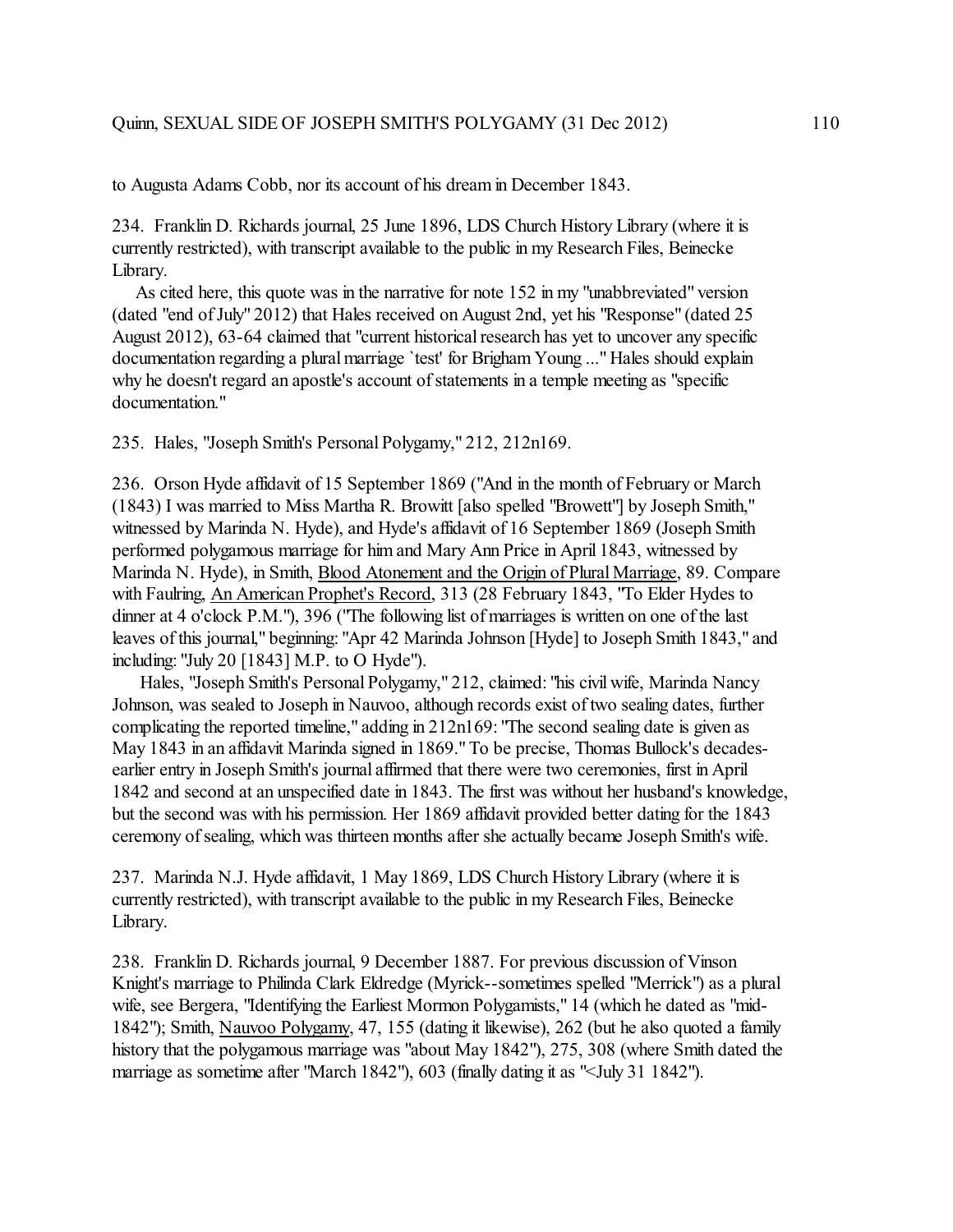239. Smith, Blood Atonement and the Origin of Plural Marriage, 86-87; also Smith, Nauvoo Polygamy, 155. However, the unintended meaning of the syntax in George Smith's narrative seemed to wrongly claim that the 1869 affidavit itself stated that "shortly after Vinson's death on July 31, 1842, she agreed to marry Smith." To the contrary, Martha McBride Knight's affidavit (as quoted in Nauvoo Polygamy, 155) made no mention of Vinson, nor referred to his death, but stated only that her marriage to Joseph Smith occurred in "the summer of the year 1842." I regard this imprecise date as her intentional effort to obscure the fact that she married Joseph Smith before her husband died. (see the narrative's quote for my Note 239)

 However, Compton, In Sacred Loneliness, 724nVI and Smith, Nauvoo Polygamy, 155, accepted Martha's obituary (by one of her children) that "in August, 1842, she was sealed to the Prophet, Joseph Smith in the Nauvoo temple." Nonetheless, Compton's note acknowledged: "One might theorize that the obituary writer was using the [previous affidavit's] `summer of 1842' phrase, and also assumed that it meant August ..." That is my conclusion, especially in view of a family history quoted for my Note 240.

240. Brent J. Belnap, "Life Story of Martha McBride Knight Smith Kimball, 1995," at website of www.belnapfamily.org/martha\_McBride\_Knight\_DUP\_Biography\_1995, accessed on 20 June 2012. "DUP" refers to the Daughters of Utah Pioneers Museum, Salt Lake City. My narrative says "apparently unaware" because Belnap's biographical sketch gave no sources.

 As cited here, Belnap's statement (with its underlined emphasis) was quoted in the narrative for note 158 in my "unabbreviated" version of comments (dated "end of July" 2012) that Hales received on August 2nd. Nonetheless, his "Response" (dated 25 August 2012), 66, claimed: "Quinn's reconstruction ... speculates that Martha was sealed to Joseph Smith prior to Vinson's death." In making that assertion about my alleged speculation, he did not mention Belnap's statement that was in my "Comments" to which Hales was responding.

241. The Franklin D. Richards version seemed to indicate that the plural wife was a quid pro quo to Vinson Knight after Joseph Smith married his wife Martha, while Adeline Knight Belnap's written history seemed to indicate that this exchange with her father occurred after Vinson's polygamous marriage (see Smith, Nauvoo Polygamy, 262, for Adeline's statement). For Knight as a bishop with various jurisdictions, see Smith, et al., History of The Church, 2: 365, 509, 3: 38, 345, 4: 49, 286, 5: 84; Quinn, Origins of Power, 73-75. See my Note 285 (5th para., beginning: "Fanny Alger is missing") for the marital transaction involving Levi W. Hancock and Joseph Smith.

242. Foster, Religion and Sexuality, 163-66; Foster, "Sex and Prophetic Power," 79.

 Compare with Samuel Pufendorf, Of the Law of Nature and Nations, 2nd ed. (Oxford, Eng: Lichfield and Churchill, 1710), 453 ("The borrowing and lending of Wives, amongst the Romans, is a Practice much talk'd of by Authors. Solon, in his Laws, permitted an Heiress, whose Husband prov'd impotent, to call in the Assistance of his nearest Kinsman"); also from "The Comparison of NUMA with LYCURGUS," at end of Paul Rycaut's translation of "THE LIFE OF Numa Pompilius," in John Dryden, ed., Plutarch's Lives: In Five Volumes. Translated from the Greek, By several Hands, 5 vols. (London: Jacob Tonson, 1716), 1: 203 ("For when a Roman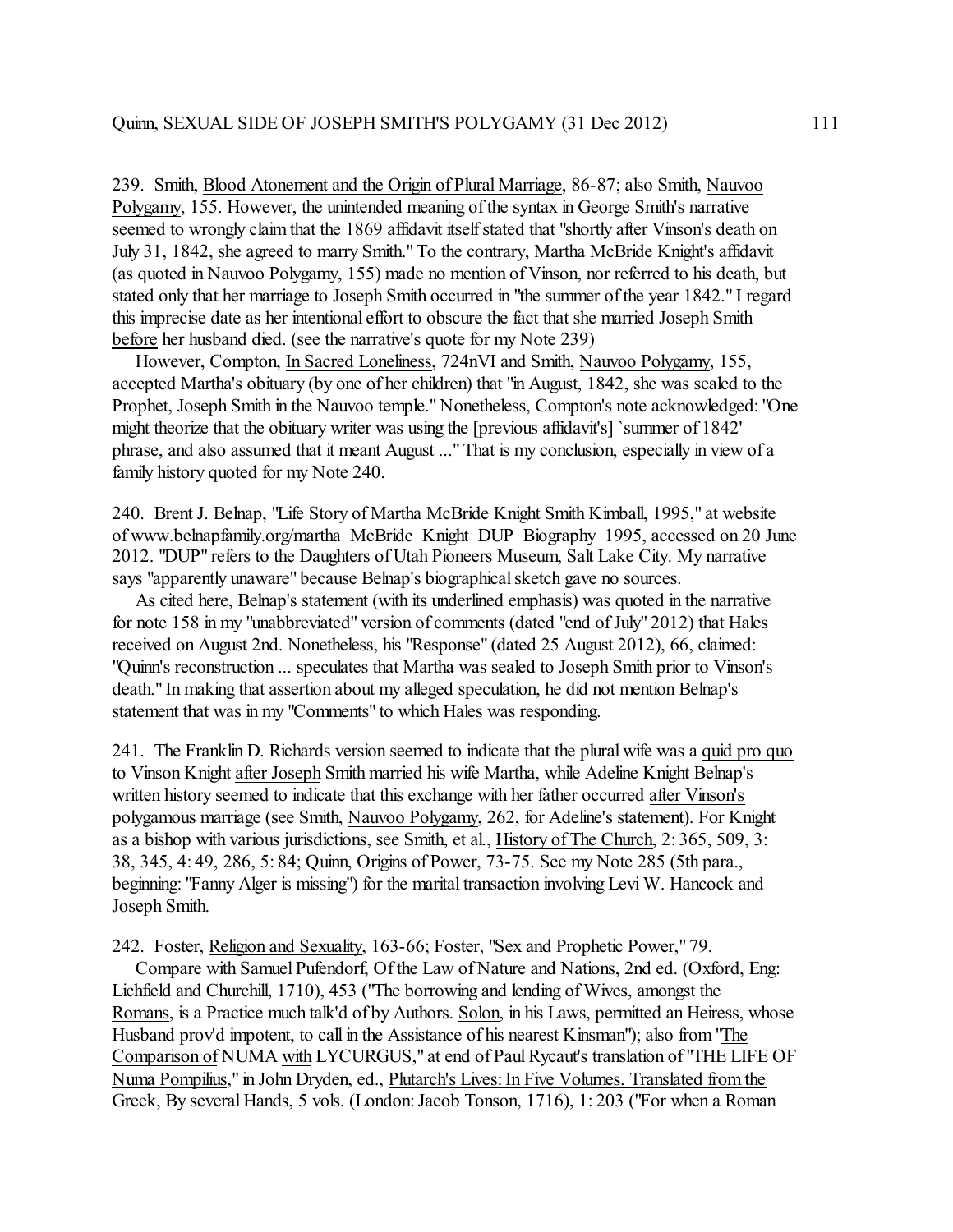thought himself to have a sufficient Provision of Children, in case his Neighbour who had none, should come and desire him to accommodate him with his Wife, that he also might have the benefit of Issue from his fruitful Woman; he had a lawful Power to lend her to him who desired her, either for a certain time, or else to loose the Bonds of Marriage, and consign her into the Hands of her Paramour for ever. But the Laconian had another rule: for it was allowable for him to afford the use of his Wife to any other that desired to have Children by her, and yet still to keep her in his House, and retain the Bond and Conditions of Marriage in the same force and vertue [virtue] as before"); Ashley Cooper, et al., trans., The Whole Works of Xenophon (London: Jones & Co., 1831), 706 ("If any person, again, should have an aversion to living with a wife, and should be desirous of a fair and robust family, he [Lycurgus] enacted a law that if he [i.e., the "person"] saw a woman of a good disposition, and well fitted for procreating such a progeny, and could persuade her husband to allow it, he should beget children by her").

243. Compton, In Sacred Loneliness, 32, 41-42, discussed the first example of this "most troublesome" practice of early Mormon "exchange of women," the 1833 polygamous marriage of Joseph Smith to Fanny Alger by her uncle, for whom Joseph performed a monogamous marriage in exchange. (see Compton, 35, for its date)

 Section titled "An Exchange of Women," in George D. Smith, "Persuading Men and Women to Join in Celestial Marriage," John Whitmer Historical Association 30 (2010): 157-59, gives several examples involving Joseph Smith. For his reasoning in excluding Fanny Alger as an example, see my Note 285 (5th para., beginning: "Fanny Alger is missing").

244. John M. Whitaker typed and edited journals, 1: 242 (1 November 1890), Special Collections, Marriott Library. Whitaker provided this transcription from his original journals that he wrote in his own version of Pitman shorthand (invented by Sir Isaac Pitman in Britain).

245. W. Wyl, pseud. [WilhelmRitter von Wymetal], Mormon Portraits, or The Truth About the Mormon Leaders From 1830 to 1886 (Salt Lake City: Salt Lake Tribune Printing Office, 1886), 71-72.

246. Cook, Nauvoo Deaths and Marriages, 76, was initially uncertain about the exact death-date for "Taylor, Leonora A.," but concluded that this "fourth child of John Taylor, died 10 October 1843," a month after the date in Leonora Cannon Taylor's "diary"-memoir.

247. "Diary of Leonora Cannon Taylor [--] Property of Franklin D. Taylor," with last dated entry on 28 January 1845, Folder 13, Box 2, George J. Taylor Papers, LDS Church History Library (still available to the public in June 2012, on microfilm reel 2, MS 2936, filmed by LDS Genealogical Department on 23 January 1979). George was her oldest child.

 I can only guess at the reason why her "diary"-memoir was not among the alphabetized entries in Bitton, Guide to Mormon Diaries & Autobiographies, 353-54. However, there was an entry on Bitton's page 353 for George J. Taylor's 1860-61 diary (still located in the above collection of his Papers as of 2012) which (with her diary) I had read and summarized in typed notes I submitted to Bitton in 1971.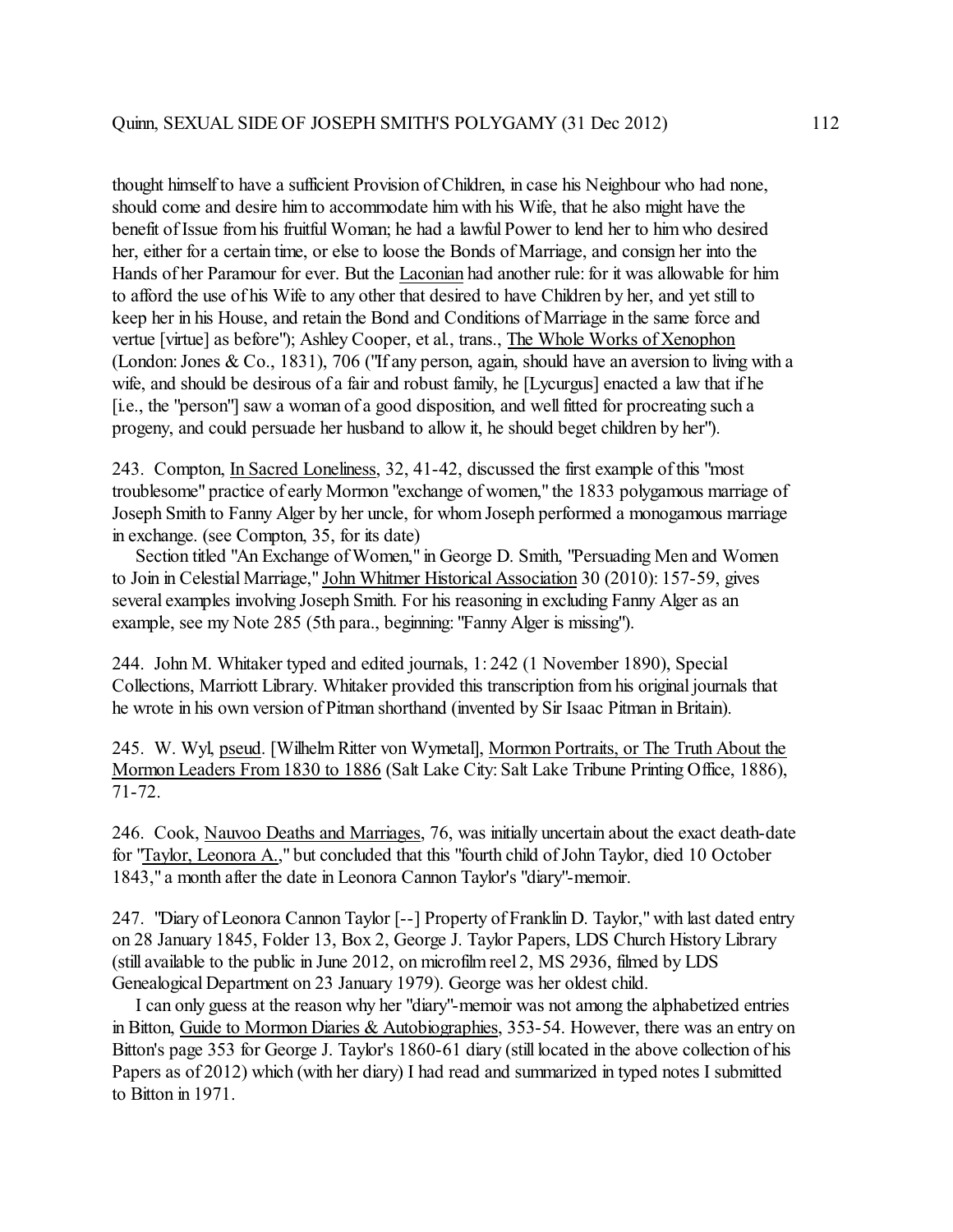Even though a typescript of her document (with the passage quoted here) was available at the Utah Humanities Research Foundation since 1944 (see my Note 250, 3rd para.-last para.), there was no entry for Leonora Cannon Taylor in the bibliography (389) of Samuel W. Taylor's Nightfall at Nauvoo (New York: Macmillan, 1971), which portrayed the incident imaginatively on 95-96 ("Leonora had injured her hand in a pan-throwing rage ... in a hushed and unbelieving voice, `Joseph wants the wives of the Twelve'"), and on 153 ("Leonora Taylor, only after panthrowing rages that cost her a joint of her little finger"), an account based only on Mormon Portraits (cited in his list of "Books" on page 386 of the bibliography, which did not cite Leonora's "diary" in its list of "Letters and Journals" on 389-90)

 Furthermore, although the same typescript was available at the University of Utah's Marriott Library as of 1973 (see my Note 250, last para.), there was still no entry for Leonora Cannon Taylor in the bibliography (395-96) of Samuel W. Taylor's The Kingdom or Nothing: The Life of John Taylor, Militant Mormon (New York: Macmillan Publishing, 1976), 88, which expanded his imaginative narrative ("as blood poisoning set in, the doctor amputated the middle finger of Leonora's left hand"), an account based only on Mormon Portraits (cited in his bibliography, 396). Writing delightfully entertaining letters to me since 1970, Sam Taylor's imagination couldn't decide whether Leonora severely cut "her little finger" or her "middle finger."

248. Hales, "Response" (dated 25 August 2012), 69, wrongly stated: "Quinn asserts: `Leonora Cannon was initially free in associating ...,'" despite the fact that my "unabbreviated" version (dated "end of July" 2012, which Hales received on August 2nd) stated in the narrative following its note 165: "... was initially discreet in associating ..." (as it does now). As a stunning gaffe, Hales substituted a word that reversed the meaning of the phrase he was allegedly quoting.

249. Although clearly beginning as "bolt," the remainder of this word is difficult to decipher as written in what her grandson labeled "Diary of Leonora Cannon Taylor" (see my Note 247, 1st para.). My 1971 typescript (now in the Beinecke Library) made two impromptu suggestions (without consulting any dictionaries) about what the remaining letters might be, neither of which added up to a word recognizable to me at that time.

 Hales, "Response" (dated 25 August 2012), 70, stated: "In his MHA comments, he also affirms it is a phallic reference rather than another word like `balderdash.'" However, the text of his response shows that Hales had independently examined the holographic document (publicly available as MS 2936 at LDS Church History Department). Having done so, Hales knows that the disputed word's first letters are clearly "bolt..." (giving NO possibility for his red-herring suggestion of "balderdash"). For red-herring as an argumentative fallacy, see my Note 133.

 I did not re-examine the original document until preparing for this 2012 MHA session. This time, I compared its partially readable word with several dictionaries of English words and slang phrases that were in use before the 1830s. The only possibilities for this word seem to be "boltheads" and "bolthrusts" (as Leonora's misspelling of bolt-thrusts).

 As specified in my Note 251, bolt was well-established British slang for penis. Correspondingly, if Sister Taylor wrote "bolthrusts," it would refer to the act of sexual intercourse. My narrative uses the less sensational of the two possible readings for the word she wrote in this obviously sexualized passage.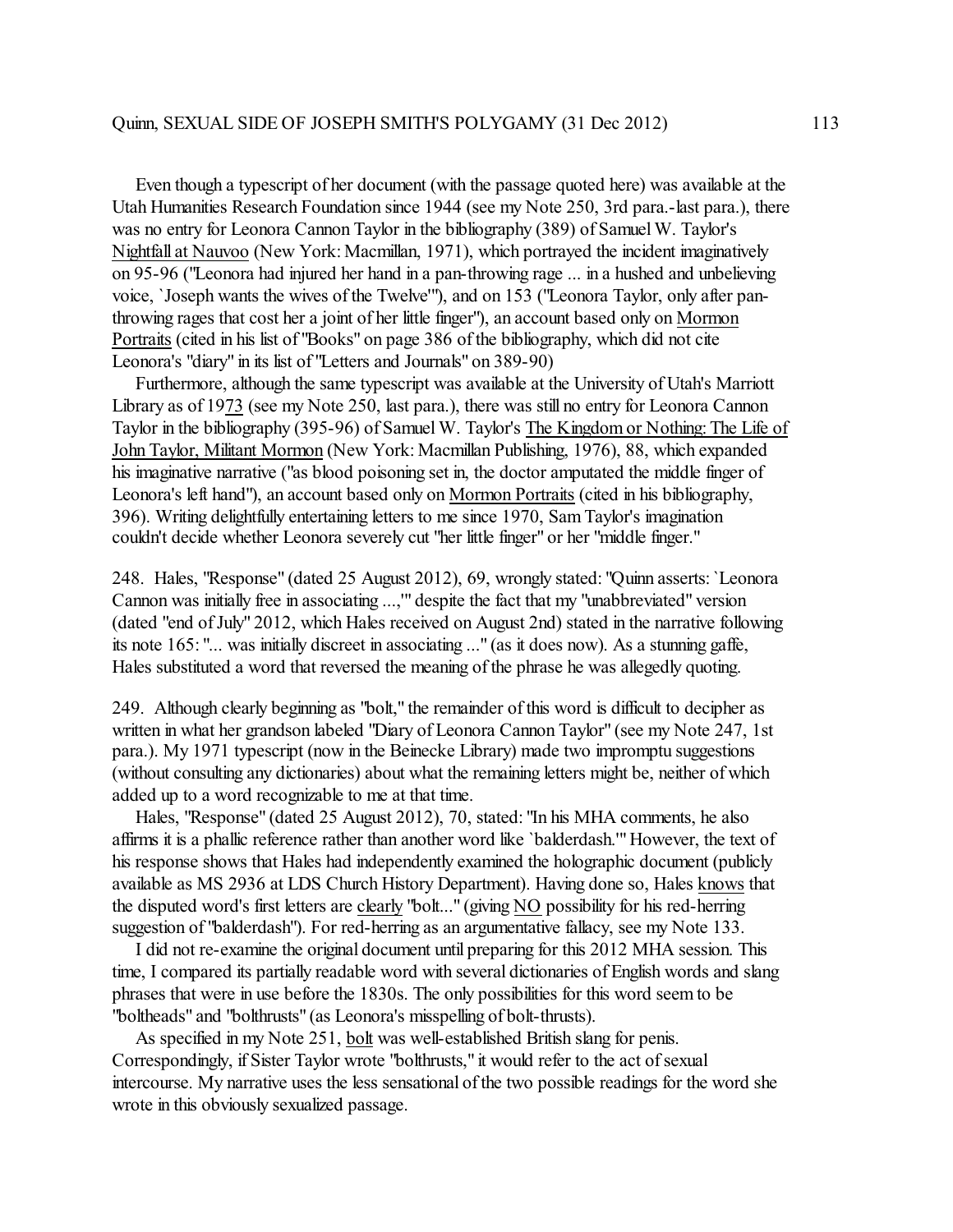As a phallic image, bolthead's reference was not to the metal bolt, but instead to: "Bolthead ... a long strait-necked glass vessel, a mattrass, or receiver," as in John Walker, A Critical Pronouncing Dictionary, and Expositor of the English Language, 5th ed. (Philadelphia: Ambrose Walker, 1818), 82.

250. "Diary of Leonora Cannon Taylor [--] Property of Franklin D. Taylor," George J. Taylor Papers. Her holographic manuscript's previous entry about 27 June 1844 ended with the words "Doctor Richards was in the Prison at the time," which was on the last line ofthe left-side page. She left the following right-side page blank, and then on its verso (the next left-sided page) was the large, handwritten entry ending "O Dear." Its opposite page (the next right-sided page) began "Cure for Hooping [sic, Whooping] Cough," followed by some other recipes in her handwriting. This little volume's inside back cover was inscribed: "Leonora Cannon May 2, 1832," a date shortly before she sailed fromEngland to Canada and eight months before her marriage there to John Taylor.

 Brigham H. Roberts, The Life of John Taylor (Salt Lake City: George Q. Cannon & Sons, 1892), 474, quoted her diary, including the section beginning: "1st of May," but with some alterations of the original manuscript's capitalization and punctuation. After that section's description of the martyrdom, his biography skipped to "the back page of her diary, dated Nauvoo, Jan. 28th 1845 [--] 12 anniversary of my Marriage."

 Folder 19, Box 1 of "The Records of the Utah Humanities Research Foundation," Marriott Library, has a selectively edited, 11-page typescript titled: "A little of the diary of Leonora Cannon Taylor. Property of Franklin D. Taylor, 954 Wilson Avenue, Salt Lake City, Utah" (page 1), which skips (page 10) from the entry about Carthage Jail to the recipes for cures, thus deleting (without ellipses or other acknowledgement) her "diary"-memoir's original entries that began: "Come Joseph" and ended "O Dear."

 Those entries were apparently in the first, 11-page, typed version of the donated typescript. It was listed in "A BIBLIOGRAPHY of the ARCHIVES of the Utah Humanities Research Foundation, 1944-1947," Bulletin of the University of Utah 38 (December 1947): "Taylor, Leonora Cannon, 1830. ff. [i.e., from 1830 onward,] 11 pp. T. [i.e., 11-page typescript] Diary describing polygamy and early days in Utah. (Mrs. Franklin D. Taylor) A-R-II-3-C(3): Hector Lee and Maxine Cahoon. ... Informants, Collectors and Donors [--] Taylor, Mrs. Franklin D."

 The collection's "Finding aid prepared by Della Dye (c) 1973" showed that the original typescript's few lines of Leonora's polygamy-references had been removed before a re-typed version of 11 pages went to the Marriott Library: "The [printed] bibliography describes the manuscript as a `Diary describing polygamy and early days in Utah,' but this is not an accurate description of that material that Taylor discusses" (available at URL of udadb.orbiscascade.org/findaid/ark:80444/xv47195).

251. Rubinstein, Dictionary of Shakespeare's Sexual Puns, 16 ("**Apples** [--] testicles"), 29 ("**Bolt/boult** [--] 1. Penis"), 30 ("2. To bolt is to copulate"), 108 ("**Garden** [--] Female pudendum"); Williams, Dictionary of Sexual Language and Imagery In Shakespearean and Stuart Literature, 1: 29 ("The figure is still current, as is `Apples of Love' = testicles"), 1: 126 ("**bolt** [--] penis"), 1: 482 ("**fill** [--] impregnate"), 2: 581, "But the garden as vagina (see **bowls**) figures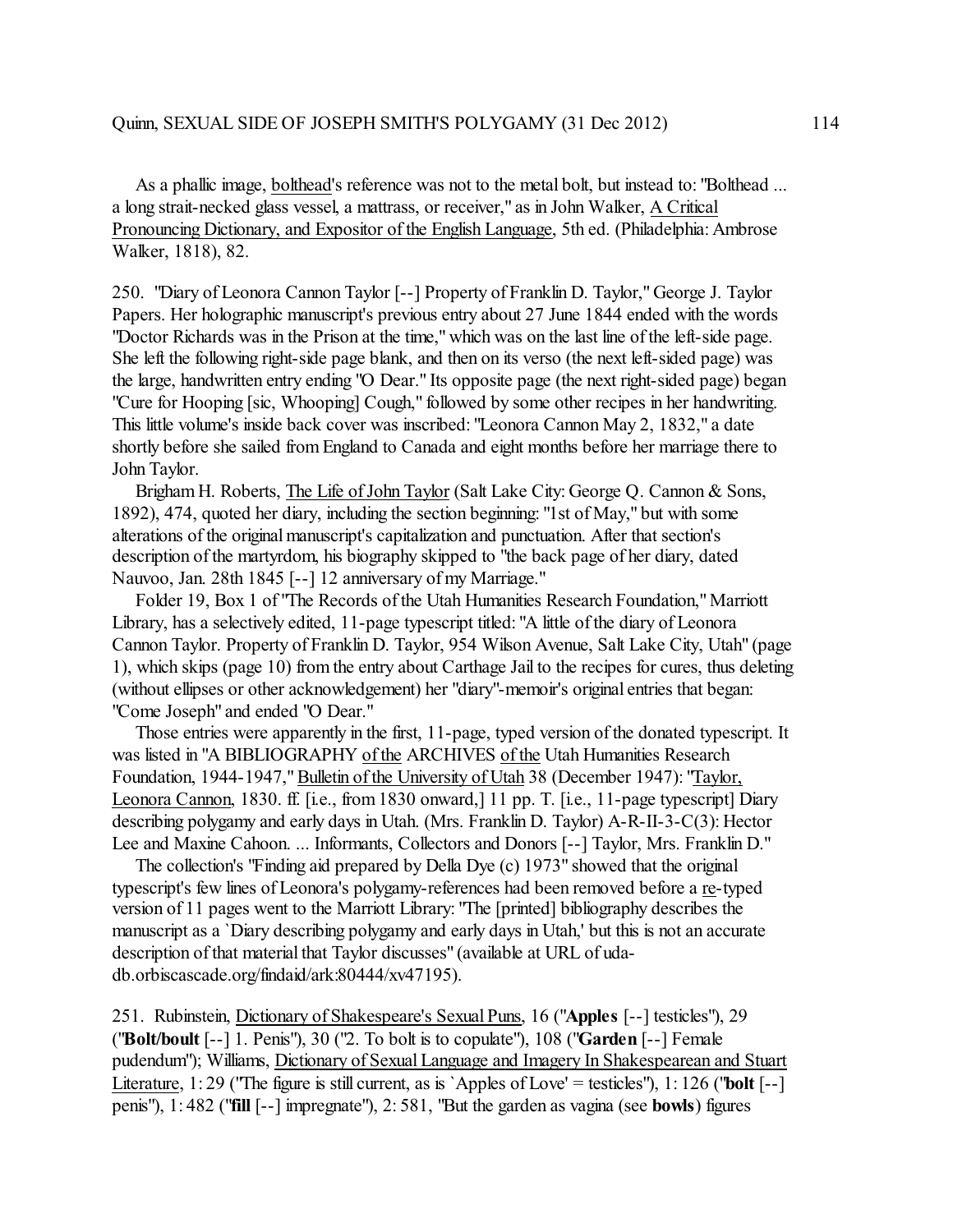## prominently."

252. My Note 170 (last para.) about Shakespeare's popularity with the common people of early nineteenth-century America.

 Madsen, Journey To Zion, 728 ("Leonora Cannon Taylor was born 6 October 1796 ... moved to London [in 1811] ... where she lived and worked for a wealthy lady of rank. ... When Leonora returned to the Isle of Man[,] she was able to find employment with the family of the governor. These positions allowed her to meet many prominent persons ... traveled to Canada in [May] 1832"). For her date of departure as seven months after her thirty-fifth birthday, see "Diary of Leonora Cannon Taylor [--] Property of Franklin D. Taylor," which begins the narrative of her emigration with the words: "May 5th[,] I left Douglas ..."). Madsen, Journey To Zion, 106, cited "Leonora Cannon Taylor Papers, LDS Church Archives," and its bibliography (303n188) cited "Leonora Cannon Taylor, Personal Diary, 1846-47, in George John Taylor Collection, LDS Church Archives."

 Concerning my Note 251, her employment for twenty-one years with Britain's elite gave Leonora opportunities to read the plays of Shakespeare in household-libraries and to see their performances.

253. It is difficult to take seriously the suggestion by Hales, "Response" (dated 25 August 2012), 71, that her adult-sounding, sexually charged dialogue with "Joseph" might have referred to "Leonora's five year old son [who] was Joseph James Taylor." For red-herring as an argumentative fallacy, see my Note 133.

 Closer to reality, Hales also suggested (71) that among "other possible identities for [this] `Joseph'" was "Joseph Fielding ... [who] lived in Nauvoo at that time and was not the only `Joseph,' besides the Prophet, acquainted with Leonora." Hales' accurate description of Fielding and of Nauvoo's residents named "Joseph" is absolutely irrelevant, since Joseph Smith Jr. was the only man that Wilford Woodruff publicly and privately claimed had asked for Leonora Cannon Taylor to be his polygamous wife, plus her account to others (as printed in Mormon Portraits). This is yet another example of Hales' frequent use of polemical red-herrings to undermine historical evidence he dislikes.

254. Ebenezer Robinson, "TO THE PUBLIC," Times and Seasons 3 (15 March 1842): 729. Following Robinson's apology, a letter to "PRESIDENT JOSEPH SMITH" from "L.O. LITTLEFIELD" admitted that he was the one who had written the notice without Smith's knowledge, nor approval, nor editorial review. Bergera, "John C. Bennett, Joseph Smith, and the Beginnings of Mormon Plural Marriage in Nauvoo," 73, identified Lyman O. Littlefield as "twenty-two and married ... [who] worked for the Times and Seasons and, in the 15 February issue, inserted the following anonymous double entendre into one of the paper's marriage announcements ..."

255. "MARRIED--In this city on the 6th inst. by the Rev. Erastus H. Derby, Mr. Gilbert H. Rolfe, to Miss Eliza Jane Bates," Times and Seasons 3 (15 February 1842): 701, with the following statement on page 702: "The Times and Seasons, IS EDITED BY Joseph Smith"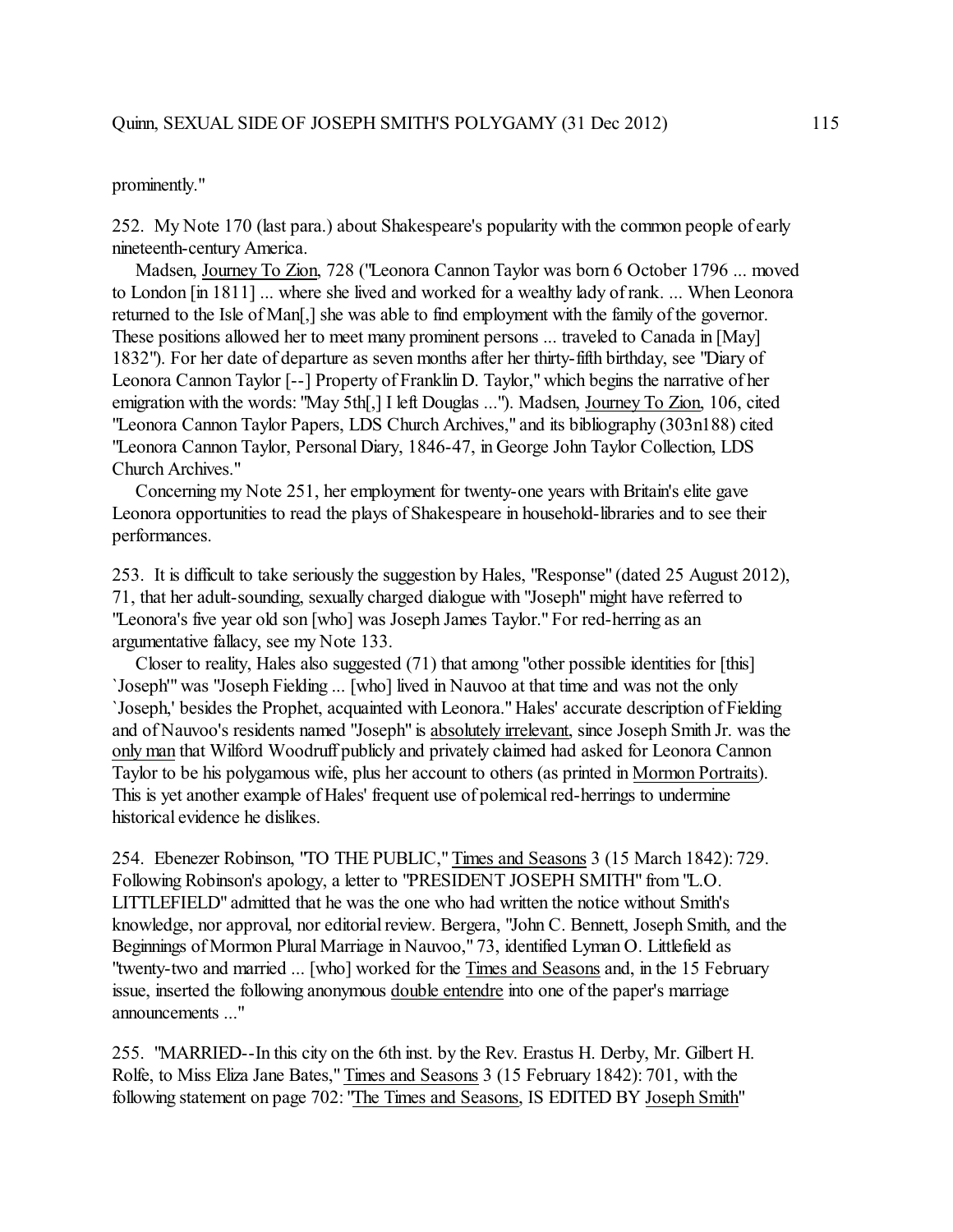(emphasis in original). This announcement was immediately followed by another "MARRIED" notice, signed "Ed."

256. The Wasp (2003 facsimile): 11 (issue of 30 April 1842); Noah Webster, An American Dictionary of the English Language, 2 vols. (New York: S. Converse, 1828), s.v. "**BOWER**, noun (Saxon bur, a chamber or private apartment ...)"

257. Thomas Campbell, The Poetical Works of Thomas Campbell (London: Edward Moxon, 1837), 23 ("no pledge is sacred"), 24 ("Eden's rosy bower").

258. John S. Dinger, ed., The Nauvoo City and High Council Minutes (Salt Lake City: Signature Books, 2011), 415n40 ("Sarah Miller's statement, dated May 24, 1842 ... [about] the special conference this spring"), 417 ("Charge [was preferred] against Mrs. Catherine Warren for unchaste and unvirtuous conduct with John C. Bennett and others"), 417n46 (for Mrs. Catherine Fuller Warren's testimony); also "CONFERENCE MINUTES," Times and Seasons 3 (15 April 1842): 761 ("Special Conference ... April 6, 1842"); Hales, "Joseph Smith's Personal Polygamy," 189 ("Bennett performed no ceremonies; neither did he teach that marriage vows were needed prior to conjugal relations"), 189n97 ("Catherine Fuller, Testimony before the Nauvoo High Council, May 25, 1842, copy of holograph, in Valeen Tippetts Avery Collection, MSS 316, Box 24, fd 14, Merrill-Cazier Library, Utah State University"). For Bennett as "Assistant President with the First Presidency" in 1841-42, see Ludlow, Encyclopedia of Mormonism, 4:1632.

259. Van Wagoner, Mormon Polygamy, 24.

260. Despite the previously cited quote from his publisher's 1989 book, Dinger, Nauvoo City and High Council Minutes, 415-17, made no reference in 2011 to the 1842 manuscript's testimony about William Smith's having sex with these women, even though his editing was based (in part) on the detailed extracts in my Research Files at the Beinecke Library. Citing the same source, my 1994 Origins of Power, 220, stated: "Two women identified William Smith as one of Bennett's friends who visited for sexual intercourse ... According to a later reminiscence [by Apostle Lorenzo Snow], Joseph Smith then asked BrighamYoung to excommunicate his brother for `adultery and many other sins.' As Young was about to act, however, the prophet changed his mind, accused the quorum's president of maligning the Smith family, and required Young to exonerate William. Then someone (probably Joseph) tried to eradicate William's name from the women's testimony."

261. Kenney, Wilford Woodruff's Journal: 1833-1898 Typescript, 4: 157 (22 December 1852).

262. The Wasp (2003 facsimile): 151 (issue of 21 January 1843), which was quoting from Washington, D.C.'s Globe newspaper. My quote corrects an error in the 1843 typesetting that misspelled the French word as "enterdre," instead of entendre.

263. Endowment House Record Book (1851-1854), Entry 65, for marriage of "Lydia Smith" (born on 11 December 1800) to James Goff on 8 June 1851 (Film 183,393--not available to the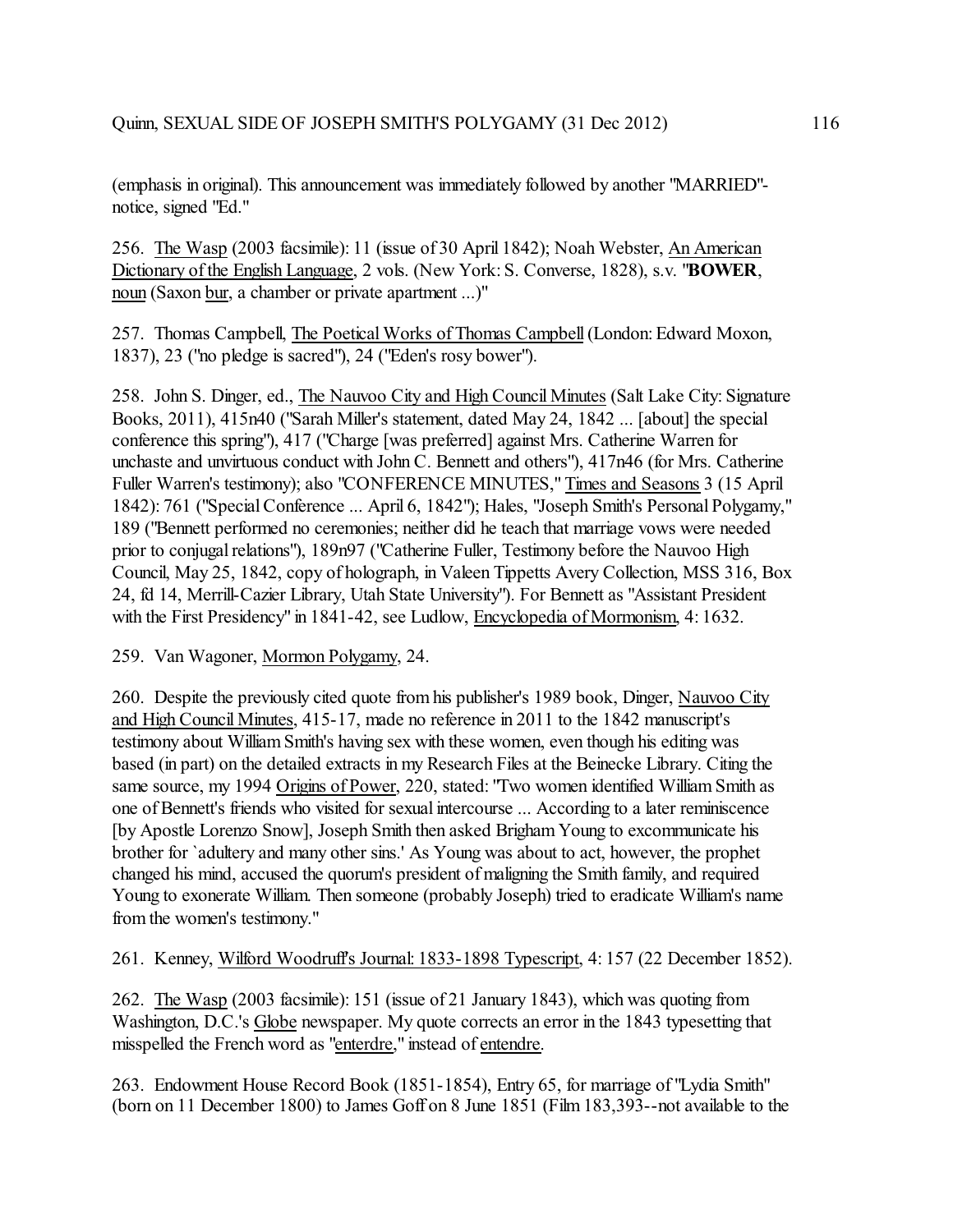general public), LDS Family History Library, but with typescript available to the public in my Research Files, Beinecke Library. However, Vermont's vital records show that she was born on that date in 1799. Tinney, Royal Family of the Prophet Joseph Smith, 13, first brought this marriage-sealing to my attention, and I included it in Quinn, Origins of Power, 588; also Brown, Nauvoo Sealings, 171, 171n139.

 The Endowment House's records indicated that after she became the Prophet's widow, "Lydia Smith" was "Sealed by R. Cahoon to H.C. Kimball in 1844 in R. Cahoon's house in presence of Sister [Lucina Roberts] Johnson who was sealed to R. Cahoon." Lydia's memory was off by one year when she provided this information to officials in the Endowment House, because Heber C. Kimball's diary noted on 17 November 1845: "went to Bro Cahon [Cahoon] and Seelled [sic, sealed] a Sister to his honor."--Heber C. Kimball 1840-1845 diary, LDS Church History Library, published in Stanley B. Kimball, ed., On the Potter's Wheel:The Diaries of Heber C. Kimball (Salt Lake City: Signature Books/Smith Research Associates, 1987), 143-44 (17 November 1845).

 Smith, Nauvoo Polygamy, 581, dated the Cahoon-Johnson marriage as "1842," the year it was originally performed (apparently without the sealing for "time and eternity") after which she bore him a child in 1843 (641n57; also Bergera, "Identifying the Earliest Mormon Polygamists," 6). Smith, Nauvoo Polygamy, 601, also dated Lydia's marriage to Kimball as "ca. Dec 1844" and her sealing to him as "Dec 1844." Without details, quotes, or noting her status as "wd of Joseph Smith (Prophet)," Compton, In Sacred Loneliness, 8 (described Lydia as only a posthumous sealing "in late 1844, HCK proxy"), 362 (again, without the essential details), Compton noted: "Endowment House Sealing Record, #65. In the record of her marriage of [sic, to] James Goff, there is an apparent reference to an 1844 proxy marriage to Joseph Smith/Kimball."

 The Endowment House's 1851 record for "Lydia Smith" was wrongly identified as "Dibble, Lydia" in Black, Membership of the Church of Jesus Christ of Latter-day Saints, 1830-1848, 13: 999.

264. For example, his 1843 wife Sarah Lawrence (born in 1826 in Canada, and married/sealed to Joseph Mount in 1853 by Brigham Young) was described in the records of the Endowment House (Film 183,393--not available to the general public), LDS Family History Library, as "SARAH SMITH, wd of JOSEPH SMITH" (Tinney, Royal Family of the Prophet Joseph Smith, 13).

265. Lyndon W. Cook, The Revelations of the Prophet Joseph Smith: A Historical and Biographical Commentary of the Doctrine and Covenants (Salt Lake City: Deseret Book, 1985), 74; my Note 266.

266. Bryan Lee Dilts, 1856 UTAH CENSUS INDEX: An Every-Name Index (Salt Lake City: Index Publishing, 1983), iv ("Names of individuals appear in double columns with tally marks to show if they are male or female. The only additional information is the census takers' certification that the copies are true and correct for their district"), 46 (for "CARTER, LYDIA" and "CARTER, SIMEON" in Box Elder County--no town listed but they were on the original pages 27 and 16 respectively of the manuscript census), 99 (for "GOFF, JAMES" AND "GOFF,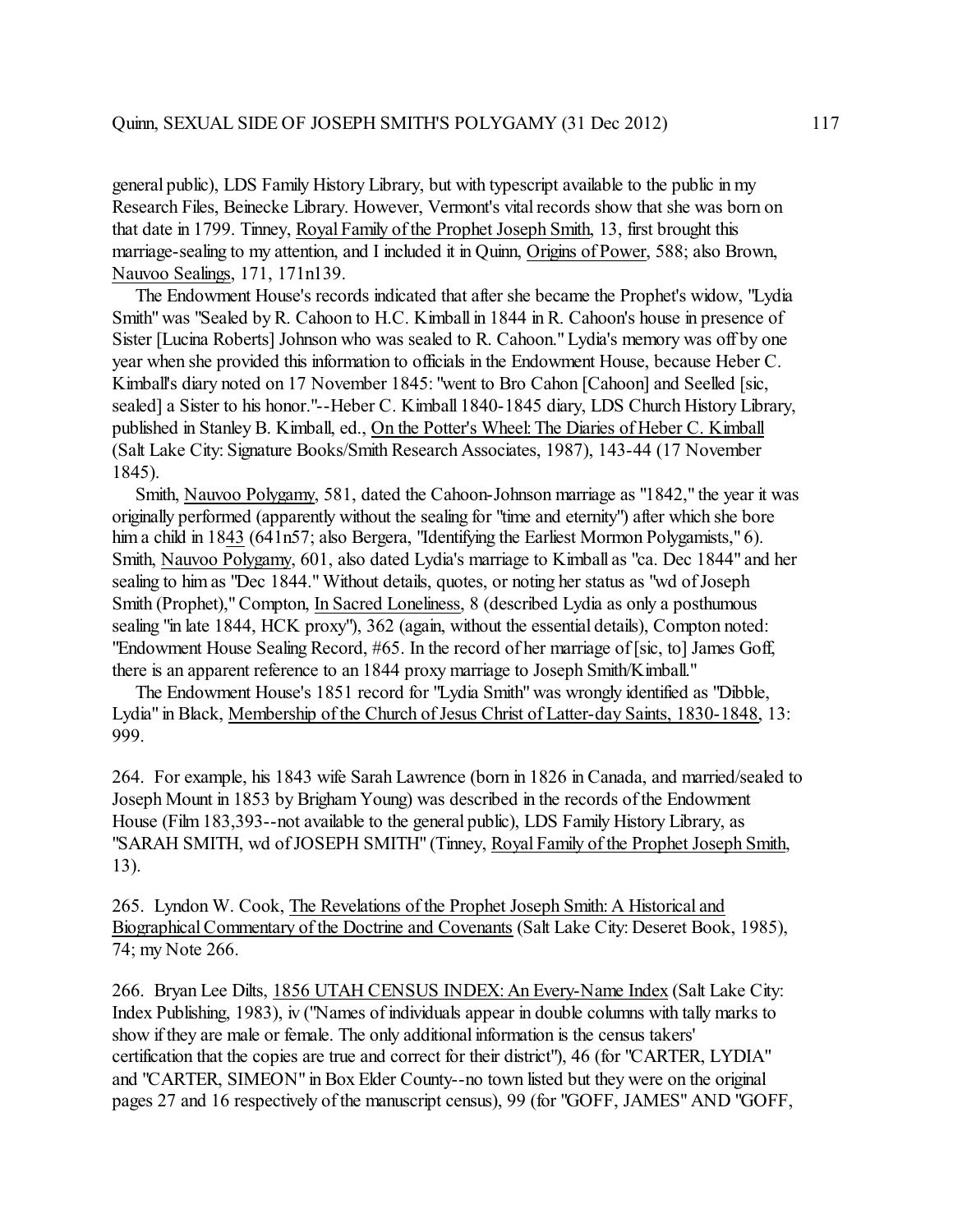LYDIA"--both on page 941 of the manuscript census for Provo); also Kenney, Wilford Woodruff's Journal: 1833-1898 Typescript, 6: 305 (12 December 1866): "I attended the funeral of the first wife of Simeon Carter who now lives at Box Elder. She was 67 years old ..."

 Dilts (144) also showed that "KIMBALL, HEBER CHASE" and "KIMBALL, LYDIA HOLMES" were on page 468 ofthe 1856 manuscript census for Salt Lake City. However, she was his recently born daughter by polygamous wife Lucy Walker Kimball.

267. By contrast, nothing--not the co-residence of legally married couples, not saying "I was the wife of another man for time while I continued to live with my legal husband" (see my Note 61, item "3"), not the childbirth that the wife attributed to her "other" husband Joseph Smith (see the narrative for my Notes 13 and 91)--NOTHING can satisfy Brian Hales' calculatedly stringent requirements that are impossible to achieve, unless he finds a Victorian American woman who said, wrote, or testified that she (as a devout Mormon) alternated sexual intercourse with two husbands during a period of time. Also see my Note 289 (last sentence), my Note 292.

 For example, Hales, "Joseph Smith and the Puzzlement of`Polyandry,'" 118 ("Researchers who accept Josephine's 1915 statement as evidence that she was Joseph's offspring cannot easily reject ... the implication that [her publicly assumed father] Windsor's church estrangement was interpreted by Josephine as an official separation or divorce ... Neither is there any indication that Josephine thought her mother was simultaneously married to two men polyandrously or that Sylvia [her mother] continued to cohabit with Windsor ..."), 127 ("It is true that some later reminiscences [by already-married women] state that their sealings [to Joseph Smith] in Nauvoo were for 'time and eternity.' [see my Note 64, last para., in these "Comments"] However, to ... presuppose that sexual relations were present based solely on a late memoir that declared a Nauvoo marriage (`polyandrous' or not) was for `time and eternity' would be unjustified by the documents alone"), 132 ("observing that a woman lived under the same roof with a man does not verify a sexual connection between her and her legal husband").

 This approach is consistent with the double-standard of LDS apologists who narrowly define acceptable evidence for unpleasant realities (even when researched and semi-officially published by Andrew Jenson). See Anderson and Faulring, "The Prophet Joseph Smith and His Plural Wives," 75-77, 81-84.

 To his own credit, Hales, "Joseph Smith and the Puzzlement of `Polyandry,'" 105-06, has acknowledged that he makes an evidentiary requirement that is UNachievable: "... to openly refer to a polyandrous sexual involvement would be very extraordinary. ... Hence, the women would be essentially declaring themselves to be unchaste. Zina, Lucinda, and Presendia all partook of the conservative Victorian standards of the time and were devout Latter-day Saints. It seems highly unlikely that these women would make such comments."

268. Brian Hales has presented persuasive evidence that, during the lifetime of Joseph Smith, the non-Mormon husband of Ruth D. Vose Sayers consented to her being "sealed to the prophet for eternity, as he himself should only claim her in this life." See Hales, "Joseph Smith's Personal Polygamy," 220 (for a document of late-1843-to-early-1844 stating: "She went to see whether she should marry her husband for eternity"), 221 (for photocopy of Andrew Jenson's handwritten summary of his interview with "Ruth Daggett Vose" in 1886-87, quoted at beginning of this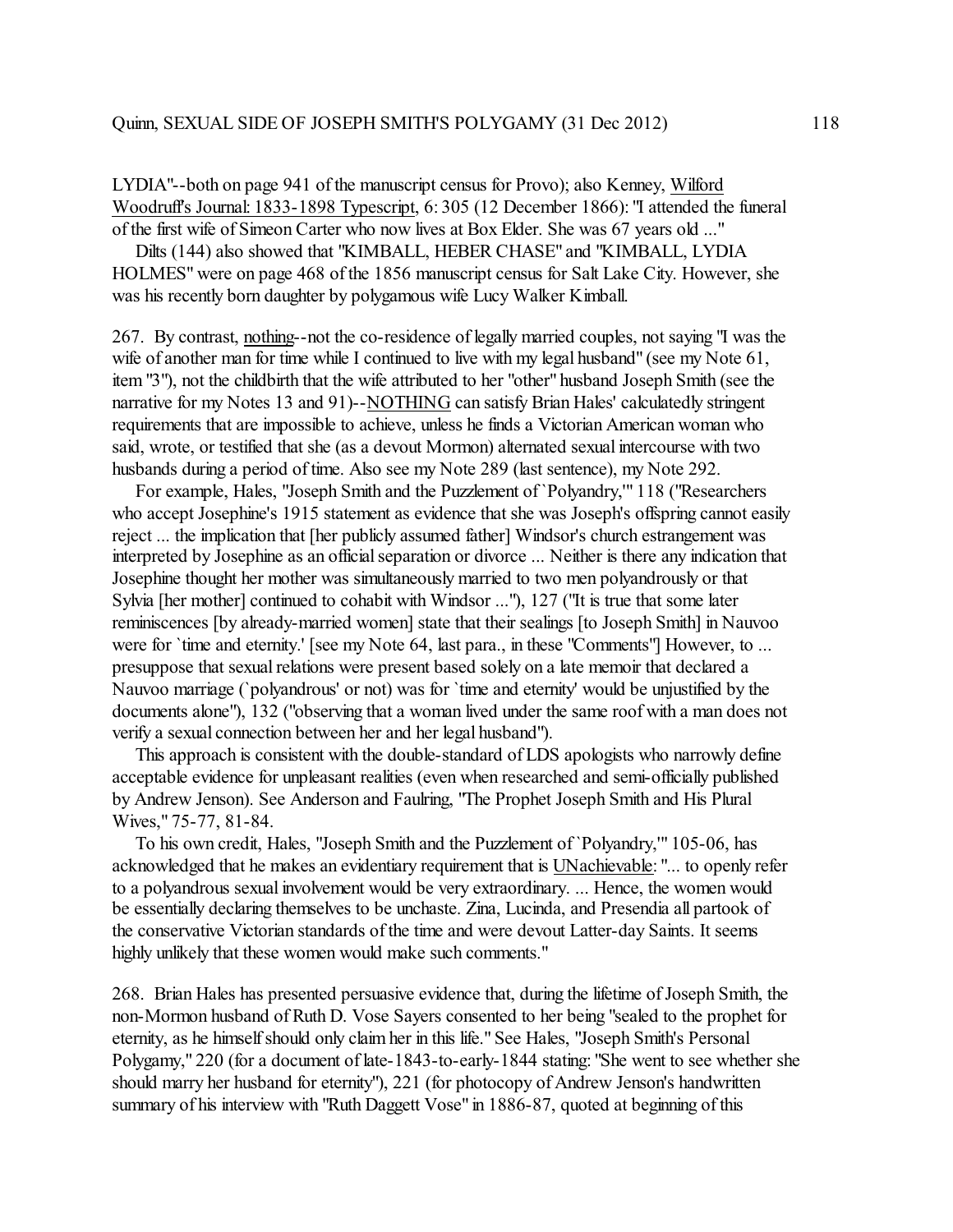note); also briefer discussion (without photocopy) in Hales, "Joseph Smith and the Puzzlement of `Polyandry,'" 129, both quoting from the 1843-44 document as transcribed in my Research Files at the Beinecke Library; also the narrative for my Notes 26-29 and comments within the notes themselves.

 For Hales' article of 2010 (129n93) and the longer treatment in his 2012 article (220n195), Hales stated: "I have been unable to identify the primary document to verify this quotation." However, my typescript identified the original manuscript of late-1843-to-early-1844 as located in the Beinecke Library, where his research-assistant Don Bradley examined my typescripts from which Hales quoted in 2010 and 2012. I even published its current catalog number at Yale in the John Whitmer Historical Association 2002 Nauvoo Conference Special Edition, 183n131.

 I regard the Smith-Sayers ceremonial marriage as the only non-sexual relationship among the dozen or so already-married women who became Joseph Smith's plural wives during his lifetime. However, Hales regards the Smith-Sayers marriage as "compelling" evidence "that some of Joseph's other plural sealings may have been similar" (Hales, "Joseph Smith's Personal Polygamy," 222). Readers can decide which conclusion is more consistent with the full context of evidence I present in this monograph.

 For whether the Smith-Sayers ceremony occurred in 1843 or in 1844, see discussion in the next paragraph of my narrative.

269. Hales, "Joseph Smith's Personal Polygamy," 226, 227.

270. Hales, "Joseph Smith's Personal Polygamy," 220.

271. D. Michael Quinn, Early Mormonism and the Magic World View, rev. and enl. ed. (Salt Lake City: Signature Books, 1998), 419n96 (3rd para.).

272. My Note 263 (2nd para.).

273. Barzun and Graff, Modern Researcher, 115.

274. Nonetheless, Brian Hales prefers to believe that Ruth Vose Sayers made the HUGE error of wrongly identifying Hyrum Smith as the officiator of her sealing-marriage to Joseph Smith (Hales, "Puzzlement of `Polyandry,'" 129n92, last sentence). Hales, "Response" (dated 25 August 2012), 75, reaffirmed that view and expressed doubt about my June 2012 argument that she made the comparatively minor error of misremembering the year ofthat ceremony as 1843. Also see my Note 29 (last para.) and with compare with my Note 263 (2nd para.).

 On this matter, Bergera, "Identifying the Earliest Mormon Polygamists," 32-33, wrote in 2005: "both Almera Johnson and Ruth Vose Sayers recalled Hyrum Smith performing their plural marriages: Almera in the spring of 1843, and Ruth in February 1843. However, Hyrum evidently did not accept his brother's doctrine until May 26, 1843. Thus if the two women are remembering correctly that Hyrum was the officiator, the two ceremonies presumably would have occurred between May 26, 1843, and Joseph's and Hyrum's deaths on June 27, 1844. If the dates are correct, then someone else may have officiated. In Ruth's case, it is possible that she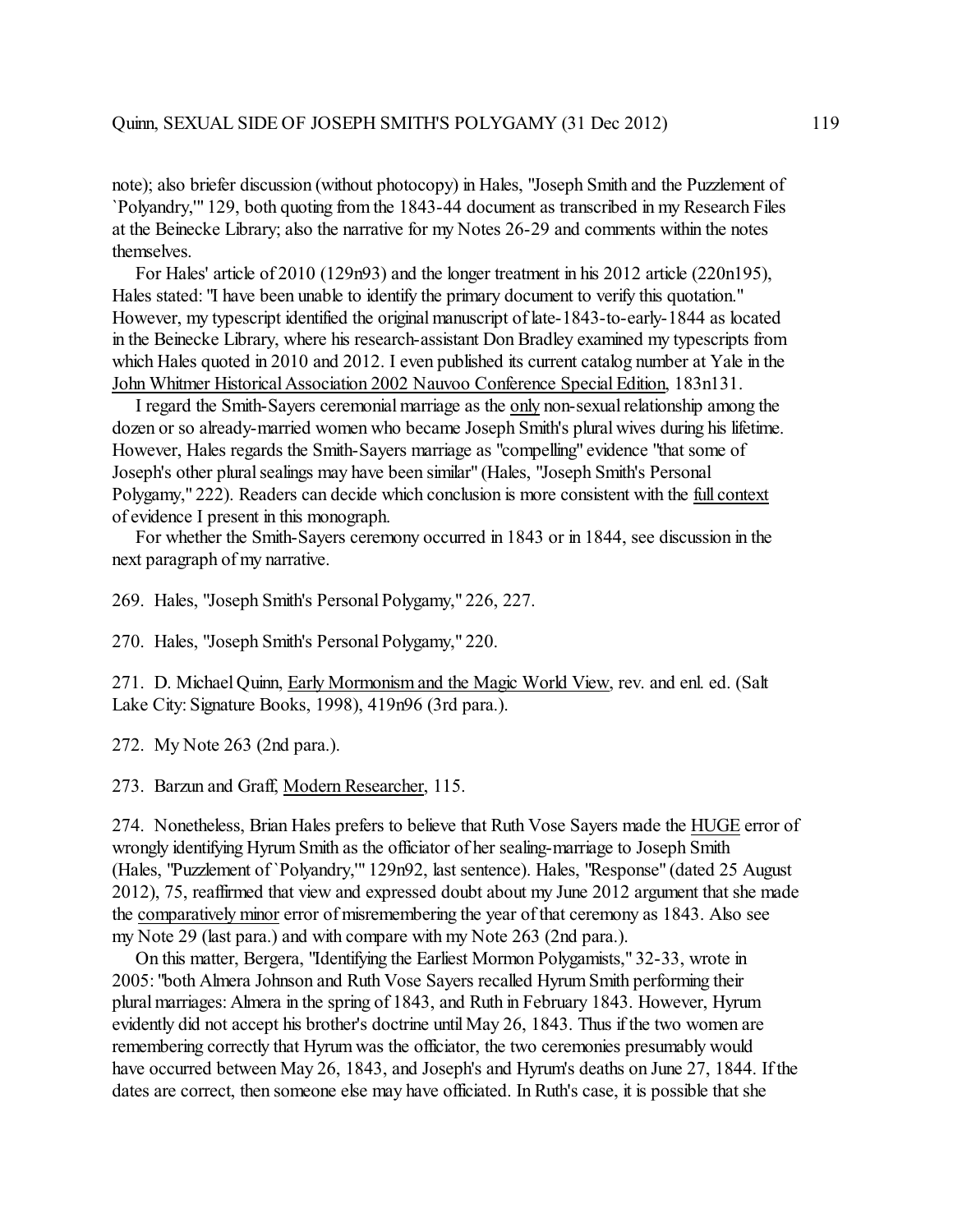was reporting a resealing performed by Hyrum."

 However, Bergera wrongly stated that Almera's remembered date was a problem. The "spring" of every year includes the period from May 26th to June 20th.

275. Hales, "Joseph Smith's Personal Polygamy," 227.

276. Hales, "Joseph Smith's Personal Polygamy," 182, quoted Cordelia Morley concerning "the spring of forty-four," but he did not specify even a year for the refusal by Rachel Ridgeway Ivins. However, his source for her (182n71) was Ronald W. Walker, "RachelR. Grant: The Continuing Legacy of the Feminine Ideal," in Donald Q. Cannon and David J. Whittaker, eds., Supporting Saints: Life Stories of Nineteenth-Century Mormons (Provo, UT: Religious Studies Center, Brigham Young University, 1985), 23-24, which specified that Joseph Smith's attempted proposal to her occurred about the time that Charles Ivins and James Ivins joined dissenters William Law and Robert D. Foster. This was in April-May 1844, according to Smith, et al., History of The Church, 6: 354, and Smith, Essentials In Church History, 300.

For a convenient list of the birthdates and birthplaces for Cordelia Morley and Rachel Ivins among the women sealed by proxy to the Prophet in the Nauvoo Temple in 1846, plus a very abbreviated list of the proxy sealings performed in early Utah (including only two more of his known pre-1844 wives), see Cook, Revelations of the Prophet Joseph Smith, 119n4 ("Many of the women listed below were sealed to Joseph Smith before his death"), with misspellings beginning: "Andres" [sic, Andrews].

Regarding my discussion of Joseph Smith's known proposals in the spring of 1844 and the likelihood of polygamous marriages after November 1843, Hales, "Response" (dated 25 August 2012), 75, stated: "First, he does not present contradictory evidence, but contradictory assumptions." Hales does not explain how two of the Prophet's polygamous proposals--that unquestionably occurred in the spring of 1844--are "assumptions" that Joseph Smith at least attempted to marry plural wives after 1843.

277. Smith, Nauvoo Polygamy, 224; Quinn, Origins of Power, 588.

278. Quoted (without my bracketed addition of "e") in Bergera, "Identifying the Earliest Mormon Polygamists," 37 (with his citation on 38n91 to "`A Sinopsas [sic] of Remarks made by Apostle E[rastus] Snow July 22 [1883] at Nephi [Utah] Sunday evening,' reported by Thomas Crawley, clerk of the Juab Utah Stake Conference, LDS Church Archives").

 Hales has never acknowledged Apostle Snow's statement as evidence for Joseph Smith's practical and theological provision for polyandry before the July revelation, even though Hales cited Bergera's article in "Puzzlement of `Polyandry,'" 114n39.

279. Jenson, Latter-day Saint Biographical Encyclopedia, 1: 103.

280. William Clayton journal, 16 August 1843, quoted (without my bracketed additions) in Smith, Journals of WilliamClayton, 108.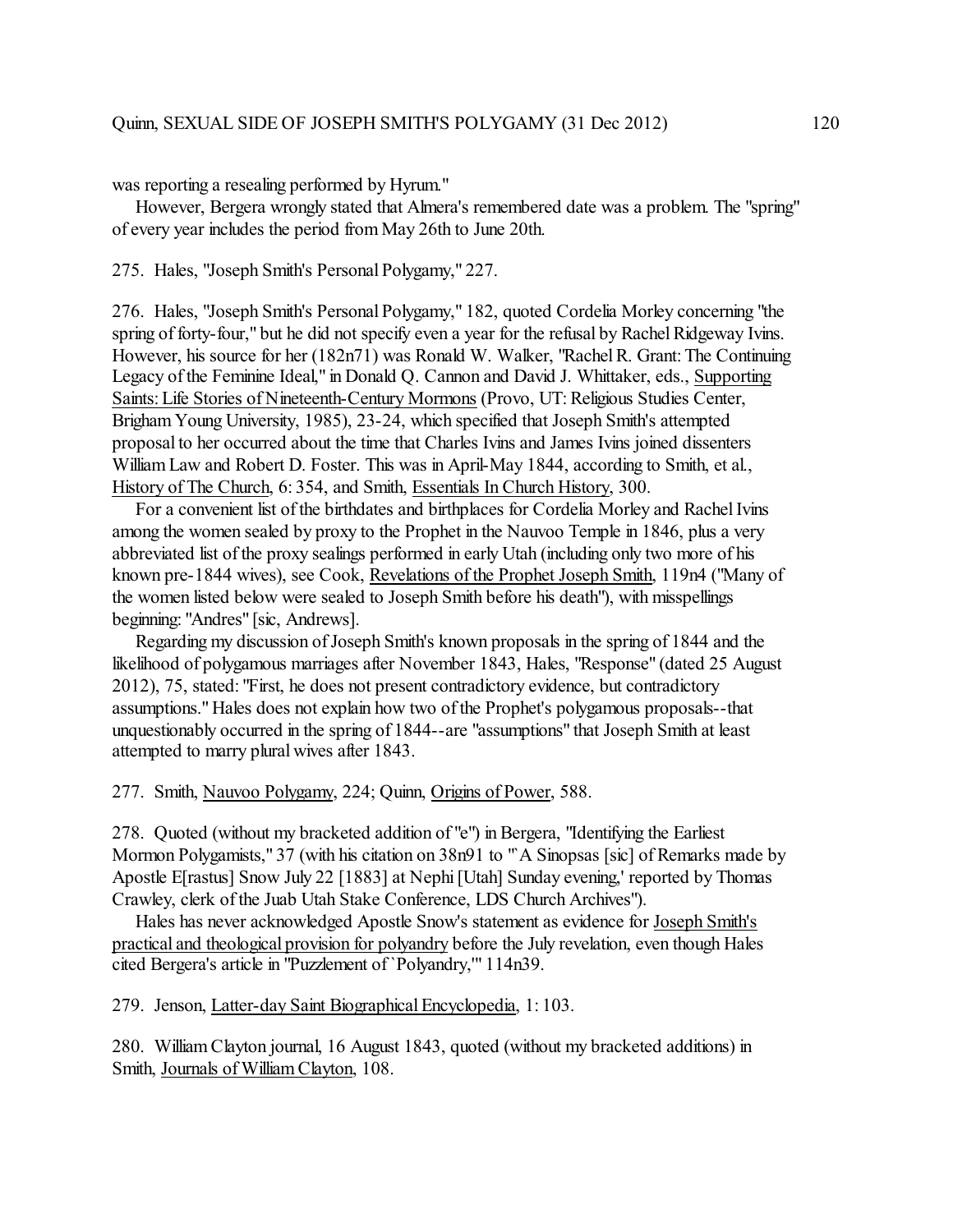281. Smith, et al., History of The Church, 5: 454.

282. Quoted in Van Wagoner, Mormon Polygamy, 58; Newell and Avery, Mormon Enigma (1994 ed.), 176.

283. Lyndon W. Cook, "WilliamLaw, Nauvoo Dissenter," BYU Studies 22, No. 1 (Winter 1982): 72 (last para.).

284. Newell G. Bringhurst, "Section 132 of the LDS Doctrine and Covenants: Its Complex Contents and Controversial Legacy," in Bringhurst and Foster, Persistence of Polygamy, 71 ("The revelation through two verses further affirmed both the power and exalted status of Joseph Smith. ... Through a second [132: 49], the Mormon leader was divinely guaranteed exaltation"). Aside from that observation, Bringhurst's essay (on pages [59]-86) did not discuss the July 1843 revelation in the way my narrative does.

285. Charles Buck, A Theological Dictionary, Containing Definitions of AllReligious Terms ..., 2 vols. (London: J. Haddon, 1811), 1: 166 ("CONCUBINAGE, the act of living with a woman to whom the man is not legally married. It is also used for a marriage with a woman of inferior condition [i.e., social rank] (performed with less solemnity than the formalmarriage,) and to whom the husband does not convey his rank. As polygamy was sometimes practised by the patriarchs, it was a common thing to see one, two, or many wives in a family, and [--] besides these [--] several concubines." This applied to faithful Abraham's servant-concubines Hagar and Keturah, as well as to God-blessed Jacob's servant-concubines Bilhah and Zilpah. (Genesis 16: 3; Genesis 25: 1, 6; Genesis 30: 3, 9; I Chronicles 1: 32; also Galatians 3: 9 for faithful Abraham, and Genesis 35: 9 for God-blessed Jacob)

 Buck was the most likely source for Joseph Smith's understanding of the Biblical word "concubines" during the 1840s. As editor of Nauvoo's Times and Seasons, he recommended that his Mormon readers "see Buck's Theological Dictionary" in his editorial "TRY THE SPIRITS," Times and Seasons 3 (1 April 1842): 745-46, also 750 (for Joseph Smith as its editor).

 On the other hand, Noah Webster's 1828 American Dictionary of the English Language gave the negative view of the 1820s ("a woman kept for lewd purposes") as his first definition for "**CONCUBINE**," and he secondarily listed the word's ancient meaning ("2. A wife of inferior condition [i.e., social rank]; a lawful wife, but not united to the man by the usual ceremonies, and of inferior condition [i.e., social rank]. Such were Hagar and Keturah, the concubines of Abraham ...").

 The July 1843 revelation indicated that Joseph Smith regarded "concubines" as a latter-day reality that God sanctioned, not as an ancient practice that was no longer applicable, nor as American society's negative view. Moreover, if Joseph understood "concubine" literally in its Biblical context (a polygamous wife who had previously been a servant to the man or to the man's legal wife), then the July 1843 revelation was applying that term to the Prophet's housegirls Fanny Alger, Desdemona W. Fullmer, Elvira A. Cowles, Emily D. Partridge, Eliza M. Partridge, Lucy Walker, and Melissa Lott, all of whom were united to him in a ceremony performed by a trusted associate.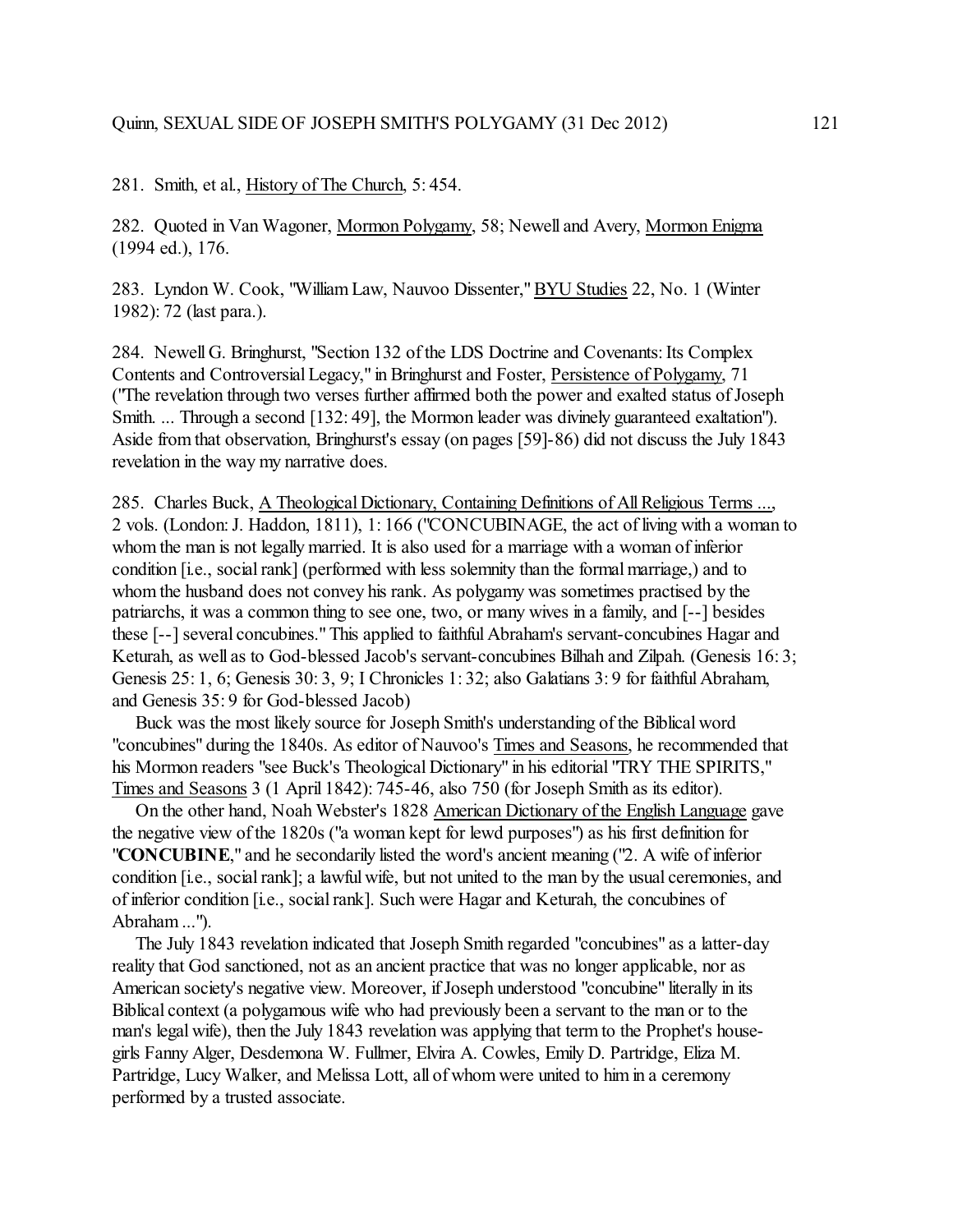Fanny Alger is missing from "Table 1.2: House Girls Who Married Joseph Smith," in George D. Smith, "Nauvoo's Inner Circle of Thirty-Two Men Who Accepted `Celestial Marriage,'" John Whitmer Historical Association Journal 32 (Spring/Summer 2012): 4. He regards her as an extramarital "affair" in Kirtland, not a marriage, despite the narrative of her first cousin (Mosiah L. Hancock) that his father Levi W. Hancock performed their polygamous ceremony in exchange for Smith's performing Levi's monogamous marriage in 1833 to another of Joseph's house-girls.

 For Hancock's detailed narrative, see Compton, In Sacred Loneliness, 29-33, 36. Contrast with Smith, Nauvoo Polygamy, 39n81 ("regarding Joseph and Fanny's relationship ... I hesitate to concur with Compton's interpretation of their relationship as a marriage"), 42 ("an affair"), 222 ("affair," quoting Oliver Cowdery), 237 ("the prolonged dalliance with Fanny Alger"), 691 ("affair"); also my Note 199.

 Dismissing all claims of a marital ceremony for Joseph and Fanny as "the assumption of a marriage" (40), Smith, Nauvoo Polygamy, 41n90, noted that "Compton, Sacred Loneliness, 33, 646, draws from a late reminiscence by Mosiah Hancock to suggest that Smith married Alger in early 1833." Nonetheless, George Smith obviously agreed with the earlier assessment by Gary James Bergera, whom Smith, Nauvoo Polygamy cited more often than Compton (compare its index-pages 692, 694). Bergera, "Identifying the Earliest Mormon Polygamists," 75n30, stated: "I do not believe that Fanny Alger, whom Compton counts as Smith's first plural wife, satisfies the criteria to be considered a `wife.' Briefly, the sources for such a `marriage' are all retrospective and presented from a point of view favoring plural marriage, rather than, say an extramarital liaison, which seems clearly to be Oliver Cowdery's [1837-38] interpretation of the relationship." However, Bergera's logic can also legitimately be applied in reverse to Cowdery, who assessed the Alger-Smith relationship froma point of view favoring an extramarital liaison, rather than, say a polygamous marriage.

 There is no evidence (either contemporary or retrospective) that Cowdery had any knowledge of Levi W. Hancock's claimthat he performed a marital ceremony for Fanny Alger and Joseph Smith in the early 1830s. Gary Bergera and George Smith regard that fact as proof that there was no polygamous wedding, but I see Cowdery's ignorance as the reason he condemned it as an "affair." Also my Note 295 (2nd para.).

 Moreover, Bergera and George Smith have not acknowledged that Mosiah Hancock did not write his narrative as a defense of Joseph Smith, but instead intended his reminiscence to explain to his descendants the unusual circumstances by which his father married his mother. The familyemphasis of his narrative increases the believability of its by-the-way account of the Smith-Alger ceremony of marriage.

286. My interpretation centers on how Joseph Smith or any other person in 1843 would understand these words. However, Hales, "Response" (dated 25 August 2012), 78, argued for the perspective of post-Nauvoo Mormons regarding verse 26: "Importantly, dozens of other men and women (and millions since) have entered into the same covenants making them eligible for the same promises, but none of them have apparently viewed themselves as having immunity from future sins and transgressions."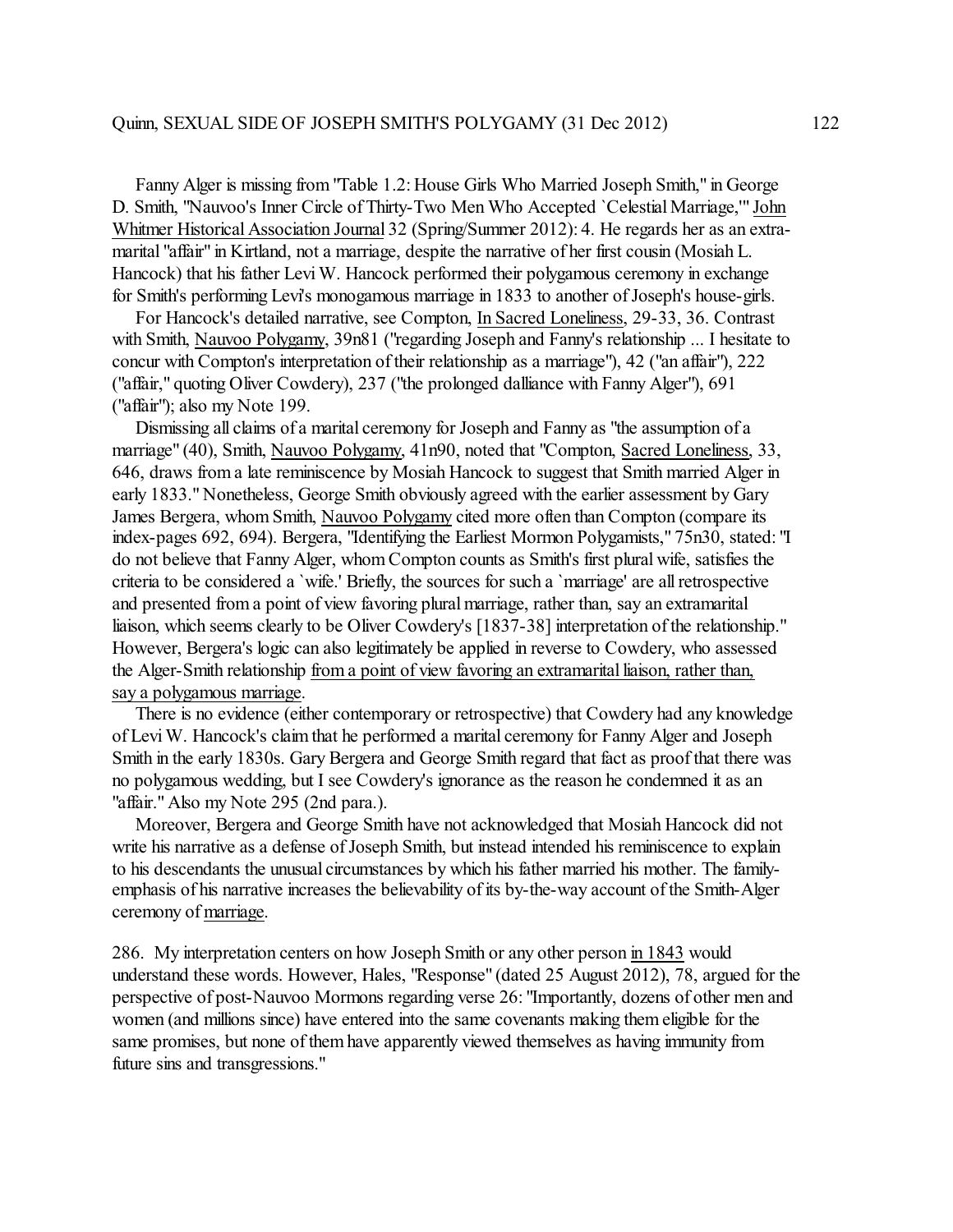287. Smith, Journals of WilliamClayton, 114 (11 August 1843). Hales, "Joseph Smith's Personal Polygamy," 203, quoted Clayton's 1887 statement ("when he was seventy-three"), for Joseph Smith's words as "It is your privilege to have all the wives you want" (emphasis in original), but Hales did not refer to the original wording in his already-cited source of George D. Smith's book.

288. Minutes of the Quorum of the Twelve Apostles, 5 December 1847, page 15, Miscellaneous Minutes, Brigham Young Papers.

289. Hales, "Response" (dated 25 August 2012), 81: "Fourth, if Quinn's description--that a man could be appointed essentially to any woman and thereafter have sex with her without committing adultery were a true practice, why would it have been implemented only in the utmost secrecy and then abandoned so quickly that no trace of it can be found in the historical record."

 The answer to his question about secrecy is self-evident to anyone who has studied any aspect of Nauvoo's polygamy. Concerning its abandonment, see my Note 296 (1st para.). Regarding his final argument, for the past decade Hales has done his best to deny or ignore every "trace of it [that] can be found in the historical record." (see my Notes 267, 292)

290. In one of today's Power-point slides, Hales claimed that D&C 132 did not authorize polyandry, emphasizing: "Joseph Smith might have affirmed: `Whatever God commands is right," but the revelation did not do so, Hales alleged today.

 To the contrary, its verse 48 not only authorized the Prophet to performany kind of marriage ceremony he chose, but its use of "whatever" is significant for two reasons. First, it was exactly the "word" and frame-of-reference that Hales claimed was missing from the revelation. Second, the revelation's use of "whatever" echoed the often-quoted letter-essay "On Happiness" that Joseph Smith dictated to a scribe for the purpose of persuading Nancy Rigdon to accept his proposal of plural marriage: "Whatever God requires is right, no matter what it is" (Smith, et al., History of The Church, 5: 135). Paradoxically, rather than ignoring this letter-essay, today's presentation and Hales, "Joseph Smith's Personal Polygamy," 167n22 both argued that this letter had a dual purpose of converting Nancy's father Sidney Rigdon, his anti-polygamy first counselor.

 Because of the emphasis Hales gives to the 1842 document, I do not understand how he overlooks the significance of his required word "whatever" in D&C 132: 48. Its unconditionality was no different from his Power-point's suggested/required phrase, which itself was a paraphrase from the 1842 letter-essay.

 As an extraordinarily important insight, Anderson, "Willard Richards and Nauvoo Polygamy, 1841-42" has demonstrated that the apostle's fully dated letter to his wife Jennetta on 26 February 1842 had phrases that echoed the "Happiness" letter, whose original manuscript has been missing since 1842 but that was alleged to be in the handwriting of Richards as Joseph's scribe.

291. My Notes 90 (2nd para.) and Notes 231-232 (for Augusta Adams Cobb); Bergera, "Identifying the Earliest Mormon Polygamists," 29 (quoting devout Mormon, Benjamin F.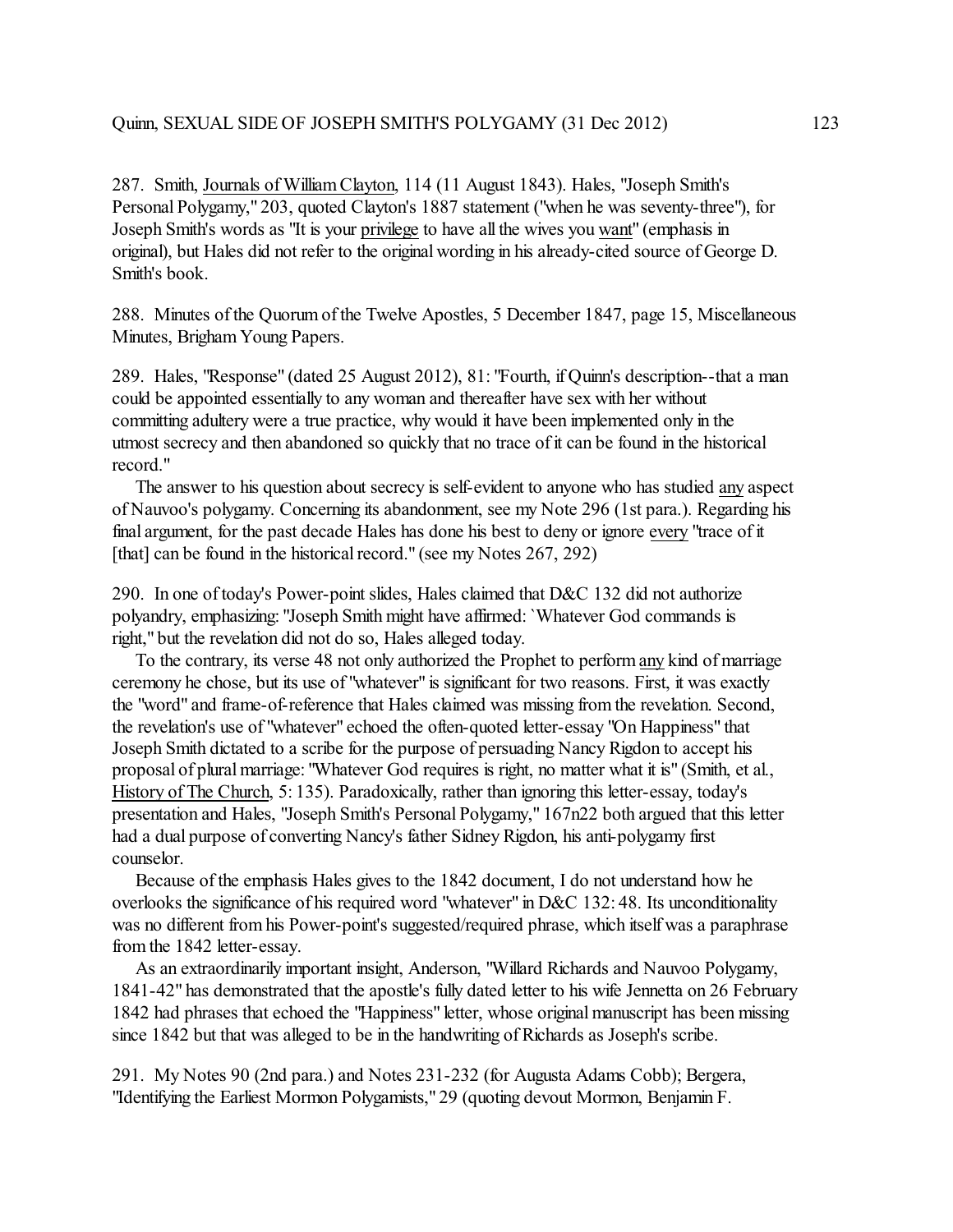Johnson: "My mother having finally separated from my father, by the suggestion or counsel of the Prophet [Joseph Smith,] she accepted of and was sealed by him to father John Smith," the Prophet's uncle), 42 (Edwin D. Woolley's 1843 polygamous wife Louisa Gordon Rising "was separated from David L. Rising ... but David did not die until September 1845"). Johnson's quote (first publicized by the LDS Church's Midwest publishing company in My Life's Review, 98-99) can be read in two ways--(1) that his mother chose on her own to separate in 1842-43, after which Joseph Smith suggested that she marry his uncle polygamously, or (2) that the Prophet advised her in 1843 to leave her husband (a non-believer) so that she could marry his uncle (formerly an assistant counselor in the First Presidency).

 The biography of Benjamin's brother expanded the chronology for their mother's polygamous decision in 1843. Johnson, J.E.J., 57 (Julia and Ezekiel Johnson first separated in the mid-1830s at Kirtland, Ohio), 78-79 (after she moved to Ramus, Illinois, in July 1842, "Ezekiel joined the family for the time being at Ramus, but a little later turned up in Nauvoo"). This doesn't actually state that she remained reconciled with her legal husband until the Prophet's advice to Julia in 1843, but Joseph E. Johnson's biography gives a basis for that view.

 As for Edwin D. Woolley, he probably received his polygamous wife after his compliant response to the request for him (as a Nauvoo merchant) to give his store's entire inventory to the Prophet, also a merchant. See Truman Madsen, "Joseph Smith Tests Edwin D. Woolley's Faith," in Jack M. Lyon, Linda Ririe Gundry, and Jay A. Parry, eds., Best-Loved Stories of the LDS People (Salt Lake City: Deseret Book, 1997), 129-30. For the Prophet as a merchant in Nauvoo, see "Joseph's Red Brick Store," New Era 13 (December 1983): 18-21; Roger D. Launius and F. Mark McKiernan, Joseph Smith, Jr.'s Red Brick Store (Macomb: Western Illinois University Press, 1985).

 Immediately after mentioning "Wooleys wife," Brigham Young told the apostles on 30 November 1847: "Sister Cobb was given me by Revelation from Joseph[,] but I never did anything till long after she was given [--] until I got the ceremonies performed and all made right ..." (Minutes of the Quorum of Twelve Apostles, LDS Church History Library--where they are restricted--with typescripts available to the public in Quinn's Research Files, Beinecke Library). In my reading of this document, Brigham was saying that he had sex with Augusta Cobb after they were ceremonially sealed by Joseph Smith, but not during the previous time when Brigham knew that she belonged to him"by Revelation." Likewise, commenting on this statement to the apostles, Turner, Brigham Young, 101, has noted: "Young's comment makes clear that the relationship included sexual relations after their sealing."

292. Hales, "Response" (dated 25 August 2012), 77, countered: "a more probable explanation is that God's foreknowledge allowed him to know that the Prophet would be obedient." It is difficult to argue with a closed system of logic, but I have done my best in my own responses to Brian C. Hales.

 I regard his negative arguments about "sexual polyandry" as an updated version ofthe denials by Joseph Smith III until his death and by members of his Reorganized Church until the 1960s. They likewise refused to believe any evidence that the founding Prophet had plural wives during his lifetime (or if he did, Joseph III insisted that they were for "eternity only"). See Alma R. Blair, "RLDS Views of Polygamy: Some Historiographical Notes," John Whitmer Historical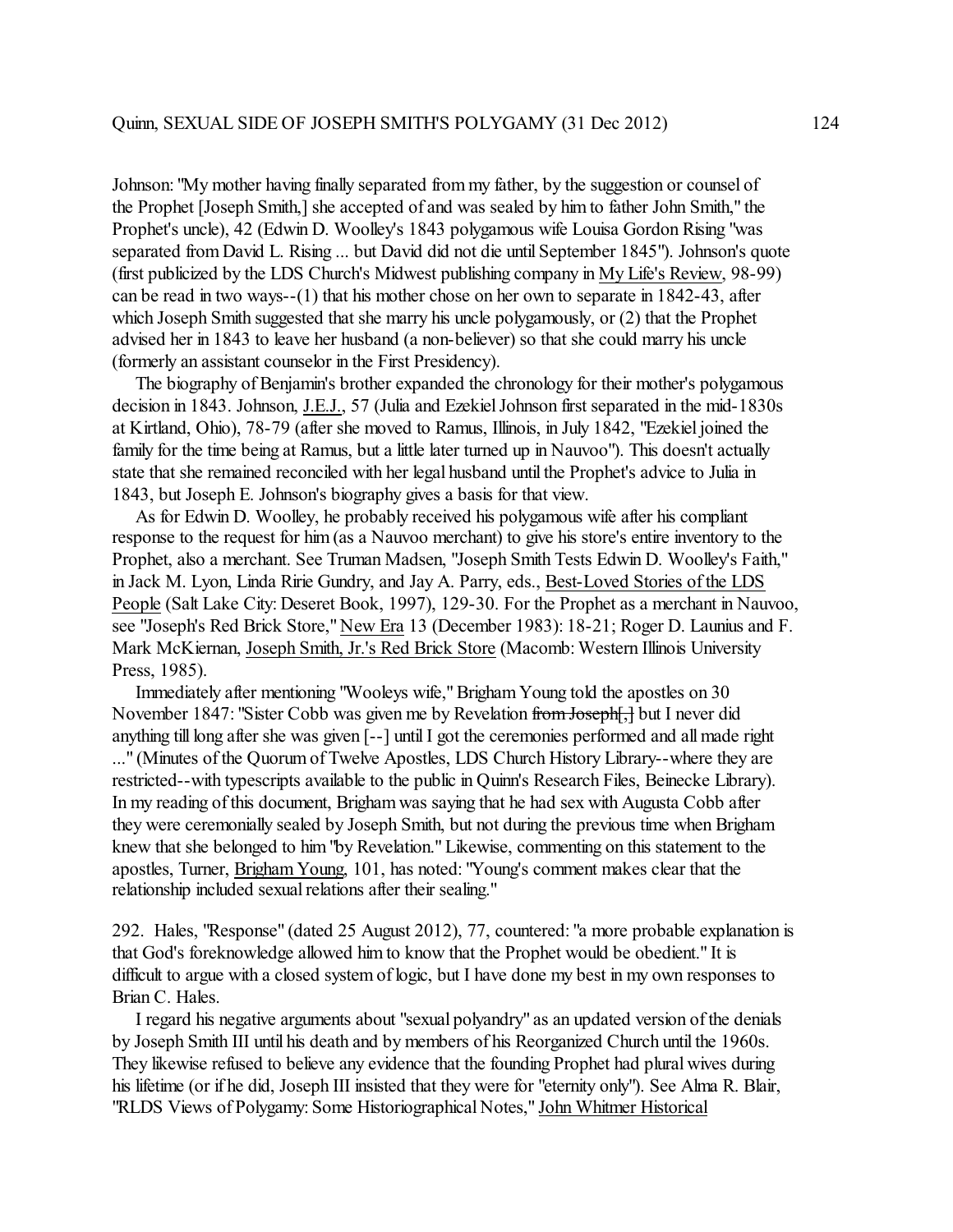Association Journal 5 (1985): 16-28; Roger D. Launius, "Methods and Motives: Joseph Smith III's Opposition to Polygamy, 1860-90," Dialogue: A Journal of Mormon Thought 20 (Winter 1987): 105-21; David J. Howlett, "Remembering Polygamy: The RLDS Church and American Spiritual Transformations in the Late Twentieth Century," John Whitmer Historical Association Journal 24 (2004): 149-72 (esp. 151-71).

 I also see the historical methodology of Brian Hales as ironically similar to what Lawrence Foster described in his "Career Apostates: Reflections on the Works of Jerald and Sandra Tanner," Dialogue: A Journal of Mormon Thought 17 (Summer 1984): 49 ("a logically closed system ... a skillful shell game in which the premises for judgment are conveniently shifted so that the conclusion is always the same--negative"). That is the approach Hales has used to negate any of the evidence for Joseph Smith's sexual polyandry.

293. With regard to that revelatory authorization of July 1843 (initially printed in a special edition of Deseret News in August 1852), Foster's 1981 Religion and Sexuality, 312-13, was the first to publish LDS President Brigham Young's letter of 5 March 1857 to a Mormon woman (whose husband was unable to father more than the two children she had borne in the 1840s): "... if I was imperfect and had a good wife[,] I would call on some good bror. [brother] to help me. that we might have increase ..."

 In today's Power-Point presentation, as in his "Joseph Smith's Personal Polygamy," 215-16, Brian Hales denied (216) that this was polyandry. In support of that conclusion, his article cited Clare B. Christensen, Before & After Mt. Pisgah: Cox-Hulet-Losee-Morley-Tuttle-Winget & Related Families (Salt Lake City: By the author, 1979), but Hales more often quoted from Annie Richardson Johnson and Elva Richardson Shumway, Charles Edmund Richardson, Man of Destiny (Tempe, AZ: Publication Services, 1982). On their page 29, Johnson and Shumway stated that "as governor of the State of Utah, Brigham Young granted Mary Ann Darrow Richardson a civil divorce from her husband, Edmund Richardson. Then, on January 9, 1858, he performed a civil marriage between Mary Ann and Frederick Walter Cox." (emphasis added here, also quoted in Hales, "Joseph Smith's Personal Polygamy," 216, without emphasis)

 In repeating the Richardson Family's narratives, Hales ignored a contradiction and other problems within the two sources he cited concerning the Richardson-Darrow-Cox marriages in Manti, Sanpete County, Utah. First, Christensen (page 234) stated: "Brigham Young gave a temporary separation to Edmund and Mary," not the "civil divorce" claimed by Johnson and Shumway, who also cited Christensen as one of their sources. Second, U.S. President James Buchanan had already appointed non-Mormon Alfred Cumming as Utah Territory's new governor to replace Brigham Young in July 1857--seven months before the officially ex-governor performed the 1858 Darrow-Cox marriage. Although Young continued to claim he was governor, any of his acts as such were legally void after July 1857. See Leonard J. Arrington, "Young, Brigham," in Ludlow, Encyclopedia of Mormonism, 4: 1608; Eugene E. Campbell, Establishing Zion: The Mormon Church in the American West, 1847-1869 (Salt Lake City: Signature Books, 1988), 235, 236.

 Third, while BrighamYoung did not have the authority to grant a divorce for civil marriages, Utah's probate judges did. However, there was no entry for the alleged divorce of the Richardsons among those granted from January 1857 to November 1861 in Sanpete County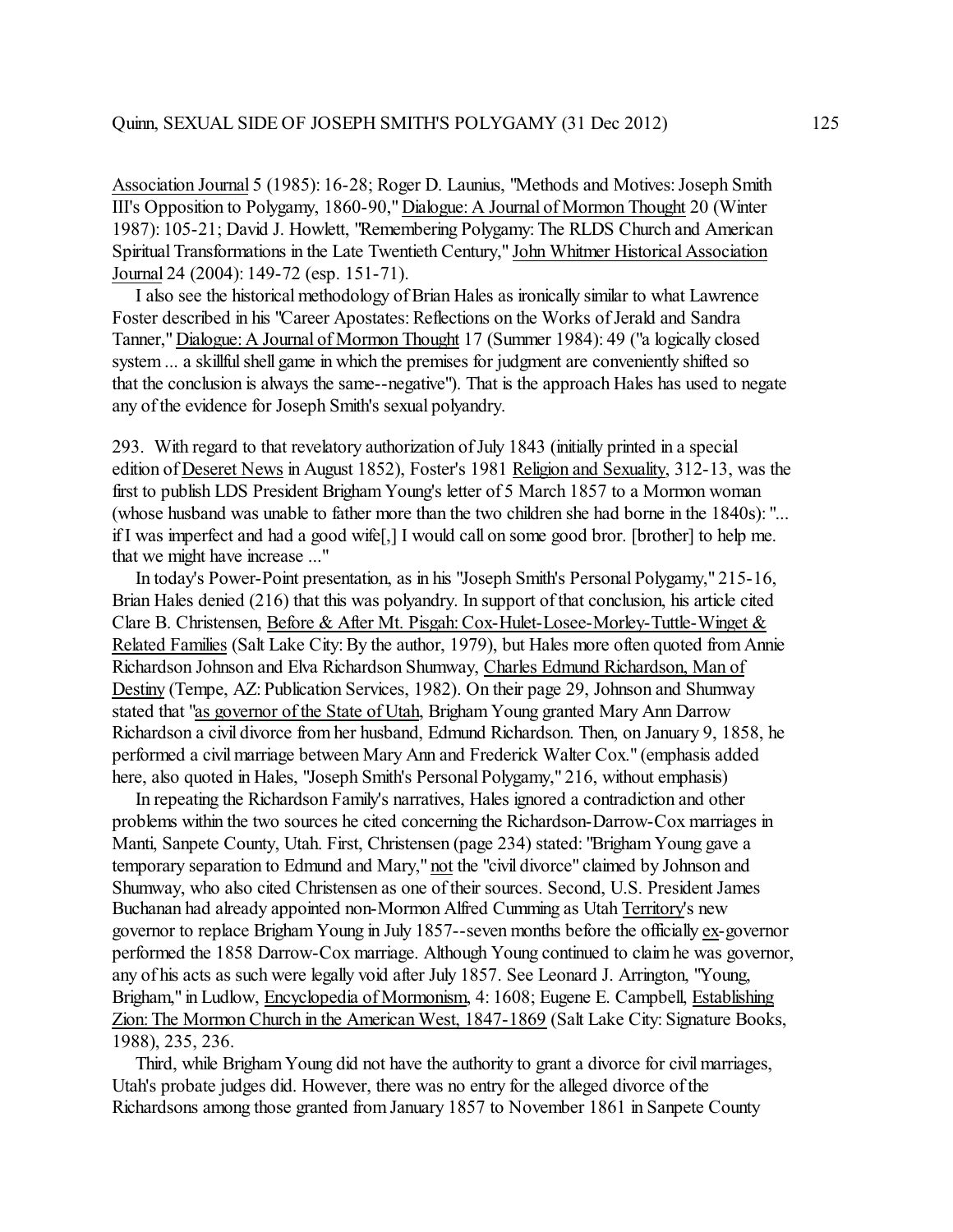Probate Court, Minute Book A, pages 30-50 (Film 481,650, Item#1, LDS Family History Library).

 Fourth (and most important) about her second marriage, as both of the Richardson Family's books implied (but Hales didn't mention), Cox was already a polygamist when he married Mary Ann Darrow Richardson. In fact, by the date of their marriage, Frederick W. Cox's four other wives had already borne twenty-three children to him. (John Clifton Moffitt, "Frederick Walter Cox, Sr.: Frontiersman of the American West," typescript, 50-51, LDS Church History Library)

 Because the Richardson-Cox union in 1858 was polygamous, theirs was NOT "a civil marriage," as claimed by Christensen (page 234) and by Johnson and Shumway (29). As a repeatedly published chronicler-interpreter of pre-1890 Mormon polygamy and post-1890 polygamy, Hales should have recognized that the Richardson Family made an inaccurate claim for Mary Ann entering a "civil marriage" with a polygamist in 1858. Young performed it as an LDS ceremony only.

 Johnson and Shumway quoted (29) sorrowful words that Mary Ann Darrow Richardson Cox allegedly uttered as she watched her first husband Edmund allegedly leave their Manti residence for Tintic, Juab County, Utah, more than eighty miles distant. The Richardson Family's histories asserted that he allegedly resided in Tintic continuously for three full years (Christensen, 234; Johnson and Shumway, 29-30, 32, 34). Hales, "Joseph Smith's Personal Polygamy," 216, emphasized those claims for denying that the Richardson-Darrow-Cox unions were sexual polyandry. Nonetheless, while Edmund Richardson might have lived in the mining town of Tintic for a couple of months during 1858, a couple of months during 1859, and a couple of months during 1860, documentary evidence shows that he resided in Manti most of the time after his wife married Cox in January 1858.

 First, Edmund was a member of Manti's 48th Quorum of Seventies, whose attendance-rolls for the 1850s-1860s are cataloged by the LDS Church History Library as LR 8045/32. The rollbook's pages 5-18 verify that Edmund Richardson attended his quorum's meetings (usually held semi-monthly) in Manti on 8 November 1857, 22 November 1857, 20 December 1857, 3 January 1858, 17 January 1858, 31 January 1858, 28 February 1858, 14 March 1858, 28 March 1858, 11 April 1858, 25 April 1858, 30 May 1858, 27 June 1858, but not again until 22 August 1858, 5 September 1858, 19 September 1858, 17 October 1858, 14 November 1858, 28 November 1858, 15 December 1858, 26 December 1858, 9 January 1859, 23 January 1859, 6 February 1859, 20 February 1859, 6 March 1859, 20 March 1859, 17 April 1859, 1 May 1859, 26 June 1859, 24 July 1859, 7 August 1859, 21 August 1859, but not again until 30 October 1859, 13 November 1859, 27 November 1859, 25 December 1859, 8 January 1860, 22 January 1860, 5 February 1860, 19 February 1860, 4 March 1860, 18 March 1860, 1 April 1860, 8 April 1860, 1 May 1860, 10 June 1860, 24 June 1860, 8 July 1860, 22 July 1860, 5 August 1860, 16 September 1860, but not again until 11 November 1860, 9 December 1860, 6 January 1861, 20 January 1861, and 17 February 1861. Even if Edmund Richardson could travel forty miles a day on horseback--to cover more than eighty miles from Tintic to Manti--the necessary full-day in Manti to rest his horse and to meet with the local Seventies (plus the return trip to Tintic) would total at least five days of absence from his alleged employment in Tintic twice each month during those years. As indicated below, the attendance-gap in the fall of 1859 was due to the travel of Edmund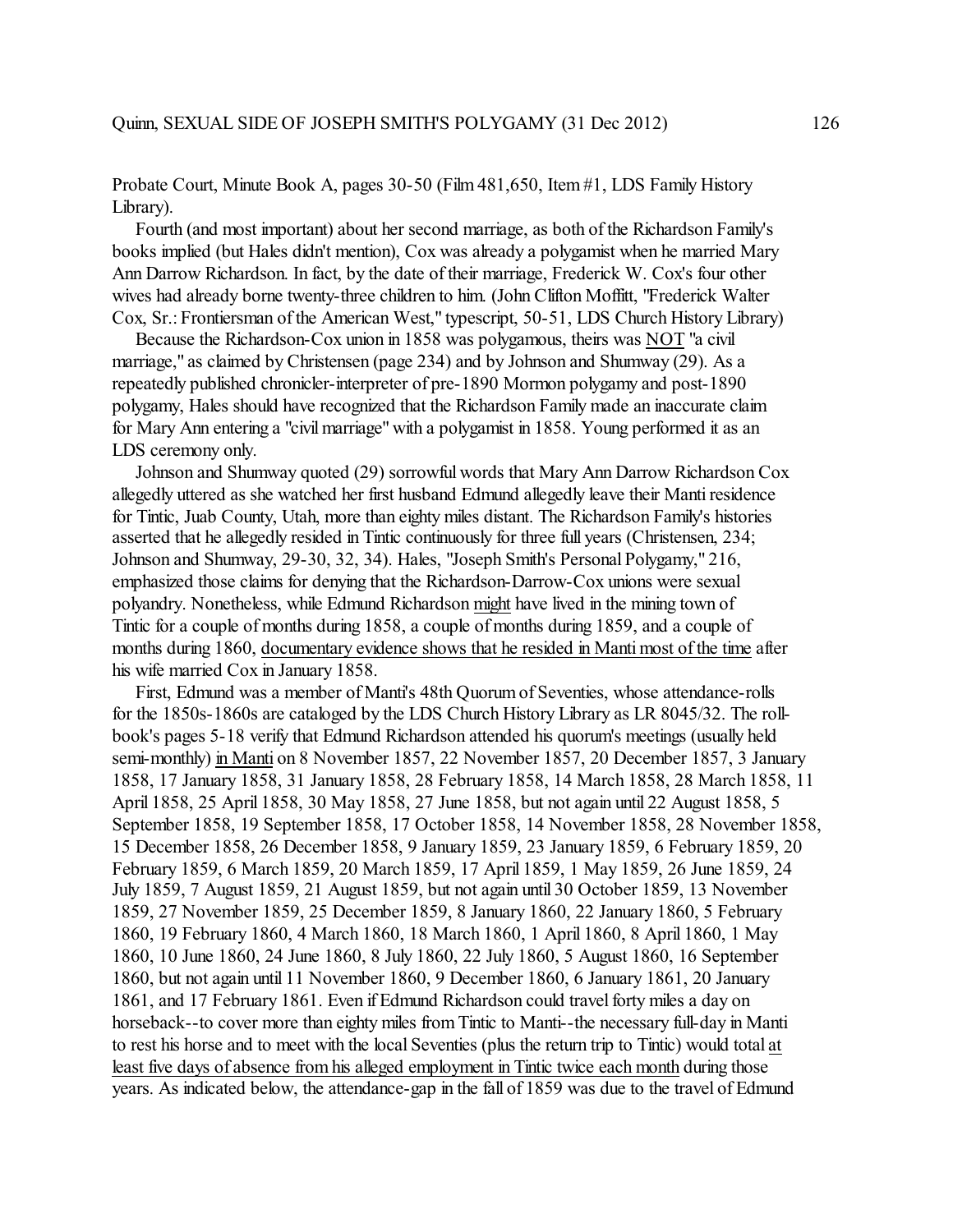Richardson and Mary Ann Richardson Cox to Salt Lake City to reaffirm their own marriage, despite her continuing to have sexual intercourse with her second husband Frederick W. Cox.

Second, Richardson was still residing in Manti on some of the days that the quorum's rollbooks showed him absent for its scheduled meetings. For example, its page 7 noted that his absence at the meetings of 13 June 1858 and 25 July 1858 was due to his performing "mil. duty" in the local militia.

 Third, almost exactly five months after she gave birth in October 1858 to the first child fathered by her second husband Frederick W. Cox, both of Mary Ann Darrow's husbands served together as jurors for the county's probate court. See Sanpete County Probate Court, Minute Book A-1 (30 March 1852 to 3 September 1866), page 43 ("Manti, Sanpete Co., UT [Utah Territory]. Mar 7th 1859. ... The following named persons were selected to serve as Jurors ... 4 F.W. Cox Senr. farmer ... 25 Edmund Richardson carpenter ..."), Film 481,650, Item #2, LDS Family History Library. By law, the courts selected jurors who were residents of a particular jurisdiction, specified as Manti in this case.

 The above two documents and the few specific references to Edmund Richardson's performing militia duty show that he wasn't making 160-mile round trips from Tintic to attend his Seventy quorum's semi-monthly meetings, but was instead a CONTINUOUS resident in Manti. The day after one of those meetings in March 1859, he began serving there as a juror.

The next significant fact omitted by Hales is that the "divorced" Edmund Richardson reasserted his own spiritual rights to his "former" wife in October 1859. This was six months before Mary Ann conceived another child by her second husband Frederick. Johnson and Shumway acknowledged (32): "When Charles Edmund [the first child fathered by her second husband] was a year and four days old, October 17, 1859, Edmund [Richardson] and Mary Ann [Cox] met at the Endowment House in Salt Lake City, received their endowments and had their sealing repeated as the prophet [Brigham Young] had said any couple desiring to be sealed in the Endowment House could do." However, Hales, "Joseph Smith's Personal Polygamy," 216-17, did not include this information from his otherwise-quoted source.

 In fact, the Seventy's rolls indicate that Edmund Richardson cohabited with his wife in Manti before-and-after their 1859 sealing, while she was also having sexual intercourse with Frederick W. Cox. Although the modern Richardson Family tried to conceal this by inventing a familytradition that Edmund Richardson was allegedly continuously absent from Mary Ann's Manti residence for three years following the Darrow-Cox marriage, Frederick's second son by her demonstrated such polyandrous cohabitation. That becomes obvious when compared with Edmund's regular attendance with his Seventy's quorum in Manti. I see the Richardson Family's concealments and invented traditions as no different from descendants of Joseph Smith's alreadymarried wives claiming that he had an "eternity only" marriage with their female ancestor.

 Then Hales, "Joseph Smith's Personal Polygamy," wrongly claimed (216): "Shortly after the second child's birth on January 26, 1861, Edmund returned to Mary Ann, Brigham Young divorced her and Cox, and remarried her to Edmund" (emphasis added here). In making that assertion, Hales failed to acknowledge more than the Richardson Family's account of this couple's 1859 sealing.

In the source-notes ("Joseph Smith's Personal Polygamy," 216nn177-79) for his discussion of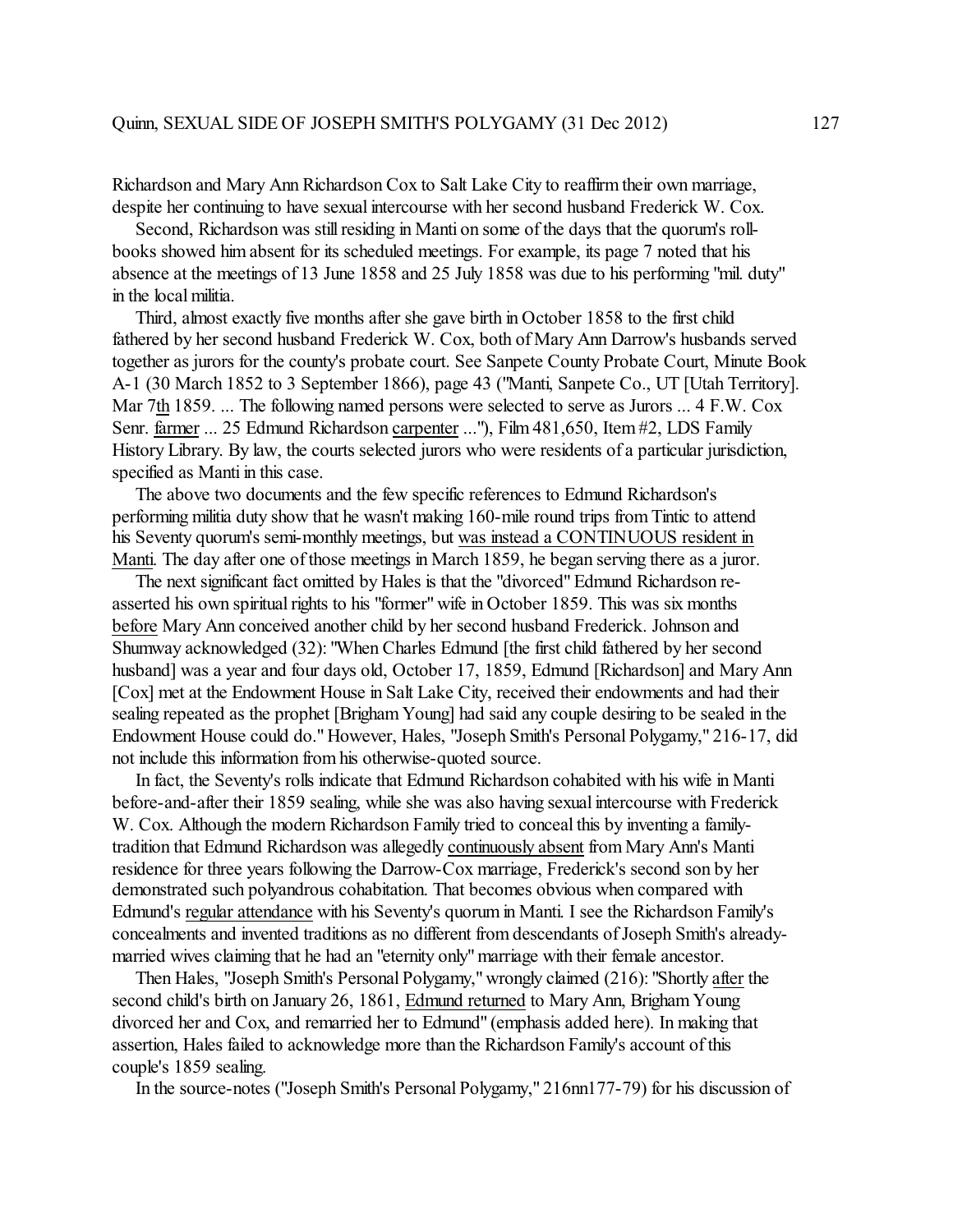the Richardson-Darrow-Cox marriages, Hales did not cite Kathryn M. Daynes, More Wives Than One: Transformation of the Mormon Marriage System, 1840-1910 (Urbana: University of Illinois Press, 2001). However, he had previously cited (210n159) her book, which discussed on her page 81 the significance of Manti's 1860 census for the Richardson-Darrow-Cox marriages. Enumerated in June 1860, the manuscript census showed that Edmund Richardson was still living in Manti's household-enumeration-Number-3 with his "divorced" wife, with their own children, with her son Charles E. (fathered by Cox), and with an adopted Indian baby (named "Wm E"). At this same time, Frederick Cox was living in Manti's household-enumeration-Number-78 with two of his other wives and their children. (1860 federal census for Sanpete County, Utah, microfilm at LDS Family History Library)

 When enumerated by Manti's census-taker on "1st day of June 1860," Mary Ann Cox was only one month pregnant with her second child by her second husband, while she continued living with her first husband. Although Hales didn't think of examining them, Manti's attendancerolls for its Seventy's quorumshow that Edmund Richardson had been residing continuously in Manti (with his "former" wife in his only house there) for the five months before Frederick W. Cox impregnated her again. Without knowing about Richardson's regular attendance with his Seventy's quorum during the three years of their descendant-alleged separation, Hales, "Response" (dated 25 August 2012), 89, acknowledged: "Doubtless, Mary Ann and Edmund considered their separation `temporary' and there was no change in the ownership of the [Manti] home."

 Furthermore, having already read Daynes, More Wives Than One, Hales should have recognized that the 1860 census alone proved that the Richardson Family made a huge error of chronology for the Richardson-Darrow-Cox marriages. It was an error to claim that Edmund Richardson allegedly did not return from allegedly working in Tintic, Utah, to resume living with his allegedly "divorced" wife until after the second Darrow-Cox child was born on 26 January 1861. The 1860 census also showed that their error of less importance was claiming that Mary Ann Darrow Richardson Cox didn't adopt the Indian baby until after the birth of Sullivan Edmund Richardson in January 1861 (Johnson and Shumway, 34). By contrast, the census shows that the five-month-old Indian baby was already a member of her household in June 1860. Combined with Edmund Richardson's nearly constant attendance with his Seventy's quorum from November 1857 onward, the 1860 census indicates that he never stopped cohabiting with his legal wife during the three years while Mary Ann Darrow's repeated instances of sexual intercourse with Frederick Cox produced two children.

 Unacknowledged by Hales in 2012, even the evidence that Daynes published in 2001 did not support his unqualified conclusion eleven years later that the Richardson-Cox case was a matter of "consecutive marriages, not sexual polyandry with a proxy husband," as he stated today and in "Joseph Smith's Personal Polygamy," 216. Instead, the known and knowable evidence in Utah's civil records and in the LDS Church's records indicates that the Richardson-Darrow-Cox marriages, residences, cohabitations, and childbirths constituted sexual polyandry in pioneer Utah. Far more clearly than the Carter-Kenyon-Goff residential patterns in pioneer Utah (see my Note 266), this fulfills Larry Foster's strict, academic definition of polyandry.

294. Marquardt, Joseph Smith Revelations, 315, emphasis added here.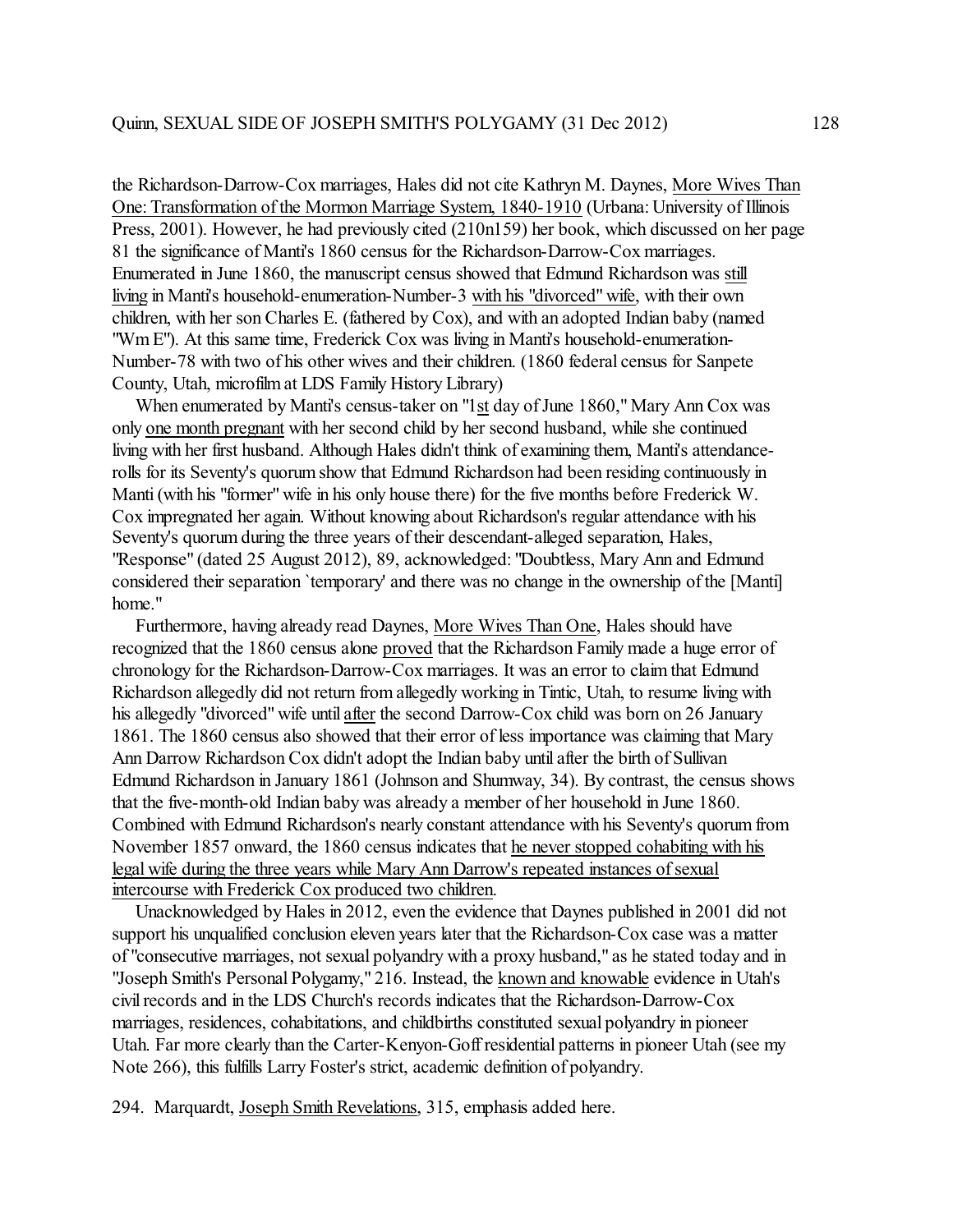295. Therefore, the 1842 revelation negates the "legalistic" chronology in Smith, Nauvoo Polygamy, 222: "It may be proper to put all of the [polygamous] marriages before July 1843 into that same category [of "an `affair'"]--not for the purpose of rendering judgment about them but from a legalistic standpoint because they violated the law of the church at the time ..." George D. Smith's 2008 book never referred to Joseph Smith's handwritten revelation of 27 July 1842, nor did its bibliography (675) cite H. Michael Marquardt's 1999 compilation of revelations (see my Note 31), which included it.

 Furthermore, the 1842 revelation's text described the "legalistic" basis on which ALL of Joseph Smith's previous polygamous marriages had been performed "by revelation and commandment and by legal Authority." This included Fanny Alger from 1833 until 1836, when she fled Kirtland, Ohio, abandoned Mormonism and her polygamous marriage, then civilly married a non-Mormon in Indiana. See Compton, In Sacred Loneliness, 25-42; Hales, "Fanny Alger and Joseph Smith's Pre-Nauvoo Reputation"; Bradley, "Mormon Polygamy before Nauvoo?: The Relationship of Joseph Smith and Fanny Alger." See my Note 285 (5th para., beginning: "Fanny Alger is missing").

296. Listed among the "antagonistic--and sometimes sensational--sources" by Compton, In Sacred Loneliness, 7, 7n14, John D. Lee, Mormonism Unveiled; or the Life and Confessions of the Late Mormon Bishop, John D. Lee... (St. Louis: Bryan, Brand & Co., 1877), 147, nonetheless offered what I consider a neutral assessment of Smith's proposals and marriages to alreadymarried women: "... Brigham Young told me that Joseph's time on earth was short, and that the Lord allowed him privileges that we could not have." Immediately before this assessment, Lee referred to his non-sensationalized understanding of the already-discussed examples of Marinda N. Johnson Hyde and Leonora Cannon Taylor.

 This exceptionalism for Joseph Smith (also indicated in my narrative's comments on D&C 132) is part of my answer to a counter-argument by Brian C. Hales. Because Nauvoo apostles Brigham Young, Heber C. Kimball, Orson Pratt, and George A. Smith condemned the idea of polyandry from 1847 onward, Hales argues that Joseph Smith as God's faithful Prophet could not have experienced sexual polyandry during the early 1840s. See Hales, "Puzzlement of `Polyandry,'" 119, 147; Hales, "Response" (dated 25 August 2012), 86.

297. I coined "theocratic ethics" as a non-pejorative, non-judgmental term in D. Michael Quinn, "Plural Marriage and the Mormon Twilight Zone," Sunstone 16 (March 1993): 58, subsequently emphasized in Quinn, Origins of Power, 88-89, 112, 121, 624, 634; also see my Note 13 (last para.), my Note 290 (midway into 2nd para.).

 If it mattered to the listeners of my comments at MHA or if it matters to the readers of this "finalized" monograph, I remain a believer that Joseph Smith was "the Prophet" as he defined himself, and in the way his written revelations affirmed. However, one's personal faith must at least acknowledge the evidence for the deeply flawed humanity of every living prophet.

 Abraham nearly killed his son Isaac, then actually abandoned his wife Hagar and son Ishmael in the desert to die. Each of them survived only through God's intervention. Those actions by this Biblical prophet were ethically worse than any accusation or evidence against Joseph Smith, even if Biblical literalists insist that Abraham was merely following God's instructions. Is that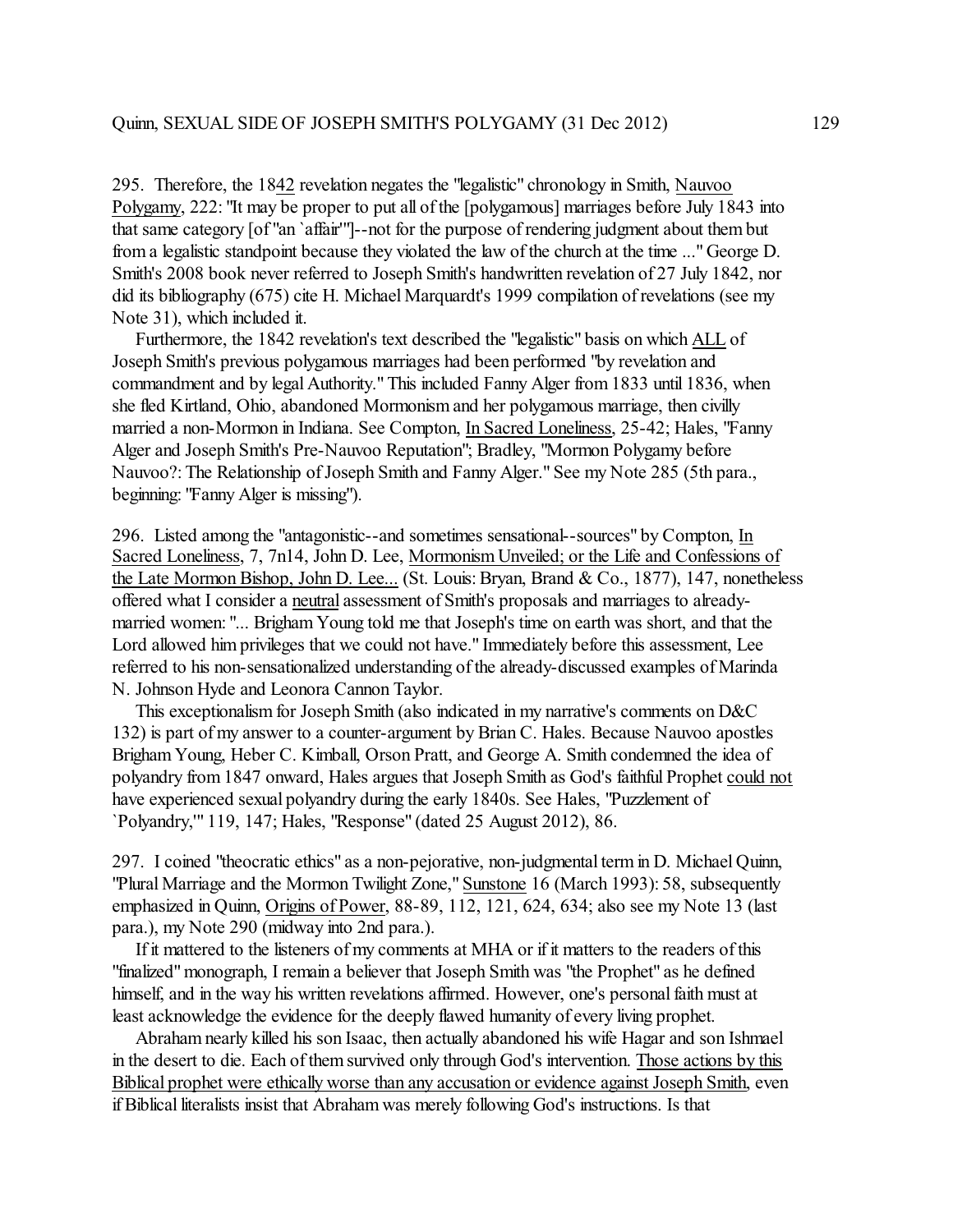different from what LDS believers affirm about Joseph Smith? Human fallibility and divine callings coexist, even when we try to impose our personal ethics on God and his prophets.

 I don't argue with those who disbelieve all claims for God, for divine interventions, for revelations, and for prophetic callings, nor with those who see only lust in Joseph Smith's polygamy, rather than (as I do) acknowledging that his spiritual motivations were mixed with the Prophet's sexual responses. Atheism, agnosticism, and skepticism are profoundly rational, and I regard those approaches as legitimate--even when I profoundly disagree with them. Cynicismis not rational, but is as legitimate as any enthusiasm, including gullibility.

 Religiously supportive views can be rational, intellectually honest, and academically rigorous. Nonetheless, at its core, faith is irrational (or at least non-rational) because its foundations are metaphysical assumptions (postulates) that are not humanly provable or demonstrable. Faith is both a gift and a burden, especially for a thorough-going rationalist like me.

298. Webster, American Dictionary of the English Language (1828), s.v. "**ANTINOMIAN**, noun [--] One of a sect who maintain, that, under the gospel dispensation, the law is of no use or obligation; or who hold doctrines which supersede the necessity of good works and a virtuous life."

299. Hales, "Puzzlement of `Polyandry,'" 119, 125, 147, 148; Hales, "Joseph Smith's Personal Polygamy," 215.

300. Smith, et al., History of The Church, 4: 445-46.

 Concerning this publicly stated announcement, Bergera, "Vox Joseph Vox Dei: Regarding Some of the Moral and Ethical Aspects of Joseph Smith's Practice of Plural Marriage," 36 ("Among the `superstitions' Smith wanted to `break down' was monogamy, which he believed fundamentally undermined God's purposes and human happiness"), 43 ("Smith's seemingly transcendent encounter with what he believed was God's revelation left him grappling with the confining strictures of conventional morality, sometimes responding in ways that seem to be at cross-purposes with the `higher' moral sensibilities usually ascribed to God's holy prophets"). I agree with those assessments, even though I take exception to some of Bergera's views about early Mormon polygamy. See my Note 285 (7th para., beginning: "Dismissing all claims of a marital ceremony for Joseph and Fanny").

301. Journal of Discourses, 2: 14 (J.M. Grant/1854). For Rachel Ivins, Joseph Smith, and Jedediah M. Grant, see Walker, "Rachel R. Grant," 23-24, 27.

302. Ludlow, Encyclopedia of Mormonism, 4: 1637.

303. Journal of Discourses, 4: 78 (B. Young/1856).

304. Richard Lyman Bushman "with" Jed Woodworth, Joseph Smith: Rough Stone Rolling (New York: Alfred A. Knopf, 2005), 437 ("In the next two and a half years, Joseph married about thirty additional women, ten of them already married to other men. ... What lay behind this